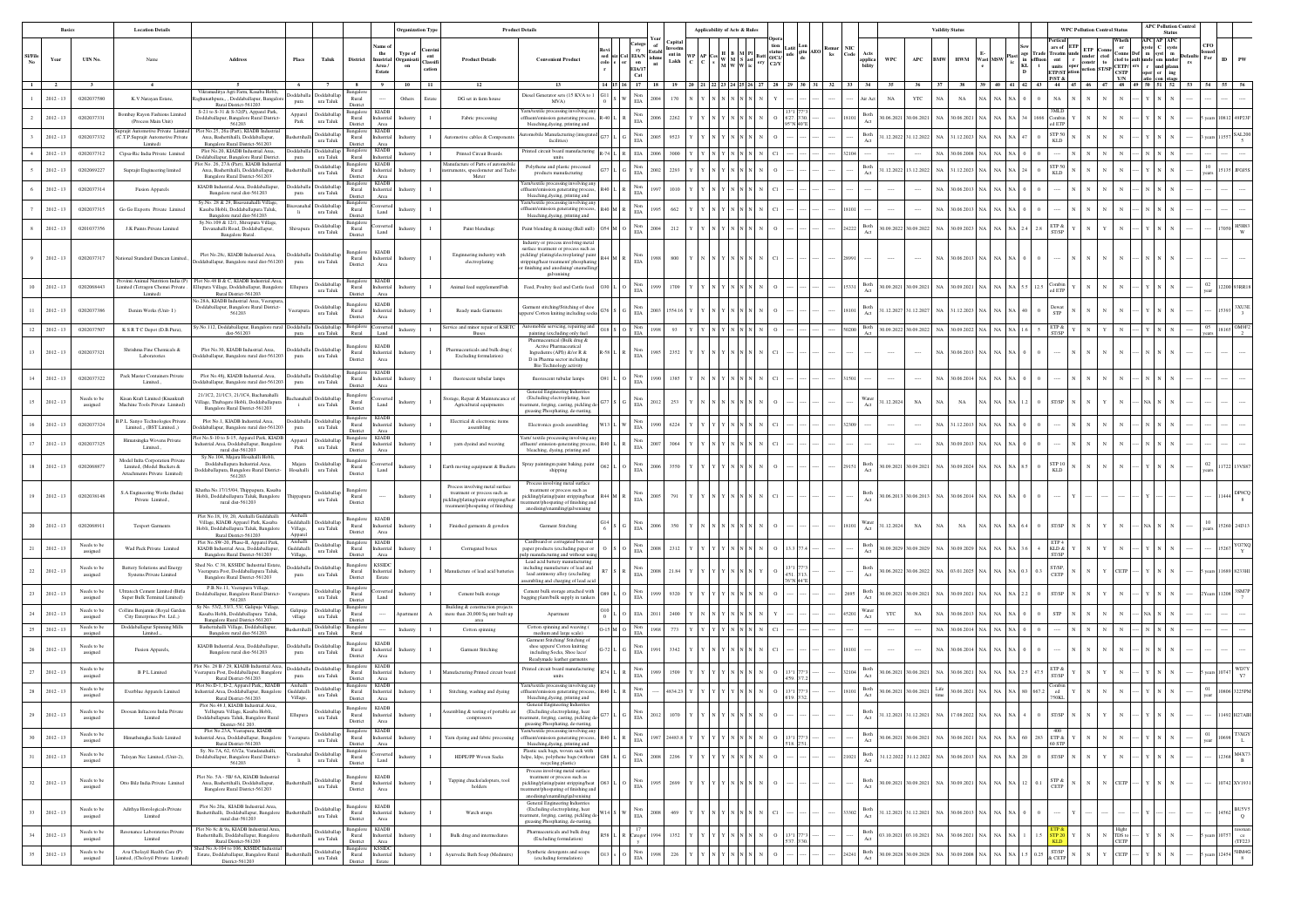|    | $2012 - 13$ | Needs to be<br>assigned                   | Rittal India Private Limited                                                                    | Plot No: 23 and 24.<br>KIADB Industrial Area, Veerapura<br>eerapu<br>Doddaballapur, Bangalore Rural District-<br>561203                                                                      | <b>Joddaballa</b><br>$\,$ ura Taluk        | KIAD<br>Rural<br>ndustrial<br>District<br>Area                                                | Industry                     | lectrical cabinets including surfa<br>treament                                                                                           | Process involving metal surface<br>treatment or process such as<br>pickling/plating/paint stripping/hea<br>atment/phospating of finishing and                                                   |        | $\rm EIA$                              |               |  |          |        |       | 3oth               | 0.06.2022 30.06.2022                            | NA               | 30.06.2022       |               |                                           |                 |            |  |        |                                  |
|----|-------------|-------------------------------------------|-------------------------------------------------------------------------------------------------|----------------------------------------------------------------------------------------------------------------------------------------------------------------------------------------------|--------------------------------------------|-----------------------------------------------------------------------------------------------|------------------------------|------------------------------------------------------------------------------------------------------------------------------------------|-------------------------------------------------------------------------------------------------------------------------------------------------------------------------------------------------|--------|----------------------------------------|---------------|--|----------|--------|-------|--------------------|-------------------------------------------------|------------------|------------------|---------------|-------------------------------------------|-----------------|------------|--|--------|----------------------------------|
|    | $2012 - 13$ | Needs to be<br>assigne                    | Deccan Textiles (D.B.Pura).                                                                     | oddaballapur. Bangalore rural dist-561203                                                                                                                                                    | Doddaballa Doddaballap<br>ura Taluk        | Bangalon<br>Rural                                                                             | Industry                     | Leather cutting and stitching<br>including Readymade leather                                                                             | anodising/enamiling/galvenising<br>leather surment                                                                                                                                              | 72 S G | Non<br>EIA                             | 1983<br>219   |  |          |        |       |                    |                                                 |                  | NA 31.12.2015 NA |               |                                           |                 |            |  |        |                                  |
|    | $2012 - 13$ | Needs to be<br>assigned                   | Praxair India Pvt. Ltd.,                                                                        | Plot No.27a, KIADB Industrial.Area<br>'eerapura, Doddaballapur, Bangalore Rural<br>Veerapur<br>District-561203                                                                               | Doddaballa<br>ura Taluk                    | <b>Bangalor</b><br><b>KIADE</b><br>Rural<br>ndustrial<br>District<br>Area                     | Industr                      | Industrial Chemical gases<br>Acetylene, hydrogen, chlorine<br>aorine, ammonia, sulphur dioxid<br>ethylene, hydrogen sulphide,            | Isolated storage of hazardou<br>chemicals (as per schedule of<br>mufacturing, storage of hazardou<br>themicals rules, 1989 as amended)<br>Crude oil, Million Metric ton                         |        | Non<br>EIA                             |               |  |          | V 98"E | 24111 | <b>Both</b><br>Act | 0.06.2021 30.06.2021                            | NA 30.06.2021    |                  | NA            | ST/SP                                     |                 |            |  |        |                                  |
|    | $2012 - 13$ | Needs to be<br>assigned                   | Nature Rich                                                                                     | ed No.51 & 52, KSSIDC Industrial.Estate<br>Bangalore rural dist-561203                                                                                                                       | Doddaballag<br>ura Taluk                   | <b>KSSID</b><br>Bangalor<br>Rural<br>dustrial                                                 |                              | phosphine<br>Ayurvedic and Homeopathi<br>medicine (without boiler)                                                                       | urvedic and Homeopathic medicine                                                                                                                                                                |        | $_{\rm EIA}^{\rm Non}$                 | 2006<br>17.25 |  |          |        | 4233  |                    |                                                 | NA 30.09.2014    |                  |               |                                           |                 |            |  |        |                                  |
|    | $2012 - 13$ | Needs to be<br>assigned                   | Tafe (Tractor Division)                                                                         | Plot No.1, KIADB Industrial.Area,<br>Bashettihalli, Doddaballapur, Bangalore<br>Rural District-561203                                                                                        | Doddaballa<br>ura Taluk                    | District<br>Estate<br><b>KIADE</b><br>Rural<br>Industrial<br>District<br>Area                 | Industry                     | Manufacture of tractors                                                                                                                  | Process involving metal surface<br>treatment or process such as<br>pickling/plating/paint stripping/heat<br>atment/phospating of finishing and                                                  |        | Non<br>EIA                             | 5327          |  |          |        | 29211 | 3oth<br>Act        | 0.06.2023 30.06.2023 NA 30.06.2023 NA           |                  |                  |               | ETP <sub>S</sub><br>KLD &<br>TP 10<br>KLD |                 |            |  |        |                                  |
|    | $2012 - 13$ | Needs to be<br>assigned                   | Jodhani Papers Limited                                                                          | Plot No.32 & 33, KIADB Industrial.Area<br>erapura, Doddaballapur, Bangalore Rural                                                                                                            | Doddaballap<br>ura Taluk                   | <b>KIADI</b><br>Bangalori<br>Rural<br>ndustrial                                               |                              | Brown paper recycle                                                                                                                      | anodising/enamiling/galvenising<br>Pulp and Paper (paper manufacturing<br>with or without pulping)                                                                                              |        | Non<br>EIA                             |               |  |          |        |       | Both<br>Act        | 0.06.2021 30.06.2021                            | NA 30.06.2021    |                  |               | ETP &<br>ST/SP                            |                 |            |  |        | 2BGU                             |
|    | $2012 - 13$ | Needs to be                               | Kolar Wollen & Textiles Limited                                                                 | District-561203<br>No.2, Industrial Area, Doddaballapur,<br>Bangalore rural dist 561203                                                                                                      | Doddaballa Doddaballa                      | District<br>Area<br>apura<br>Rural                                                            | ndustry                      |                                                                                                                                          | arn/textile processing involving an<br>aent/emission generating process                                                                                                                         |        | Non                                    |               |  |          |        |       |                    |                                                 |                  | 0.09.201         |               |                                           |                 |            |  |        |                                  |
| 43 | $2012 - 13$ | assigned<br><b>Needs</b> to b<br>assigned | Nec Chemicals And Technologies                                                                  | pura<br>ddaball<br>oddaballapur, Bangalore rural dist-56120<br>pura                                                                                                                          | ura Taluk<br><b>Doddaball</b><br>ura Taluk | District<br>Rural                                                                             | Industry                     | <b>Bulk Drug</b>                                                                                                                         | bleaching, dyeing, printing and<br>uticals & Bulk Drug<br>(excluding formulation)                                                                                                               |        | EIA<br>Non<br>EIA                      | 220           |  |          |        | 241   |                    |                                                 | NA               | $_{\rm NA}$      |               |                                           |                 |            |  |        |                                  |
|    | $2012 - 13$ | Needs to be<br>assigned                   | readworks Gourmet Foods Priva<br>Limited                                                        | Site No.41 KIADR Industrial Estate<br>Doddaballapura, Bangalore Rural District<br>pura<br>561203                                                                                             | Doddaballa Doddaballar<br>ura Taluk        | <b>KIADB</b><br>ansalor<br>Rural<br>Industrial<br>District<br>Estate                          | ndustr                       | Breads and Bakery itmes                                                                                                                  | Bakery/Confectionery/Sweets<br>production (Industrial Scale)                                                                                                                                    |        | Non<br>EIA                             | 2012          |  |          |        | 5411  | Both<br>Act        | 1.12.2021 31.12.2021                            | NA.              | 1.12.2015        |               | <b>ST/SP</b>                              |                 |            |  |        | $_{\mathrm{NC9XF}}$<br>8234<br>9 |
|    | $2012 - 13$ | Needs to be<br>assigned                   | Indigo Blues                                                                                    | Plot No.2, KIADB Industrial Area<br>Bashettihalli, Doddaballapur, Bangalore                                                                                                                  | Doddaballap<br>ura Taluk                   | <b>KIADB</b><br>Rural<br>Industrial                                                           | Industry                     | Garment stitching, washing and<br>dyeing                                                                                                 | arn/ textile processing involving an<br>ffluent/ emission-generating proces                                                                                                                     |        | Non<br>$\rm EIA$                       |               |  |          |        |       | Both<br>Act        | 0.06.2023 30.06.2023                            | NA 30.09.2021    |                  | NA            | KLD &                                     |                 |            |  |        | EEEFW<br>H                       |
|    | $2012 - 13$ | Needs to be                               | Maltose Agri Products (P) Limited                                                               | rural dist-561203<br>No. 63/3, 63/4, 66, Huskur Village,<br>Huskur<br>Aralumalige Post, Doddaballapura,                                                                                      | Doddaballar<br>ura Taluk                   | District<br>Area<br>3angalor<br>Rural                                                         | Industry                     | Poultry feed                                                                                                                             | bleaching, dyeing, printing and<br>oultry Farms & hatcheries excludin                                                                                                                           |        | Non<br>ELA                             | 172           |  |          |        |       | YTC                | YTC                                             | $_{\rm NA}$      | $_{\rm NA}$      |               | STP 50                                    |                 |            |  |        |                                  |
| 47 | $2012 - 13$ | assigned<br>Needs to be                   | Grovier Zampa Vineyard Limited                                                                  | village<br>Bangalore rural dist-561203<br>$\label{eq:1} \begin{array}{ll} \text{Sy.No.63, Raghunathpura Village,} \\ \text{Doddaballapur, Bangalore Rural dist-} \end{array}$                | ghunathp Doddaballa                        | District<br>Bangalore<br>Rural                                                                | Industr                      | lanufacturing & bottling of wine                                                                                                         | prawn hatcheries<br>Potable acohol (IMF:) by blendin<br>bottling of alcoholic products                                                                                                          |        | $_{\rm EIA}^{\rm Non}$                 |               |  |          |        |       | Both<br>Act        | 0.09.2021 30.09.2021                            | NA               | NA               |               |                                           | d ETP           |            |  |        | 626X5                            |
|    |             | assigned<br>Needs to be                   | Himcap Private .Limited (Formerly                                                               | ura<br>561203<br>Plot No.9b, KIADB Industrial Area.                                                                                                                                          | ura Taluk<br>Doddaballa Doddaballar        | Land<br>District<br><b>KIADI</b><br>3angalor                                                  |                              | (Wine from grapes)                                                                                                                       | including arrack bottling<br>Food & food processing including                                                                                                                                   |        | Non                                    |               |  |          |        |       |                    |                                                 |                  |                  |               |                                           |                 |            |  |        |                                  |
|    | $2012 - 13$ | assigned<br>Needs to be                   | ncrush Fruits Private Limited.,)                                                                | daballapur, Bangalore rural dist-561203<br>pura<br>Plot No.37, KIADB Industrial.Area,                                                                                                        | ura Taluk<br>Doddaballa Doddaballa         | Rural<br>Industrial<br>District<br>Area<br><b>KIADE</b><br>langalo                            |                              | Fruit processing<br>Cutting, sizing and polishing of                                                                                     | fruits & vegetable processing                                                                                                                                                                   |        | $_{\rm EIA}$                           |               |  |          |        |       |                    |                                                 | NA               | 0.06.201         |               |                                           |                 |            |  |        |                                  |
|    | $2012 - 13$ | assigned                                  | Hungi Granites,                                                                                 | oddaballapur, Bangalore rural dist-56120<br>pura                                                                                                                                             | ura Taluk                                  | Rural<br>Industrial<br>District                                                               | adustry                      | marble stones                                                                                                                            | Granite cutting and polishing<br>Common Treatment and disposal                                                                                                                                  |        | Non<br>EIA                             | 1993          |  |          |        |       |                    |                                                 | NA.              | 30.06.2014       |               |                                           |                 |            |  |        |                                  |
| 50 | $2012 - 13$ | Needs to be<br>assigned                   | Doddaballapura KSSIDC Indu<br>Area                                                              | C-37, KSSIDC Industrial.Estate,<br>Ooddaballapura, Bangalore Rural District-<br>pura<br>561203                                                                                               | <b>Ooddaballa</b> Doddaballa<br>ura Taluk  | <b>KSSID</b><br>3angalor<br>Rural<br>dustrial<br>District<br>Estate                           | Industry<br>Area             | Industrial Area                                                                                                                          | facilities (CETP, TSDF, E-Wast-<br>recycling, CBMWTF, Effluent<br>conveyance project, incinerators,<br>Solvent/Acid recovery plant, MSW<br>sanitary landfill sites)                             |        | Non<br>EIA                             | 73            |  |          |        |       | 3oth<br>Act<br>YTC | YTC                                             |                  | NA 30.06.2014 NA |               |                                           |                 |            |  |        |                                  |
|    | $2012 - 13$ | Needs to be<br>assigned                   | S.R.Process                                                                                     | Shed No.32, DITPL, SW-51, 2nd Phase,<br>DITPL.<br>KIADB Apparel Park, Near Railway Station<br>Apparel<br>Doddaballapura Taluk, Bangalore Rural<br>Park, II                                   | Doddaballa<br>ura Taluk                    | <b>KIADB</b><br>Bangalon<br>Rural<br>ndustrial<br>District<br>Area                            | Industry                     |                                                                                                                                          | Yarn/textile processing involving an<br>ffluent/emission generating proces<br>bleaching, dyeing, printing and                                                                                   |        | Non<br>ELA                             | 2012<br>98.69 |  |          |        |       | YTC                | YTC                                             |                  | NA 31.12.2016 NA | NA            |                                           |                 |            |  |        |                                  |
| 52 | $2012 - 13$ | Needs to be<br>assigned                   | Gandhi Institute of Technology and<br>Management (GITAM University)                             | District-561203<br>Phase<br>Sy.No.12/1, 12/2, 15/2B, 15/2A1, 15/2A3<br>15/2A5, Nagadenahalli, Doddaballapura<br>lli<br>Taluk, Bangalore Rural District-561 203.                              | gadenaha Doddaballap<br>ura Taluk          | langalor<br>Rural<br>District                                                                 | Education<br>EI<br>institute | ducation institute (Construction<br>Boys Hostel)                                                                                         | scouring<br>STPs Established at Residential<br>spartments, Commeri Such types of<br>dustrial sectors generate all sorts o<br>pollution.cal complex. Housing<br>olony with wastewater generation |        | $_{\rm EIA}^{\rm Non}$                 | 1900<br>2014  |  |          |        |       | Both<br>Act        | 0.06.2021 30.06.2021 NA 31.12.2014 NA NA NA 0.5 |                  |                  |               | ${\rm STP}$<br>$\Omega$                   |                 |            |  |        | 32708                            |
|    |             |                                           |                                                                                                 |                                                                                                                                                                                              | Doddaball                                  | <b>KIADB</b><br>lansalo                                                                       |                              |                                                                                                                                          | less than 100KLD.<br>Industry or process involving metal<br>surface treatment or process such as                                                                                                |        |                                        |               |  |          |        |       |                    |                                                 |                  |                  |               |                                           |                 |            |  |        |                                  |
| 53 | $2012 - 13$ | Needs to be<br>assigned                   | Restrolonics Limited                                                                            | No.28, KIADB Industrial.Area,<br><b>Ooddaballa</b><br>boddaballapur, Bangalore rural dist-561203<br>pura                                                                                     | ura Taluk                                  | Rural<br>ndustrial<br>District<br>Area                                                        | Industry                     | Engineering indutsry with<br>electroplating                                                                                              | pickling/plating/electroplating/pain<br>ripping/heat treatment/ phosphatin<br>finishing and anodising/enamelling                                                                                |        | Non<br>EIA                             | 200           |  |          |        |       |                    |                                                 | NA               | 31.12.2016       |               |                                           |                 |            |  |        |                                  |
|    | $2012 - 13$ | Needs to be                               | Tapas Espanolas Food Products                                                                   | Sv.No.58, Mandibydarahalli, Kasaba Hobli, Mandibydar Doddaballap                                                                                                                             |                                            | Bangalo<br>Rural                                                                              | Industry                     | Food processing                                                                                                                          | Food & food processing including                                                                                                                                                                |        | Non<br>EIA                             | 2005          |  |          |        | 154   |                    |                                                 | NA 31.12.2015    |                  |               |                                           |                 |            |  |        |                                  |
|    | $2012 - 13$ | assigned<br>Needs to be<br>assigned       | Indo Mim Tec Pvt Ltd.<br>Indo Us Mim Tec Private Limited                                        | oddaballapur, Bangalore rural dist-561203<br>ahalli<br>Plot No.43, 44, 45, Veerapura Village,<br>Kasaba Hobli, KIADB Industrial Area<br>eerapura<br>Doddaballapur, Bangalore Rural District- | ura Taluk<br>Doddaballa<br>ura Taluk       | District<br><b>KIADB</b><br>3angalor<br>Rural<br>dustrial<br>District<br>Area                 | ndustry                      | Mim components                                                                                                                           | fruits & vegetable processing<br>Process involving metal surface<br>treatment or process such as<br>pickling/plating/paint stripping/heat<br>nent/phospating of finishing and                   |        | Non<br>EIA                             | 2006<br>5792  |  |          |        |       | 3oth<br>Act        | 0.06.2021 30.06.2021                            | NA 30.06.2021    |                  |               | ETP<br>STP &<br>CETP                      |                 | <b>ETP</b> |  |        |                                  |
|    | $2012 - 13$ | Needs to be<br>assigned                   | Tafe Limited (Engineering & Plasti<br>Tool Division)                                            | 561203<br>Plot No.1, KIADB Industrial Area,<br>Bashettihalli, Doddaballapur, Bangalon<br>Rural District-561203                                                                               | Doddaballap<br>ura Taluk                   | Bangalore<br><b>KIADE</b><br>Rural<br>dustrial<br>Area<br>District                            | adustr                       | Moulding of engineering plastics<br>(Plastic injction molding)                                                                           | anodising/enamiling/galvenising<br>Polythene & plastic processed<br>products manufacturing (virgin<br>plastics) including plastic injection                                                     |        | Non<br>EIA                             | 3440          |  |          |        |       | Both<br>Act        | 1.12.2034 31.12.2034                            | NA               | 31.12.2023 NA    |               |                                           | wer to<br>racto |            |  |        |                                  |
|    | $2012 - 13$ | Needs to be<br>assigned                   | Adithya Auto Products &<br>Engineering (I) Private Limited.,<br>(Door & Access System Duivision | Plot No.13E, KIADB Industrial Area.<br><b>Moddaballa</b><br>Doddaballapur, Bangalore Rural District-<br>pura<br>561203                                                                       | Doddaballa<br>ura Taluk                    | 3angalor<br><b>KIADB</b><br>Rural<br>ndustrial<br>District<br>Area                            | ıdustr                       | Window regulators, Door latches<br>with mechanical coating                                                                               | rusion moulding and plastic cable<br>Industry or Process involving metal<br>surface treatment or process such as<br>pickling/plating/paint stripping/heat<br>atment/phospating of finishing an  |        | Non<br>EIA                             | 1981<br>3828  |  |          |        |       | Both<br>Act        | 0.06.2021 30.06.2021                            | $_{\rm NA}$      | $_{\rm NA}$      |               |                                           | STP             |            |  |        |                                  |
|    | $2012 - 13$ | Needs to be                               | <b>B.T.S Roller Flour Mills Private</b>                                                         | Kanjiganahalli, Madure Hobli,<br>Doddaballapur, Bangalore Rural District-                                                                                                                    | njiganaha Doddaballap                      | langale                                                                                       | Industry                     | Soji, maida, etc, flour                                                                                                                  | anodising/enamiling/galvenising<br>Flour mills with wastewater                                                                                                                                  |        | Non<br>ELA                             |               |  |          |        |       | Both<br>Act        | 0.09.2022 30.09.2022                            |                  | <b>NA</b>        |               |                                           | <b>T/SP</b>     |            |  |        |                                  |
|    | $2012 - 13$ | assigned<br>Needs to be                   | Limited<br><b>Buildmet Fibres Limited</b>                                                       | lli<br>561203<br>Plot No. 42, KIADB Industrial.Area,<br>rapura, Doddaballapur, Bangalore Rura                                                                                                | ura Taluk<br>Doddaballar                   | Rural<br>District<br>$\mbox{\textsf{Land}}$<br><b>KIAD</b><br>Bangalore<br>Rural<br>ndustrial |                              | Plastic sack bags, woven sack with                                                                                                       | generation<br>Plastic sack bags, woven sack with<br>HDPE, LDPE, Polythene bags                                                                                                                  |        | Non                                    |               |  |          |        |       | Both<br>Act        | 1.12.2022 31.12.2022                            | NA               | NA               |               |                                           |                 |            |  |        |                                  |
|    | $2012 - 13$ | assigned<br>Needs to be                   | Essilor Manufacturing India (P)<br>Limited., (Indian Opthomic Lenses                            | District-561203<br>Plot No.48 KIADR Industrial Area<br>Ellupura, Doddaballapur, Bangalore Rural<br>Ellupur                                                                                   | ura Taluk<br>Doddaballar                   | District<br>Area<br><b>KIADE</b><br>langalo<br>Rural<br>ndustrial                             |                              | HDPE, LDPE, Polythene bags<br>Spectacle lenses of other materia                                                                          | (without recycling plastic)<br>lanufacturing of optical lenses (usin                                                                                                                            |        | $_{\rm EIA}$<br>$_{\rm EIA}^{\rm Non}$ |               |  |          |        |       | Both               | 1.12.2022 31.12.2022                            | NA               | 1.12.2020        |               | <b>ETP SI</b><br>75.65                    | & 40            |            |  |        | 1566 J6YBIO                      |
|    |             | assigned                                  | Manufacturing) (S.R.F.Limited.,)                                                                | District-561203<br>lo.39, Veerapura, KIADB Industrial.Area                                                                                                                                   | ura Taluk                                  | District<br><b>KIADB</b><br>Bangalor                                                          |                              |                                                                                                                                          | electrical furnace)                                                                                                                                                                             |        |                                        |               |  |          |        |       | Act                |                                                 |                  |                  |               | KLD 8                                     |                 |            |  |        |                                  |
|    | $2012 - 13$ | Needs to be<br>assigned                   | Eltel Industries                                                                                | Doddaballapur, Bangalore Rural District-<br>eerapu<br>561203                                                                                                                                 | Doddaballa<br>ura Taluk                    | Rural<br>dustrial<br>District<br>Area                                                         |                              | Transfromer assembly and motor<br>rewinding                                                                                              | ransformer assembly unit (industri<br>scale)                                                                                                                                                    |        | $_{\rm EIA}^{\rm Non}$                 |               |  |          |        |       | Both<br>Act        | 1.12.2022 31.12.2022                            |                  | NA               |               |                                           | ST/SP           |            |  |        |                                  |
|    | $2012 - 13$ | Needs to be<br>assigned                   | Brindhavan Phosphate Private<br>Limited                                                         | Plot No.48 N, KIADB Industrial Area.<br>:<br>Hupura, Doddaballapur, Bangalore rural<br>dist-561203                                                                                           | Doddaballar<br>ura Taluk                   | KIAD<br>Bangalor<br>ndustrial<br>Rural<br>District<br>Area                                    |                              | Di-Calcium Phosphate & Mineral<br>Mixture                                                                                                | lasic Chemicals and electro chemi<br>and its derivatives including<br>manufacture of acids                                                                                                      |        | $_{\rm EIA}^{\rm Non}$                 |               |  |          |        |       | Both<br>Act        | 0.06.2021 30.06.2021                            | NA 30.06.2021    |                  |               | ETP &<br>ST/SP                            |                 |            |  | $05\,$ |                                  |
|    | $2012 - 13$ | Needs to be<br>assigned                   | Indo Bloom Limited                                                                              | Sv.No.327, 20, 20/1 of Arulamalligs<br>Village, Madauri Hobli, Doddaballapur<br>aluma<br>Bangalore Rural District-561203<br>$\circ$                                                          | Doddaballa<br>$\,$ ura Taluk               | 3angalor<br>$\rm{Rural}$<br>Land<br>District                                                  |                              | Cut flower rose                                                                                                                          | Flori-cultures & Horticultures                                                                                                                                                                  |        | Non<br>$\rm EIA$                       |               |  |          |        |       | Both<br>Act        | 1.12.2022 31.12.2022                            | $_{\rm NA}$      | $_{\rm NA}$      |               |                                           | <b>T/SP</b>     |            |  |        |                                  |
| 64 | $2012 - 13$ | Needs to be<br>assigned                   | Kanva Plastics                                                                                  | Sy.No.47/2, Bisavanahalli Village<br>Doddaballapur, Bangalore Rural District-<br>561203<br>- li                                                                                              | Doddaballa<br>ura Taluk                    | Bangalore<br>Rural<br>Land<br>District                                                        | Industr                      | Plastic Injection & extraction<br>molding                                                                                                | olythene & plastic processed<br>products manufacturing (virgin<br>plastics) including plastic injection<br>rusion moulding and plastic cable                                                    |        | Non<br>$_{\rm EIA}$                    | 1996<br>166   |  |          |        | 25206 | Both<br>Act        | 1.12.2022 31.12.2022                            | $_{\rm NA}$      | NA               | NA .<br>NA NA | ST/SP                                     |                 |            |  | 10     | YBA2I<br>5264<br>$\cup$          |
| 65 | $2012 - 13$ | Needs to be<br>assigned                   | Karthik Minerals,                                                                               | Shed No.C-72. Ksside Industrial.Estate<br>oddaballapur, Bangalore rural dist-561203                                                                                                          | Doddaballar<br>ura Taluk                   | <b>KSSIDC</b><br>Bangalore<br>Rural<br>Industrial<br>District<br>Estate                       | ndustry                      | Mineral processing industries<br>involving grinding, pulverization                                                                       | Dry coal processing/mineral<br>sing, industries involving o<br>sintering, palletisation, grinding,<br>pulverization                                                                             |        | Non<br>EIA                             | 1993<br>32    |  |          |        | 14297 | $\cdots$           |                                                 | NA               | $_{\rm NA}$      |               |                                           |                 |            |  |        |                                  |
| 66 | $2012 - 13$ | Needs to be<br>assigned                   | Musashi Auto Parts India Private<br>Limited                                                     | .<br>No.53 to 56 & 61 to 62, Raghunathapus<br>ighunat<br>Village, Kasba Hobli, Doddaballapura<br>ura<br>Taluk, Bangalore Rural District-561203                                               | Doddaballa<br>$\,$ ura Taluk               | <b>KIADE</b><br>Rural<br>Industrial<br>District<br>Area                                       | Industry<br>I.               | Engineering industry with heat<br>treatment. Transmission parts<br>$(2\mathrm{w}/4\mathrm{w})$ steering<br>parts and<br>suspension parts | Process involving metal surface<br>treatment or process such as<br>pickling/plating/paint stripping/heat<br>atment/phospating of finishing and<br>anodising/enamiling/galvenising               |        | Non<br>$\rm EIA$                       | 2012<br>34700 |  | $\Omega$ |        |       | Both<br>Act        | 0.09.2021 30.09.2021                            | NA 30.06.2021    |                  | NA 1<br>NA NA | ETP &<br>8.96<br>STP                      |                 |            |  | 05     | 10754 414XFY                     |
| 67 | $2012 - 13$ | Needs to be<br>assigned                   | Panotech Limited                                                                                | Plot No.7k, KIADB Industrial.Area,<br>boddaballapur, Bangalore rural dist-561203<br>pura                                                                                                     | oddaballa Doddaballa<br>ura Taluk          | Bangalore<br><b>KIADB</b><br>Rural<br>ndustrial<br>District<br>Area                           | ndustry                      | Watch strap                                                                                                                              | General Engineering Industries<br>(Excluding electroplating, heat<br>atment, forging, casting, pickling d<br>greasing Phosphating, de-rusting,                                                  |        | $_{\rm EIA}^{\rm Non}$                 | 137<br>1985   |  | C1       |        | 33302 | $\cdots$           | $\cdots$                                        | NA               | $_{\rm NA}$      | NA I          |                                           |                 |            |  |        |                                  |
| 68 | $2012 - 13$ | Needs to be<br>assigned                   | Pushpa Packages Limited                                                                         | Sy.No.55/2, Yellapura Village,<br>Yellapura<br>oddaballapur, Bangalore rural dist-561203<br>Village                                                                                          | Doddaballa<br>ura Taluk                    | 3angalor<br>Rural<br>District                                                                 | Industry                     | Packing material                                                                                                                         | Cardboard or corrugated box and<br>paper products (excluding paper or<br>p manufacturing and without usin                                                                                       |        | Non<br>EIA                             | 344           |  | C1       |        |       |                    |                                                 | $_{\rm NA}$      | $_{\rm NA}$      | NA            |                                           |                 |            |  |        |                                  |
| 69 | $2012 - 13$ | Needs to be<br>assigned                   | ins Wash Company (Denim Works<br>(Unit-II) (Formerly Hi - Image<br>Private Limited.,)           | No.48F, KIADB Industrial.Area, Ellupur<br>Doddaballapur, Bangalore Rural District-<br>Ellupura<br>561203                                                                                     | <b>boddaballag</b><br>ura Taluk            | <b>KIADE</b><br><b>Bangalore</b><br>Rural<br>Industrial<br>Area<br>District                   | Industry                     | Garment Dyeing and printing                                                                                                              | Yarn/textile processing involving an<br>ffluent/emission generating process<br>bleaching, dyeing, printing and                                                                                  |        | $_{\rm EIA}^{\rm Non}$                 | 1993<br>501   |  |          |        |       | Both<br>Act        | 0.06.2021 30.06.2021                            | NA 30.06.2020 NA |                  |               | $ETP \&$<br>420                           | ST/SP           | CETP       |  |        | 12356 13F907                     |
|    | $2012 - 13$ | Needs to be<br>assigned                   | Wayon Fabrics,                                                                                  | No.48/d, KIADB Industrial Area.<br>oddaballapur, Bangalore rural dist-561203<br>pura                                                                                                         | Doddaballa Doddaballap<br>ura Taluk        | KIADB<br>Bangalore<br>Rural<br>Industrial<br>District<br>Area                                 |                              | garment Stitching                                                                                                                        | Industrial Fabrics                                                                                                                                                                              |        | $_{\rm EIA}^{\rm Non}$                 | 1990<br>110   |  |          |        |       |                    |                                                 |                  | $_{\rm NA}$      |               |                                           |                 |            |  |        |                                  |
|    |             |                                           |                                                                                                 |                                                                                                                                                                                              |                                            |                                                                                               |                              |                                                                                                                                          |                                                                                                                                                                                                 |        |                                        |               |  |          |        |       |                    |                                                 |                  |                  |               |                                           |                 |            |  |        |                                  |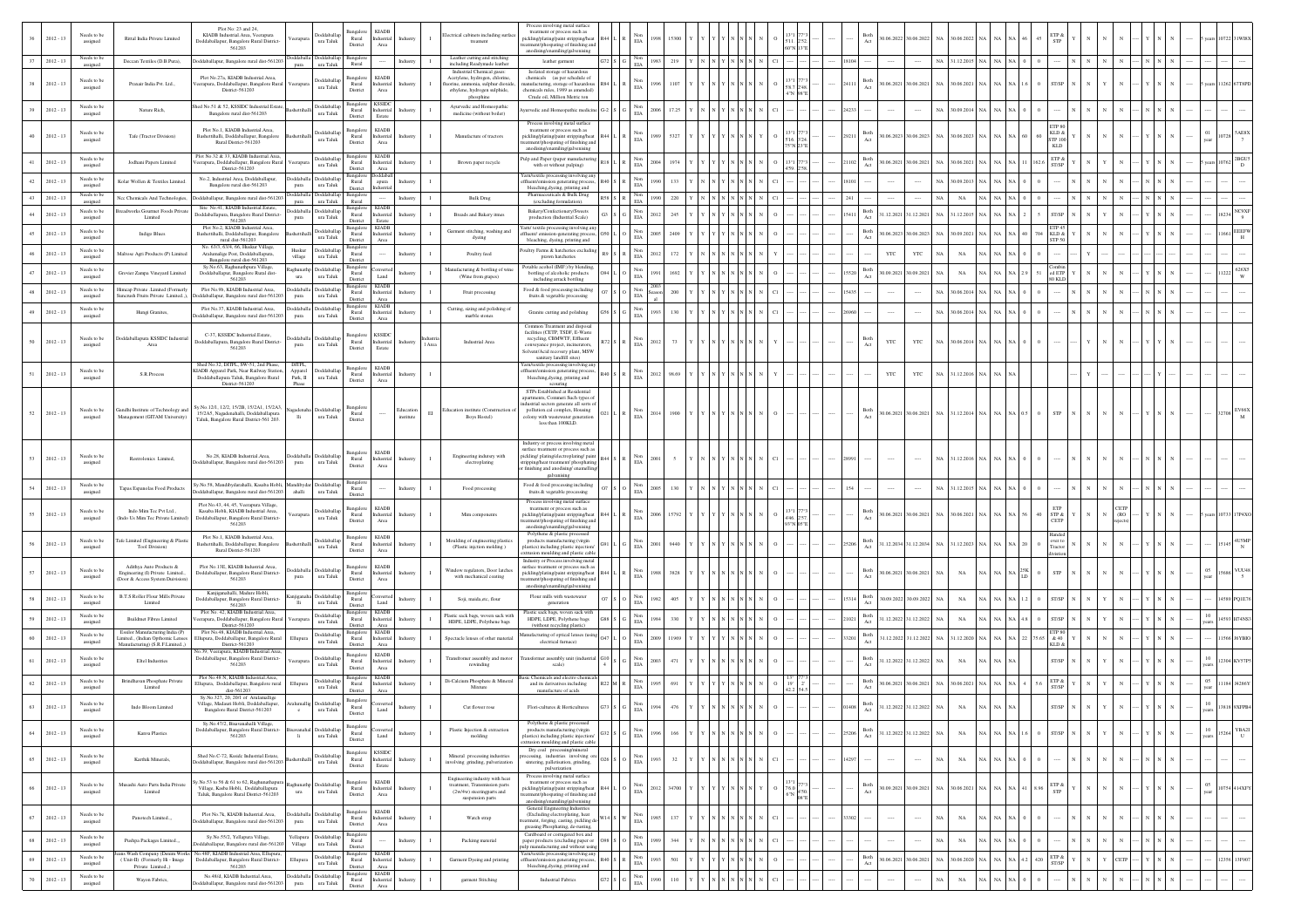|             | $2012 - 13$                | Needs to be<br>assigned                       | Alcon Ceramics                                                                                                   | No.48/O KIADB Industrial.Area,<br>ddaballapur, Bangalore rural dist-561203                                                       | Doddaballa Doddaballap<br>ura Taluk<br>pura                                    | Rural<br>District                                              | <b>KIADB</b><br>Industrial<br>Area                                              |                                             | Eucalyuptus wood chipping                                           | Pulverisation of bamboo and scrap<br>boow                                                                                                                 |                                                        | EIA                             |                           |    |                                                             |  |       |                               |                                         |                          |                            |    |                                                                      |                     |        |            |                                           |            |        |              |  |
|-------------|----------------------------|-----------------------------------------------|------------------------------------------------------------------------------------------------------------------|----------------------------------------------------------------------------------------------------------------------------------|--------------------------------------------------------------------------------|----------------------------------------------------------------|---------------------------------------------------------------------------------|---------------------------------------------|---------------------------------------------------------------------|-----------------------------------------------------------------------------------------------------------------------------------------------------------|--------------------------------------------------------|---------------------------------|---------------------------|----|-------------------------------------------------------------|--|-------|-------------------------------|-----------------------------------------|--------------------------|----------------------------|----|----------------------------------------------------------------------|---------------------|--------|------------|-------------------------------------------|------------|--------|--------------|--|
| 72          | $2012 - 13$                | Needs to be<br>assigned                       | Provimi Animal Nutrition India (P<br>imited (Tetragon Chemie Private<br>Limited) (Vetcare Organics<br>Limited.,) | No.B-15, B-16, C-25 & C-26, Ellupura<br>Village, KSSIDC Industrial.Estate,<br>Doddaballapur, Bangalore Rural District-<br>561203 | sddaballa<br>Ellupura<br>Village<br>ura Taluk                                  | Bangalore<br>Rural<br>District                                 | <b>KSSIDC</b><br>dustrial<br>Estate                                             |                                             | Bulk drug and intermediates                                         | Pharmaceuticals and bulk drug(<br>Excluding formulation)                                                                                                  |                                                        | 17<br>Catego                    | 458                       |    |                                                             |  |       | Both                          | 0.06.2021 30.06.2021 NA                 |                          | 0.06.2021                  |    | $\vert$ 91.                                                          | TP &                |        |            |                                           |            |        |              |  |
| 73          | $2012 - 13$                | Needs to be<br>assigned                       | ssociated Oxides Private Limited                                                                                 | No.7g & H, KIADB Industrial.Area,<br>ddaballapur, Bangalore rural dist-561203                                                    | oddaballa Doddaballa<br>$\,$ ura Taluk<br>pura                                 | Bangalo<br>Rural<br>District                                   | <b>KIADB</b><br>ndustrial<br>Area                                               | Industry                                    | lead sub oxide                                                      | Lead acid battery manufacturing<br>scluding manufacture of lead and<br>lead antimony alloy (excluding                                                     |                                                        | Non<br>$_{\rm EIA}$             | $\mathbf{H}$              |    |                                                             |  |       |                               | $\cdots$                                | NA                       | NA                         |    |                                                                      |                     |        |            |                                           |            |        |              |  |
| 74          | $2012 - 13$                | Needs to be<br>assigned                       | <b>Bangalore Batteries Private</b><br>Limited                                                                    | Plot No.11b, KIADB Industrial.Area,<br>ddaballapur, Bangalore rural dist-561203                                                  | Doddaballa<br>Doddaballap<br>ura Taluk<br>pura                                 | Bangalor<br>$\rm{Rural}$<br>District                           | <b>KIADB</b><br>dustrial<br>Area                                                |                                             | lead acid batteries                                                 | sembling and charging of lead acid<br>Lead acid battery manufacturing<br>including manufacture of lead and<br>lead antimony alloy (excluding              |                                                        | Non<br>$\rm EIA$                | 24                        |    |                                                             |  |       |                               |                                         | N                        | NA                         |    |                                                                      |                     |        |            |                                           |            |        |              |  |
|             | $2012 - 13$                | Needs to be<br>assigned                       | pical Flavours (P) Limited., (B<br>ipids Private Limited.,) (Marigold                                            | Sy.No.129/1, Narasapura Village,<br>ddaballapur, Bangalore rural dist-561203                                                     | Doddaballap<br><b>Ooddaballa</b><br>ura Taluk<br>pura                          | Rural                                                          |                                                                                 | Industry                                    | getable oils including solver<br>extraction and refinery/           | embling and charging of lead acid<br>Vegetable oils including solven<br>raction and refinery/ hydrogenated                                                |                                                        | $_{\rm EIA}^{\rm Non}$          | 521<br>2000               |    |                                                             |  |       | Water<br>0.09.2016            | $_{\rm NA}$                             | N                        | $_{\rm NA}$                |    |                                                                      |                     |        |            |                                           |            |        |              |  |
|             | $2012 - 13$                | Needs to be                                   | Plant (Unit-3),<br>Caram Health Care                                                                             | hed No.C-64, KSSIDC Industrial. Estate,<br>Doddaballapur, Bangalore Rural District-                                              | Doddaballap                                                                    | District<br>Bangalon<br>Rural                                  | <b>KSSIDC</b><br>dustrial                                                       | idustr                                      | hydrogenated oils<br>Homeopathy medicine                            | oils<br>vurvedic and Homeopathic medicine                                                                                                                 |                                                        | Non                             | 992<br>88.33              |    |                                                             |  |       | Both                          | 1.12.2023 21.12.2023                    |                          | $_{\rm NA}$                |    |                                                                      |                     |        |            |                                           |            |        |              |  |
|             | $2012 - 13$                | assigned<br>Needs to be                       | Dhanalakshmi Earth Movers                                                                                        | 561203<br>trubarahalli, Dabaspet And Doddaballapur Kurubaraha                                                                    | ura Taluk<br><b>Ooddaballap</b>                                                | District                                                       | Estate                                                                          |                                             | Hot Mix Plant                                                       | (Without boiler)<br>Hot Mix Plant                                                                                                                         |                                                        | $_{\rm EIA}$<br>Non             | 30                        |    |                                                             |  |       | Act                           |                                         | N/                       | $_{\rm NA}$                |    |                                                                      |                     |        |            |                                           |            |        |              |  |
|             |                            | assigned                                      |                                                                                                                  | ad, , , Doddaballapur, Bangalore Rural -                                                                                         | $\;$ H $\;$<br>$\,$ ura Taluk                                                  | Rural<br>District<br>Bangalon                                  | <b>KSSIDC</b>                                                                   | Industry                                    |                                                                     | General Engineering Industries                                                                                                                            |                                                        | EIA                             |                           |    |                                                             |  |       | $\cdots$                      |                                         |                          |                            |    |                                                                      |                     |        |            |                                           |            |        |              |  |
|             | $2012 - 13$                | Needs to be<br>assigned                       | Eastern Radiators Private Limited<br>(Unit-1).                                                                   | No.B-16. Ksside Industrial.Estate.<br>Doddaballapur, Bangalore Rural                                                             | <b>Ooddaballar</b><br>ura Taluk                                                | Rural<br>District                                              | Industrial<br>Estate                                                            | Industry                                    |                                                                     | (Excluding electroplating, heat<br>stment, forging, casting, pickling d<br>greasing Phosphating, de-rusting,                                              |                                                        | Non<br>EIA                      | 994<br>32.9               |    |                                                             |  |       |                               |                                         | N                        | $_{\rm NA}$                |    |                                                                      |                     |        |            |                                           |            |        |              |  |
|             | $2012 - 13$                | Needs to be<br>assigned                       | Provimi Animal Nutrition India (P<br>imited (Tetragon Chemei Private<br>Limited)                                 | Plot No.48 E 3, Ellupura, KIADB<br>dustrial. Area, Doddaballapur, Bangalore<br>Rural District.                                   | Doddaballap<br>Ellupur<br>ura Taluk                                            | Bangalor<br>Rural<br>District                                  | <b>KIADB</b><br>dustrial<br>Area                                                | idustry                                     | Animal feed supplement                                              | Fish feed, poultry feed and cattle feed (                                                                                                                 |                                                        | $_{\rm EIA}^{\rm Non}$          | 260                       |    |                                                             |  |       | Both<br>Act                   | 0.9.2017 30.09.2017                     | N                        | .06.2019                   |    |                                                                      |                     |        |            |                                           |            |        |              |  |
|             | $2012 - 13$                | Needs to be<br>assigned                       | Eskay Batteries (D.B.Pura),                                                                                      | sside Industrial Estate. . Lakkammanahall<br>ndustrial Area, Doddaballapur, Bangalore                                            | <b>b</b> ddaballap<br>$\,$ ura Taluk                                           | Rural                                                          | <b>KSSIDC</b><br>Industrial                                                     | ndustr                                      | Lead acid batteries                                                 | Assembling of lead Acid battery                                                                                                                           |                                                        | $_{\rm Non}$<br>EIA             | 20<br>2003                |    |                                                             |  | 140   |                               |                                         |                          | $_{\rm NA}$                |    |                                                                      | T/SP                |        |            |                                           |            |        |              |  |
|             | $2012 - 13$                | Needs to be<br>assigned                       | Indena India Private Limited                                                                                     | Rural -<br>io.43/3, Raghanathapura, Shivapura Post<br>Doddaballapur, Bangalore Rural District-<br>561203                         | <b>Ooddaballa</b><br>ura<br>ura Taluk                                          | District<br>Bangalor<br>Rural                                  | Estate<br>Land                                                                  | Industry                                    | olvent extraction plants (excludin<br>refining)                     | olerisin, biotical derivaties                                                                                                                             |                                                        | $_{\rm EIA}^{\rm Non}$          | 5822<br>2002              |    |                                                             |  | 24293 | $_{\rm Both}$<br>Act          | 0.09.2021 30.09.2021                    | $\mathbf{NA}$            | 0.09.2022                  |    |                                                                      | <b>STP</b><br>ETP & |        |            | ver to                                    |            |        |              |  |
|             |                            |                                               |                                                                                                                  | Shed No.B-10, Kssidc Ind. Area.                                                                                                  |                                                                                | District<br>Bangalo                                            | <b>KSSIDC</b>                                                                   |                                             |                                                                     | Industry or process involving metal<br>surface treatment or process such as                                                                               |                                                        |                                 |                           |    |                                                             |  |       |                               |                                         |                          |                            |    |                                                                      | CETP                |        |            | CETP                                      |            |        |              |  |
| 82          | $2012 - 13$                | Needs to be<br>assigned                       | Ideal Enterprises                                                                                                | Ooddaballapur, Bangalore Rural - 561203                                                                                          | Doddaballap<br>ura Taluk                                                       | Rural<br>District                                              | Industrial<br>Estate                                                            | Industry                                    |                                                                     | pickling/plating/electroplating/pain<br>ipping/heat treatment/ phosphating<br>finishing and anodising/ enamelling<br>galvanising                          |                                                        | Non<br>EIA                      | 27                        |    |                                                             |  |       |                               | $\cdots$                                | NA                       | $_{\rm NA}$                |    |                                                                      |                     |        |            |                                           |            |        |              |  |
| 83          | $2012 - 13$                | Needs to be<br>assigned                       | Karnataka Blue Metal Works                                                                                       | y.No.106, Mallathahalli, Doddaballapura<br>Taluk, Bangalore Rural District<br>Sv.No.71/4, karim Sonnenhalli, Madua               | Doddaballap Bangalor<br>ıllathaha<br>$\mathbf{H}$<br>ura Taluk<br>Karim        | Rural<br>Bangalo                                               |                                                                                 | $_{\rm SC}$<br><b>SC</b>                    | Stone Crusher                                                       | Stone Crusher                                                                                                                                             |                                                        | $S$ O $_{EIA}$                  | 994<br>4.89               |    |                                                             |  |       | 14106 Air Act<br>$_{\rm NA}$  | 30.06.2006                              | <b>NA</b>                | $_{\rm NA}$                |    |                                                                      | <b>NA</b>           |        |            |                                           |            |        |              |  |
| 84          | $2012 - 13$                | Needs to be<br>assigned                       | Classic Bio-Tech,                                                                                                | Hobli, Doddaballapur, Bangalore Rural<br>District-561203                                                                         | oddaballap<br><b>ionnenhalli</b><br>$\,$ ura Taluk<br>village                  | Rural<br>District                                              |                                                                                 | Industry                                    | Flori-cultures & Horticultures                                      | Flori-cultures & Horticultures                                                                                                                            |                                                        | Non<br>EIA                      |                           |    |                                                             |  |       | YTC                           | YTC                                     |                          | $_{\rm NA}$                |    |                                                                      |                     |        |            |                                           |            |        |              |  |
| 85          | $2012 - 13$                | <b>Needs</b> to be<br>assigned<br>Needs to be | Kleanwell Hegginee Care Product                                                                                  | No.38, KIADB Industrial.Area,<br>Ooddaballapur, Bangalore Rural District.<br>Plot No.11d. KIADB Industrial.Area.                 | ddaballap<br><b>Ooddaballa</b><br>ura Taluk<br>pura<br>sddaballar<br>Doddaball | Bangalon<br>Rural<br>Bangalon                                  | KIADB<br>histria<br><b>KIADB</b>                                                | Industry                                    | Organic Chemicals<br>manufacturing<br>Vegetable oils including solv | Organic chemicals manufacturing,<br>Meta Amino phenol                                                                                                     | 22 S R                                                 | Non<br>EIA                      | 23.2<br>2004              |    |                                                             |  | 24246 |                               |                                         | $N_A$                    | NA                         |    |                                                                      |                     |        |            |                                           |            |        |              |  |
| 86<br>87    | $2012 - 13$<br>$2012 - 13$ | assigned<br>Needs to be                       | M. M. Swamy And Company<br>Manjunath Stone Crusher (Sasalu)                                                      | Doddaballapur, Bangalore Rural District.<br>Sasalu Village, Doddaballapura Taluk,                                                | ura Taluk Rural<br>pura<br>Sasalu<br>Doddaballap                               | sangalor                                                       |                                                                                 | Industry<br>$\mathbf{I}$<br>SC<br><b>SC</b> | extraction and refinery/<br>Stone Crusher                           | tobacco oil extraction<br>Stone Crusher                                                                                                                   | O64 S O $\frac{\text{Non}}{\text{EIA}}$                | $S = O = \frac{N \circ n}{EIA}$ | 10<br>2002<br>17<br>2000  | N. | NNNN                                                        |  |       | $_{\rm NA}$<br>14106 Air Act  |                                         | $_{\rm NA}$<br><b>NA</b> | $_{\rm NA}$<br>$_{\rm NA}$ |    | NA.                                                                  | NA                  |        |            |                                           |            |        |              |  |
| $^{\rm 88}$ | $2012 - 13$                | assigned<br>Needs to be                       | Poornima Enterprises                                                                                             | Bangalore Rural District<br>No.D65, Kssidc Industrial. Estate, ,                                                                 | ura Taluk<br>Village<br><b>b</b> ddaballap                                     | Rural<br>Bangalor<br>Rural                                     | <b>KSSIDC</b><br>Industrial                                                     | $\mathbf{I}$<br>Industry                    |                                                                     | Process involving metal surface<br>treatment or process such as<br>pickling/plating/paint stripping/heat                                                  |                                                        |                                 | 2.2<br>993                |    |                                                             |  | 7204  | $\cdots$                      | $\cdots$                                | NA                       | $_{\rm NA}$                |    |                                                                      |                     |        |            |                                           |            |        |              |  |
|             |                            | assigned<br>Needs to be                       |                                                                                                                  | Doddaballapur, Bangalore Rural -<br>No B 100 Ksside Industrial Estate                                                            | $\,$ ura Taluk<br>Doddaballar                                                  | District<br>Bangalor                                           | .<br>Estati<br><b>KSSIDC</b>                                                    |                                             |                                                                     | atment/phospating of finishing and<br>anodising/enamiling/galvenising<br>General Engineering Indu<br>(Excluding electroplating, heat                      |                                                        | EIA<br>Nos                      |                           |    |                                                             |  |       |                               |                                         |                          |                            |    |                                                                      |                     |        |            |                                           |            |        |              |  |
|             | $2012 - 13$                | assigned                                      | Prasad Industries,                                                                                               | Doddaballapur, Bangalore Rural - .                                                                                               | ura Taluk                                                                      | Rural<br>District                                              | dustrial<br>Estate                                                              | dustry                                      |                                                                     | atment, forging, casting, pickling d<br>greasing Phosphating, de-rusting,                                                                                 |                                                        | $_{\rm EIA}$                    | 22                        |    |                                                             |  |       |                               | $\cdots$                                | $_{\rm NA}$              | $_{\rm NA}$                |    |                                                                      |                     |        |            |                                           |            |        |              |  |
|             | $2012 - 13$                | Needs to be<br>assigne                        | Sri. Vasavi Florex Limited.                                                                                      | Sy. No.234 & 242, Kasaba Hobli,<br>Doddaballapur, Bangalore Rural<br>House No.25, Mutter Scout Camp Road,                        | oddaballap<br>Idaball<br>ura Taluk<br>Mutter                                   | Bangalor<br>Rural<br>Bangalor                                  |                                                                                 | $\mathbf{I}$<br>Industry                    | Flori-cultures & Horticultures                                      | Yarn/textile processing involving any                                                                                                                     |                                                        | Non<br>EIA                      | 1459<br>2006              |    |                                                             |  |       |                               | $\cdots$<br>0.06.2010<br>30.06.20       | NA                       | $_{\rm NA}$                |    |                                                                      |                     |        |            |                                           |            |        |              |  |
|             | $2012 - 13$                | Needs to be<br>assigned                       | Revathi Textile Colour (Old Name<br>Nandish Dyers),                                                              | Ooddaballapur Railway Station, Otc Post,<br>Doddaballapura, Bangalore Rural.                                                     | <b>Ooddaballap</b><br>out Camp<br>ura Taluk<br>Road                            | $\rm{Rural}$<br>District                                       |                                                                                 | Industry                                    |                                                                     | ffluent/emission generating process<br>bleaching, dyeing, printing and<br>scouring<br>Process involving metal surface                                     |                                                        | Non<br>$\rm EIA$                | 13                        |    |                                                             |  |       | Both<br>Act<br>to<br>0.06.201 | applied up applied up<br>to<br>30.06.20 |                          | $_{\rm NA}$                |    |                                                                      |                     |        |            |                                           |            |        |              |  |
| 92          | $2012 - 13$                | Needs to be<br>assigned                       | rinivasa Stone Crusher (Rocksor<br>Stone Crusher)                                                                | Melanavakanahalli, Gouribidanur Road.<br>Doddaballapura Taluk, Bangalore Rural<br>District                                       | <b>Ooddaballa</b><br>lanayak<br>nahalli<br>$\,$ ura Taluk                      | Bangalor<br>Rural<br>District                                  |                                                                                 | $\mathsf{SC}$<br>sc                         | Stone Crusher                                                       | treatment or process such as<br>pickling/plating/paint stripping/heat<br>atment/phospating of finishing and<br>$\!$ anodising/enamiling/galvenising       |                                                        | EIA                             | 12                        |    |                                                             |  | 1106  | $_{\rm NA}$<br>ir Act         | 31.12.2014                              | NA                       | $_{\rm NA}$                |    |                                                                      |                     |        |            |                                           |            |        |              |  |
| 93          | $2012 - 13$                | Needs to be<br>assigned                       | Russ Precision Products,,                                                                                        | lo.B-12, Doddaballapur, Bangalore Rural -                                                                                        | <b>boddaballa</b><br>Doddaball<br>$\,$ ura Taluk<br>pura                       | Bangalor<br>Rural                                              |                                                                                 | Industry<br>$\mathbf I$                     |                                                                     | Process involving metal surface<br>treatment or process such as<br>pickling/plating/paint stripping/heat                                                  |                                                        | Non<br>EIA                      | 22.79<br>2000             |    |                                                             |  |       | 1.111                         | 1.111                                   | NA                       | $_{\rm NA}$                |    |                                                                      |                     |        |            |                                           |            |        |              |  |
|             |                            | Needs to be                                   |                                                                                                                  |                                                                                                                                  | ddaball<br><b>Ooddaballa</b>                                                   | District<br>Bangalor                                           |                                                                                 |                                             |                                                                     | atment/phospating of finishing and<br>anodising/enamiling/galvenising<br>Process involving metal surface<br>treatment or process such as                  |                                                        |                                 |                           |    |                                                             |  |       |                               |                                         |                          |                            |    |                                                                      |                     |        |            |                                           |            |        |              |  |
|             | $2012 - 13$                | assigned                                      | S. L. N. Platers,                                                                                                | Doddaballapur, Bangalore Rural -                                                                                                 | $\,$ ura Taluk<br>pura                                                         | Rural<br>District                                              |                                                                                 | Industry                                    |                                                                     | pickling/plating/paint stripping/heat<br>atment/phospating of finishing and<br>$\!$ anodising/enamiling/galvenising<br>Dry coal processing/mineral        |                                                        | EIA                             | 115                       |    |                                                             |  |       | $\cdots$                      | $\cdots$                                | NA                       | $_{\rm NA}$                |    |                                                                      |                     |        |            |                                           |            |        |              |  |
|             | $2012 - 13$                | Needs to be<br>assigned                       | S.L.N. Minerals & Chemicals,                                                                                     | C-26. Ksside Industrial. Area.,<br>Doddaballapur, Bangalore Rural -                                                              | Doddaballa<br>ura Taluk                                                        | Bangalor<br>Rural<br>District                                  | <b>KSSIDC</b><br>lustrial<br>Estate                                             | dustry                                      | Mineral processing industries<br>involving grinding, pulverization  | essing, industries involving or<br>sintering, palletisation, grinding,<br>pulverization                                                                   |                                                        | Non<br>ELA                      |                           |    |                                                             |  |       |                               | $\cdots$                                | NA                       | $_{\rm NA}$                |    |                                                                      |                     |        |            |                                           |            |        |              |  |
|             | $2012 - 13$                | Needs to be<br>assigned                       | <b>Bilz Tools Private Limited</b><br>Previously Morris Tooling Privat<br>Limited )                               | No.5B, 6A. KIADB Industrial.Area.<br>Bashettihalli, Doddaballapur, Bangalore<br>Rural                                            | ddaballa<br>Doddaballa<br>pura<br>ura Taluk                                    | Bangalor<br>Rural<br>District                                  | <b>KIADB</b><br>dustrial<br>Area                                                | ndustr                                      | Precision tools                                                     | General Engineering Industries<br>(Excluding electroplating, heat<br>stment, forging, casting, pickling de<br>greasing Phosphating, de-rusting,           |                                                        | Non<br>EIA                      | 514<br>2003               |    |                                                             |  |       | Vater<br>1.12.2023<br>Act     | $_{\rm NA}$                             |                          | 12.2018                    |    |                                                                      |                     |        |            |                                           |            |        |              |  |
|             | $2012 - 13$                | Needs to be<br>assigned                       | Sri Shankar Stone Crushers                                                                                       | Sy. No.50/6, Malatha Halli,<br>Doddaballapura Taluk, Bangalore Rural<br>District                                                 | Malatha<br>Doddaballap<br>ura Taluk<br>Halli                                   | Bangalor<br>Rural<br>Distric                                   |                                                                                 | $\mathsf{SC}$<br>SC                         | Stone Crusher                                                       | Stone Crusher                                                                                                                                             |                                                        | $_{\rm EIA}^{\rm Non}$          |                           |    |                                                             |  |       | $_{\rm NA}$<br><b>Vir Act</b> | 31.12.2015 NA                           |                          | $_{\rm NA}$                |    |                                                                      |                     |        |            |                                           |            |        |              |  |
| 98          | $2012 - 13$                | Needs to be<br>assigned                       | Srinivasa Industries                                                                                             | Shed No. D 65, KSSIDC Industrial, Estate<br>Doddaballapura Taluk, Bangalore Rural<br>District-561203                             | ddaball<br>ura Taluk                                                           | Bangalor<br>Rural<br>District                                  | <b>KSSIDC</b><br>dustrial<br>Estate                                             | ndustry                                     | Zinc electropleting                                                 | Industry Process involving metal<br>outface treatment or process such as<br>pickling/plating/paint stripping/heat<br>nent/phospating of finishing and     |                                                        | $_{\rm EIA}^{\rm Non}$          | 99.S                      |    |                                                             |  |       | Both                          | 0.06.2025 30.06.2025 NA                 |                          | $_{\rm NA}$                | NA |                                                                      | ST/SP,<br>CETP      |        |            | CETP                                      |            |        |              |  |
|             | $2012 - 13$                | Needs to be<br>assigned                       | iudha Melt Chems Private . Limited                                                                               | Sy. No.47/2, Bisavanahally Village, Kasaba<br>Hobli, , , Doddaballapur, Bangalore Rural                                          | Doddaballap<br><b>Sisayanahal</b><br>$\,$ H $\,$<br>ura Taluk                  | Rural                                                          | Land                                                                            | 1<br>Industry                               | Quartz Powder                                                       | anodising/enamiling/galvenising<br>Mineral processing, industries<br>volving ore grinding pulverization                                                   |                                                        | $_{\rm Non}$<br>EIA             | 113.17<br>999             |    |                                                             |  | 4297  | $\operatorname{Both}$         | 0.06.2022 30.06.2022                    | NA                       | $_{\rm NA}$                |    |                                                                      | T/SP                |        |            |                                           |            | $05\,$ | VMLXI        |  |
| 100         | $2012 - 13$                | assigned                                      | Trigno Engineering Private Limited                                                                               | District-561203<br>No.46, Sandhya Farm, Ranghanathpura,<br>Doddaballapur, Bangalore Rural District                               | ura Taluk<br>ura                                                               | District<br>Rural                                              | Land                                                                            | Industry                                    | Engineering with electroplating                                     | crushing<br>Industry or process involving metal<br>surface treatment or process such as<br>kline/plati<br>stripping/heat treatment/ phosphating           | $_{\rm R44}$ $\rm _M$ $\rm _R$ $\rm _{EIA}^{\rm ~N0u}$ |                                 | 1994<br>748               |    |                                                             |  |       |                               | 30.06.2021 30.06.2021 NA 30.06.2021 NA  |                          |                            |    | NA NA 3 5.5 ST/SP                                                    |                     |        |            |                                           |            |        | 11192 SE2575 |  |
| 101         | $2012 - 13$                | Needs to be<br>assigned                       | Varsha Casting & Engineering<br>Private Limited.                                                                 | 561203<br>Doddaballapur, Bangalore Rural - ,                                                                                     | Indebbot<br>ura Taluk<br>pura                                                  | District<br>Rural                                              |                                                                                 | Industry<br>$\mathbf{I}$                    | Process involving foundary                                          | finishing and anodising/enamelling/<br>galvanising<br>Industry or processes involving<br>foundry operations                                               | $0-42$ S $\overline{O}$ $\overline{EIA}$               |                                 | 1988 3 Y Y N N N N N N C1 |    |                                                             |  | 2914  |                               |                                         | <b>NA</b>                | $_{\rm NA}$                |    | $\rm NA-NA$                                                          |                     |        |            |                                           |            |        |              |  |
| 102         | $2012 - 13$                | Needs to be                                   | Venkateshwara Minerals                                                                                           | Vo.D.45, Doddaballapur, Bangalore Rural -                                                                                        | <b>Ooddaballa</b><br>Doddaballap                                               | Bangalor<br>Rural                                              |                                                                                 | Industry                                    | Pulverising activity                                                | Pulverizing Activity<br>2. Shell grit and shell grit powder                                                                                               |                                                        | Non                             | 10<br>1987                |    | $N$ $\,$ $N$ $\,$ $\,$ $N$ $\,$ $\,$ $N$ $\,$ $\,$ $\,$ $N$ |  | 153   | $\cdots$                      | $\cdots$                                | NA                       | $_{\rm NA}$                |    | NA <sub>1</sub>                                                      |                     |        |            |                                           |            |        |              |  |
|             |                            | assigned<br>Needs to be                       |                                                                                                                  | C-31. Ksside Industrial.Estate                                                                                                   | $\,$ ura Taluk<br>pura<br>Doddaballap                                          | District<br>Bangalore                                          | <b>KSSIDC</b>                                                                   |                                             | mineral processing, industries                                      | 2. Blending of melamine resins<br>& different powder<br>Dry coal processing/mineral<br>cessing, industries involving on                                   |                                                        | $_{\rm EIA}$<br>Non             |                           |    |                                                             |  |       |                               |                                         |                          |                            |    |                                                                      |                     |        |            |                                           |            |        |              |  |
| 103         | $2012 - 13$                | assigned                                      | Vishwas Industries                                                                                               | Doddaballapur, Bangalore Rural - ,                                                                                               | ura Taluk                                                                      | Rural<br>District                                              | dustrial<br>Estate                                                              |                                             | involving grinding, pulverization                                   | sintering, palletisation, grinding,<br>pulverization<br>Industry or process involving metal                                                               |                                                        | $_{\rm EIA}$                    | 2000<br>11                |    |                                                             |  |       |                               |                                         | N <sub>A</sub>           | $_{\rm NA}$                |    |                                                                      |                     |        |            |                                           |            |        |              |  |
| 104         | $2012 - 13$                | Needs to be<br>assigned                       | Zinc-O-Plast,                                                                                                    | No.12-B & C. KIADB Industrial Area.<br>Doddaballapur, Bangalore Rural District.                                                  | Doddaballa Doddaballap<br>ura Taluk<br>pura                                    | Bangalon<br>Rural<br>District                                  | <b>KLADB</b><br>$\label{thm:1} \text{Industrial} \quad \text{Industry}$<br>Area | $\mathbf{I}$                                |                                                                     | surface treatment or process such as<br>pickling/plating/electroplating/pain<br>ripping/heat treatment/ phosphating<br>finishing and anodising/enamelling |                                                        | Non<br>$_{\rm EIA}$             | 19.05<br>999              |    |                                                             |  | 2520  | $\cdots$                      | $\cdots$                                | NA                       | $_{\rm NA}$                |    |                                                                      |                     |        |            |                                           |            |        |              |  |
| 105         | $2012 - 13$                | Needs to be<br>assigned                       | Ajax Stonekraft Private Limited                                                                                  | Plot No.22/B, KIADB Industrial.Area,<br>Doddaballapur, Bangalore Rural District.                                                 | Doddaballap<br>Doddaball:<br>Doddaballap Bangalore<br>ura Taluk Rural<br>pura  |                                                                | <b>KIADB</b><br>Industrial                                                      | Industry<br>$\;$ I                          | Cutting, sizing and polishing of<br>marble stones                   | galvanising<br>Granite cutting and polishing                                                                                                              |                                                        | $\rm G$ $\quad$ Non $\rm EIA$   | 2007 36 N Y N N N N N C1  |    |                                                             |  | 26960 |                               |                                         | $_{\rm NA}$              | $_{\rm NA}$                |    | NA NA NA $\begin{array}{ c c c } \hline 0 & 0 \\ \hline \end{array}$ |                     | N<br>N | $_{\rm N}$ | $\mathbf{N}=\cdots=\mathbf{N}=\mathbf{N}$ | $_{\rm N}$ |        |              |  |
| 106         | $2012 - 13$                | Needs to be                                   | Healthline Private Limited                                                                                       | B-80/81/82, KSSIDC Industrial.Area,                                                                                              | <b>Ooddaballap</b>                                                             | Bangalore                                                      | <b>KSSIDC</b><br>Industrial                                                     | Industry                                    | Organic and inorganic nutrients (b                                  | Fertilizer<br>(granulation/formulation/blending                                                                                                           |                                                        | Non                             | 112<br>1983               |    |                                                             |  | 5331  | Both                          | 0.09.2022 30.09.2022 NA                 |                          | $_{\rm NA}$                |    |                                                                      | ST/SP               |        |            |                                           |            |        |              |  |
|             |                            | assigned                                      | Ashchem Agrotech Private Limit                                                                                   | Doddaballapur, Bangalore Rural - 561203                                                                                          | $\,$ ura Taluk                                                                 | $\begin{array}{c} \text{Rural} \\ \text{District} \end{array}$ | Estate                                                                          |                                             | physical mixing)                                                    | only) formulation of Pesticide,<br>insecticide & fungicide                                                                                                |                                                        | $\rm EIA$                       |                           |    |                                                             |  |       |                               |                                         |                          |                            |    |                                                                      |                     |        |            |                                           |            |        |              |  |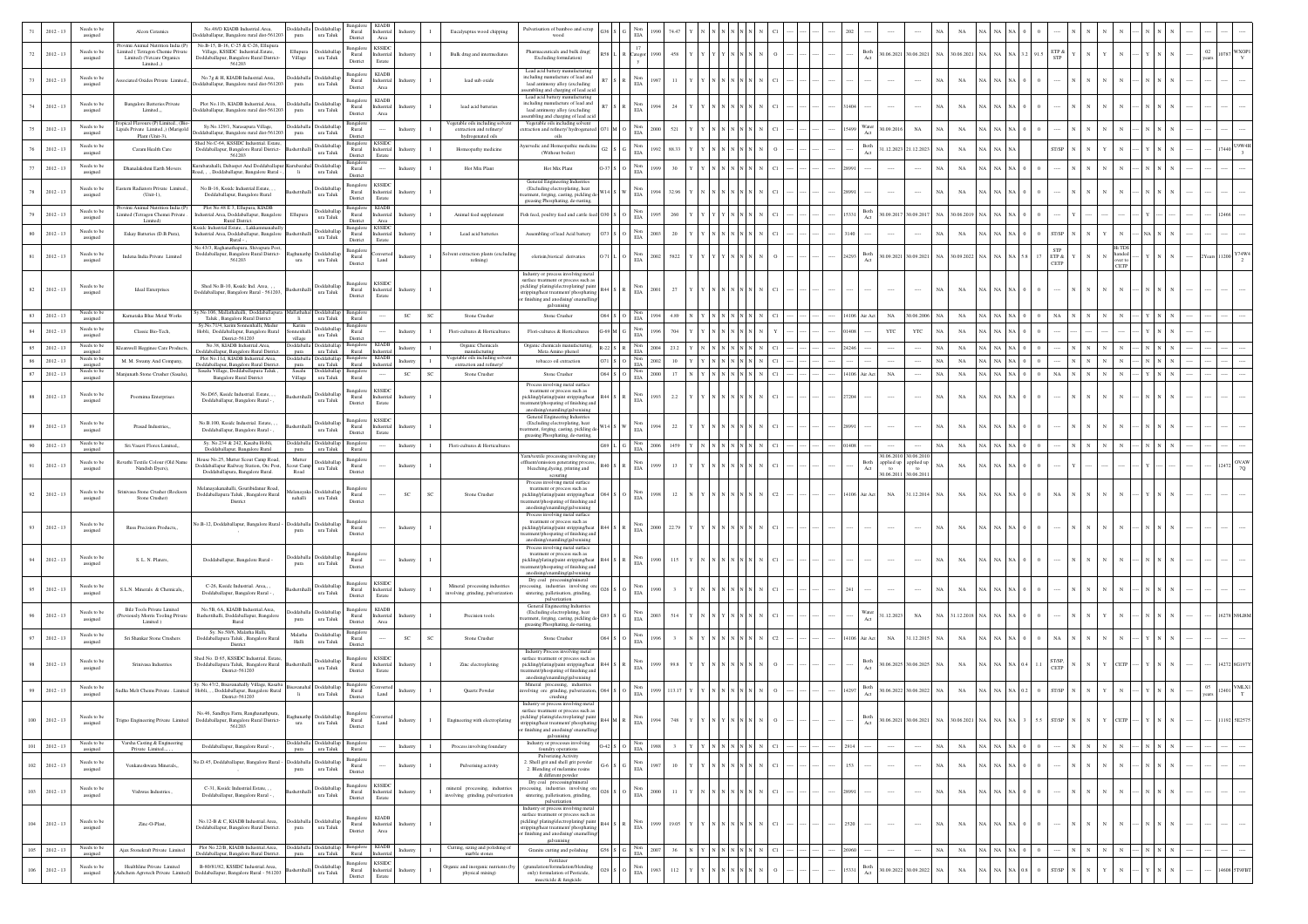|         | $012 - 13$  | Needs to be<br>assigned                | Lakshmi Machine Works                                                                                     | Sy.No.98/5, Naronahalli, Doddaballapur<br>Bangalore Rural District.                                                                                     | Doddaballap<br>ura Taluk                                         | Rural<br>Distric                                                           |                                       |                                  | Cultures & Horticulture                                                                   | Flori-cultures & Horticultures                                                                                                                                                                                                                                        | EIA                                 |                 |                                        |                                    |  |       |                           | YTC                      |                |                 |        |                         |  |  |    |       |                                    |
|---------|-------------|----------------------------------------|-----------------------------------------------------------------------------------------------------------|---------------------------------------------------------------------------------------------------------------------------------------------------------|------------------------------------------------------------------|----------------------------------------------------------------------------|---------------------------------------|----------------------------------|-------------------------------------------------------------------------------------------|-----------------------------------------------------------------------------------------------------------------------------------------------------------------------------------------------------------------------------------------------------------------------|-------------------------------------|-----------------|----------------------------------------|------------------------------------|--|-------|---------------------------|--------------------------|----------------|-----------------|--------|-------------------------|--|--|----|-------|------------------------------------|
|         | $2012 - 13$ | Needs to be<br>assigned                | opical Flavours (P) Limited., (Bio<br>Lipids Private Limited) - Chilly<br>Palnt, Davav Oil Plant (Unit-1) | Davav Oil Plant (Unit-1), Sy.No.113 &<br>114/1, Kestur Village, Doddaballapur,<br>Bangalore Rural District-561203<br>Sy. No.62, Hosahudya Village       | <b>Ooddaballa</b><br>Doddaballa<br>ura Taluk<br>pura             | Bangalo<br>Rural<br>District                                               | Land                                  | Industry                         | Vegetable oil manufacturing<br>ncluding Solvent extraction plants<br>(excluding refining) | nufacturing of capsicum ole<br>celery oleoresin, celery seed oil.<br>urcumin power, davana flower oil,<br>garlic extract, ginger juice, ginger oil,<br>emon grass oil. Palmorase oil, paprika<br>oleoresin, rosemary flower oil,<br>meric juice and turmeric oleoresi | $_{\rm EIA}^{\rm Non}$              | 2002<br>1867    |                                        |                                    |  | 5495  | 3oth                      | 80.09.2021 30.09.2021 NA |                | $30.09.2023$ NA |        | ETP &<br>ST/SP          |  |  |    |       |                                    |
|         | $2012 - 13$ | Needs to be<br>assigned                | Deepak Enterprises                                                                                        | Doddaballapura Main Road,<br>Doddaballapur, Bangalore Rural                                                                                             | Doddaballap<br>ura Taluk                                         | Bangalor<br>Rural<br>Distric                                               | Land                                  |                                  | Feldspar powder and charcoal<br>screening                                                 | Pulverising activity                                                                                                                                                                                                                                                  | $_{\rm ELA}^{\rm Non}$              | 8.              |                                        |                                    |  |       | Both                      | 0.09.2018 30.09.2018     |                | NA              |        |                         |  |  |    |       |                                    |
|         | $2012 - 13$ | Needs to be<br>assigned<br>Needs to be | aballapur Milk Chilling Centr<br>(Unit of Bamul)                                                          | no. 360, Doddaballapur, Bangalore Rural<br>District-561203<br>Shed No.C-40, Ellupura Village, KSSIDC                                                    | oddaballa<br>ura Taluk<br>Doddaballar<br>Ellupur                 | Rural<br>Bangalor                                                          | land<br>KSSIDC                        | Industry                         | Chilled raw milk, Milk chilling<br>activity                                               | Food & food processing including<br>fruits & vegetable processing<br>Manufacture of Adhesives and                                                                                                                                                                     | Non<br>EIA                          | 965<br>21       |                                        |                                    |  |       | Both<br>Both              | 30.09.2022 30.09.2022 NA |                | $_{\rm NA}$     |        |                         |  |  |    | 17447 | W58C<br>W3                         |
|         | $2012 - 13$ | assigned                               | Eskay Polymers                                                                                            | strial.Estate, Doddaballapur, Bangalore<br>Rural District-561203<br>No.22 A, KIADB Industrial.Area                                                      | ura Taluk<br>Village                                             | Rural<br>District<br>Bangalo                                               | dustrial<br>Estate<br><b>KIADB</b>    |                                  | oden Adhesive (physical mixin                                                             | Adhesive tapes & label                                                                                                                                                                                                                                                | $_{\rm ELA}^{\rm Non}$              | 14220           |                                        |                                    |  | 14295 | Act                       | 1.12.2026 31.12.2026     |                | $_{\rm NA}$     |        |                         |  |  |    |       | $\frac{\texttt{SRIX}}{\texttt{W}}$ |
| 112     | $2012 - 13$ | Needs to be<br>assigned                | siry Food Products Private Limited                                                                        | eerapura, Doddaballapur, Bangalore Rural<br>District.                                                                                                   | sddaballa<br>ura Taluk                                           | Rural<br>District                                                          | ndustrial<br>Area                     | Industr                          | Pulping & Bottling of mango and<br>Guava                                                  | Food & food processing including<br>fruits & vegetable processing<br>General Engineering Industries                                                                                                                                                                   | Non<br>EIA                          | 696             |                                        |                                    |  | 5435  | $_{\rm Both}$<br>Act      | 0.09.2019 30.09.2019     | NA             | $_{\rm NA}$     |        | TP &                    |  |  | 05 |       | AE4DA<br>$\;$ E                    |
| 113     | $2012 - 13$ | Needs to be<br>assigned                | Ideal Caps Containers,                                                                                    | B-93. Ksside Industrial Estate.<br>Doddaballapur Industrial.Estate.,<br>oddaballapur, Bangalore Rural - 561203.                                         | oddaballa<br>ura Taluk                                           | Bangalon<br>Rural<br>District                                              | <b>KSSIDC</b><br>ndustrial<br>Estate  | ndustr                           | Aluminum cans, caps                                                                       | (Excluding electroplating, heat<br>stment, forging, casting, pickling d<br>greasing Phosphating, de-rusting,                                                                                                                                                          | EIA                                 |                 |                                        |                                    |  |       | Vater<br>1.12.2015<br>Act | $_{\rm NA}$              |                | $_{\rm NA}$     |        |                         |  |  |    |       |                                    |
| 114     | $2012 - 13$ | Needs to be<br>assigned                | Indian Veternary Pharmaceuticals                                                                          | D-43. Ksside Industrial.Estate<br>Doddaballapur, Bangalore Rural -                                                                                      | <b>oddaballa</b><br>ura Taluk                                    | Bangalo<br>Rural<br>District                                               | <b>KSSIDC</b><br>dustrial<br>Estate   | ndustr                           |                                                                                           | harmaceutical formulation and fo<br>R&D purpose (for sustained<br>se/extended release of drugs onl                                                                                                                                                                    | Non<br>$\rm EIA$                    |                 |                                        |                                    |  |       |                           | $\cdots$                 | N/             | NA              |        |                         |  |  |    |       |                                    |
| 115     | $2012 - 13$ | Needs to be<br>assigned                | Ray Chemicals Private Limited, Un                                                                         | Sy No. 49/2,& 50/1, Bisavanahalli Village,<br>.<br>Kasaba Hobli, Doddaballapura, Bangalore<br>Rural District-561203                                     | Doddaballa<br>$\,$ ura Taluk<br>li.                              | Bangalor<br>Rural<br>District                                              | Land                                  | Industr                          |                                                                                           | and not for commercial purpose)<br>harmaceutical formulation and fo<br>R&D purpose (for sustained<br>ase/extended release of drugs only                                                                                                                               | Non<br>$\rm EIA$                    | 725             |                                        |                                    |  |       | YTC                       | YTC                      | NA             | $_{\rm NA}$     |        |                         |  |  |    |       |                                    |
| 116     | $2012 - 13$ | <b>Needs</b> to b<br>assigned          | mataka State Agro Corn Pr<br>Limited                                                                      | No.15, KIADB Industrial.Area<br>Doddaballapur, Bangalore Rural District.                                                                                | ddabal<br>oddabal<br>ura Taluk<br>pura                           | Bangalor<br>Rural                                                          | <b>KIADB</b><br>lustrial              | Industry<br>$\mathbf{I}$         |                                                                                           | and not for commercial purpose)<br>Food & food processing including<br>fruits & vegetable processing                                                                                                                                                                  | Non<br>EIA                          | 1988<br>98      |                                        |                                    |  |       |                           |                          | NA             | 0.9.2008 NA     | NA     |                         |  |  |    |       |                                    |
| 117     | $2012 - 13$ | Needs to be<br>assigned                | Silver Spark Apparel Ltd.,                                                                                | 5.56, Majara Hosahalli Behind, Veerapur<br>KIADB Industrial Area. Doddaballapur.<br>Bangalore Rural District-561203                                     | oddaballa<br>erapu<br>ura Taluk                                  | Bangalor<br>Rural<br>District                                              | <b>KIADB</b><br>dustrial<br>Area      | Industr                          | Garment Stitching                                                                         | Ready Garments - Men Balzers, Mer<br>trousers                                                                                                                                                                                                                         | Non<br>EIA                          | 7203            |                                        |                                    |  |       | 3oth                      | 1.12.2022 31.12.2022 NA  |                | 1.12.2022       |        | <b>STP</b>              |  |  |    |       |                                    |
| 118     | $2012 - 13$ | Needs to be<br>assigned                | Lakshmi Granites                                                                                          | Beside Industrial Area, Veerapura,<br>Doddaballapur, Bangalore Rural -                                                                                  | oddaballa<br>eerapura<br>ura Taluk                               | Bangalo<br>Rural                                                           |                                       | Industry                         | Cutting, sizing and polishing of<br>marble stones                                         | Cutting, sizing and polishing of<br>marble and/or Granite stone                                                                                                                                                                                                       | Non<br>EIA                          |                 |                                        |                                    |  |       |                           |                          |                | $_{\rm NA}$     |        |                         |  |  |    |       |                                    |
| 119     | $2012 - 13$ | Needs to be<br>assigned                | Adithya Textiles                                                                                          | Sy.No.31 (P1), Apparel Park, II Phase,<br>Doddaballapura, Bangalore Rural District<br>561203                                                            | Appare<br><b>ddaballap</b><br>Park, II<br>ura Taluk<br>Phase     | Bangalor<br>Rural<br>District                                              |                                       | Industry                         | Garment Stitching                                                                         | Garment Stitching/ Stitching of<br>shoe uppers/ Cotton knitting<br>including Socks, Shoe lace,                                                                                                                                                                        | EIA                                 | 153             |                                        |                                    |  |       | YTC                       | YTC                      |                | $_{\rm NA}$     |        |                         |  |  |    |       |                                    |
| 120     | $2012 - 13$ | Needs to be<br>assigned                | Merdian Fashions Private . Limite                                                                         | Mno.7d, KIADB Industrial.Area,<br>Doddaballapur, Bangalore Rural District.                                                                              | oddaball<br><b>oddaballa</b><br>ura Taluk                        | Bangalor<br>Rural                                                          | <b>KIADB</b><br>dustrial              | Industr                          | Garment Stitching                                                                         | Readymade leather garments<br>Garment Stitching/ Stitching of<br>shoe uppers/ Cotton knitting<br>including Socks, Shoe lace/                                                                                                                                          | Non<br>$\rm EIA$                    |                 |                                        |                                    |  |       |                           | $\cdots$                 | N/             | NA              |        |                         |  |  |    |       |                                    |
| 121     | $2012 - 13$ | Needs to be                            | Shankar & Shastry Bio Tech Priva                                                                          | Sy. No.20, Durgapura Village,                                                                                                                           | pura<br>oddaball<br>oddaball                                     | District<br>Bangale                                                        | Area                                  | Industry                         | Cultures & Horticulture                                                                   | Readymade leather garments<br>Flori-cultures & Horticultures                                                                                                                                                                                                          | Non                                 | 28              |                                        |                                    |  |       |                           |                          | N              | $_{\rm NA}$     |        |                         |  |  |    |       |                                    |
| $122\,$ | $2012 - 13$ | assigned<br>Needs to be<br>assigned    | Limited<br>Sri Bio Multi Tech Private . Limit                                                             | Doddaballapur, Bangalore Rural -<br>No.12 H, Industrial Area, Doddaballapur,<br>Bangalore Rural.                                                        | pura<br>ura Taluk<br>Doddaballa Doddaballar<br>ura Taluk<br>pura | Rural<br>Bangalor<br>Rural                                                 |                                       | Industry                         | olvent extraction plants (excludi<br>refining)                                            | Vegetable oil manufacturing<br>including solvent extraction and                                                                                                                                                                                                       | $_{\rm EIA}$<br>Non<br>$_{\rm EIA}$ |                 |                                        |                                    |  | 4247  | ater<br>0.9.2012          | $_{\rm NA}$              | NA             | $_{\rm NA}$     |        |                         |  |  |    |       |                                    |
| 123     | $2012 - 13$ | Needs to be                            | V.M.Laboratories (D.B.Pura),                                                                              | Shed No.C-77. Ksside Industrial Estate.<br>Bashettahalli, Doddaballapur, Bangalore                                                                      | <b>Ooddaballa</b>                                                | District<br>Bangalor<br>Rural                                              | <b>KSSIDC</b><br>dustrial             |                                  | Poultry, Animal & Veterinary feed                                                         | refinery /hydrogenated oils<br>Pulverising activity                                                                                                                                                                                                                   | $_{\rm EIA}^{\rm Non}$              |                 |                                        |                                    |  |       | ater<br>0.09.2018         | $_{\rm NA}$              | N/             | NA              |        |                         |  |  |    |       |                                    |
| 124     | $2012 - 13$ | assigned<br>Needs to be                | A.V.R.Industries                                                                                          | Rural dist-561203<br>Plot No.7-1 (Part-2) Bashettihalli, KIADB<br>ndustrial.Area, Doddaballapur, Bangalore                                              | ura Taluk<br>Doddaballap                                         | District<br>Bangalon<br>Rural                                              | Estate<br><b>KIADB</b><br>dustrial    | Industr                          | supplement<br>Fish feed, poultry feed and cattle                                          | animal feed supplemen                                                                                                                                                                                                                                                 | Non<br>EIA                          |                 |                                        |                                    |  |       | Act<br>Water<br>0.09.2013 | $_{\rm NA}$              | N/             | NA              |        |                         |  |  |    |       |                                    |
|         | $2012 - 13$ | assigned<br>Needs to be                | Agastya Relays Private Limited                                                                            | Rural District.<br>sy.No. 47/1, Bisavanahalli, Doddaballapui                                                                                            | ura Taluk<br>Doddaballap                                         | District<br>Bangalor<br>Rural                                              | Area<br><b>KSSIDC</b><br>dustrial     |                                  | Electrical & electronic items                                                             | Electrical and electronic item<br>assembling (completely dry                                                                                                                                                                                                          | $_{\rm Non}$                        |                 |                                        |                                    |  |       |                           |                          |                | $_{\rm NA}$     |        |                         |  |  |    |       |                                    |
|         |             | assigned<br>Needs to be                |                                                                                                           | Taluk, Bangalore Rural District<br>ighanathapura, , Doddaballapur, Bangalore                                                                            | ura Taluk<br><b>Joddaballa</b><br>Doddaball                      | District                                                                   | Estate                                |                                  |                                                                                           | process)                                                                                                                                                                                                                                                              | EIA<br>Non                          |                 |                                        |                                    |  |       |                           |                          |                |                 |        |                         |  |  |    |       |                                    |
| 126     | $2012 - 13$ | assigned<br>Needs to be                | Anugraha Estate                                                                                           | Rural District-561203<br>o.2576/2194, 5404, 4th Stage, 4th Ward,                                                                                        | ura Taluk<br>pura<br>Doddaballa<br>Doddaballa                    | Rural<br>District<br>Bangalor                                              |                                       | Others<br>Estate                 | Flori-cultures & Horticulture<br>Cotton spinning & weaving (small                         | Flori-cultures & Horticultures                                                                                                                                                                                                                                        | $\rm EIA$<br>Non                    |                 |                                        |                                    |  | 102   | $_{\rm NA}$<br>ir Act     | 31.12.2013               | N/             | $_{\rm NA}$     |        |                         |  |  |    |       |                                    |
| 127     | $2012 - 13$ | assigned                               | Balaji Weaving Factory.                                                                                   | Rojipuram, , , Doddaballapur, Bangalore<br>Rural - 561203.                                                                                              | ura Taluk<br>pura                                                | Rural<br>District                                                          | <b>KIADB</b>                          | Industry                         | scale)                                                                                    | silk yarn weaving<br>General Engineering Industries                                                                                                                                                                                                                   | $_{\rm EIA}$                        | 593             |                                        |                                    |  |       | Nater<br>Act              | $_{\rm NA}$              | N <sub>A</sub> | $_{\rm NA}$     |        |                         |  |  |    |       |                                    |
| $128\,$ | $2012 - 13$ | Needs to be<br>assigned                | Bali Industries Karnataka,                                                                                | Plot No 7, KIADB Industrial.Area,<br>Doddaballapur, Bangalore Rural District.                                                                           | oddaball<br>oddaball:<br>$\,$ ura Taluk<br>pura                  | Bangalor<br>Rural<br>District                                              | dustrial<br>Area                      | Industr                          |                                                                                           | (Excluding electroplating, heat<br>nent, forging, casting, pickling de<br>greasing Phosphating, de-rusting                                                                                                                                                            | Non<br>$_{\rm EIA}$                 | 19.49           |                                        |                                    |  |       |                           |                          | NA             | $_{\rm NA}$     |        |                         |  |  |    |       |                                    |
| 129     | $2012 - 13$ | Needs to be<br>assigned                | Bharathi Mobile Limited                                                                                   | o.5405, Rojipura, Ward-4, Doddaballapur,<br>Bangalore Rural District-561203                                                                             | Doddaballa<br><b>Ooddaball</b><br>ura Taluk<br>pura              | Bangalo<br>Rural<br>District                                               |                                       | Felephon<br>$_{\rm TT}$<br>tower | Telephone tower                                                                           | Diesel Generator sets (15 KVA to 1<br>MVA)                                                                                                                                                                                                                            | $_{\rm Non}$<br>$\rm EIA$           |                 |                                        |                                    |  | 54203 | $_{\rm NA}$<br>ir Act     | 31.12.2013               | NA             | NA              |        |                         |  |  |    |       |                                    |
| 130     | $2012 - 13$ | Needs to be<br>assigned                | Bharathi Telesonic Limited.                                                                               | lo.5405, Rojipura, Ward-4, Doddaballapu<br>Bangalore Rural District-561203                                                                              | <b>Ooddaballa</b><br>Doddaballa<br>ura Taluk<br>pura             | Bangalon<br>Rural<br>District                                              |                                       | Telephon<br>$_{\rm TT}$<br>tower | Telephone tower                                                                           | Diesel Generator sets (15 KVA to<br>MVA)                                                                                                                                                                                                                              | Non<br>$_{\rm EIA}$                 |                 |                                        |                                    |  | 54203 | $_{\rm NA}$<br>ir Act     | 31.12.2013               | N <sub>A</sub> | NA              |        |                         |  |  |    |       |                                    |
| 131     | $2012 - 13$ | Needs to be<br>assigned                | Cauvery Aqua Product Limited.                                                                             | No.46g, KIADB Industrial Area.<br>loddaballapur, Bangalore Rural District                                                                               | oddaballa<br>sddaballar<br>ura Taluk<br>pura                     | Bangalon<br>Rural<br>Bangalor                                              | <b>KIADB</b><br><b>SSID</b>           | Industry                         | Mineral water                                                                             | Mineralized water                                                                                                                                                                                                                                                     | Non<br>$_{\rm EIA}$                 | 156             |                                        |                                    |  |       |                           |                          | N/             | $_{\rm NA}$     |        |                         |  |  |    |       |                                    |
| 132     | $2012 - 13$ | Needs to be<br>assigned                | Chandra Business Service Privat<br>Limited.                                                               | Shed No.B-14. Ksside Industrial.Estate.<br>Doddaballapur, Bangalore Rural -                                                                             | <b>Ooddaballar</b><br>ura Taluk                                  | Rural<br>District                                                          | dustrial<br>Estate                    | ndustr                           |                                                                                           | Silk twisting (excluding dyeing & de<br>gumming)                                                                                                                                                                                                                      | Non<br>$_{\rm EIA}$                 | 12              |                                        |                                    |  |       |                           |                          | N/             | $_{\rm NA}$     |        |                         |  |  |    |       |                                    |
| 133     | $2012 - 13$ | Needs to be<br>assigned                | Dimension Data Farm Private<br>Limited                                                                    | No.20b/3, KIADB Industrial.Area,<br>Doddaballapur, Bangalore Rural District.                                                                            | Doddaballa<br><b>Ooddaball</b><br>ura Taluk<br>pura              | Bangalore<br>Rural<br>District                                             | <b>KIADB</b><br>dustrial<br>Area      | ndustr                           | Manufactring Compact disc,<br>computer floppy & cassette                                  | Compact disc computer floppy<br>and cassette manufacturing / Reel<br>manufacturing                                                                                                                                                                                    | $_{\rm EIA}^{\rm Non}$              |                 |                                        |                                    |  |       |                           |                          | $N_A$          | NA              |        |                         |  |  |    |       |                                    |
| 134     | $2012 - 13$ | Needs to be<br>assigned                | Esquare Food Products Private<br>Limited                                                                  | Shed No. B-4, KSSIDC Industrial.Estate,<br>Ooddaballapur, Bangalore Rural District.                                                                     | Doddaballap<br>ura Taluk                                         | Bangalon<br>$\rm{Rural}$<br>District                                       | KSSID<br>dustrial<br>Estate           |                                  | tamarind concentrate                                                                      | Food & food processing including<br>fruits & vegetable processing                                                                                                                                                                                                     | $_{\rm Non}$<br>$\rm EIA$           |                 |                                        |                                    |  |       | Both                      | 0.09.2017 30.09.2017     | N/             | $_{\rm NA}$     |        |                         |  |  | 05 |       | C3BD5                              |
|         | $2012 - 13$ | Needs to be<br>assigned                | Ganesh Silk Industries,                                                                                   | B-19, Ksside Industrial Estate<br>Doddaballapur, Bangalore Rural -                                                                                      | Doddaballap<br>ura Taluk                                         | Bangalor<br>Rural<br>District                                              | <b>KSSIDC</b><br>dustrial<br>Estate   |                                  |                                                                                           | Silk twisting (excluding dyeing & de<br>gumming)                                                                                                                                                                                                                      | $\mathop{\rm Non}\nolimits$<br>EIA  |                 |                                        |                                    |  |       |                           |                          |                | $_{\rm NA}$     |        |                         |  |  |    |       |                                    |
| 136     | $2012 - 13$ | Needs to be<br>assigned                | <b>I.C Fresh Water</b>                                                                                    | y.No.142/5 Sreenivasapura Village, Next t<br>akshmi Venkateshwara Kalyanamantapa,<br>Devanahalli Road, Doddaballapur<br>Bangalore Rural District-561203 | <b>Moddaball</b><br>Doddaball<br>ura Taluk<br>pura               | Bansalo<br>Rural<br>District                                               | Land                                  | Industry                         | Packaged drinking water                                                                   | Mineralized water                                                                                                                                                                                                                                                     | Non<br>EIA                          | 17<br>2006      |                                        |                                    |  |       | Both<br>Act               | 1.12.2024 31.12.2024 NA  |                | $_{\rm NA}$     |        | <b>Jispose</b><br>Rrick |  |  |    |       |                                    |
| 137     | $2012 - 13$ | Needs to be<br>assigned                | Innovative Timber Industries,                                                                             | Plot No.13 (G), KIADB Industrial Area,<br>Doddaballapur, Bangalore Rural District.                                                                      | ddaball<br>ura Taluk<br>pura                                     | Bangalor<br>Rural<br>District                                              | <b>KIADB</b><br>dustrial<br>Area      | Industry                         | Packaging of wooden cases                                                                 | Carpentry and wooden furnity<br>nufacturing (excluding saw mill)<br>with the help of electrical (motoriz<br>nachines such as electric wood                                                                                                                            | Non<br>EIA                          |                 |                                        |                                    |  |       |                           |                          | NA             | $_{\rm NA}$     |        |                         |  |  |    |       |                                    |
| 138     | $2012 - 13$ | Needs to be                            | Jay Engineering Industry                                                                                  | C-29, Ksside Industrial Estate<br>Doddaballapur, Bangalore Rural District-                                                                              | <b>Ooddaballap</b><br><b>KSSIDC</b>                              | Rural                                                                      | <b>CSSID</b><br>dustrial              | ndustr                           | Textile spot Cleaning Guns                                                                | planner, steel saw cutting circular<br>Polythene and plastic processed                                                                                                                                                                                                | Non                                 |                 |                                        |                                    |  |       | $_{\rm Both}$<br>Act      | 1.12.2025 31.12.2025     | $\mathbf{A}$   | $_{\rm NA}$     |        |                         |  |  |    |       |                                    |
| 139     | $2012 - 13$ | assigned<br>Needs to be                | Jay Fastners                                                                                              | 561203<br>o C75. Ksside Industrial<br>Estate,Doddaballapura, Doddaballapur,                                                                             | $\,$ ura Taluk<br>Doddaballar<br><b>KSSIDC</b>                   | District<br>Rural                                                          | <b>KSSIDC</b><br>Industrial           | Industry                         | Plastic Tag Fastemer                                                                      | products manufacturing<br>lythene and plastic processes<br>products manufacturing (virgin                                                                                                                                                                             | $\rm EIA$<br>Non<br>ELA             | 2000<br>77.5    |                                        |                                    |  |       | Both<br>Act               | 1.12.2025 31.12.2025 NA  |                | NA              |        | ST/SP                   |  |  |    |       | 13808 25CY4I                       |
| 140     | $2012 - 13$ | assigned<br>Needs to be                | Jay Plastic Company                                                                                       | Bangalore Rural District-561203<br>B-88. Ksside Industrial Estate.<br>oddaballapur, Doddaballapur, Bangalore                                            | ura Taluk<br><b>Joddaballap</b><br><b>KSSIDC</b><br>ura Taluk    | District<br>Bangalore<br>Rural                                             | Estate<br><b>KSSIDC</b><br>Industrial | ndustry                          | Hand tools Plastic Tag Guns                                                               | plastic)<br>Polythene and plastic processed                                                                                                                                                                                                                           | $_{\rm EIA}^{\rm Non}$              | $108\,$<br>0005 |                                        | $\,$ N $\,$ N $\,$ N $\,$ N        |  | 520   | Both<br>Act               | 1.12.2027 31.12.2027 NA  |                | $_{\rm NA}$     | NA 0.4 | ST/SP                   |  |  |    |       | 15259 FIR98S                       |
| 141     | $2012 - 13$ | assigned<br>Needs to be                | Jay Internaltional                                                                                        | Rural District-561203<br>B79, Ksside Industrial<br>Estate,Doddaballapura, Doddaballapur,                                                                | Doddaballap<br>KSSIDC                                            | District<br>Bangalore<br>$\rm{Rural}$                                      | Estate<br><b>KSSIDO</b><br>ndustrial  | Industry                         | Plastic Tag Fasteners                                                                     | products manufacturing<br>Polythene and plastic processed                                                                                                                                                                                                             | $_{\rm Non}$                        | 78.43<br>1992   | $N \mid N \mid N \mid N \mid N \mid N$ |                                    |  |       | Both                      | 1.12.2025 31.12.2025 NA  |                | $_{\rm NA}$     | NA 0.4 | ST/SP                   |  |  |    |       | 4486 GUBJ5F                        |
|         |             | assigned<br>Needs to be                |                                                                                                           | Bangalore Rural District-561203<br>A-4, 5 & 6, Apparel Park, Industrial Area,<br>rehalliguddadahalli Village, Kasaba Hobli,                             | ura Taluk<br>Archalli<br>Guddahalli<br>Doddaballap               | District<br>Bangalore                                                      | Estate<br><b>KIADB</b>                |                                  |                                                                                           | $\begin{minipage}{.4\linewidth} \textbf{products manufacturing (virgin} \\ \textbf{plastic)} \end{minipage}$                                                                                                                                                          | $_{\rm EIA}$                        |                 |                                        | n N N N                            |  |       |                           |                          |                |                 |        | ${\rm STP}$             |  |  |    |       |                                    |
| 142     | $2012 - 13$ | assigned<br>Needs to be                | <b>Bilteck Fashions Private Limited</b>                                                                   | Joddaballapura, Bangalore Rural District-<br>561203<br>Shed No.1, DITPL, SW-51, KIADB.                                                                  | Village,<br>ura Taluk<br>Appare<br>Apparel<br>oddaballap         | $\begin{array}{c} \text{Rural} \\ \text{District} \end{array}$<br>Bangalor | ndustrial<br>Area                     | Industry                         | Ready Made Garments                                                                       | Garment Stitiching<br>Yarn/textile processing involving any                                                                                                                                                                                                           | $_{\rm ELA}^{\rm Non}$              | 1914<br>1012    |                                        |                                    |  |       | Both<br>Act               | 1.12.2021 31.12.2021 NA  |                | $_{\rm NA}$     |        |                         |  |  |    |       | 1554 EF429E                        |
| $143\,$ | $2012 - 13$ | assigned                               | <b>Bio Process</b>                                                                                        | Apparel Park, Phase-II, Near Railway<br>Station, Doddaballapura Taluk.<br>P.No.38, KIADB Industrial.Area,                                               | Park, II<br>ura Taluk<br>${\tt Phase}$                           | Rural<br>District<br>Bangalore                                             | DITPL.<br>KIADI                       | Industry                         |                                                                                           | ffluent/emission generating process<br>bleaching, dyeing, printing and<br>Cardboard or corrugated box and                                                                                                                                                             | $_{\rm EIA}^{\rm Non}$              | 97.25           |                                        | ${\bf N}$ $\,$ N $\,$ N $\,$ N     |  |       |                           | $\cdots$                 | $N_A$          | $_{\rm NA}$     |        |                         |  |  |    |       |                                    |
| 144     | $2012 - 13$ | Needs to be<br>assigned                | Kleanwell Paper Products,                                                                                 | Doddaballapur, Bangalore Rural District.                                                                                                                | oddaballa Doddaballap<br>$\,$ ura Taluk<br>pura                  | $\rm{Rural}$<br>District                                                   | dustrial<br>Area                      |                                  | Tissue paper                                                                              | paper products (excluding paper or<br>ulp manufacturing and without using<br>General Engineering Industries                                                                                                                                                           | Non<br>$_{\rm EIA}$                 | 21.95<br>2004   |                                        | $\,$ N $\,$ N $\,$ N $\,$ N $\,$ N |  |       |                           |                          | N              | $_{\rm NA}$     |        |                         |  |  |    |       |                                    |
| 145     | $2012 - 13$ | Needs to be<br>assigned                | Magnatech Engineers,                                                                                      | No.13-F, Industrial.Area, KIADB<br>Industrial Area Bashettihalli<br>Doddaballapur, Bangalore Rural District.                                            | <b>Doddaballap</b><br>ura Taluk                                  | Bangalor<br>$\begin{array}{c} \text{Rural} \\ \text{District} \end{array}$ | <b>KIADB</b><br>dustrial<br>Area      | ndustr                           |                                                                                           | (Excluding electroplating, heat<br>stment, forging, casting, pickling d<br>greasing Phosphating, de-rusting,                                                                                                                                                          | Non<br>EIA                          | 20.8<br>1990    |                                        |                                    |  |       | Both                      | 1.12.2011 31.12.2011     | <b>NA</b>      | $_{\rm NA}$     |        |                         |  |  |    |       |                                    |
| 146     | $2012 - 13$ | Needs to be<br>assigned                | Manjunath Poly Fibres & Fabrics<br>Private Limited                                                        | No.13/A, KIADB Industrial.Area,<br>Doddaballapur, Bangalore Rural District                                                                              | Doddaballap<br>ddaball<br>pura<br>ura Taluk                      | Bangalore<br>Rural<br>District                                             | <b>KIADB</b><br>dustrial<br>Area      | $\mathbf{I}$<br>ndustry          | Woven sacks                                                                               | Plastic sack bags, woven sack with<br>HDPE, LDPE, Polythene bags<br>(without recycling plastic)                                                                                                                                                                       | $_{\rm EIA}^{\rm Non}$              | 49.45           |                                        |                                    |  |       |                           |                          | $N_A$          | $_{\rm NA}$     |        |                         |  |  |    |       |                                    |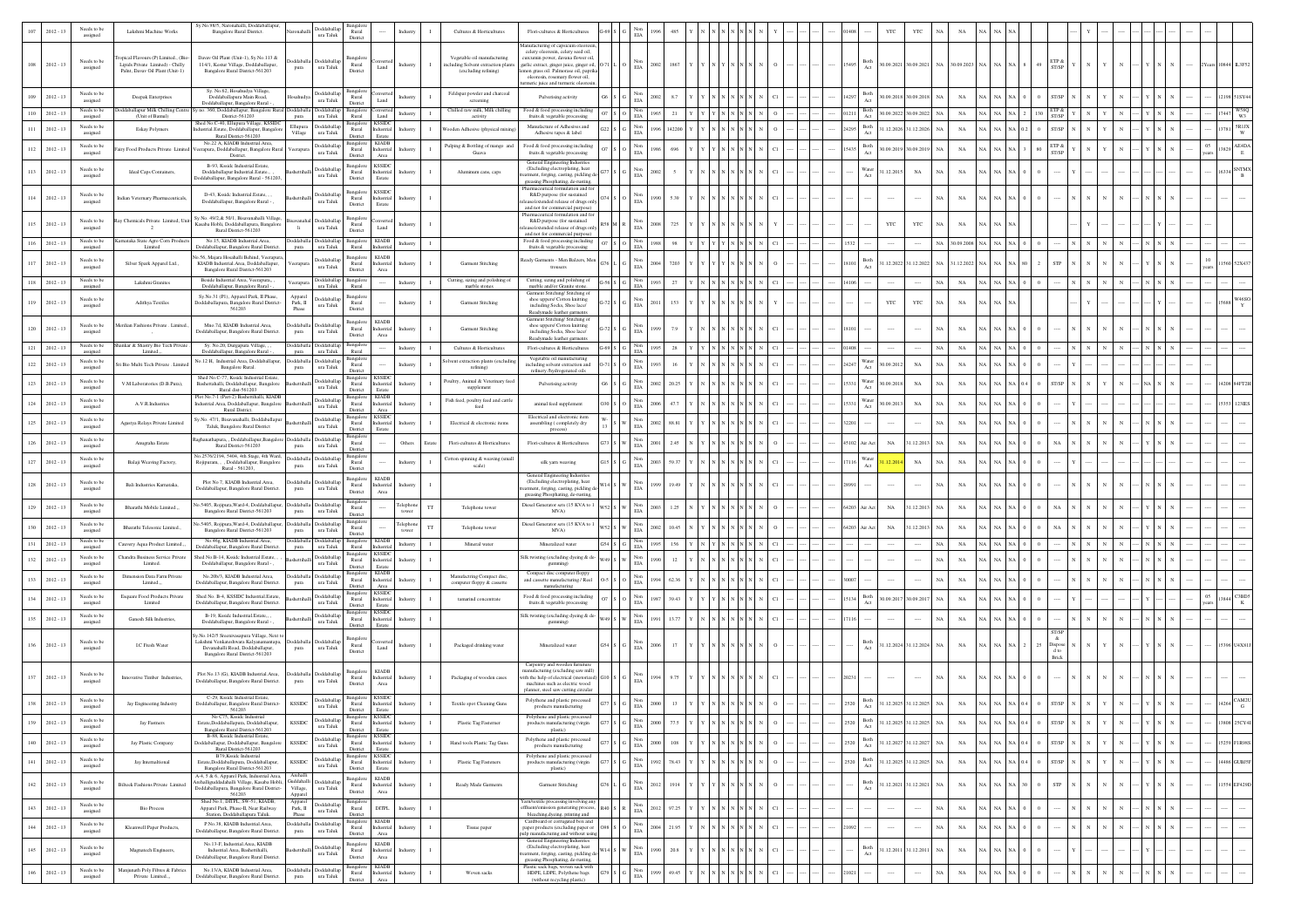|                   | $2012 - 13$              | Needs to be<br>assigned             | Mandhana Industries Limited                                                                                                          | SW-49 & 50, Apparel Park, 2nd Phase<br>KIADB Industrial.Area. Doddaballapura.<br>Bangalore Rural District-561 203.                                                                              | Appan<br>oddaballag<br>Park, II<br>ura Taluk<br>Phase                   | Rural<br>District                                                           | <b>KIADI</b><br>Industrial<br>Industry<br>Area                 |             | Readymade Garment                                                    | Garment Stitiching                                                                                                                                                                                 | EΙA                           |               |                             |  |                          |                  | YTC                   | YTC                       |               |                                                              |                           |               |   |            |  |             |
|-------------------|--------------------------|-------------------------------------|--------------------------------------------------------------------------------------------------------------------------------------|-------------------------------------------------------------------------------------------------------------------------------------------------------------------------------------------------|-------------------------------------------------------------------------|-----------------------------------------------------------------------------|----------------------------------------------------------------|-------------|----------------------------------------------------------------------|----------------------------------------------------------------------------------------------------------------------------------------------------------------------------------------------------|-------------------------------|---------------|-----------------------------|--|--------------------------|------------------|-----------------------|---------------------------|---------------|--------------------------------------------------------------|---------------------------|---------------|---|------------|--|-------------|
| 148               | $2012 - 13$              | Needs to be<br>assigned             | Cotton World Unit 6<br>(Previpusly Future Texx)                                                                                      | lot No.S-3, Main Road, Ist Phase, Apparel<br>Park, KIADB Industrial Estate,<br>oddaballapura, Bangalore Rural District-<br>561203                                                               | Guddahalli<br>ddaball<br>Village,<br>$\,$ ura Taluk<br>Apparel          | Bangalore<br>Rural<br>District                                              | <b>KIADB</b><br>Industrial<br>Industry<br>Area                 |             | Ready made Garments                                                  | Garment Stiching/Stitching of shoe<br>uppers/Cotton knitting including<br>Socks, shoe lace/Readymede leather                                                                                       | Non<br>EIA                    | 2012<br>295   |                             |  |                          | Both             | 1.12.2022             | 1.12.2022                 | $_{\rm NA}$   |                                                              |                           | TP 25<br>KLD  |   |            |  |             |
| 149               | $2012 - 13$              | Needs to be<br>assigned             | Anugraha Chemicals                                                                                                                   | No.48d, KSSIDC Industrial Estate<br>Doddaballapur, Bangalore Rural District-<br>561203                                                                                                          | Doddaballar<br>ura Taluk                                                | Bangalore<br>Rural<br>District                                              | <b>KSSID</b><br>Industrial<br>ıdustr<br>Estate                 |             | Bulk drug and intermediates                                          | garments<br>Pharmaceuticals and bulk drug(<br>Excluding formulation)                                                                                                                               | Catego                        | 462           |                             |  |                          | Both<br>Act      | 0.06.2024             | 0.06.202                  | 06.2024       |                                                              | $_{\rm NA}$               | T/SP,<br>CETP |   |            |  |             |
| 150               | $2012 - 13$              | Needs to be<br>assigned             | riwal Industrial Moulding Priva<br>Limited                                                                                           | No.17, KIADB Industrial Area.<br>Doddaballapur, Bangalore Rural District.                                                                                                                       | oddaballa<br>Doddaballar<br>ura Taluk<br>pura                           | Bangalore<br>Rural<br>District                                              | <b>KIADB</b><br>Industrial<br>ndustry<br>Area                  |             | Plastic injection molding                                            | Polythene & plastic processed<br>products manufacturing (virgin<br>plastics) including plastic injection<br>rusion moulding and plastic cable                                                      | Non<br>$_{\rm EIA}$           |               |                             |  |                          |                  |                       |                           | $_{\rm NA}$   |                                                              |                           |               |   |            |  |             |
| $151 - 2012 - 13$ |                          | Needs to be<br>assigned             | Periwal Plastics,                                                                                                                    | No.14, KIADB Industrial.Area,<br>Doddaballapur, Bangalore Rural District.                                                                                                                       | Doddaball<br>oddaball:<br>ura Taluk<br>pura                             | Bangalore<br>Rural<br>District                                              | <b>KIADB</b><br>dustrial<br>ndustry<br>$_{\rm Area}$           |             | Plastic injection molding                                            | Polythene & plastic processed<br>products manufacturing (virgin<br>plastics) including plastic injection/<br>xtrusion moulding and plastic cable                                                   | $_{\rm EIA}^{\rm Non}$        |               |                             |  |                          |                  | NA                    | 1.12.2004                 | NA 11.05.2009 |                                                              |                           |               |   |            |  |             |
| $152 - 2012 - 13$ |                          | Needs to be<br>assigned             | Prime Industries<br>(Prime Industries (Unit-I))                                                                                      | No.13 H. KIADB Industrial.Area.<br>Bashettihalli, Doddaballapura Taluk,<br>Bangalore Rural District-561203                                                                                      | oddaball:<br>ura Taluk                                                  | Bangalor<br>Rural<br>District                                               | <b>KIADB</b><br>ndustrial<br>Industry<br>Area                  |             | Steel Metal stamping using power<br>press and alluminium die casting | Ferrous and Non ferrous metal<br>raction involving different furnace<br>through melting, refining,                                                                                                 | Non<br>EIA                    | 24            |                             |  |                          | Both             | 0.09.2022             | 30.09.2022                | $_{\rm NA}$   |                                                              | I NA I                    | ST/SP         |   |            |  |             |
| $153 - 2012 - 13$ |                          | Needs to be<br>assigned             | Prime Industries (Unit-II)                                                                                                           | No. 13 H. KIADB Industrial. Area,<br>Bashettihalli, Doddaballapur, Bangalor<br>Rural District.                                                                                                  | Doddaballa<br>$\,$ ura Taluk                                            | Bangalore<br>Rural<br>District                                              | <b>KIADB</b><br>dustrial<br>Industry<br>Area                   |             | Steel Metal stamping using power<br>press and alluminium die casting | cessing, casting and alloy maki<br>Ferrous and Non ferrous metal<br>raction involving different furnace<br>through melting, refining,                                                              | Non<br>$\rm EIA$              |               |                             |  |                          | Both             | 1.12.2011             | 31.12.2011                | NA            |                                                              | NA NA                     | <b>ST/SP</b>  |   |            |  |             |
| 154               | $2012 - 13$              | Needs to be<br>assigned             | Rajkamal Chitramanidra                                                                                                               | Doddaballapur, Bangalore Rural District-<br>561203                                                                                                                                              | <b>hoddaball</b><br><b>Indebbot</b><br>ura Taluk<br>pura                | Bansalo<br>Rural                                                            | Others                                                         |             | Cinema theatre                                                       | ssing, casting and alloy maki<br>Diesel Generator sets (15 KVA to 1<br>MVA)                                                                                                                        | Non<br>$_{\rm EIA}$           |               |                             |  |                          | ir Act           | $_{\rm NA}$           | 1.12.2014                 | NA            |                                                              | NA NA                     |               |   |            |  |             |
| 155               | $2012 - 13$              | Needs to be<br>assigned             | ice Infocomm (Doddaballapu                                                                                                           | No.4071, Islampura Adjacent To Telephone Doddaballa<br>xchange, , Doddaballapur, Bangalore Rura<br>District-561203                                                                              | Doddaballar<br>ura Taluk<br>pura                                        | Bangalore<br>Rural<br>District                                              | Telephon<br>tower                                              | TT          | Telephone tower                                                      | Diesel Generator sets (15 KVA to<br>MVA)                                                                                                                                                           | Non<br>$_{\rm EIA}$           |               |                             |  | 64203                    | <b>Vir Act</b>   | NA                    | 1.12.201                  | $_{\rm NA}$   |                                                              | $\mathrm{NA}-\mathrm{NA}$ | NA            |   |            |  |             |
| 156               | $2012 - 13$              | Needs to be<br>assigned             | Restolex Coir Products Private<br>Limited                                                                                            | No.101 & 102. KSSIDC Industrial Estate<br>Doddaballapur, Bangalore Rural District-<br>561203                                                                                                    | oddaballag<br>ura Taluk                                                 | Bangalore<br>Rural<br>District                                              | <b>KSSID</b><br>ndustrial<br>Industry<br>Estate                |             | <b>Rubberised Coir Mattresses</b>                                    | Manufacturing of coir items from<br>coconut husk                                                                                                                                                   | $_{\rm Non}$<br>$\rm EIA$     |               |                             |  |                          | Both<br>Act      | 1.12.2025             | 1.12.202                  | $_{\rm NA}$   |                                                              | NA NA (                   | <b>ST/SP</b>  |   |            |  |             |
| 157               | $2012 - 13$              | Needs to be<br>assigned             | Restolex Rubber Products                                                                                                             | Shed No.103, KSSIDC Industrial.Estate,<br>Doddaballapur, Bangalore Rural District                                                                                                               | Doddaballap<br>ura Taluk                                                | Bangalore<br>Rural                                                          | <b>KSSID</b><br>Industrial<br>Industr                          |             | Matress & cushions                                                   | Rubber goods industry (with baby<br>boiler only)                                                                                                                                                   | Non<br>$\rm EIA$              | 35            |                             |  |                          |                  |                       |                           | $_{\rm NA}$   |                                                              | $_{\rm NA}$               |               |   |            |  |             |
| 158 2012-13       |                          | Needs to be<br>assigned             | S.Textravellers (Unit-II)                                                                                                            | .No.27. Thammashettyhalli, Kasaba Hobli<br>Sandhya Farms, Doddaballapur, Bangalore<br>Rural - 561203,                                                                                           | <b>boddaballag</b><br>ddabal<br>$\,$ ura Taluk<br>pura                  | District<br>Bangalor<br>Rural<br>District                                   | Estate<br>Industry                                             |             |                                                                      | General Engineering Industries<br>(Excluding electroplating, heat<br>tment, forging, casting, pickling d                                                                                           | Non<br>EIA                    | 78.7          |                             |  |                          | Both             | 1.12.2007             | 31.12.2007                | $_{\rm NA}$   |                                                              |                           |               |   |            |  |             |
| 159               | $2012 - 13$              | Needs to be<br>assigned             | Sai Wood Techno Craft,                                                                                                               | tajipura Village, D Cross,, Doddaballapur<br>Bangalore Rural - ,                                                                                                                                | Doddaballa<br>Doddaballa<br>ura Taluk<br>pura                           | <b>Bangalor</b><br>Rural<br>District                                        | Industry                                                       |             |                                                                      | greasing Phosphating, de-rusting,<br>Carpentry and wooden furni<br>anufacturing (excluding saw mill)<br>with the help of electrical (motorized<br>machines such as electric wood                   | Non<br>EIA                    | 25.96         |                             |  |                          |                  |                       | $\cdots$                  | $_{\rm NA}$   |                                                              |                           |               |   |            |  |             |
|                   | $2012 - 13$              | Needs to be<br>assigned             | Sri Hara Foods Private Limited                                                                                                       | No.75. KIADB Industrial Area<br>Doddaballapur, Bangalore Rural District.                                                                                                                        | <b>boddaballa</b><br>Doddaballa<br>ura Taluk<br>pura                    | Bangalore<br>Rural                                                          | <b>KIADB</b><br>Industry<br>Industrial                         |             | Organic and inorganic nutrients                                      | planner, steel saw cutting circular<br>Organic and inorganic<br>nutrients (by physical mixing)                                                                                                     | $_{\rm EIA}$                  | 41.4          |                             |  |                          |                  |                       |                           | NA            |                                                              | NA NA                     |               |   |            |  |             |
| 161               | $2012 - 13$              | Needs to be<br>assigned             | Index Automotive                                                                                                                     | hed No.A-108, KSSIDC Industrial.Estate,<br>Doddaballapura, Bangalore Rural District.                                                                                                            | ddaballag<br>oddaball<br>ura Taluk<br>pura                              | Bangalore<br>Rural                                                          | <b>KSSIDC</b><br>Industrial<br>Industry                        |             |                                                                      | General Engineering Indu<br>(Excluding electroplating, heat<br>stment, forging, casting, pickling d                                                                                                | Non<br>EIA                    | 70.           |                             |  |                          |                  |                       |                           | $_{\rm NA}$   |                                                              | <b>NA</b>                 |               |   |            |  |             |
| $162 - 2012 - 13$ |                          | Needs to be                         | Sri.Najundeshwara Kalyana Bhava                                                                                                      | College Road, Doddaballapur, Bangalore                                                                                                                                                          | Doddaballa Doddaballar                                                  | District<br>Bangalor                                                        | Estate<br>Kalyana<br>Mantapa                                   | Kalyan:     | Community Hall                                                       | greasing Phosphating, de-rusting<br>Kalyanamantapams & Community<br>Halls (for DG Sets)                                                                                                            |                               | 2003<br>6.1   |                             |  | 45202                    | Both<br>Act      | 31.12.2013 31.12.2013 | NA                        | $_{\rm NA}$   | $\mathrm{NA}$   $\mathrm{NA}$   $\mathrm{NA}$   $\mathbb{C}$ |                           | ST/SP         |   |            |  |             |
| $163 - 2012 - 13$ |                          | assigned<br>Needs to be<br>assigned | Tata Teleservices Limited. (Viom<br>Networks Ltd),                                                                                   | Rural District-561203<br>Khata No.1174/1177/981, Vacant Site<br>djacent To Janatha Hotel And Ajay Lodge<br>uilding, Market Road Near Old Bus Stand,<br>Doddaballapur, Bangalore Rural District- | ura Taluk<br>pura<br>Doddaball:<br>Doddaballa<br>$\,$ ura Taluk<br>pura | Rural<br>Bangalo<br>Rural<br>District                                       | Telephon<br>tower                                              | $_{\rm TT}$ | Telephone tower                                                      | Telephone tower                                                                                                                                                                                    | Non<br>$_{\rm EIA}$           | 2000<br>1.25  |                             |  | 64203                    | Air Act          | $_{\rm NA}$           | Life time<br>NA.          | NA            |                                                              | NA NA                     | NA            |   |            |  |             |
| $164$ 2012 - 13   |                          | Needs to be<br>assigned             | Tata Teleservices Limited.,<br>(D.B.Pura). Khata No.192/242.<br>Sv.No.98. KIADB Industrial.Area.<br>settihalli Village, Doddaballapu | 561203<br>Khata No.192/242, Sv.No.98, KIADB<br>Industrial.Area, Bashettihalli Village,<br>Joddaballapur, Bangalore Rural District-                                                              | <b>Joddaballa</b><br>$\,$ ura Taluk                                     | Rural<br>District                                                           | <b>KIADI</b><br>Telephor<br>ndustrial<br>tower<br>Area         | $_{\rm TT}$ | Telephone tower                                                      | Telephone tower                                                                                                                                                                                    | Non<br>$\rm EIA$              | 2006<br>16.46 |                             |  | 64203                    | <b>\ir Act</b>   | $_{\rm NA}$           | 31.12.2014<br>NA.         | NA            |                                                              |                           | NA            |   |            |  |             |
|                   |                          | Needs to be                         | Bangalore Rural.                                                                                                                     | 561203<br>No.B-05 & 06 Ksside Industrial.Estate,                                                                                                                                                | Doddaballa                                                              | Bangalore                                                                   | <b>KSSIDC</b>                                                  |             |                                                                      | Polythene & plastic processed<br>products manufacturing (virgin                                                                                                                                    |                               |               |                             |  |                          | Both             |                       |                           |               |                                                              |                           |               |   |            |  |             |
| 165               | $2012 - 13$              | assigned                            | Time Designs Private Limited.<br><b>Trala Electromech Systems Private</b>                                                            | Doddaballapur, Bangalore Rural -<br>Plot No.48-E2, KIADB Industrial Area.                                                                                                                       | ura Taluk<br>Doddaballa Doddaballa                                      | Rural<br>District<br>Bangalore                                              | dustria<br>idustr<br>Estate<br><b>KIADB</b>                    |             | Plastic cups                                                         | lastics) including plastic injection<br>trusion moulding and plastic cable                                                                                                                         | $_{\rm EIA}^{\rm Non}$<br>Non |               |                             |  |                          |                  | 1.12.2017             | 31.12.2017                | $_{\rm NA}$   |                                                              |                           |               |   |            |  |             |
|                   | $2012 - 13$              | Needs to be<br>assigned             | Limited., (Electronic Systems<br>Division)                                                                                           | Doddaballapur, Bangalore Rural District.                                                                                                                                                        | ura Taluk<br>pura                                                       | Rural<br>Distric                                                            | dustrial<br>adustry<br>Area<br><b>KSSIDC</b>                   |             | Coils and Transformers                                               | Electrical & electronic items<br>assembling<br>General Engineering Industries                                                                                                                      | $_{\rm EIA}$                  |               |                             |  |                          | ir Ac            | $_{\rm NA}$           | 1.12.2005                 | NA            |                                                              |                           |               |   |            |  |             |
| 167               | $2012 - 13$              | Needs to be<br>assigned             | ture 2000 Engineering Indust                                                                                                         | No.B-89a. Ksside Industrial.Estate<br>Doddaballapur, Bangalore Rural - ,                                                                                                                        | Doddaballa<br>ura Taluk                                                 | Bangalor<br>Rural<br>District                                               | dustrial<br>Industr<br>Estate                                  |             |                                                                      | (Excluding electroplating, heat<br>stment, forging, casting, pickling d<br>greasing Phosphating, de-rusting,                                                                                       | Non<br>$_{\rm EIA}$           | 1.25          |                             |  |                          |                  |                       |                           | $_{\rm NA}$   |                                                              | NA                        |               |   |            |  |             |
|                   | $2012 - 13$              | Needs to be<br>assigned             | Vijay Rice Mill India Private<br>Limited.                                                                                            | Sy. No.23/1, Kannamangala Village,<br>Madhure Hobli, Doddaballapura Taluk,<br>Bangalore Rural District                                                                                          | Doddaballar<br>ddaball<br>ura Taluk<br>pura                             | Bangalor<br>Rural<br>District                                               | Industry                                                       |             | Rice Hulling & Phova manufactur<br>industries                        | Rice mill (Rice hullers only)&/o<br>Rice mill less than 12TPD/<br>Roller Flour Mills with wet<br>process                                                                                           | Non<br>$_{\rm EIA}$           |               |                             |  |                          |                  |                       |                           | $_{\rm NA}$   |                                                              |                           |               |   |            |  |             |
| 169               | $2012 - 13$              | Needs to be<br>assigned             | Karnataka Stone Crusher                                                                                                              | Sy.No.75, Halekote Village,<br>Doddabelavengala Hobli, Doddaballapura<br>Taluk, Bangalore Rural District                                                                                        | Halekote<br>Doddaballag<br>Village<br>ura Taluk                         | 3angalo<br>Rural<br>District                                                | SC                                                             | SC          | Stone Crusher                                                        | Stone Crusher                                                                                                                                                                                      | Non<br>$\rm EIA$              | 2006<br>20.2  |                             |  | 4106                     |                  | $_{\rm NA}$           | 5.03.2012                 | NA            |                                                              |                           |               |   |            |  |             |
| $170 - 2012 - 13$ |                          | Needs to be<br>assigned             | Reliance Communications<br>Infrastructure Limited.,,                                                                                 | st No.7/J. Sv.No.73. Bashettihally Villag<br>Bashettihalli, KIADB Industrial.Area,<br>Doddaballapur, Bangalore Rural District-<br>561203                                                        | <b>Joddaballa</b><br>$\,$ ura Taluk                                     | Bangalore<br>Rural<br>District                                              | <b>KIADB</b><br>Telephon<br>ndustrial<br>tower<br>Area         | TT          | Telephone tower                                                      | Diesel Generator sets (15 KVA to 1<br>MVA)                                                                                                                                                         | Non<br>EIA                    | 3.5<br>2002   |                             |  | 64203                    | Air Act          | $_{\rm NA}$           | 1.12.2013                 | NA            |                                                              | NA NA                     | NA            |   |            |  |             |
| 171               | $2012 - 13$              | Needs to be<br>assigned             | Renuka Industries                                                                                                                    | Plot No.6- C, D & E, ,KIADB<br>Industrial.Area. Bashettihalli.<br>Doddaballapur, Bangalore Rural District-<br>561203                                                                            | Doddaballa<br>ura Taluk                                                 | Bangalor<br>Rural<br>District                                               | <b>KIADB</b><br>dustrial<br>Industr<br>Area                    |             | Sheet Metal Stamping                                                 | Steel Metal stamping using power<br>press                                                                                                                                                          | Non<br>ELA                    | 149           |                             |  |                          | Both<br>Act      | 1.12.2032             | 31.12.2032<br>$_{\rm NA}$ | $_{\rm NA}$   |                                                              | NA NA                     | ST/SP         |   |            |  |             |
| $172 - 2012 - 13$ |                          | Needs to be<br>assigned             | Southern Concrete Products                                                                                                           | Plot No.22-C, KIADB<br>Industrial.Area, Veerapura Village,<br>Doddaballapura Taluk, Bangalore Rural<br>District-561203                                                                          | Doddaballag<br>erapur.<br>$\,$ ura Taluk                                | Bangalore<br>Rural<br>District                                              | <b>KIADB</b><br>ndustrial<br>Industry<br>$\operatorname{Area}$ |             | Precast concreate products                                           | Cement products (without using<br>(sbestos) like pipe, pillar, jafri, wel<br>ring, blocks/tiles etc. (should be done<br>nder closed covered shed to contro<br>fugitive emissions) fonly industrial | $_{\rm EIA}^{\rm Non}$        | 89.42<br>2003 |                             |  |                          | Both<br>$\Delta$ | 1.12.2022 31.12.2022  |                           | $_{\rm NA}$   |                                                              |                           | ST/SP         |   |            |  |             |
| 173               | $2012 - 13$              | Needs to be<br>assigned             | Krushi Exports                                                                                                                       | No.161/1, Linganahalli, Kasaba Hobl<br>Doddaballapura Taluk, Bangalore Rural<br>District-561 203.                                                                                               | Doddaballag<br>$\,$ ura Taluk                                           | šangalo<br>Rural<br>District                                                | Industry<br>Land                                               |             | Processing and export of Gherkins                                    | Food & food processing including<br>fruits & vegetable processing                                                                                                                                  | Non<br>$\rm EIA$              | 27            |                             |  |                          | Both             | 0.09.202              | 0.09.202                  | NA            |                                                              |                           | ETP &         |   |            |  |             |
| 174               | $2012 - 13$              | Needs to be<br>assigned             | Grada Teknocast Private Limited                                                                                                      | Shed No.B-7 & B-8, KSSIDC Industrial<br>Estate, Doddaballapura Taluk, Bangalore<br>Rural District                                                                                               | Doddaballar<br>ura Taluk                                                | Bangalore<br>Rural<br>Distric                                               | <b>KSSIDO</b><br>lustria<br>Estate                             |             | Distemper (Formulation only) Asian<br>wall putty (Formulation only)  | Paints and varnishes (mixing and<br>blending) (without ball mill)                                                                                                                                  | Non<br>$_{\rm EIA}$           |               |                             |  |                          | Both<br>Act      | 1.12.2023             | 31.12.2023<br>$_{\rm NA}$ | $_{\rm NA}$   |                                                              | NA NA                     | ST/SP         |   |            |  |             |
| 175               | $2012 - 13$              | Needs to be<br>assigned             | India Packaging Products Private<br>Limited                                                                                          | Plot No.7, KIADB Industrial Area,<br>Bashettihalli, Doddaballapura, Bangalor<br>Rural District.                                                                                                 | Doddaballa<br>ura Taluk                                                 | <b>Bangalore</b><br>Rural<br>District                                       | <b>KIADI</b><br>dustrial<br>Area                               |             | Plastic Injection moulded<br>components                              | Polythene & plastic processed<br>products manufacturing (virgin<br>plastics) including plastic injection/                                                                                          | Non<br>$_{\rm EIA}$           |               |                             |  |                          | Both             | 1.12.2026             | 31.12.202                 | $_{\rm NA}$   |                                                              | NA.                       | ST/SP         |   |            |  | <b>CH9B</b> |
|                   | $2012 - 13$              | Needs to be<br>assigned             | Omni Matrix Private Limited.<br>(Eou)                                                                                                | Plot No.14, Bashettihally Village, KIADB<br>ndustrial. Area, Doddaballapur, Bangalore<br>Rural District.                                                                                        | Doddaballap<br>ura Taluk                                                | Bangalore KIADB<br>Rural<br>District                                        | Industrial<br>Industr<br>Area                                  |             |                                                                      | rusion moulding and plastic cable                                                                                                                                                                  | Non                           |               |                             |  |                          |                  |                       |                           |               |                                                              |                           |               |   |            |  |             |
| 177               | $2012 - 13$              | Needs to be<br>assigned             | Sparconn Life Sciences                                                                                                               | parconn Life Sciences, No.5, Sy.No.138,<br>Veerasandra Industrial Area<br>Ooddaballapura, Bangalore Rural District.                                                                             | <b>boddaballap</b><br>Idabal<br>ura Taluk<br>pura                       | Bangalore<br>Rural<br>District                                              | Industry                                                       |             |                                                                      | Polythene & plastic processed<br>nroducts may<br>ring (virgin<br>plastics) including plastic injection<br>xtrusion moulding and plastic cable                                                      | Non<br>EIA                    | 27            | N N N N                     |  |                          |                  | $\cdots$              | $\cdots$                  | $_{\rm NA}$   |                                                              | I NA                      |               |   |            |  |             |
| $178 - 2012 - 13$ |                          | Needs to be<br>assigned             | Innovative Ventures Private<br>Limited.,                                                                                             | Sy.No.95/2 & 95/5, Tubunagunte Village,<br>Doddabelavangala Hobli, Doddaballapur<br>Bangalore Rural - ,                                                                                         | Doddaballap<br>oddaball<br>$\,$ ura Taluk<br>pura                       | Bangalore<br>$\begin{array}{c} \text{Rural} \\ \text{District} \end{array}$ | Industry                                                       |             |                                                                      | Ferrous and Non ferrous metal<br>traction involving different furnace<br>through melting, refining,<br>ig, casting and alloy mak                                                                   | Non<br>$\rm EIA$              | 1350<br>1004  | N N N N                     |  | 2130                     |                  |                       | $_{\rm FBO}$              | $_{\rm NA}$   |                                                              | NA NA                     |               |   |            |  |             |
| 179               | 2015-16<br>$(2012 - 13)$ | Needs to be<br>assigned             | njanadri Stone Crusher (Forma<br>known as Chenna Krishna<br>Enterprises).                                                            | Sy.No.124, Haddonahalli Village, Tubgere<br>Hobli, Doddaballapura Taluk, Bangalore<br>Rural District.                                                                                           | oddaball<br><b>boddaballag</b><br>ura Taluk<br>pura                     | Rural<br>District                                                           | $_{\rm SC}$                                                    | SC          | Stone Crusher and M-Sand                                             | Stone Crusher                                                                                                                                                                                      | $_{\rm EIA}^{\rm Non}$        | 30<br>2006    | $\,$ N $\,$ N $\,$ N $\,$ N |  | 14106                    | Air Act          | $_{\rm NA}$           | 0.09.2020                 | $_{\rm NA}$   |                                                              | $\rm NA-NA$               | $_{\rm NA}$   |   |            |  |             |
| 180               | $2012 - 13$              | Needs to be<br>assigned             | Isyan Nec Limited., (3mw- Pox<br>Plant)                                                                                              | Sy. No. 61/1, Varadenahalli Village, Kasaba<br>Hobli, Doddaballapur, Bangalore Rural -<br>561203                                                                                                | Doddaballa<br>ura Taluk<br>li Village                                   | Bangalore<br>Rural<br>$\rm District$                                        | Industry                                                       |             | Biomass power plant                                                  | Power generation plant [except<br>Wind and Solar renewable<br>power plants of all capacities<br>and Mini Hydel power plant                                                                         | Non<br>EIA                    | 1325<br>2005  |                             |  | 1021                     |                  | YTC                   | YTC                       | $_{\rm NA}$   |                                                              | NA NA                     |               |   |            |  |             |
| 181 2012-13       |                          | Needs to be<br>assigned             | Nandi Farm                                                                                                                           | Sy.No.22, 23 & 24, Gulinadiguda Village,<br>Thubagere Hobli, Doddaballapura Taluk,<br>Bangalore Rural District.                                                                                 | boddaballa Doddaballap<br>ura Taluk<br>pura                             | Bangalor<br>Rural<br>District                                               | Others                                                         | Estate      | DG set in farm house                                                 | Diesel Generator sets (15 KVA to 1<br>MVA)                                                                                                                                                         | Non<br>$_{\rm EIA}$           | 618<br>2006   |                             |  | nt is a<br>$^{\rm{int}}$ | Air Act          | $_{\mathrm{NA}}$      | 31.12.2007<br>NA          | $_{\rm NA}$   | NA NA NA 0                                                   |                           | $_{\rm NA}$   | N | $_{\rm N}$ |  |             |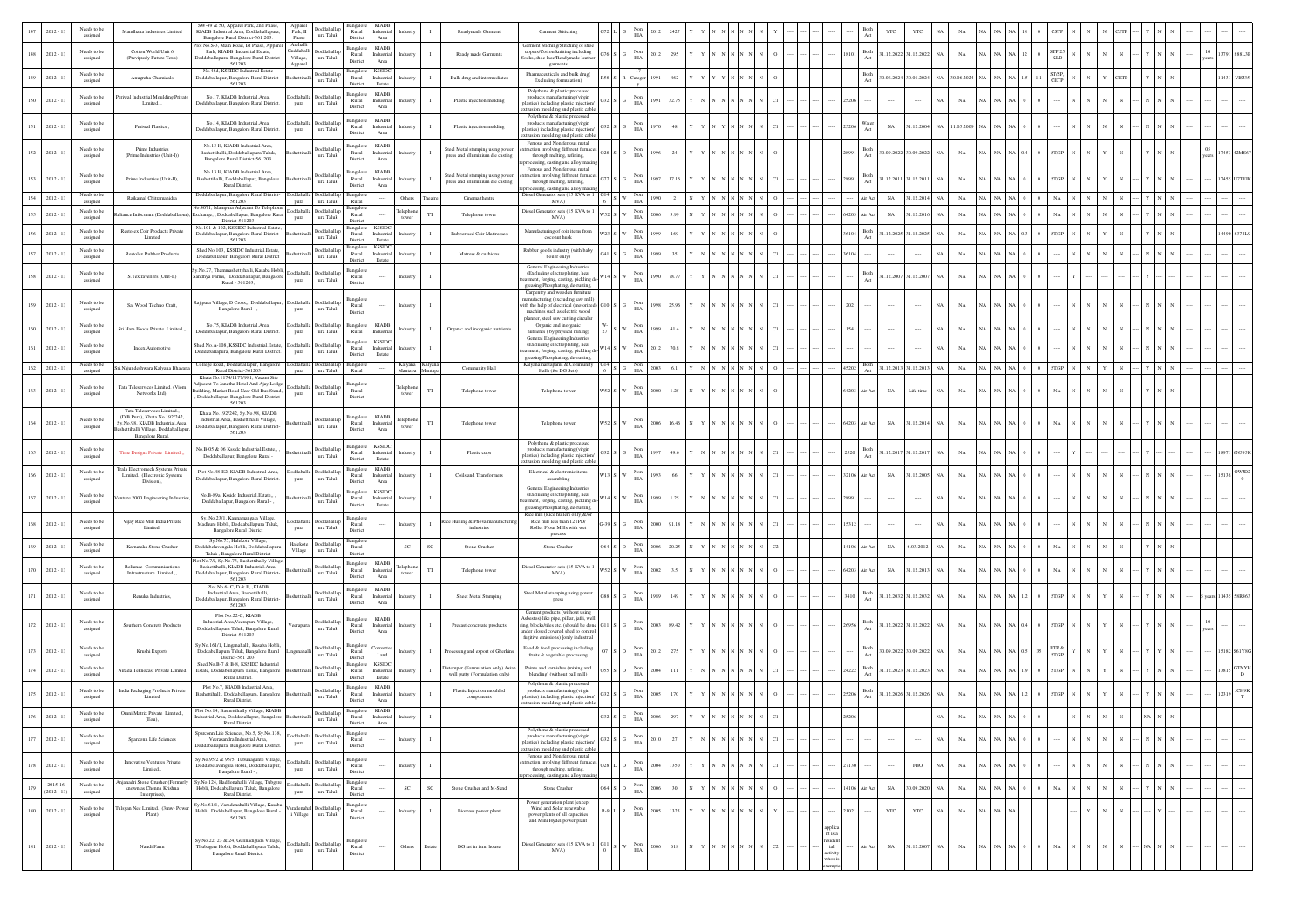| 182 2012-13 | Needs to be<br>assigned | Innovative Engineers                            | No.43 (P), KIADB Industrial Area.<br>Doddaballapur, Bangalore Rural District.                     | ura Taluk<br>pura              | Bangalo<br>Rural<br>District        | Industrial<br>Area   | l Indust         |                        | Process involving metal surface<br>treatment or process such as<br>g/plating/paint stripping/hea<br>hospating of finishin | ЕA         |  |       |       |  |  |     | <b>STATE</b>             | NA. | 30.06.2015 NA NA NA |     |      |  |  |  |       |              |
|-------------|-------------------------|-------------------------------------------------|---------------------------------------------------------------------------------------------------|--------------------------------|-------------------------------------|----------------------|------------------|------------------------|---------------------------------------------------------------------------------------------------------------------------|------------|--|-------|-------|--|--|-----|--------------------------|-----|---------------------|-----|------|--|--|--|-------|--------------|
| $2012 - 13$ | Needs to be<br>assigned | Karnataka Industiral Area<br>ment Board (KIADB) | and Dark, 2nd Dhasa.<br>Development<br><b>Rural District</b>                                      | Park, II<br>ura Taluk<br>Phase | <b>Bangalo</b><br>Rural<br>District | <b>KIADR</b><br>Area | Others<br>1 Area |                        |                                                                                                                           | <b>ELA</b> |  |       | INNNN |  |  |     | YTC<br>YTC               |     |                     |     |      |  |  |  | 11111 |              |
| $2012 - 13$ | Needs to be<br>assigned |                                                 | Sv.No.27/2. Durgapura Villag-<br>Bangalore Rural District                                         | ura Tabik                      | Rural                               |                      |                  |                        | Garment Stitching                                                                                                         |            |  |       |       |  |  | ۰.  |                          |     |                     |     |      |  |  |  |       |              |
| $2012 - 13$ | Needs to be<br>assigned | Farmine Private Limite<br>(Nicolas Poultries)   | v.No. 76 Mandibyadarahalli, Kasaba Hobli<br>Doddaballapura Taluk, Bangalore Rural<br>District-56. | ura Taluk<br>ahalli            | Range<br>Rural<br>District          | Lanc                 |                  | Chik Hatchery Activity | prawn hatcheries                                                                                                          | $EIA$ .    |  | N N N |       |  |  | Act | 31.12.2026 31.12.2026 NA |     |                     | NA. | I NA |  |  |  | ----  | <b>XK89M</b> |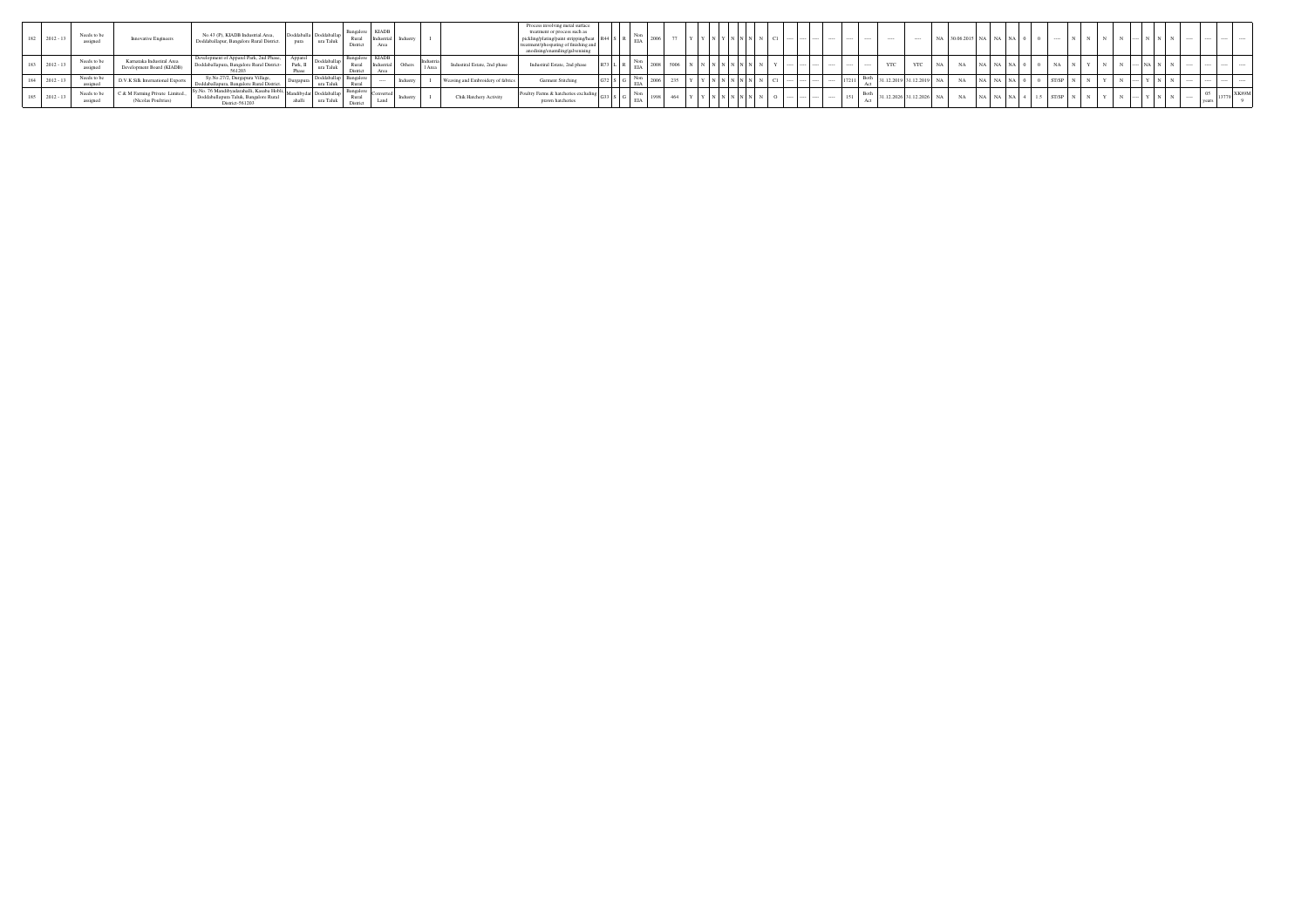| $186\,$<br>$2012 - 13$      | Needs to be<br>assigned                | Eco Green Solution Systems Pvt<br>Ltd.,                                         | Plot No.48-A4, KIADB Industrial.Area<br>Ilupura, Doddaballapura Taluk, Bangalor<br>Rural District-561203                                                                                     | Ellupura                                  | oddaballa<br>ura Taluk                        | Rural<br>District                                                           | KIADI<br>Industrial<br>Area          | Industry          | CETP                               | 100 KLD CETP                                                                                | Common Treatment and disposa<br>facilities (CETP, TSDF, E-Waste<br>recycling, CBMWTF, Effluent<br>onveyance project, incinerators<br>Solvent/Acid recovery plant, MSW<br>sanitary landfill sites)                                                                         |                     | Non<br>2006<br>$_{\rm EIA}$           | 548      |  |                 |                        |                        | Both                                                              | 30.06.2022 30.06.2022 NA 30.06.2022 NA NA                                                                                                                                                                                                                                                                                                                                 |             |             |                      | ETP &<br>ST/SP          |  |             |  |       |                 |
|-----------------------------|----------------------------------------|---------------------------------------------------------------------------------|----------------------------------------------------------------------------------------------------------------------------------------------------------------------------------------------|-------------------------------------------|-----------------------------------------------|-----------------------------------------------------------------------------|--------------------------------------|-------------------|------------------------------------|---------------------------------------------------------------------------------------------|---------------------------------------------------------------------------------------------------------------------------------------------------------------------------------------------------------------------------------------------------------------------------|---------------------|---------------------------------------|----------|--|-----------------|------------------------|------------------------|-------------------------------------------------------------------|---------------------------------------------------------------------------------------------------------------------------------------------------------------------------------------------------------------------------------------------------------------------------------------------------------------------------------------------------------------------------|-------------|-------------|----------------------|-------------------------|--|-------------|--|-------|-----------------|
| 187<br>$2012 - 13$          | Needs to b<br>assigned                 | <b>Accurate Bearing Components</b>                                              | No.1, Part A, KIADB Industrial.Area,<br>Bashettihalli, Doddaballapur, Bangalore<br>Rural District-561203                                                                                     |                                           | delsbbr<br>ura Taluk                          | langalor<br>Rural<br>District                                               | <b>KIADE</b><br>adustria<br>Area     | ndustr            |                                    | Automobile beraings                                                                         | Process involving metal surface<br>treatment or process such as<br>pickling/plating/paint stripping/heat<br>nent/phospating of finishing and<br>anodising/enamiling/galvenising                                                                                           |                     | <b>EIA</b>                            | 144      |  |                 |                        |                        | Both<br>Act                                                       | $0.06.2022 \hspace{0.2cm}   \hspace{0.2cm} 30.06.2022 \hspace{0.2cm}   \hspace{0.2cm} \text{NA} \hspace{0.2cm}   \hspace{0.2cm} 30.06.2022 \hspace{0.2cm}   \hspace{0.2cm} \text{NA} \hspace{0.2cm}   \hspace{0.2cm} \text{NA} \hspace{0.2cm}   \hspace{0.2cm} \text{NA} \hspace{0.2cm}   \hspace{0.2cm} \text{NA} \hspace{0.2cm}   \hspace{0.2cm} \text{NA} \hspace{0.2$ |             |             |                      | ST/SP,<br>CETP          |  | <b>ETP</b>  |  |       |                 |
| 188<br>$2012 - 13$          | Needs to be<br>assigned                | Sai Chemicals,                                                                  | Shed No. C-35, KSSIDC Industrial. Area,<br>Doddaballpura , Bangalore Rural District                                                                                                          |                                           | Doddaballap<br>ura Taluk                      | Rural<br>District                                                           | <b>KSSID</b><br>Industrial<br>Estate | Industr           |                                    | copper & ferric chloride solution                                                           | sic Chemicals and electro chemic<br>and its derivatives including<br>manufacture of acids                                                                                                                                                                                 | R25                 | Non<br>2006<br>EIA                    | 24       |  |                 |                        |                        |                                                                   |                                                                                                                                                                                                                                                                                                                                                                           | NA          | 30.06.2010  |                      |                         |  |             |  |       |                 |
| $2012 - 13$                 | Needs to be<br>assigned                | Doddaballapura Integrated Textile<br>Park Limited                               | Plot No SW 51, Doddaballapura Industrial<br>Area Apparel park, 2nd Phase,<br>Aoddaballapura, Bangalore Rural District-<br>561203                                                             | iuddahalli<br>Village,<br>Apparel<br>Park | <b>Ooddaballap</b><br>ura Taluk               | langalo<br>Rural<br>District                                                | apura<br>dustria<br>area             | Industry          | CSTP                               | CSTP Provided for industries                                                                | Commercial Complexes, Office<br>Complex/Banks, Cinema Theaters<br>aving built up area <20,000 sq.mtrs<br>in non-sewered areas and having<br>dependent STPs/and DG sets (vide<br>G.O.No.FEE 22 EPC 2009 (P-1).<br>dated 04.08.2010 issued by<br>Department of Ecology $\&$ |                     | Non<br>2008<br>$_{\rm EIA}$           | 9205     |  |                 |                        |                        | Vater<br>1.12.2021                                                | $_{\rm NA}$                                                                                                                                                                                                                                                                                                                                                               |             | $_{\rm NA}$ |                      | KLD                     |  |             |  |       |                 |
| $2012 - 13$                 | Needs to be<br>assigned                | Hermes Laboratory Private limited<br>(Hermes Chemicals Co. Private<br>Limited ) | Shed C-32, KSSIDC Industrial, Estate<br>Ooddaballapura Taluk, Bangalore Rural<br>District, 561203                                                                                            |                                           | Doddaballar<br>ura Taluk                      | Bangalore KSSIDC<br>Rural<br>District                                       | adustria<br>Estate                   | dustr             |                                    | Bulk drug and intermediates                                                                 | Pharmaceuticals and bulk drug(<br>Excluding formulation)                                                                                                                                                                                                                  |                     | 17<br>atego                           | 102      |  |                 |                        |                        | Both<br>Act                                                       | 0.06.2022 30.06.2022 NA                                                                                                                                                                                                                                                                                                                                                   |             | 30.06.2022  |                      | ST/SP                   |  |             |  |       |                 |
| $2012 - 13$                 | Needs to be<br>assigned                | Pack Master Containers Private<br>Limited                                       | Plot No 7-K, P2, KIADB Industrial Area<br>Doddaballapura Taluk, Bangalore Rural                                                                                                              | pura                                      | boddaballa Doddaballap<br>ura Taluk           | Bangalo<br>Rural                                                            | KIADE<br>Industrial                  | ndustr            |                                    | Corrugated Paper Boxes                                                                      | Cardboard or corrugated box and<br>saper products (excluding paper or                                                                                                                                                                                                     |                     | $_{\rm EIA}^{\rm Non}$<br>2006        |          |  |                 |                        |                        | $_{\rm Act}^{\rm Both}$                                           | 31.12.2025 31.12.2025                                                                                                                                                                                                                                                                                                                                                     | NA.         | $_{\rm NA}$ |                      | ST/SP                   |  |             |  |       | <b>CGJI</b>     |
| 192<br>$2012 - 13$          | Needs to be<br>assigned                | <b>Bangalore Regency Developers</b><br>Private Limited.<br>(Catenbury Project)  | District-561203<br>hase 3. Various Sv.No.s of Doddanahalli<br>oogondanahalli & Dandudadaskodigehal<br>Villages of Doddaballapur Taluk,<br><b>Bangalore Rural District</b>                    | sbarahal<br>li Village                    | oddaball<br>$\,$ ura Taluk                    | District<br>angalo<br>Rural<br>District                                     | Area                                 | Layout            |                                    | Layout                                                                                      | pulp manufacturing and without using<br>Residential Layout                                                                                                                                                                                                                |                     | 2000<br>$\rm EIA$                     | 206      |  |                 |                        |                        | Water<br>YTC                                                      | $_{\rm NA}$                                                                                                                                                                                                                                                                                                                                                               | NA          | $_{\rm NA}$ |                      |                         |  |             |  |       |                 |
| $2012 - 13$                 | Needs to be<br>assigned                | Kiran Swarup Narayan (Residentia<br>Layout),                                    | Sy.No.75, 79, 78/1, Kasaba Hobli,<br>Raghunathpura Village, Doddaballapur,                                                                                                                   | ara Village                               | taghunathp Doddaballap<br>ura Taluk           | Bansale<br>Rural                                                            |                                      | Layout            |                                    | Layout                                                                                      | Residential Layout                                                                                                                                                                                                                                                        | 010                 | Non<br>2004<br>$_{\rm EIA}$           | 18:      |  |                 |                        |                        | Water<br>YTC<br>act                                               | $_{\rm NA}$                                                                                                                                                                                                                                                                                                                                                               |             | $_{\rm NA}$ |                      |                         |  |             |  |       |                 |
| $2012 - 13$<br>194          | Needs to be<br>assigned                | AB Carter India Private Limited<br>(Old name S.Tex Travellers)                  | Bangalore Rural District-561203<br>Plot No.48E-1, KIADB Industrial.Area,<br>Illupura, Doddaballapur, Bangalore Rural<br>District-561203                                                      | Ellupura                                  | Doddaballap<br>ura Taluk                      | District<br>ingalor<br>Rural<br>District                                    | <b>KIADB</b><br>Industrial<br>Area   | Industry          |                                    | <b>Ring Travellers</b>                                                                      | Industry or process involving metal<br>urface treatment or process such as<br>pickling/plating/electroplating/paint<br>tripping/heat treatment/ phosphating<br>finishing and anodising/enamelling                                                                         |                     | Non<br>1989<br>$\rm EIA$              | 822.07   |  |                 |                        |                        | Both                                                              | 30.06.2021 30.06.2021 NA 30.06.2021 NA NA                                                                                                                                                                                                                                                                                                                                 |             |             |                      | ST/SP,                  |  | CETP        |  |       |                 |
| $2012 - 13$<br>195          | Needs to be<br>assigned                | Reliance Infocomm Limited.,                                                     | Khata No.4071/4071/3267/1 (old Khata<br>o.3276/1 & V.S.No.3267/1338) 4th Ward<br>impura Exten.Idagh Mohalia, Adjacent to<br>Telephone Exchange, Doddaballapura,<br>Bangalore Rural District. | pura                                      | <b>Ooddaballa</b> Doddaballar<br>ura Taluk    | ansalo<br>Rural<br>District                                                 |                                      | elephon<br>tower  | TΤ                                 | Telephone tower                                                                             | galvanising<br>Diesel Generator sets (15 KVA to 1<br>MVA)                                                                                                                                                                                                                 |                     | Non<br>2006<br>$_{\rm EIA}$           | 68       |  |                 |                        | 64203 Air Act          | $_{\rm NA}$                                                       | 1.12.2016                                                                                                                                                                                                                                                                                                                                                                 | NA          | $_{\rm NA}$ |                      | NA                      |  |             |  |       |                 |
| $2012 - 13$<br>196          | Needs to be<br>assigned                | Terra Firma Bio Technologies<br>Limited                                         | Sy.No.1/2, 40/3A, 52A/B, 7/P11, 3/2, 6,<br>P3. 4. 40/1. 6/P2. 38/06. 58/3. Gundlahal<br>Village, Doddabelavangala Hobli,<br>Doddaballapura Taluk, Bangalore Rural<br>District-561203         | pura                                      | oddaballa Doddaballa<br>$\,$ ura Taluk        | Rural<br>District                                                           | Land                                 | Industry          | $_{\rm MSW}$<br>Treatme<br>st Unit | Solid waste mangement facility<br>(MSW Disposal)                                            | Common Treatment and disposal<br>facilities (CETP, TSDF, E-Waste<br>recycling, CBMWTF, Effluent<br>aveyance project, incinerators,<br>Solvent/Acid recovery plant, MSW<br>sanitary landfill sites)                                                                        |                     | Non<br>2008<br><b>EIA</b>             | 1447     |  |                 |                        | 90001                  | Both<br>Act                                                       | 30.06.2021 30.06.2021 NA                                                                                                                                                                                                                                                                                                                                                  |             | NA          | $\frac{30.06}{2021}$ | ST/SP                   |  |             |  |       | 4220 6V1H       |
| 197<br>$2012 - 13$          | Needs to be<br>assigned                | Imperial Auto Industries Limited                                                | No.22/3, Sv.No.95/96, KIADB<br>strial.Area, Veerapura, Doddaballapt<br>Bangalore Rural District-561203                                                                                       | :rapur                                    | <b>Ooddaballa</b><br>ura Taluk                | $\begin{array}{c} \text{Bangalore} \\ \text{Rural} \end{array}$<br>District | <b>KIADB</b><br>ndustrial<br>Area    | Industry          |                                    | Hydraulic Hoses & Tubes                                                                     | General Engineering Indu<br>(Excluding electroplating, heat<br>atment, forging, casting, pickling d<br>greasing Phosphating, de-rusting,                                                                                                                                  |                     | Non<br>EIA                            | 66       |  |                 |                        |                        | Both<br>Act                                                       | 1.12.2021 31.12.2021                                                                                                                                                                                                                                                                                                                                                      | NA          | $_{\rm NA}$ |                      | ST/SP                   |  |             |  |       |                 |
| $2012 - 13$<br>198          | Needs to be<br>assigned                | Mectren Dental (India) Private<br>Limited,                                      | o 48-A2, Ellupura, KIADB Industrial Area<br>Ooddaballapura, Bangalore Rural District.                                                                                                        | Ellupur                                   | oddaball<br>ura Taluk                         | Bangalo<br>Rural<br>District                                                | <b>KIADE</b><br>Industrial<br>Area   | Industry          |                                    | Denatl equiments                                                                            | General Engineering Industries<br>(Excluding electroplating, heat<br>tment, forging, casting, pickling d<br>greasing Phosphating, de-rusting,                                                                                                                             |                     | $_{\rm EIA}$                          |          |  |                 |                        |                        | Both                                                              | 1.12.2022 31.12.2022 NA 31.12.2015                                                                                                                                                                                                                                                                                                                                        |             |             |                      |                         |  |             |  |       |                 |
| $2012 - 13$                 | Needs to be<br>assigned                | Corandum Mining                                                                 | No.32, Karepura Village, Doddaballapur<br>Taluk, Bangalore Rural District.                                                                                                                   | pura                                      | oddaballa Doddaballar<br>ura Taluk            | Rural<br>District                                                           |                                      | Mines             |                                    | Mining, Ore benification, Ore<br>sintering and Pelletisation                                | Mining and ore beneficiation                                                                                                                                                                                                                                              |                     | Non<br>EIA                            |          |  |                 |                        | 14297                  | $\operatorname{Both}$<br>0.06.201<br>Act                          | 30.06.201                                                                                                                                                                                                                                                                                                                                                                 | NA          | NA          |                      |                         |  |             |  |       |                 |
| $2012 - 13$                 | Needs to be<br>assigned                | Madhu Swarup Narayan Resident<br>Layout                                         | Sy.No.48/1, 47, Kasaba Hobli<br>shunathapura Village., , Doddaballapur<br>Bangalore Rural -                                                                                                  | ura Village                               | aghunatha Doddaballap<br>$\,$ ura Taluk       | Bangalo<br>Rural<br>District                                                |                                      | Layout            |                                    | Layout                                                                                      | Residential Layout                                                                                                                                                                                                                                                        |                     | Non<br>2004<br>$\rm EIA$              |          |  |                 |                        | 45102                  | Water<br>YTC<br>act                                               | $_{\rm NA}$                                                                                                                                                                                                                                                                                                                                                               | NA          | $_{\rm NA}$ |                      |                         |  |             |  |       |                 |
| 20<br>$2012 - 13$           | Needs to be<br>assigned                | Narayana.K.V Residential Layout                                                 | Sv.No.58/3, Arahalli, Guddadhahalli,<br>y.No.74, Raghunathapura Village, Kasaba<br>Iobli, , , Doddaballapur, Bangalore Rural<br>District-561203                                              | pura                                      | Doddaball<br>$\,$ ura Taluk                   | Bangalo<br>Rural<br>District                                                |                                      | Layout            |                                    | Layout                                                                                      | Residential Lavout                                                                                                                                                                                                                                                        |                     | Non<br>$_{\rm EIA}$                   |          |  |                 |                        |                        | Water<br>YTC<br>act                                               | $_{\rm NA}$                                                                                                                                                                                                                                                                                                                                                               | NA          | NA          |                      |                         |  |             |  |       |                 |
| 202<br>$2012 - 13$          | Needs to be<br>assigned                | Komtech Plastic Technologies India<br>(P) Limited.,                             | No.9B, Doddaballapura Taluk.                                                                                                                                                                 | pura                                      | oddaballa Doddaballar<br>ura Taluk            | Bangalo<br>$\rm{Rural}$<br>District                                         |                                      | Industry          |                                    |                                                                                             | Polythene & plastic processed<br>products manufacturing (virgin<br>plastics) including plastic injection/<br>sion moulding and plastic cable                                                                                                                              |                     | Non<br>EIA                            | 134      |  |                 |                        |                        |                                                                   |                                                                                                                                                                                                                                                                                                                                                                           |             | $_{\rm NA}$ |                      |                         |  |             |  |       |                 |
| 203<br>$2012 - 13$          | Needs to be<br>assigned                | Tata Teleservices Limited.,                                                     | Sv.No.14/3. Tapasihalli Village. Tubugere<br>Hobli, Doddaballapura Taluk, Bangalore<br>Rural District-561203                                                                                 | ubugere<br>Hobli                          | Doddaballa<br>$\,$ ura Taluk                  | Bangalo<br>Rural<br>District                                                |                                      | elephon           | TΤ                                 | Telephone tower                                                                             | Process involving metal surface<br>treatment or process such as<br>pickling/plating/paint stripping/heat<br>atment/phospating of finishing and<br>anodising/ena<br>niling/galvenising                                                                                     | W52                 | EIA                                   | 17       |  |                 |                        | 64203 Air Act          | $_{\rm NA}$                                                       | 1.12.2016                                                                                                                                                                                                                                                                                                                                                                 | NA          | $_{\rm NA}$ |                      |                         |  |             |  |       |                 |
| $2012 - 13$                 | Needs to be<br>assigned                | lata Iron & Steel Company Limited<br>Wire Division                              | Plot No.28- C. KIADB Industrial Area<br>eerapura, Doddaballapur, Bangalore Rura<br>District.                                                                                                 | eerapu                                    | <b>oddaballa</b><br>ura Taluk                 | Bangalor<br>Rural<br>District                                               | <b>KIADE</b><br>adustrial<br>Area    | Industry          |                                    |                                                                                             | Industries engaged in recycling<br>overy /reuse of<br>/reprocessing/<br>Hazardous Waste under schedule IV<br>of Hazardous Waste (M, H & TBM)<br>Rules, 2008 and its amendments                                                                                            |                     | 2005<br><b>FIA</b>                    | 1052     |  |                 |                        |                        |                                                                   | 30.06.2014 30.06.2014 NA 30.06.2018                                                                                                                                                                                                                                                                                                                                       |             |             |                      |                         |  |             |  |       |                 |
| $2012 - 13$<br>205          | Needs to be<br>assigned                | Terra-Firma Bio Technologies<br>Limited                                         | No.1/2, Badrapura Village<br>oddabelavangala, Doddaballapura Taluk,<br>Bangalore Rural District.                                                                                             | Village                                   | adrapura Doddaballap<br>ura Taluk             | Bangalo<br>Rural<br>District                                                |                                      | Industry          |                                    |                                                                                             | Industries engaged in recycling<br>very /reuse of<br>/reprocessing/<br>Hazardous Waste under schedule IV<br>of Hazardous Waste (M, H & TBM)<br>Rules, 2008 and its amendments                                                                                             |                     | 2007<br>EIA                           | 80       |  |                 |                        | 710 Air Act            | $_{\rm NA}$                                                       | 30.06.2009                                                                                                                                                                                                                                                                                                                                                                | NA.         | $_{\rm NA}$ |                      |                         |  |             |  |       |                 |
| 206<br>$2012 - 13$          | Needs to be<br>assigned                | Alankar Paradise                                                                | ite No.3608, Sv.No.26/1. Doddaballapur<br>Taluk, Bangalore Rural District-561203                                                                                                             | pura                                      | <b>hoddaballa</b> Doddaballa<br>ura Taluk     | Bangalor<br>Rural<br>District                                               |                                      | Hotal             | H                                  | Hotal                                                                                       | Hotels with $<20$ bed rooms or<br>quet hall or with minium floor are<br>of 100 sq. mtr or a restaurant with a<br>minimum seater capacity of 36                                                                                                                            |                     | $_{\rm EIA}$                          |          |  |                 |                        |                        | Both<br>$\operatorname{Act}$                                      | 1.12.2034<br>31.12.2034                                                                                                                                                                                                                                                                                                                                                   | NA          | NA          |                      | <b>JGD</b>              |  |             |  |       |                 |
| 207<br>$2012 - 13$          | Needs to be<br>assigned                | Shanthanarayana (Residential<br>Layout),                                        | Sy.No.48/2,3,5, Kasaba Hobli<br>Raghunathapura Village, Bangalore Rural<br>District-561203                                                                                                   | ura Village                               | aghunatha Doddaballar<br>ura Taluk            | Bangale<br>Rural<br>District                                                |                                      | Layout            |                                    | Layout                                                                                      | Residential Layout                                                                                                                                                                                                                                                        |                     | Non<br>EIA                            |          |  |                 |                        | 45102                  | Water<br>act<br>YTC                                               | $_{\rm NA}$                                                                                                                                                                                                                                                                                                                                                               | NA          | $_{\rm NA}$ |                      |                         |  |             |  |       |                 |
| $2012 - 13$                 | Needs to be<br>assigned<br>Needs to be | <b>Bangalore Regency Developers</b><br>Private Limited                          | IInd Phase, Kodigehalli, Bangalore Rural<br>District-561203<br>Sy.No. 28 & 29, Kadathipura Village,                                                                                          | <b>oddaballa</b><br>pura<br>əddaball:     | <b>Ooddaballa</b><br>ura Taluk<br>)oddaballap | Bangalo<br>Rural<br>Bangalo                                                 |                                      | Layout            |                                    | Layout<br>Mining, Ore benification, Ore                                                     | Residential Layout                                                                                                                                                                                                                                                        |                     | Non<br>2003<br>EIA<br>Non             | 25       |  |                 |                        | 45102                  | Water<br>YTC<br>act                                               | $_{\rm NA}$                                                                                                                                                                                                                                                                                                                                                               | NA          | $_{\rm NA}$ |                      |                         |  |             |  |       |                 |
| $2012 - 13$<br>$2012 - 13$  | assigned<br>Needs to b                 | Murudeshwara Ceramics Limited<br>Mysore Minerals Limited                        | Doddaballapur, Bangalore Rural<br>Mine Lease No. 2429 / 1548, Sv.No.292<br>anavatti, Doddaballapur, Bangalore Rural                                                                          | pura                                      | ura Talul<br><b>Ooddaballap</b>               | Rural<br>Rural                                                              |                                      | Mines<br>Mines    |                                    | sintering and Pelletisation<br>Mining, Ore benification, Ore                                | Mining and ore beneficiation<br>Mining and ore beneficiation                                                                                                                                                                                                              | $-35$ $S$ R         | 2001<br>Non<br>1978                   | 2.3      |  |                 |                        | 14297 Air Act<br>14297 | $\operatorname{Both}$<br>0.06.201                                 | 30.06.2007<br>30.06.201                                                                                                                                                                                                                                                                                                                                                   | NA<br>NA.   | NA<br>NA    |                      |                         |  |             |  |       |                 |
| $2012 - 13$                 | assigned<br>Needs to be<br>assigned    | <b>Mysore Minerals Limited</b>                                                  | Mine Lease No. 1411/1761, Sy.No. 292,<br>Gundammanayakanahalli, Arudi Post, .                                                                                                                | yakanah                                   | ura Taluk<br>Doddaballap<br>ura Taluk         | District<br>Bangalo<br>Rural                                                |                                      | Mines             | $_{\rm M}$                         | sintering and Pelletisation<br>Mining, Ore benification, Ore<br>sintering and Pelletisation | Mining and ore beneficiation                                                                                                                                                                                                                                              | 35S                 | EIA<br>$_{\rm EIA}^{\rm Non}$<br>1978 |          |  |                 |                        | 14297                  | Act<br>Both<br>Act                                                | 0.06.2011<br>30.06.201                                                                                                                                                                                                                                                                                                                                                    | NA          | NA          |                      |                         |  |             |  |       |                 |
| 212<br>$2012 - 13$          | Needs to be<br>assigned                | Taridalu Feldspar Mines (Mysore<br>Minerals Limited)                            | <b>Doddaballanur Bangalore Rural</b><br>Sy.No.205, Tharidalu, Arudi Post,<br>Doddaballapur, Bangalore Rural -                                                                                | rudi Pos                                  | oddaballa<br>ura Taluk                        | District<br>Bangalo<br>Rural                                                |                                      | Mines             | M                                  | Mining, Ore benification, Ore<br>sintering and Pelletisation                                | Mining and ore beneficiation                                                                                                                                                                                                                                              |                     | Non<br>1976<br>$_{\rm EIA}$           | 2.5      |  |                 |                        | 4297                   | 0.6.20<br>spplied up<br>Both<br>$\mathop{\rm Act}\nolimits$<br>to | 0.06.20<br>applied up<br>to                                                                                                                                                                                                                                                                                                                                               |             | NA          |                      |                         |  |             |  |       |                 |
| 213<br>$2012 - 13$          | Needs to be                            | Manjunatha Stone Crusher,                                                       | No.54, Byrapura Village, Doddaballapu                                                                                                                                                        | Byrapura                                  | Doddaballap                                   | District<br>$\begin{array}{c} \text{Bangalor} \\ \text{Rural} \end{array}$  |                                      | $_{\rm SC}$       |                                    | Stone Crusher                                                                               | Stone Crusher                                                                                                                                                                                                                                                             | 364                 | Non<br>2000                           | 17.2     |  | $\overline{C2}$ |                        | 14106 Air Act          | 0.06.201<br>$_{\rm NA}$                                           | 0.06.201<br>0.09.2006                                                                                                                                                                                                                                                                                                                                                     | <b>NA</b>   | $_{\rm NA}$ |                      | $_{\rm NA}$             |  |             |  |       |                 |
| $_{\rm 214}$<br>$2012 - 13$ | assigned<br>Needs to be                | City Municipal Council,                                                         | Taluk, Bangalore Rural District.<br>Ward No.28, Near KSRTC Depot,<br>Doddaballapura, Bangalore Rural District-                                                                               | Village<br>oddaballa                      | ura Taluk<br>Doddaball                        | District<br>langale<br>Rural                                                |                                      | ${\bf L} {\bf B}$ | $\rm LB$                           | Sewage Treatment Plant (STP)                                                                | Common Treatment and disposal<br>facilities (CETP, TSDF, E-Waste<br>recycling, CBMWTF, Effluent                                                                                                                                                                           |                     | EIA<br>Non<br>EIA<br>1994             | populati |  |                 | MSW<br>autho $31.12.2$ | 90001                  | Water<br>act                                                      | 0.06.2024<br>$_{\rm NA}$                                                                                                                                                                                                                                                                                                                                                  | $_{\rm NA}$ | $_{\rm NA}$ | $\frac{30.0}{202}$   | $_{\rm STP}^{2\rm~MLD}$ |  |             |  |       |                 |
|                             | assigned<br>Needs to be                |                                                                                 | 561203<br>Shed No.C-34, KSSIDC Industrial.Estat                                                                                                                                              | pura                                      | ura Taluk<br>Doddaballap                      | District<br>Bangalor                                                        | <b>KSSID</b>                         |                   |                                    |                                                                                             | conveyance project, incinerators,<br>Solvent/Acid recovery plant, MSW<br>sanitary landfill sites)<br>Industry or processes involving                                                                                                                                      |                     | Non                                   |          |  |                 | 021                    |                        | Both                                                              |                                                                                                                                                                                                                                                                                                                                                                           |             |             |                      |                         |  |             |  |       | 1 VEUS          |
| 215<br>$2012 - 13$          | assigned<br>Needs to be                | Tirupathi Balaji Metals,                                                        | serapura Post, Doddaballapura Bangalore<br>561 203.<br>No.11-D, KIADB Industrial.Area,                                                                                                       |                                           | ura Taluk<br>Doddaballap                      | Rural<br>District<br>Bangalor                                               | Industrial<br>Estate<br><b>KIADE</b> | Industr           |                                    | cess involving fondary operatio                                                             | foundry operations<br>Pharmaceuticals and bulk drug(                                                                                                                                                                                                                      | $-42$ S $\parallel$ | 2007<br>$_{\rm EIA}$                  | 45       |  |                 |                        |                        | Both                                                              | 0.06.2009 30.06.2009                                                                                                                                                                                                                                                                                                                                                      | NA          | $_{\rm NA}$ |                      | ST/SP.                  |  |             |  | 12339 | $\sim$<br>KCO6Y |
| 216<br>$2012 - 13$          | assigned                               | Hexagon Bio-Pharma (P) Limited                                                  | Bashettihalli, Doddaballapura, Bangalore<br>Rural District-561203<br>ot No.34, 35, 36. KIADB Industrial Area                                                                                 |                                           | ura Taluk<br><b>Doddaballap</b>               | Rural<br>District<br>Bangalor                                               | Industria<br>Area<br><b>KIADE</b>    |                   |                                    | Bulk drug and intermediates                                                                 | Excluding formulation)                                                                                                                                                                                                                                                    | 58 M R              | 2003<br>Categor<br>$_{\rm Non}$       | 74194    |  |                 |                        |                        | Act                                                               | 0.06.2021 30.06.2021                                                                                                                                                                                                                                                                                                                                                      | NA          | 30.06.2021  |                      | CETP                    |  | <b>CETP</b> |  | 0832  | $\sim$ 4        |
| 217<br>$2012 - 13$          | Needs to be<br>assigned                | Sonarome Private Limited                                                        | 'eerapura Village, Doddaballapura Taluk,<br>Bangalore Rural District-561203<br>Residential Layout Building, ,                                                                                |                                           | ura Taluk<br>oddaballa Doddaballap            | Rural<br>District                                                           | Industrial<br>Area                   |                   |                                    | Industrial Flavors and frangrance                                                           | grance, flavors and food additive                                                                                                                                                                                                                                         |                     | 2006<br>EIA<br>Non                    |          |  |                 |                        |                        | Both<br>Act                                                       | .09.2021<br>30.09.202                                                                                                                                                                                                                                                                                                                                                     |             | 30.09.2021  |                      | $\text{ETP}$ &<br>ST/SP |  |             |  |       | 11228 39H2Y2    |
| 218<br>$2012 - 13$<br>219   | Needs to be<br>assigned<br>Needs to be | Sujatha Rajendra J Residential<br>Layout<br>1.S Metals India (P) Limited        | Doddaballapur, Bangalore Rural District-<br>561203<br>No-20-B1, KIADB Industrial Area,                                                                                                       | pura<br>oddaballa                         | ura Taluk<br><b>Ooddaballap</b>               | Rural<br>District<br>Bangalore                                              | <b>KIADB</b>                         | Layout            |                                    | Layout                                                                                      | Residential Layout<br>Industry or processes involving                                                                                                                                                                                                                     | 0-42 S Q            | 2003<br>$_{\rm EIA}$<br>Non           | 105      |  |                 |                        | 45102                  | Water<br><b>YTC</b><br>$\operatorname{act}$                       | $_{\rm NA}$                                                                                                                                                                                                                                                                                                                                                               | NA          | $_{\rm NA}$ |                      |                         |  |             |  |       | $\cdots$        |
| $2012 - 13$                 | assigned                               |                                                                                 | Doddaballapur, Bangalore Rural District.                                                                                                                                                     | pura                                      | ura Taluk                                     | Rural Industrial                                                            |                                      | Industry          |                                    | ocess involving fondary operatio                                                            | foundry operations                                                                                                                                                                                                                                                        |                     | 2007<br>$\rm EIA$                     |          |  |                 |                        | 2914 Air Act           | $_{\rm NA}$                                                       | 30.06.2008                                                                                                                                                                                                                                                                                                                                                                | NA          | $_{\rm NA}$ |                      |                         |  |             |  |       |                 |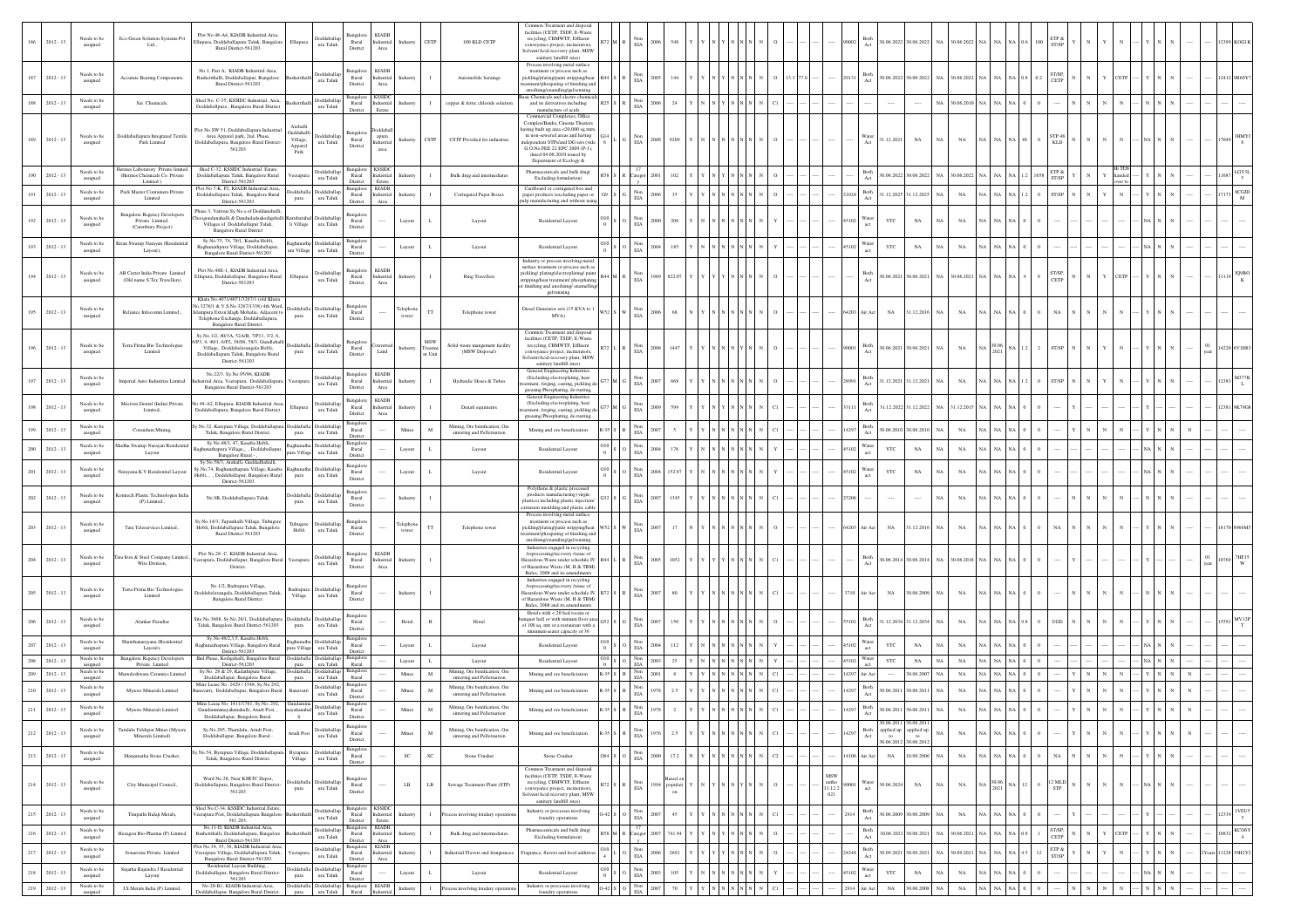|     | $2012 - 13$ | Needs to b                    | uper Tasty Bakery Foods (In<br>Private Limited                                                     | v No 51. Kaniiganahalli. Madina Hobli<br>Doddaballapura Taluk.                                                                                                      |                                               | ura Taluk                                       | Rural                                                                         |                                           | Manufacture of Rusk and biscuits                   | Bakery/Conf<br>roduction (Industrial Scale)                                                                                                            |            |                                           |      |  |  |  |                         | 1.12.2020                                | 31.12.2020                                |               |                  |     |                          |  |  |                  |
|-----|-------------|-------------------------------|----------------------------------------------------------------------------------------------------|---------------------------------------------------------------------------------------------------------------------------------------------------------------------|-----------------------------------------------|-------------------------------------------------|-------------------------------------------------------------------------------|-------------------------------------------|----------------------------------------------------|--------------------------------------------------------------------------------------------------------------------------------------------------------|------------|-------------------------------------------|------|--|--|--|-------------------------|------------------------------------------|-------------------------------------------|---------------|------------------|-----|--------------------------|--|--|------------------|
| 221 | $2012 - 13$ | <b>Veeds</b> to b<br>assigned | Giri Textiles                                                                                      | Doddaballapura                                                                                                                                                      | pura                                          | boddaballa Doddaballa<br>ura Taluk              | Rural                                                                         | Industry                                  |                                                    | Yarn/textile processing involving an<br>ffluent/emission generating process,                                                                           |            | Non<br>EIA                                |      |  |  |  |                         |                                          |                                           | $_{\rm NA}$   |                  |     |                          |  |  |                  |
| 222 | $2012 - 13$ | Needs to be<br>assigned       | Narayana K V Residential Layout                                                                    | ly.No.76, Raghunathapura Village, Kasaba<br>Hobli,, , Doddaballapur, Bangalore Rural -<br>561203.                                                                   |                                               | Rachunatha Doddaballa<br>pura Village ura Taluk | District<br>langalori<br>Rural<br>District                                    | Layout<br>L                               | Layout                                             | bleaching, dyeing, printing and<br>Residential Layout                                                                                                  |            | $_{\rm EIA}^{\rm Non}$                    |      |  |  |  | Vater                   | YTC                                      | $_{\rm NA}$<br>N <sub>A</sub>             | $_{\rm NA}$   |                  |     |                          |  |  |                  |
| 223 | $2012 - 13$ | Needs to be<br>assigned       | Omni Matrix Private Limited.<br>(Eou),                                                             | Plot No.11, Bashettihally Village, KIADB<br>Industrial.Area, Bashettihalli,<br>Doddaballapur, Bangalore Rural District-<br>561203                                   |                                               | Doddaballa<br>ura Taluk                         | Bangalore<br><b>KIADB</b><br>Rural<br>Industrial<br>District<br>Area          | Industry                                  | Cable assembly harness                             | Polythene & plastic processed<br>products manufacturing (virgin<br>astics) including plastic injection<br>rusion moulding and plastic cable            |            | Non<br>$_{\rm EIA}$                       |      |  |  |  | Both                    |                                          | 1.12.2026 31.12.2026<br>NA                | $_{\rm NA}$   |                  |     |                          |  |  |                  |
| 224 | $2012 - 13$ | Needs to b<br>assigned        | Ayeshaembroideries Textiles Pvt.<br>Ltd., (Amtek Industries Pvt. Ltd.,)                            | No-S-42. Apparel Park, KIADB Industria<br>rea, Doddaballapura, Bangalore rural dist<br>561203                                                                       | Apparel<br>$_{\rm Park}$                      | Doddaballap<br>ura Taluk                        | <b>Bangalor</b><br><b>KIADE</b><br>Rural<br>Industrial<br>District<br>Area    | dustr                                     | oidery work on fabrics Garn<br>Stitching           | Garment Stitching                                                                                                                                      |            | $_{\rm Non}$<br>$_{\rm EIA}$              |      |  |  |  | Both<br>Act             | 1.12.2035                                | 31.12.2035                                | NA            |                  |     |                          |  |  |                  |
| 225 | $2012 - 13$ | Needs to be<br>assigned       | arasimhaiah.N Residential Lavou                                                                    | Sy.No.13/2, Gangadharapura Village,<br>Kasaba Hobli, Doddaballapur, Bangalore                                                                                       | pura                                          | Doddaballa Doddaballa<br>ura Taluk              | langalor<br>Rural                                                             | Layout<br>$\mathbf{L}$                    | Layout                                             | Residential Layout                                                                                                                                     |            | $_{\rm EIA}^{\rm Non}$                    |      |  |  |  | Vater                   | YTC                                      | $_{\rm NA}$<br>N                          | $_{\rm NA}$   |                  |     |                          |  |  |                  |
|     |             |                               |                                                                                                    | Rural District-561203                                                                                                                                               |                                               |                                                 | District                                                                      |                                           |                                                    | Industry or process involving metal<br>surface treatment or process such as                                                                            |            |                                           |      |  |  |  |                         |                                          |                                           |               |                  |     |                          |  |  |                  |
|     | 226 2012-13 | Needs to be<br>assigned       | Mach Aero Components (P) Limited                                                                   | lo.27-B, KIADB Industrial.Area, Veerapur<br>Village, Kasaba Hobli, Doddaballapura,<br>Bangalore Rural District-561203                                               | Veerapura                                     | Doddaballa<br>ura Taluk                         | <b>KIADE</b><br>angalor<br>Rural<br>ndustrial<br>District<br>Area             | Industry                                  | Civil Aviation Components                          | pickling/plating/electroplating/paint<br>ripping/heat treatment/ phosphating<br>finishing and anodising/enamelling<br>galvanising                      |            | Non<br>EIA                                | 924  |  |  |  | Both<br>33111           |                                          | 10.06.2021 30.06.2021 NA 30.06.2021 NA N/ |               |                  |     | ETP &<br><b>STP</b>      |  |  | XE73             |
| 227 | $2012 - 13$ | Needs to b<br>assigned        | Indic EMS electronics Private<br>Limited,                                                          | Sy No 97, No-37, Khata No<br>18/97/37, Veerapura Kasaba Hobli,<br>Joddaballpaura, Bangalore Rural District-<br>561203                                               |                                               | <b>boddaballa</b><br>ura Taluk                  | langalor<br>Rural<br>District                                                 | Industry                                  | Electrical & electronic items<br>assembling        | Panel Board, Switches without<br>toplating/Control panel equipm<br>and power devices manufacturing                                                     |            | Non<br>EIA                                |      |  |  |  | Both                    |                                          | 1.12.2020 31.12.2020 NA                   | $_{\rm NA}$   |                  |     | <b>STP 25</b><br>KLD     |  |  |                  |
| 228 | $2012 - 13$ | Needs to be<br>assigned       | Sudhamayi Quality Foods Private<br>Limited                                                         | No7. Bashettihalli Village. Kasaba Hobli<br>KIADB Industrial.Area, Doddaballapur,<br>Bangalore Rural District.                                                      |                                               | Doddaballa<br>ura Taluk                         | <b>KIADB</b><br>langalore<br>Rural<br>ndustrial<br>District<br>Area           |                                           |                                                    | Food & food processing including<br>fruits & vegetable processing                                                                                      |            | $_{\rm EIA}^{\rm Non}$                    |      |  |  |  | Both<br>Act             | 0.09.2014                                | $30 - 09 - 14$                            | NA            |                  |     |                          |  |  |                  |
| 229 | $2012 - 13$ | Needs to be<br>assigned       | Vascular Concepts Limited,                                                                         | -7c, KIADB Industrial.Area, Bashettih<br>Doddaballapur, Bangalore Rural District-                                                                                   |                                               | Doddaballa<br>ura Taluk                         | <b>KIADB</b><br>langalori<br>Rural<br>Industrial                              | Industr                                   | embly and packing and labelli<br>of medical device | Re-packing of finished products (we<br>ocess) with boiler & generation of                                                                              |            | Non<br>$_{\rm EIA}$                       |      |  |  |  | Both                    |                                          | Life<br>1.12.2020 31.12.2020              | 31.12.2022    |                  |     | KLD &                    |  |  |                  |
| 230 | $2012 - 13$ | Needs to be<br>assigned       | Country Club India Limited.                                                                        | 561203<br>Vo.33, Hosahudya Village, Kasaba Hobli<br>Doddaballapura Taluk.                                                                                           | Village                                       | Doddaballa<br>ura Taluk                         | District<br>Area<br>3angalor<br>$\cdots$<br>Rural                             | Hotal<br>H                                | Club                                               | trade effluent<br>oliday Resorts/Jungle Resorts/Beach<br>Resorts                                                                                       | $^{1}$ M G | Non<br>$_{\rm EIA}$                       | 810  |  |  |  | Both                    |                                          | 1.12.2017 31.12.2017 NA                   | NA            | NA               |     | ST/SP                    |  |  | 18167 NCICPI     |
| 231 | $2012 - 13$ | Needs to b                    | Bombay Rayon Fashions Limite<br>Unit 7                                                             | fot No. S 16,17, 35 & 36 KIADB Apparel<br>Park, Doddaballapur, Bangalore Rural                                                                                      | Apparel<br>Park                               | Doddaball                                       | KIADB<br><b>Bangalore</b><br>Rural<br>dustrial                                | dustry                                    | Ready made Garments                                | Yarn/textile processing involving any<br>ffluent/emission generating process                                                                           |            | Non<br>EIA                                | 2505 |  |  |  | Both<br>Act             |                                          | 1.12.2028 31.12.2028<br>NA                | 31.12.2022 NA |                  |     | over to<br>Main          |  |  | 667 81D49        |
| 232 | $2012 - 13$ | assigned<br>Needs to b        | (Garment Stitching)                                                                                | District-561203<br>lashettihalli, Doddaballapura, Bangalor                                                                                                          |                                               | ura Taluk<br>Doddaball                          | District<br>$\operatorname{Area}$<br>Bangalor                                 | elephon<br>TT                             |                                                    | bleaching, dyeing, printing and<br>scouring<br>Diesel Generator sets (15 KVA to                                                                        |            |                                           | 22   |  |  |  |                         |                                          | 31.12.2016 NA                             |               |                  |     | NA                       |  |  |                  |
|     |             | assigned                      | Bharath Sanchar Nigam Limited.                                                                     | Rural District-561203<br>lo S-9, Part Phase -1, Apparel Park, KIADB                                                                                                 | lashettihal<br>Archall                        | ura Taluk                                       | <b>KIADB</b><br><b>Bangalore</b>                                              |                                           | Telephone tower                                    | MVA)<br>Yarn/textile processing involving any                                                                                                          |            | EIA                                       |      |  |  |  | 64203<br>ir Act         | NA                                       |                                           | $_{\rm NA}$   |                  |     | ETP $40$                 |  |  |                  |
| 233 | $2012 - 13$ | Needs to be<br>assigned       | Threads India Limited                                                                              | ial Area, Doddabaalpaura, Bangalor<br>Rural District-561203<br>y.No.22/1,2,3,4, 23/2,3, 24/2,3,4 and 27/                                                            | Village,<br>Apparel                           | Guddahalli Doddaballar<br>ura Taluk             | Rural<br>dustrial<br>District<br>Area                                         | dustry                                    | ial sewing thread Yarn Dye                         | ffluent/emission generating process<br>bleaching, dyeing, printing and<br>scouring                                                                     |            | Non<br>$_{\rm EIA}$                       |      |  |  |  | Both                    | 0.06.2021                                | 0.06.202<br>NA                            | 0.6.2021      |                  | 175 | KLD &<br>ST/SP           |  |  |                  |
| 234 | $2012 - 13$ | Needs to be<br>assigned       | <b>Ouadros J V Residential Layout</b>                                                              | (part), Ooddanahalli, Tubagere Hobli,<br>Doddaballapura Taluk, Bangalore Rural<br>District-561203                                                                   | pura                                          | boddaballa Doddaball<br>ura Taluk               | 3angalor<br>Rural<br>District                                                 | Layout<br>L.                              | Layout                                             | Residential Layout                                                                                                                                     |            | Non<br>EIA                                |      |  |  |  |                         | YTC                                      | $_{\rm NA}$                               | NA            |                  |     |                          |  |  |                  |
| 235 | $2012 - 13$ | Needs to be<br>assigned       | Bharat Sanchar Nigam Limited,                                                                      | owers site Open Land of T/E Building<br>Ghatisubramanya, Doddaballapura<br><b>Bangalore Rural District, 561203</b>                                                  | manya                                         | Ghatisubra Doddaballa<br>ura Taluk              | langalo<br>Rural<br>District                                                  | Felephon<br>tower<br>$_{\rm TT}$          | Telephone tower                                    | Diesel Generator sets (15 KVA to<br>MVA)                                                                                                               |            | Non<br>EIA                                |      |  |  |  | 64203<br>\ir Act        | $_{\rm NA}$                              | 31.12.2015<br>NA                          | NA            |                  |     |                          |  |  |                  |
| 236 | $2012 - 13$ | Needs to be<br>assigned       | Chrysalis Silks Private Limited,                                                                   | SW-9, SW-10. Apparel Park, Industrial<br>Area, 2nd Phase, Doddballapura                                                                                             | Apparel<br>Park, II<br>Phase                  | Doddaballa<br>ura Taluk                         | <b>KIADE</b><br>3angalor<br>Rural<br>dustrial<br>District                     | ndustr                                    |                                                    | Yarn/textile processing involving ant<br>ffluent/emission generating process<br>bleaching, dyeing, printing and                                        |            | $_{\rm EIA}^{\rm Non}$                    |      |  |  |  | r Ac                    | $_{\rm NA}$                              | 0.06.2011                                 | .06.201       |                  |     |                          |  |  |                  |
| 237 | $2012 - 13$ | Needs to be<br>assigned       | Sri.Laxmi Sreedhar Residential<br>Layout                                                           | v.No.33, 34, Bisayanahalli Village, Kasab<br>Hobli, Doddaballapura Taluk, Bangalore                                                                                 | pura                                          | Doddaballa Doddaballap<br>ura Taluk             | angale<br>Rural                                                               | $\mathbf{L}$<br>Layout                    | Layout                                             | Residential Layout                                                                                                                                     |            | $_{\rm EIA}^{\rm Non}$                    |      |  |  |  | Nater                   | YTC                                      | $_{\rm NA}$                               | $_{\rm NA}$   |                  |     |                          |  |  |                  |
| 238 | $2012 - 13$ | Needs to be                   | Abdul Rafeekh Residential Layou                                                                    | Rural District-561203<br>Sy no. 126, 137, 138/1 Ragunathpura<br>village, Kasaba Hobli, Doddaballapur,                                                               |                                               | Doddaballa Doddaballar<br>ura Taluk             | District<br>3angalor<br>Rural                                                 | Layout                                    | Layout                                             | Residential Layout                                                                                                                                     |            | $_{\rm EIA}^{\rm Non}$                    |      |  |  |  | Water<br>act            | YTC                                      | NA                                        | NA            |                  |     |                          |  |  |                  |
| 239 | $2012 - 13$ | assigned<br>Needs to b        | J.J. Exports Limited                                                                               | Bangalore Rural District-561203<br>No.A-12 & A-13, Apparel Park KIADB                                                                                               | pura<br>Apparel                               | Doddaballa                                      | District<br>ngalore<br><b>KIADE</b><br>Rural<br>Industrial                    | idustr                                    |                                                    | arn/textile processing involving any<br>luent/emission generating process                                                                              |            | Non                                       |      |  |  |  | Both                    | 0.06.2011                                | 30.06<br>30.06.2011                       | 0.06.2014     |                  |     |                          |  |  | WFXD             |
|     |             | assigned<br>Needs to be       | chi Consfab Private Limited (Ri-                                                                   | Industrial Area, Doddaballapura<br>y.No.54/3, 55/2, Majara Hosahalli Village,                                                                                       | Park<br>Maiara                                | ura Taluk<br>Doddaballa                         | District<br>Area<br>langalori                                                 |                                           |                                                    | bleaching, dyeing, printing and<br>Spray painting, paint baking, paint                                                                                 |            | $_{\rm EIA}$                              |      |  |  |  | Act<br>Both             |                                          | 2013                                      |               |                  |     |                          |  |  | $_{\mathrm{GA}}$ |
| 240 | $2012 - 13$ | assigned                      | Laser Cutting Limited)                                                                             | Doddaballapura Taluk, Bangalore Rural<br>District-561203<br>Khata No 80, Assessment No 56/2.                                                                        | Hosahalli                                     | ura Taluk<br>shettihal Doddaball                | Rural<br>Land<br>District<br>ansalor                                          | $\mathbf{I}$                              | Earth moving equipment & Bucket                    | stripping                                                                                                                                              |            | $_{\rm EIA}^{\rm Non}$                    |      |  |  |  |                         | 0.09.202                                 | 30.09.2021<br>N <sub>A</sub>              | 0.9.2021      |                  |     |                          |  |  |                  |
| 241 | $2012 - 13$ | Needs to be<br>assigned       | Bharti Infratel Limited                                                                            | Bhashettihalli, Doddaballapura Taluk,<br>Bangalore Rural District-561203                                                                                            | li.                                           | ura Taluk                                       | Rural<br>District                                                             | elephon<br>$_{\rm TT}$<br>tower           | Telephone tower                                    | Diesel Generator sets (15 KVA to<br>MVA)<br>Garment Stitching/ Stitching of                                                                            |            | $_{\rm EIA}^{\rm Non}$                    |      |  |  |  | <b>Vir Act</b><br>64203 | $_{\rm NA}$                              | 1.12.2017                                 | NA            |                  |     |                          |  |  |                  |
| 242 | $2012 - 13$ | Needs to b<br>assigned        | Corenco                                                                                            | io.S-8 & S-9, KIADB Apparel Park (Phase-<br>I), Doddaballapur Taluk, Bangalore Rural<br>District-561 203.                                                           | Apparel<br>Park, I<br>Phase                   | Doddaballa<br>ura Taluk                         | KIADB<br>Bangalore<br>Rural<br>dustrial<br>District<br>$\operatorname{Area}$  | dustry                                    | Garment Stitching                                  | shoe uppers/ Cotton knitting<br>including Socks, Shoe lace/<br>teadymade leather garments<br>Polythene & plastic processed                             |            | $_{\rm EIA}^{\rm Non}$                    | 324  |  |  |  | r Act                   | $_{\rm NA}$                              | 1.12.2010<br>NA                           | NA            |                  |     |                          |  |  |                  |
| 243 | $2012 - 13$ | Needs to be<br>assigned       | Advance Cable Technologies (P)<br>Limited Unti-I<br>Bombay Rayon Fashions Limited                  | Plot No 10 & 14, Sv.No.95, KIADB<br>dustrial Area, Ellupura, Doddaballapura<br>Bangalore Rural District-561203                                                      | Ellupura                                      | Doddaballa<br>ura Taluk                         | 3angalor<br><b>KIADB</b><br>Rural<br>ndustrial<br>District<br>Area            | idustr                                    | Plastic Wires & Cables                             | products manufacturing (virgin<br>lastics) including plastic injection/<br>trusion moulding and plastic cable<br>Yarn/textile processing involving ant |            | Nor<br>EIA                                |      |  |  |  | Both                    | 0.09.2012                                | 1.12.2034 31.12.2034<br>N/<br>30.09.201   | $_{\rm NA}$   |                  |     | STP <sub>20</sub><br>KLD |  |  |                  |
| 244 | $2012 - 13$ | Needs to be<br>assigned       | Unit-9<br>(Centralized Cutting, Stitching &<br>Washing)                                            | Plot No.SW-52, Sy.No.145, 147 & 148,<br>KIADB Apparel Park, Doddaballapur,<br><b>Bangalore Rural</b>                                                                | Apparel<br>$_{\rm Park}$                      | Doddaballa<br>ura Taluk                         | <b>KIADB</b><br><b>Bangalor</b><br>Rural<br>ndustrial<br>Area<br>District     | idustr                                    | schanized laundry using oil fired<br>boiler        | uent/emission generating process<br>bleaching, dyeing, printing and<br>scouring                                                                        |            | $_{\rm EIA}^{\rm Non}$                    | 687  |  |  |  | Both                    | applied up applied up<br>to<br>0.09.2014 | to<br>0.09.201                            | NA            |                  |     |                          |  |  |                  |
| 245 | $2012 - 13$ | Needs to be<br>assigned       | yothy Fabricare Services Limited<br>(JFSL), (Elkay Ramsons Textile<br>Processing Private Limited,) | Plot No.W-13Part 14, Sy.No.29, Apparel<br>Park, KIADB Industrial.Area, Dargapura<br>Village, Kasaba Hobli, Doddaballapura<br>Taluk, Bangalore Rural District-561203 | Archalli<br>Guddahalli<br>Village,<br>Apparel | Doddaball<br>ura Taluk                          | <b>KIADB</b><br>langalori<br>Rural<br>ndustrial<br>District<br>Area<br>addaha | Industr                                   | Packing and finishing of washed<br>garments        | Mechanized laundry using oil fired<br>boiler                                                                                                           |            | $_{\rm EIA}$                              |      |  |  |  | Both                    | 0.09.2022                                | 30.09.2022<br>NA                          | NA            |                  |     |                          |  |  |                  |
|     | $2012 - 13$ | Needs to be<br>assigned       | Rangjyot Overseas                                                                                  | Plot No.SW 26(P), Apparel Park,<br>oddaballapura Industrial Area, 2nd Phase.<br>Bangalore Rural District-561203                                                     | Archalli<br>Guddahalli<br>Village,            | Doddaballa<br>ura Taluk                         | langalo<br>Rural<br>apura<br>District                                         | Industry                                  | Silk dyeing, printing and washing<br>acitivity     | Yarn/textile processing involving an<br>fluent/emission generating process<br>bleaching, dyeing, printing and                                          |            | $_{\rm Non}$<br>$_{\rm EIA}$              | 426  |  |  |  | Both<br>Act             | 0.06.2023                                | 30.06.202                                 | $_{\rm NA}$   |                  |     | CSTP                     |  |  |                  |
| 247 | $2012 - 13$ | Needs to be<br>assigned       | STS Titeflex India (P) Limited                                                                     | No.38, Doddaballapura Industrial.Area,<br>y.No.97, Veerapura Village, Kasaba Hobli<br>Doddaballapura Taluk, Bangalore Rural<br>District-561203                      | /eerapura                                     | Doddaballa<br>ura Taluk                         | 3angalor<br>Rural<br>Land<br>District                                         | Industry                                  | Assembling of flexible hoses                       | Engineering and fabrication untis                                                                                                                      |            | $$\rm{Non}\atop{\rm{ELA}}$$               | 422  |  |  |  | Both                    | 1.12.2024                                | 31.12.2024<br>NA                          | 1.12.2021     |                  |     |                          |  |  |                  |
|     | $2012 - 13$ | Needs to be<br>assigned       | Sai Krishna Fashion Textiles Priv<br>Limited                                                       | No.58, Majara Hosahalli, Kasaba Hobli,<br>Doddaballapura, Bangalore Rural District                                                                                  | Majara<br>Hosahalli                           | Doddaballa<br>ura Taluk                         | 3angalor<br>Rural<br>District                                                 | Industry                                  |                                                    | Yarn/textile processing involving an<br>fluent/emission generating process,<br>bleaching, dyeing, printing and                                         |            | $_{\rm EIA}^{\rm Non}$                    |      |  |  |  |                         |                                          | $_{\rm FBO}$                              | NA            |                  |     |                          |  |  |                  |
|     | $2012 - 13$ | Needs to be<br>assigned       | Carelo Technical Plastics Private<br>Limited                                                       | No.27A-2, KIADB Industrial.Area,<br>Ooddaballapura, Bangalore Rural District<br>561203                                                                              | pura                                          | <b>hoddaballa</b> Doddaballa<br>ura Taluk       | <b>Bangalore</b><br><b>KIADE</b><br>Rural<br>dustrial<br>District<br>Area     |                                           | ATM plastic components                             | Polythene & plastic processed<br>products manufacturing (virgin<br>plastics) including plastic injection/<br>rusion moulding and plastic cable         |            | Non<br>$_{\rm EIA}$                       |      |  |  |  | Both                    |                                          | 1.12.2024 31.12.2024 NA                   | 1.12.2021     |                  |     | <b>STP10</b><br>KLD      |  |  |                  |
| 250 | $2012 - 13$ | Needs to be<br>assigned       | ardhan Overseas Private Limit                                                                      | Plot No.SW -7 & SW-8, Apparel Park,<br>Phase - II, KIADB Industrial.Area,<br>Doddaballapur, Bangalore Rural District-<br>561203                                     | Apparel<br>Park, II<br>Phase                  | Doddaballa<br>ura Taluk                         | KIADB<br>3angalor<br>Rural<br>dustrial<br>District<br>$_{\rm Area}$           | dustr                                     | Silk and lenin Fabric weaving                      | Silk twisting with sticthing(excluding<br>dyeing & de-gumming)                                                                                         |            | Non<br>EIA                                |      |  |  |  | Both                    |                                          | 1.12.2022 31.12.2022<br>NA                |               | 10.02.2026 NA NA |     | ST/SP                    |  |  | 5DFY<br>3821     |
|     | 2012 -      | Needs to be<br>assigned       | Columbia Asia Hospital                                                                             | Sv.No.22/1 & 55. Bashettihalli Village.<br>Kasaba Hobli, Doddaballapur Taluk,<br>Bangalore Rural District.                                                          |                                               | <b>Doddaball</b><br>ura Taluk                   | angalor<br>Rural<br>District                                                  | HCE                                       | Hospita                                            | Health-care Establishment<br>s defined in BMW Rules) with<br>ffluent quantity is less than 100KLD<br>and without incinerator                           |            | EIA                                       |      |  |  |  |                         |                                          | 2022                                      | .09.20        |                  |     |                          |  |  |                  |
| 252 | $2012 - 13$ | Needs to be<br>assigned       | <b>Indus Tower Limited</b>                                                                         | No.19/8, Chikkahejjala Village,<br>Doddabelavengal Hobli, Doddaballapura<br>Taluk, Bangalore Rural District-561203                                                  |                                               | Chikkahejjal Doddaballap<br>a Village ura Taluk | Bangalor<br>Rural<br>District                                                 | Felephone<br>TT<br>tower                  | Telephone tower                                    | Diesel Generator sets (15 KVA to 1<br>MVA)                                                                                                             |            | $_{\rm EIA}^{\rm Non}$                    |      |  |  |  | 6420<br>ir Act          | $_{\rm NA}$                              | 1.12.2013<br>N                            | $_{\rm NA}$   |                  |     | $_{\rm NA}$              |  |  | $\cdots$         |
| 253 | $2012 - 13$ | Needs to be<br>assigned       | Vireless TT Info Services Limited                                                                  | No.3, Sy.No.28, Muthur Village, Scout<br>Camp Road, Near Railway Station.<br>Doddaballapura Taluk, Bangalore Rural<br>District-561203                               | Muthur<br>Village                             | Doddaballa<br>ura Taluk                         | <b>Bangalore</b><br>Rural<br>District                                         | elephone<br>TT<br>tower                   | Telephone tower                                    | Diesel Generator sets (15 KVA to 1<br>MVA)                                                                                                             |            | Non<br>$_{\rm EIA}$                       |      |  |  |  | 64203<br>r Ac           | $_{\rm NA}$                              | 1.12.2013<br>N/                           | $_{\rm NA}$   | N/               |     | NA                       |  |  | 5685 2DF575      |
| 254 | $2012 - 13$ | Needs to be<br>assigned       | Indus Towers Limited                                                                               | Sy.No.9/1, Hiremuddenahalli Village,<br>Tubugere Hobli, Doddaballapura Taluk,<br>Bangalore Rural District-561203                                                    | ahalli<br>Village                             | Doddaballag<br>ura Taluk                        | 3angalor<br>Rural<br>District                                                 | <b>Telephon</b><br>$_{\rm TT}$<br>tower   | Telephone tower                                    | Diesel Generator sets (15 KVA to 1<br>MVA)                                                                                                             |            | $\mathop{\rm Non}\nolimits$<br>$\rm{EIA}$ |      |  |  |  | 64203<br>ir Act         | NA                                       | 31.12.2013 NA                             | $_{\rm NA}$   | na I na          |     | NA                       |  |  | 7283 279149      |
| 255 | $2012 - 13$ | Needs to be<br>assigned       | <b>Indus Towers Limited</b>                                                                        | Sy.No.276/33, Melekote Hobli,<br>Doddaballapura Taluk, Bangalore Rural                                                                                              | Hobli                                         | Melekote Doddaballa<br>ura Taluk                | langalor<br>Rural                                                             | Felephon<br>TT<br>tower                   | Telephone tower                                    | Diesel Generator sets (15 KVA to 1<br>MVA)                                                                                                             |            | $_{\rm EIA}^{\rm Non}$                    |      |  |  |  | 6420<br>ir Act          | $_{\rm NA}$                              | 1.12.2013                                 | $_{\rm NA}$   |                  |     | NA                       |  |  | $\cdots$         |
| 256 | $2012 - 13$ | Needs to b                    | Indus Towers Limited                                                                               | District-561203<br>y.No.409/3, Arudi Village, Doddaballapur.                                                                                                        |                                               | Doddaballa                                      | District<br>angalo<br>Rural                                                   | elephon<br>$_{\rm TT}$                    | Telephone tower                                    | Diesel Generator sets (15 KVA to 1<br>MVA)                                                                                                             |            | Non                                       |      |  |  |  | 64203<br>ir Act         | NA                                       | 1.12.2013<br>NA                           | $_{\rm NA}$   | N/               |     | NA                       |  |  | 7286 37A3LC      |
| 257 | $2012 - 13$ | assigned<br>Needs to be       | Indus Towers Limited                                                                               | Taluk, Bangalore Rural District-561203<br>No.2, Khata No.246, Shivapura Village &<br>Post, Doddaballapura Taluk, Bangalore                                          | Village                                       | ura Taluk<br>Shivapura Doddaballa               | District<br>3angalori<br>Rural                                                | tower<br>Felephon<br>tower<br>$_{\rm TT}$ | Telephone tower                                    | Diesel Generator sets (15 KVA to 1                                                                                                                     |            | $_{\rm EIA}$<br>Non                       |      |  |  |  | 64203<br>ir Ac          | $_{\rm NA}$                              | 1.12.2013<br>NA                           | $_{\rm NA}$   | N                |     | NA                       |  |  | $7285$ MW8X      |
|     |             | assigned                      |                                                                                                    | Rural District-561203                                                                                                                                               | Village                                       | ura Taluk                                       | District                                                                      |                                           |                                                    | MVA)                                                                                                                                                   |            | $_{\rm EIA}$                              |      |  |  |  |                         |                                          |                                           |               |                  |     |                          |  |  | ${\rm EQ}$       |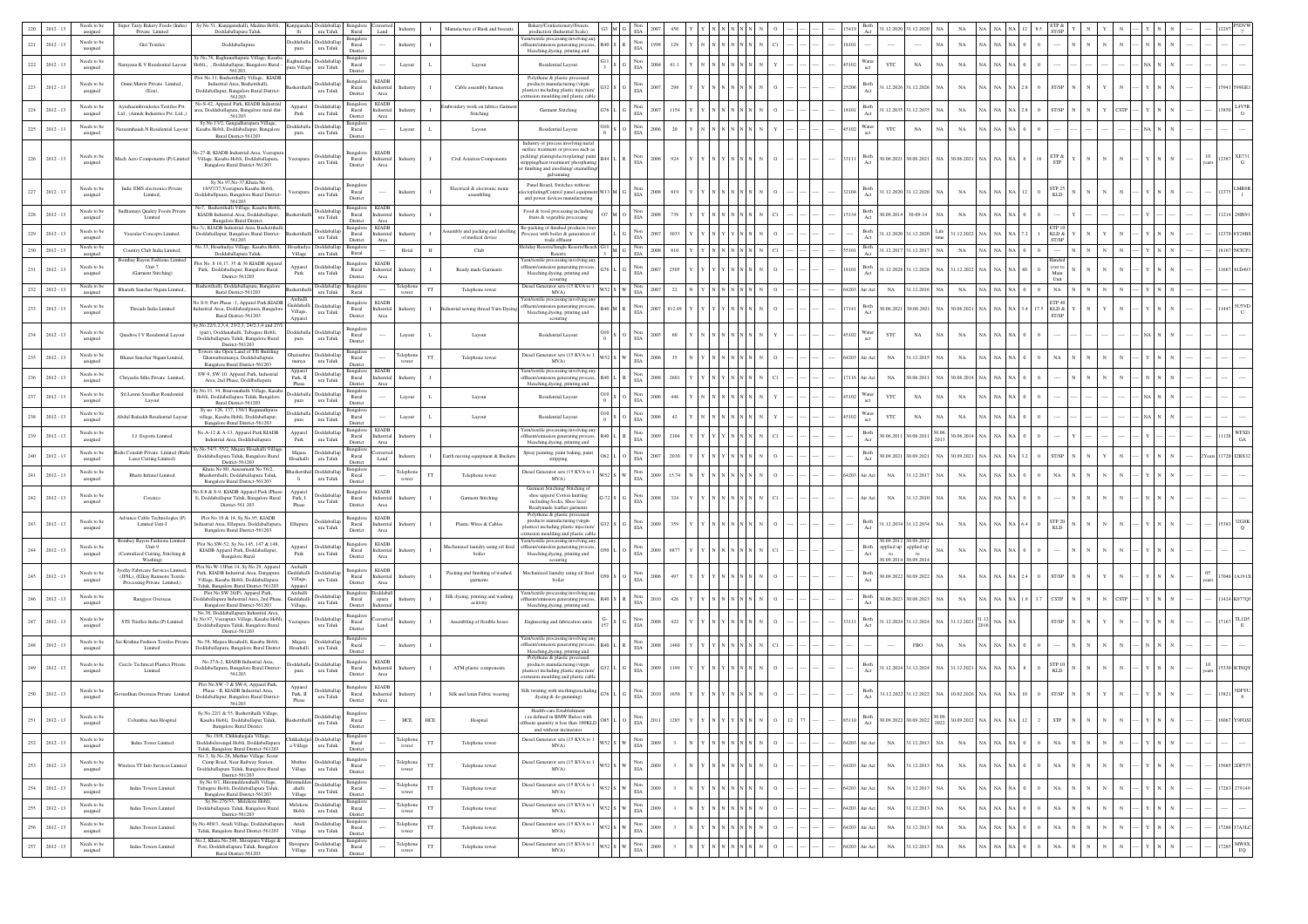|     |                    |                         |                                                                                                   |                                                                                                                                                                                                                       |                                   |                                                                                                           |                                                                             |                                                 |              |                                                                       | Common Treatment and disposa                                                                                                                                                                         |             |                                                                                              |      |              |  |  |  |               |                        |                          |              |                  |       |             |                                |  |  |  |       |                                                             |
|-----|--------------------|-------------------------|---------------------------------------------------------------------------------------------------|-----------------------------------------------------------------------------------------------------------------------------------------------------------------------------------------------------------------------|-----------------------------------|-----------------------------------------------------------------------------------------------------------|-----------------------------------------------------------------------------|-------------------------------------------------|--------------|-----------------------------------------------------------------------|------------------------------------------------------------------------------------------------------------------------------------------------------------------------------------------------------|-------------|----------------------------------------------------------------------------------------------|------|--------------|--|--|--|---------------|------------------------|--------------------------|--------------|------------------|-------|-------------|--------------------------------|--|--|--|-------|-------------------------------------------------------------|
|     | 258 2012-13        | Needs to be<br>assigned | CETP of Karnataka Industiral Area<br>Development Board                                            | Karnataka Industiral Area Development<br>Board (KIADB), Sy.No.15, 16, 23, 24,<br>Arehalli-Guddadahalli, KIADB Apparel<br>Park, Doddaballapura, Bangalore Rural<br>District-561203                                     | Archall<br>Guddahalli<br>Village  | ddaballa<br>ura Taluk                                                                                     | Rural<br>District                                                           | KIADI<br>Industrial<br>Industry<br>Area         | CETP         | CETP & CSTP                                                           | facilities (CETP, TSDF, E-Waste<br>recycling, CBMWTF, Effluent<br>veyance project, incinerators,<br>Solvent/Acid recovery plant, MSW                                                                 |             | EIA                                                                                          |      | 2356         |  |  |  |               |                        | 0.06.2021 30.06.2021 NA  |              | $_{\rm NA}$      | NA I  |             | :TP &<br><b>STP</b>            |  |  |  |       |                                                             |
|     | $259 - 2012 - 13$  | Needs to be<br>assigned | LMould Tec (I) Private Limited                                                                    | I.Mould Tec (I) Private Limited, Shed No.C<br>78. KSSIDC Industrial.Estate. Veerapura<br>dustrial.Area, Doddaballapura, Bangalor                                                                                      |                                   | <b>boddaballa</b><br>ura Taluk                                                                            | ıngalor<br>Rural                                                            | <b>KSSID</b><br>Industria<br>Industr            |              | Plastic Component                                                     | sanitary landfill sites)<br>Polythene & plastic processed<br>products manufacturing (virgin<br>lastics) including plastic injection                                                                  |             | EIA                                                                                          | 2012 | 145          |  |  |  |               | YTC                    | YTC                      | NA           | $_{\rm NA}$      |       |             |                                |  |  |  |       |                                                             |
|     | $260 = 2012 - 13$  | Needs to be             | Maruthi Industrie                                                                                 | Rural District-561203<br>D-68. KSSIDC Industrial Estate, Veerapr                                                                                                                                                      |                                   | Doddaballa                                                                                                | District<br>langalore<br>Rural                                              | Estate<br><b>KSSIDC</b><br>Industria<br>Industr | $\mathbf{L}$ | arryout Surface cleaning (Remov<br>of paint from powder coating booth | trusion moulding and plastic cable<br>manufacturing<br>Process involving metal surface<br>treatment or process such as<br>pickling/plating/paint stripping/heat                                      |             | Nor<br>$_{\rm EIA}$                                                                          |      | 139          |  |  |  |               | Water<br>0.06.2012     | $_{\rm NA}$              | NA           | $_{\rm NA}$      |       |             |                                |  |  |  |       |                                                             |
|     |                    | assigned<br>Needs to be |                                                                                                   | Doddaballapura<br>No.A-109, KSSIDC Industrial.Area,                                                                                                                                                                   |                                   | ura Taluk<br>Doddaballa                                                                                   | District<br>Bangalore                                                       | Estate<br><b>KSSIDC</b>                         |              | hooks)<br>Plastic Injection moulded                                   | tment/phospating of finishing and<br>anodising/enamiling/galvenising<br>General Engineering Industries<br>(Excluding electroplating, heat                                                            |             | Non                                                                                          |      |              |  |  |  |               | Both                   |                          |              |                  |       |             |                                |  |  |  |       |                                                             |
| 261 | $2012 - 13$        | assigned                | Auto Tech Engineers                                                                               | Ooddaballapura, Bangalore Rural District-<br>561203<br>y.No.73 (New Nos. 142, 143, 144 & 145)                                                                                                                         | <b>KSSIDC</b>                     | ura Taluk                                                                                                 | Rural<br>District                                                           | Industrial<br>Industr<br>Estate                 |              | $\mathop{\mathsf{components}}$                                        | tment, forging, casting, pickling d<br>greasing Phosphating, de-rusting,                                                                                                                             |             | EIA                                                                                          |      |              |  |  |  |               | YTC<br>Act             | YTC                      | NA           | NA               |       |             | <b>ST/SP</b>                   |  |  |  |       |                                                             |
| 262 | $2012 - 13$        | Needs to be<br>assigned | Madhu Suresh & Others residentia<br>Layout                                                        | Raghunathapura & Thammashetti Village,<br>Kasaba Hobli, Doddaballapura Taluk,<br>Bangalore Rural District-561203                                                                                                      | pura Village                      | Doddaballa<br>ura Taluk                                                                                   | langalor<br>Rural<br>District                                               | Layout                                          |              | Layout                                                                | Residential Layout                                                                                                                                                                                   |             | $_{\rm EIA}$                                                                                 |      | 172          |  |  |  |               | Nater<br>YTC           | $_{\rm NA}$              | NA           | $_{\rm NA}$      |       |             |                                |  |  |  |       |                                                             |
| 263 | $2012 - 13$        | Needs to be<br>assigned | Narayana K V Residential Layout                                                                   | sy.No.33, 36, 48/6, 34, 31, 32, 31, 37 o<br>Raghunathapura & Thammashettihalli.<br>Village, Kasaba Hobli,, , Doddaballapur,<br>Bangalore Rural District-561203                                                        |                                   | Raghunatha Doddaballar<br>oura Village ura Taluk                                                          | 3angalor<br>Rural<br>District                                               | Layout                                          |              | Layout                                                                | Residential Layout                                                                                                                                                                                   |             | Non<br>$_{\rm EIA}$                                                                          |      |              |  |  |  |               | Water<br>YTC<br>act    | $_{\rm NA}$              |              | $_{\rm NA}$      |       |             |                                |  |  |  |       |                                                             |
| 264 | $2012 - 13$        | Needs to be<br>assigned | Shivananje Gowda Residential<br>Layout                                                            | No.16, 17, 18, 19, 109/1.<br>Siddanayakanahalli, Kasaba Hobli,<br>Ooddaballapura, Bangalore Rural District-<br>561203                                                                                                 | pura                              | boddaballa Doddaballa<br>ura Taluk                                                                        | Bangalor<br>Rural<br>District                                               | Layout                                          |              | Layout                                                                | Residential Layout                                                                                                                                                                                   |             | $_{\rm EIA}^{\rm Non}$                                                                       |      |              |  |  |  |               | Vater<br>$_{\rm YTC}$  | $_{\rm NA}$              | NA           | NA               |       |             |                                |  |  |  |       |                                                             |
| 265 | $2012 - 13$        | Needs to be<br>assigned | 'okai Rubber Auto Parts (P) Limite                                                                | Sy.No.65, No.48-D, KIADB Industrial.Area<br>Doddaballapura                                                                                                                                                            | ddaball<br>pura                   | ura Taluk                                                                                                 | Bangalore<br>Rural<br>District                                              | <b>KIADB</b><br>Industria<br>Industr<br>Area    |              |                                                                       | General Engineering Industries<br>(Excluding electroplating, heat<br>stment, forging, casting, pickling d<br>greasing Phosphating, de-rusting,                                                       |             | Non<br>$_{\rm EIA}$                                                                          |      | 402          |  |  |  |               | $_{\rm NA}$<br>Air Act | 31.12.2011               | NA           | $_{\rm NA}$      |       |             |                                |  |  |  |       |                                                             |
|     | $266 - 2012 - 13$  | Needs to be<br>assigned | Y.S.K.Water Supply                                                                                | Ekashipura, Doddaballapura, Bangalore<br><b>Rural District</b>                                                                                                                                                        | pura                              | boddaballa Doddaballag<br>ura Taluk                                                                       | langalor<br>Rural<br>District                                               | Industry                                        |              |                                                                       | Common Treatment and disposal<br>facilities (CETP, TSDF, E-Waste<br>recycling, CBMWTF, Effluent<br>onveyance project, incinerators                                                                   |             | EIA                                                                                          | 2012 |              |  |  |  |               | 1.111                  | $\cdots$                 | NA           | $_{\rm NA}$      |       |             |                                |  |  |  |       |                                                             |
|     | 267 2012-13        | Needs to be             | Wireless TT Info Service Limited                                                                  | Wireless TT Info Service Limited, No.669.<br>CMC No.1296/1168/4688, 4th Stage,                                                                                                                                        | Doddaballa                        | Doddaballag                                                                                               | angalor<br>Rural                                                            | Felephone<br>tower                              |              | Telephone tower                                                       | Solvent/Acid recovery plant, MSW<br>sanitary landfill sites)<br>Diesel Generator sets (15 KVA to 1                                                                                                   |             | Non<br>EIA                                                                                   |      |              |  |  |  | 64203         | ir Act<br>$_{\rm NA}$  | 31.12.2013 NA            |              | $_{\rm NA}$      |       |             |                                |  |  |  |       |                                                             |
|     |                    | assigned                |                                                                                                   | ngadharapura, 4th Ward, Doddaballapura<br>Town, Bangalore Rural District-561203<br>v.No.65/p3, 65/p7, 65/p8, 65/p14, 65/p17<br>65/p18, 65/p19, 65/p21, 65/p22 of                                                      | pura                              | ura Taluk                                                                                                 | District                                                                    |                                                 |              |                                                                       | MVA)                                                                                                                                                                                                 |             |                                                                                              |      |              |  |  |  |               |                        |                          |              |                  |       |             |                                |  |  |  |       |                                                             |
|     |                    |                         |                                                                                                   | Obedanahalli, Sy.No. 49, 50, 51, 57/1 &<br>59/3 of Raghunathapura Village, Sy.No.38,<br>39, 40, 41 & 42 of Thamashettyhalli, 59,<br>0/1, 61/2 of Arehalli Guddadahalli, Kasaba                                        |                                   |                                                                                                           |                                                                             |                                                 |              |                                                                       |                                                                                                                                                                                                      |             |                                                                                              |      |              |  |  |  |               |                        |                          |              |                  |       |             |                                |  |  |  |       |                                                             |
| 268 | $2012 - 13$        | Needs to be<br>assigned | Rashi Splendour Residential Layou<br>(by Rashi Developers)                                        | Hobli, Doddaballapura, Bangalore Rural<br>District.<br>Sv.No.51/2, 51/3, 57/2,60, 68/1, 69/3 &                                                                                                                        | ura Village                       | ura Taluk                                                                                                 | lansalo<br>Rural<br>District                                                | Layout                                          |              | Layout                                                                | Residential Layout                                                                                                                                                                                   |             | s l o<br>EIA                                                                                 | 2007 | 4900         |  |  |  | 45102         | YTC                    | NA                       | NA.          | $_{\rm NA}$      |       |             |                                |  |  |  |       |                                                             |
|     |                    |                         |                                                                                                   | 59/4 of Raghu nathapura Village, Sy.No.66<br>8 (old No. 65/ P 15), 85 (old No. 65/ P 13<br>& 86 (old No. 65/ P 16) of Obedanahalli<br>Village, Kasaba Hobli, Doddaballapura<br>Taluk, Bangalore Rural District-561203 |                                   |                                                                                                           |                                                                             |                                                 |              |                                                                       |                                                                                                                                                                                                      |             |                                                                                              |      |              |  |  |  |               |                        |                          |              |                  |       |             |                                |  |  |  |       |                                                             |
| 269 | $2012 - 13$        | Needs to be<br>assigned | Indus Towers Limited                                                                              | Indus Towers Limited, CMC Khata<br>No.5405/11, Ward-4, Rojipura,<br>Ooddaballapura, Bangalore Rural District-<br>561203                                                                                               | Rojipur                           | <b>boddaballag</b><br>ura Taluk                                                                           | Bangalor<br>Rural<br>District                                               | elephor<br>tower                                | ГT           | Telephone tower                                                       | Diesel Generator sets (15 KVA to 1<br>MVA)                                                                                                                                                           | <b>152.</b> | $_{\rm EIA}^{\rm Non}$                                                                       |      |              |  |  |  | 64203         | $_{\rm NA}$<br>úr Act  | 31.12.2014 NA            |              | $_{\rm NA}$      |       |             | NA.                            |  |  |  |       |                                                             |
| 270 | $2012 - 13$        | Needs to be<br>assigned | Raico Developers & Builders<br>Residential Layout                                                 | Sv.No.53/1, 54/1 & 22/1. Bashetihalli<br>Village, Kasaba Hobli, Doddaballapura,<br>Bangalore Rural District-561203                                                                                                    |                                   | <b>boddaballa</b><br>ura Taluk                                                                            | Bangalor<br>Rural<br>District                                               | Layout                                          |              | Layout                                                                | Residential Layout                                                                                                                                                                                   |             | $_{\rm Non}$<br>$_{\rm EIA}$                                                                 |      |              |  |  |  |               | Nater<br>YTC<br>act    | $_{\rm NA}$              | NA           | $_{\rm NA}$      |       |             |                                |  |  |  |       |                                                             |
| 271 | $2012 - 13$        | Needs to be<br>assigned | yothy Fabricare Services Limite<br>(Formerly Snoways Laundrers &<br>Drycleaners Private Limited)  | S-1, Apparel Park, Doddaballapura,<br>Bangalore Rural District-561203                                                                                                                                                 | Guddahalli<br>Village             | Doddaballag<br>ura Taluk                                                                                  | 3angalore<br>Rural<br>District                                              | <b>KIAD</b><br>Industria<br>Area                |              | aundry and Dry-Cleaning Servic                                        | Mechanized laundry using oil fired<br>boiler                                                                                                                                                         |             | Non<br>$_{\rm EIA}$                                                                          |      | 2422         |  |  |  |               | Both                   | 0.09.2021 30.09.2021     | NA           | 30.09.2022       |       | 185         | 200<br>KLD &                   |  |  |  |       | G78QL                                                       |
|     | $272 \t 2012 - 13$ | Needs to be<br>assigned | Sun Castings                                                                                      | 48-1A. KIADB Industrial Area, Ellupura<br>Joddaballapura, Bangalore Rural District-<br>561203                                                                                                                         | Ellupura                          | Doddaballag<br>$\,$ ura Taluk                                                                             | Bangalore<br>Rural<br>District                                              | <b>KIADB</b><br>Industrial<br>Industr<br>Area   |              | Al Ingots, Aluminum die casting                                       | Steel and steel products usingvarior<br>furnaces like blast furnace /open<br>hearth furnace/induction furnace/arc<br>furnace/submerged                                                               |             | Non<br>EIA                                                                                   |      | 492          |  |  |  |               | Both                   | 0.09.2021 30.09.2021 NA  |              | 30.09.2022 NA    |       |             | <b>ST/SP</b>                   |  |  |  | 05    |                                                             |
| 273 | $2012 - 13$        | Needs to be<br>assigned | Sri H.M.Himachalapathi &<br>I.Ramachandra Residential Layou                                       | No 20/113,21/1,2, Gangadharapura Sy no<br>47/2,46/4A,B palamegegi village,kasaba<br>Hobli Doddaballapur, Bangalore Rural<br>District-561203                                                                           | pura                              | Doddaballa<br>$\,$ ura Taluk                                                                              | 3angalo<br>Rural<br>District                                                | Layout                                          |              | Layout                                                                | Residential Layout                                                                                                                                                                                   |             | $_{\rm EIA}$                                                                                 |      |              |  |  |  |               | Water<br>YTC           | $_{\rm NA}$              | NA           | $_{\rm NA}$      |       |             |                                |  |  |  |       |                                                             |
| 274 | $2012 - 13$        | Needs to b<br>assignee  | GTL Infrastructure Limited                                                                        | Sy.No. 32/2, S S Ghati, Doddaballapura<br>Taluk, Bangalore Rural District                                                                                                                                             | Doddabal<br>pura                  | ura Taluk                                                                                                 | Bangalo<br>Rural                                                            | elephon<br>tower                                | $_{\rm TT}$  | Telephone tower                                                       | Diesel Generator sets (15 KVA to<br>MVA)                                                                                                                                                             |             | Non<br>FIA<br>ws2 s I w                                                                      |      |              |  |  |  | 64203 Air Act | $_{\rm NA}$            | 31.12.2013               | $\,$ NA $\,$ | $_{\rm NA}$      |       |             | $_{\rm NA}$                    |  |  |  |       |                                                             |
| 275 | $2012 - 13$        | Needs to be<br>assigned | Vireless TT Info Services Limite                                                                  | te No.57, Khata No.5527/5527, 4th Ward<br>Court Front Side, Doddaballapura,<br>Bangalore Rural District-561203                                                                                                        | pura                              | Doddaballa Doddaballap<br>ura Taluk                                                                       | Bangalor<br>Rural<br>District                                               | Telephor<br>tower                               |              | Telephone tower                                                       | Diesel Generator sets (15 KVA to 1<br>MVA)                                                                                                                                                           |             | $_{\rm Non}$<br>EIA                                                                          |      |              |  |  |  | 64203         | $_{\rm NA}$<br>ir Act  | 1.12.2014                | NA           | $_{\rm NA}$      |       |             | NA                             |  |  |  |       | TC9Y3                                                       |
|     | $276 - 2012 - 13$  | Needs to be<br>assigned | Ajax Flori Engineering Private<br>Limited, Unit-I                                                 | .16 & 17, KIADB Industrial.Area, Kasaba<br>Hobli, Bashettihalli, Doddaballapur,<br>Bangalore Rural District-561203                                                                                                    |                                   | Doddaballa<br>$\,$ ura Taluk                                                                              | angalor<br>Rural<br>District                                                | KIADI<br>Industrial<br>Industry<br>Area         | $\mathbf{I}$ | Mobile concrete mixing equipmen                                       | Industry or process involving metal<br>urface treatment or process such as<br>pickling/plating/electroplating/paint<br>tripping/heat treatment/ phosphating<br>r finishing and anodising/ enamelling | 62 M C      | $_{\rm EIA}$                                                                                 |      | 748          |  |  |  |               | Both                   | 80.09.2021 30.09.2021 NA |              | 30.09.2021 NA    |       |             | KLD $\&$<br><b>ST/SP</b>       |  |  |  |       |                                                             |
| 277 | $2012 - 13$        | Needs to be<br>assigned | Wireless TT Info Services Limited                                                                 | No.57 Ward No.4, Khata No 44, Plot No.<br>44, Mutsandra, D Cross, Doddaballpura,<br>Bangalore Rural District-561203                                                                                                   | Doddaballa<br>pura                | Doddaballa<br>$\,$ ura Taluk                                                                              | 3angalor<br>Rural<br>District                                               | elepho<br>tower                                 | TT           | Telephone towe                                                        | galvanising<br>Diesel Generator sets (15 KVA to 1<br>MVA)                                                                                                                                            |             | Non<br>$_{\rm EIA}$                                                                          |      |              |  |  |  | 64203         | Air Act<br>$_{\rm NA}$ | 31.12.2014 NA            |              | $_{\rm NA}$      |       |             |                                |  |  |  |       |                                                             |
| 278 | $2012 - 13$        | Needs to be<br>assigned | <b>Niteless TT Info Services Limited</b>                                                          | No.8/5A1, Muthur, Doddaballpura Post<br>Near Anganawadi School, Bangalore Rural                                                                                                                                       | pura                              | Doddaballa Doddaballa<br>ura Taluk                                                                        | Rural                                                                       | Telephor                                        |              | Telephone tower                                                       | Diesel Generator sets (15 KVA to 1<br>MVA)                                                                                                                                                           |             | Non<br>EIA                                                                                   |      |              |  |  |  | 64203         | $_{\rm NA}$<br>Air Act | 31.12.2014               | <b>NA</b>    | $_{\rm NA}$      |       |             | NA                             |  |  |  |       |                                                             |
| 279 | $2012 - 13$        | Needs to be<br>assigned | J.K.Coatings                                                                                      | District-561203<br>No.48-A-3. KIADB Industrial Area.<br>Ellupura, Doddaballapura                                                                                                                                      | Ellupura                          | <b>Oddaballap</b><br>ura Taluk                                                                            | District<br>3angalor<br>Rural                                               | KIAD<br>Industr                                 |              | Distemper, stiff, primer, emulsion<br>putty                           | Paint blending and mixing (Ball mill)                                                                                                                                                                |             | Non<br>$54S$ 0<br>EIA                                                                        |      | 122          |  |  |  |               | Both                   | 30.06.2013 30.06.2013    | NA           | 30.06.2015       |       |             |                                |  |  |  |       | QJEOI                                                       |
| 280 | $2012 - 13$        | Needs to be<br>assigned | Elsu Repointing Asia Private<br>Limited                                                           | Plot No.1P2, Sy.No.96, Bashettihalli<br>Village, Doddaballapura, Bangalore Rural<br>District-561203                                                                                                                   |                                   | Doddaballar<br>ura Taluk                                                                                  | langalor<br>Rural<br>District                                               | Industr<br>Land                                 |              | Resharpening of PCB Drill bits                                        | General Engineering Industries<br>(Excluding electroplating, heat<br>stment, foreing, casting, pickling d-<br>greasing Phosphating, de-rusting,                                                      |             | Non<br>$_{\rm EIA}$                                                                          |      |              |  |  |  |               | Both                   | 1.12.2022 31.12.2022     | NA           | $_{\rm NA}$      |       |             |                                |  |  |  |       |                                                             |
| 281 | $2012 - 13$        | Needs to be<br>assigned | Dalmia Laminators Limited                                                                         | Plot No.13 G, KIADB Industrial Area, Sy<br>No107. Bashettihalli. Doddaballpura                                                                                                                                        |                                   | Doddaballa<br>ura Taluk                                                                                   | Bangalore KIADB<br>Rural<br>District                                        | Industrial<br>ndustr<br>$\operatorname{Area}$   |              |                                                                       | Polythene & plastic processed<br>products manufacturing (virgin<br>plastics) including plastic injection/                                                                                            |             | $_{\rm EIA}^{\rm Non}$                                                                       |      |              |  |  |  |               | Both<br>Act            | 1.12.2023 31.12.2023 NA  |              | NA               |       |             |                                |  |  |  |       |                                                             |
| 282 | $2012 - 13$        | Needs to be<br>assigned | Arrow Threads India                                                                               | S-4. Apparel Park. Doddaballapura.<br>Bangalore Rural District-561203                                                                                                                                                 |                                   | Doddaballap<br>Guddahalli ura Taluk                                                                       | 3angalore<br>Rural Industria                                                | <b>KIAD</b><br>Industry                         |              | Threads weaving                                                       | ding and plastic cabl<br>trusion mo<br>Cotton spinning & weaving (small<br>scale)                                                                                                                    |             | Non<br>EIA<br>315 S G                                                                        | 2010 | 70           |  |  |  |               | Both                   | 31.12.2021 31.21.2021    | <b>NA</b>    | $_{\rm NA}$      |       |             | ST/SP                          |  |  |  |       | <b>BIGUI</b><br>9                                           |
| 283 | $2012 - 13$        | Needs to be<br>assigned | Super Threads India                                                                               | S-5, Apparel Park, Doddaballapura,<br>Bangalore Rural District-561203                                                                                                                                                 | Archalli<br>Guddahalli<br>Village | Doddaballap<br>ura Taluk                                                                                  | Bangalore KIADB<br>Rural<br>District                                        | Industrial<br>Industry<br>Area                  |              | Yarn dyeing                                                           | am/textile processing involving any<br>ffluent/emission generating process<br>bleaching, dyeing, printing and                                                                                        |             | Non<br>EIA                                                                                   |      | 88           |  |  |  |               | Both<br>0.06.201       | 30.06.201                | <b>NA</b>    | $_{\rm NA}$      |       |             | $\text{ETP}$ &<br><b>ST/SP</b> |  |  |  | 15261 | <b>UWYRS</b><br>W                                           |
|     | $284 2012 - 13$    | Needs to be<br>assigned | Wireless TT info Serivces Limited                                                                 | Khata No.215:193:194, Ward No.1,<br>Samskrthi Bhavan Building, Bramamara<br>Sanga Regisred Samskrthi Bhavna Trust,<br>Brahmin Street, Doddaballapur, Bangalore<br>Rural District-561203                               | <b>b</b> ddaballa<br>pura         | Doddaballa<br>$\,$ ura Taluk                                                                              | angalor<br>Rural<br>District                                                | elephon<br>tower                                |              | Telephone tower                                                       | Diesel Generator sets (15 KVA to 1<br>MVA)                                                                                                                                                           |             | $_{\rm EIA}^{\rm Non}$                                                                       |      | $\mathbf{a}$ |  |  |  | 64203         | ir Act<br>$_{\rm NA}$  | 31.12.2014 NA            |              | $_{\rm NA}$      |       |             | $_{\rm NA}$                    |  |  |  |       |                                                             |
| 285 | $2012 - 13$        | Needs to be<br>assigned | Kalpa Industries                                                                                  | Plot NO. S-37, 38, & 39, Apparel park,<br>KIADB Indl area, doddaballapura tq,<br>Bangalore rural dist/                                                                                                                | Apparel<br>$_{\rm Park}$          | oddaballag<br>$\,$ ura Taluk                                                                              | Bangalore<br>Rural<br>District                                              | <b>KIADB</b><br>Industrial<br>Industr<br>Area   |              | Garment Stitching                                                     | Garment Stitching/ Stitching of<br>shoe uppers/ Cotton knitting<br>including Socks, Shoe lace/                                                                                                       |             | Non<br>$_{\rm EIA}$                                                                          |      | 148          |  |  |  |               | Both                   | 1.12.2012 31.12.2012     | NA           | $_{\rm NA}$      |       |             |                                |  |  |  |       |                                                             |
| 286 | $2012 - 13$        | Needs to be<br>assigned | ACSEN Hy Veg (P) Limited,<br>Formerly M/s.Rasi HyVeg Private<br>Limited.)<br>Rasi Seeds (P) Limit | No.20, KIADB Industrial.Area, Kasaba<br>Hobli, Veerappura Post, Doddaballapura,<br>Bangalore rural dist-561203                                                                                                        | <b>b</b> ddaballa<br>pura         | Doddaballag<br>$\,$ ura Taluk                                                                             | 3angalore<br>$\begin{array}{c} \text{Rural} \\ \text{District} \end{array}$ | <b>KIADB</b><br>Industrial<br>Industr<br>Area   |              | egetable seeds processing (clear<br>& sieving)                        | Readymade leather garments<br>eping and processing of grains & or<br>by grains & or by sieving by using<br>emicals, Betal nut proudction (we                                                         |             | Non<br>$\rm EIA$                                                                             |      | 1350         |  |  |  |               | Both                   | 1.12.2034 31.12.2034 NA  |              | $_{\rm NA}$      |       |             | ST/SP                          |  |  |  |       |                                                             |
| 287 | $2012 - 13$        | Needs to be<br>assigned | Viom Networks Limited                                                                             | 'eerapura Village & Post, Doddaballapura<br>Taluk, Bangalore Rural District-561203                                                                                                                                    | <b>b</b> ddaballa<br>pura         | Doddaballa<br>ura Taluk                                                                                   | Bangalor<br>Rural<br>District                                               | elephone<br>tower                               |              | Telephone tower                                                       | Diesel Generator sets (15 KVA to 1<br>MVA)                                                                                                                                                           |             | $_{\rm EIA}^{\rm Non}$                                                                       |      | 595          |  |  |  | 64203         | $_{\rm NA}$<br>Air Act | 31.12.2023 NA            |              | $_{\rm NA}$      |       |             | $_{\rm NA}$                    |  |  |  |       | 17227 SU7G46                                                |
| 288 | $2012 - 13$        | Needs to be<br>assigned | Viom Networks Limited                                                                             | No1058, 6th Cross, Kuchappa Pete,<br>Doddaballapur, Bangalore Rural District-<br>561203                                                                                                                               | pura                              | <b>Ooddaballa</b> Doddaballap<br>ura Taluk                                                                | Bangalor<br>Rural<br>District                                               | elephon<br>tower                                |              | Telephone tower                                                       | Diesel Generator sets (15 KVA to 1<br>MVA)                                                                                                                                                           |             | Non<br>$S2$ S W<br>$_{\rm EIA}$                                                              |      |              |  |  |  | 64203         | $_{\rm NA}$<br>ir Act  | 31.12.2014 NA            |              | $_{\rm NA}$      |       |             | NA                             |  |  |  |       |                                                             |
| 289 | $2012 - 13$        | Needs to be<br>assigned | Gannon Dunkery & Company<br>Limited                                                               | Site No.18,19,20, KIADB Apparel Park,<br>Near Railway Station, Doddaballapura                                                                                                                                         |                                   | $\begin{tabular}{ll} Appendix & \textbf{Doddaballap} \\ \textbf{Park} & \textbf{ura Taluk} \end{tabular}$ | Bangalore KIADB<br>Rural Industria                                          | Industry                                        |              | Ready mix cement concrete                                             | Ready mix cement concrete                                                                                                                                                                            |             | $337 \quad \text{S} \quad \begin{tabular}{ c c c } \hline & Non \\ \hline ELA \end{tabular}$ | 2010 | 93 Y Y       |  |  |  |               | Both<br>Act            | 30.09.2017 30.09.2017 NA |              | $_{\mathrm{NA}}$ | NA NA | $_{\rm NA}$ |                                |  |  |  |       | $_{\rm 17022}\mathrm{\begin{array}{l} NGL19\\U\end{array}}$ |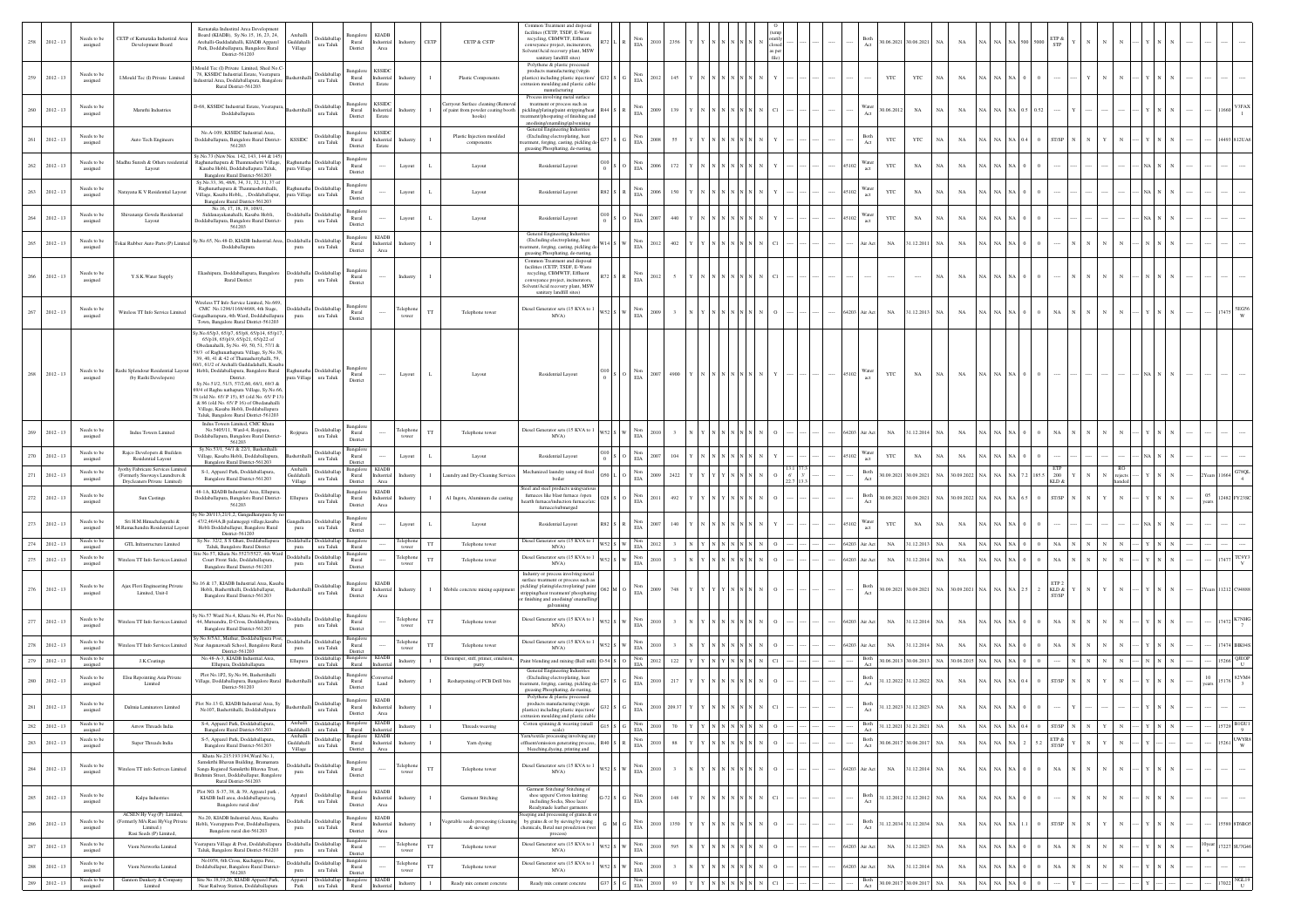|     | $2012 - 13$                | Needs to be<br>assigned | Viom Networks Limited                                            | New Khata No 105/658,609/5729, Ward<br>No.5 Doddaballapura, Bangalore Rural<br>District-561203                                                                                                  | pura                                                                                             | Doddaballa Doddaballan<br>ura Taluk     | 3ansalo<br>Rural<br>District                                                | 'elepho<br>tower                                                   |             | Telephone tower                                                             | Diesel Generator sets (15 KVA to 1<br>MVA)                                                                                                                                                                                                                               |     | EIA                                              |      |        |  |  |  |               |                                          | 1.12.201                 |           |                  |                |     |                         |  |  |  |       |                      |
|-----|----------------------------|-------------------------|------------------------------------------------------------------|-------------------------------------------------------------------------------------------------------------------------------------------------------------------------------------------------|--------------------------------------------------------------------------------------------------|-----------------------------------------|-----------------------------------------------------------------------------|--------------------------------------------------------------------|-------------|-----------------------------------------------------------------------------|--------------------------------------------------------------------------------------------------------------------------------------------------------------------------------------------------------------------------------------------------------------------------|-----|--------------------------------------------------|------|--------|--|--|--|---------------|------------------------------------------|--------------------------|-----------|------------------|----------------|-----|-------------------------|--|--|--|-------|----------------------|
| 291 | $2012 - 13$                | Needs to be<br>assigned | Viom Networks Limited                                            | No.2nd Ward Kongodiyappa College Road,<br>Karenahally Doddaballpur, Bangalore Rural<br>District-561203                                                                                          | pura                                                                                             | Doddaballa Doddaballap<br>ura Taluk     | Bangalo<br>Rural<br>District                                                | Telephone<br>tower                                                 |             | Telephone tower                                                             | Diesel Generator sets (15 KVA to 1<br>MVA)                                                                                                                                                                                                                               |     | $_{\rm EIA}^{\rm Non}$                           |      |        |  |  |  | 64203         | $_{\rm NA}$<br>ir Act                    | 31.12.2014 NA            |           | NA               |                |     |                         |  |  |  |       | <b>PSALV</b>         |
| 292 | $2012 - 13$                | Needs to be<br>assigned | United Dry Goods (I) Limited                                     | No.S-41, KIADB Apparel Park, Sy.No.18 &<br>80, Arehalli Guddahalli, Kasaba Hobli,<br>Doddaballapura, Bangalore rural dist-                                                                      | Archall<br>Village,                                                                              | Guddahalli Doddaballa<br>ura Taluk      | Bangalore KIADB<br>Rural<br>District                                        | Industria<br>ndustr<br>$\operatorname{Area}$                       |             | Ready Made Garments                                                         | Garment Stitching                                                                                                                                                                                                                                                        |     | $_{\rm EIA}^{\rm Non}$                           |      |        |  |  |  | 18101         | Both<br>Act<br>1.12.2021                 | 31.12.2021               | NA        | NA               |                |     |                         |  |  |  |       |                      |
| 293 | $2012 - 13$                | Needs to be<br>assigned | <b>Indus Towers Limited</b>                                      | 561203<br>Sy No.72/14, Khata No 72, Sakkara<br>dlahalli Village, Doddabelavangala Hobli,                                                                                                        | Apparel<br>pura                                                                                  | Doddaballa Doddaballa<br>ura Taluk      | 3angalor<br>Rural                                                           | elephon<br>tower                                                   | П           | Telephone tower                                                             | Diesel Generator sets (15 KVA to<br>MVA)                                                                                                                                                                                                                                 |     | $_{\rm EIA}^{\rm Non}$                           |      |        |  |  |  | 64203         | ir Act<br>$_{\rm NA}$                    | 31.12.2014               | NA        | $_{\rm NA}$      |                |     |                         |  |  |  |       | A2U9'                |
| 294 | $2012 - 13$                | Needs to be<br>assigned | Indus Towers Limited                                             | Bangalore Rural District-561203<br>Sy No.116, Khata No.111, Avalahalli<br>illage, Singanayakanahalli Post, Yelahanka<br>Doddaballapur Road, Yelahanka Hobli,<br>Bangalore Rural District-561203 | <b>boddaball</b><br>pura                                                                         | Doddaballa<br>ura Taluk                 | District<br><b>Bangalo</b><br>Rural<br>District                             | elephon<br>tower                                                   | П           | Telephone tower                                                             | Diesel Generator sets (15 KVA to 1<br>MVA)                                                                                                                                                                                                                               |     | $_{\rm EIA}^{\rm Non}$                           |      |        |  |  |  | 64203         | $_{\rm NA}$<br>ir Act                    | 31.12.2014               | NA        | $_{\rm NA}$      |                |     |                         |  |  |  |       |                      |
|     | $2012 - 13$                | Needs to be<br>assigned | 'enakataraju, Basavaraju, Karthi<br>Kumar & Devendra Residential | SyNo70/71,70/2,Mutharu village, Kasaba<br>Hobli, Doddaballpura, Bangalore Rural                                                                                                                 | Mutharu<br>village                                                                               | Doddaballap<br>ura Taluk                | Rural<br>District                                                           | Layout                                                             |             | Layout                                                                      | Residential Layout                                                                                                                                                                                                                                                       |     | $_{\rm EIA}^{\rm Non}$                           |      |        |  |  |  |               | Water<br>YTC<br>act                      | $_{\rm NA}$              |           | $_{\rm NA}$      |                |     |                         |  |  |  |       |                      |
|     | $2012 - 13$                | Needs to be<br>assigned | Layout<br><b>Indus Towers Limited</b>                            | District-561203<br>Sy No.3/4, Madagondandanahalli Village<br>Codigehalli Post & Hobli, Bangalore Rural<br>District-561203                                                                       | pura                                                                                             | Doddaballa Doddaballan<br>ura Taluk     | Bangalor<br>Rural<br>District                                               | Telephone<br>tower                                                 |             | Telephone tower                                                             | Diesel Generator sets (15 KVA to 1<br>MVA)                                                                                                                                                                                                                               |     | Non<br>$_{\rm EIA}$                              |      |        |  |  |  | 64203         | $_{\rm NA}$<br>ir Act                    | 31.12.2014               | NA        | $_{\rm NA}$      |                |     |                         |  |  |  |       |                      |
|     | $2012 - 13$                | Needs to be<br>assigned | Indus Towers Limited                                             | Vo.68/1, Neralaghatta Village, Hanabe Post<br>and Hobli, Doddaballapur, Bangalore Rural<br>District-561203                                                                                      | pura                                                                                             | Doddaballa Doddaballa<br>ura Taluk      | Rural<br>District                                                           | Telephor<br>tower                                                  |             | Telephone towe                                                              | Diesel Generator sets (15 KVA to 1<br>MVA)                                                                                                                                                                                                                               |     | $_{\rm Non}$<br>EIA                              |      |        |  |  |  | 64203         | $_{\rm NA}$<br>tir Act                   | 31.12.2014               | NA        | $_{\rm NA}$      |                |     |                         |  |  |  |       |                      |
|     | $2012 - 13$                | Needs to be<br>assigned | South India Beverages Private<br>Limited                         | o.48-G, KIADB Industrial.Area, Ellupura<br>Ooddaballapura, Bangalore Rural District-<br>561203                                                                                                  | Ellupun                                                                                          | Doddaballa<br>$\,$ ura Taluk            | 3angalor<br>Rural<br>District                                               | <b>KIADE</b><br>Industria<br>Industr<br>Area                       |             | ice cream units                                                             | ce blocks manufacturing, cold stora<br>$\&$ refrigeration rooms                                                                                                                                                                                                          |     | Non<br>$\rm EIA$                                 |      |        |  |  |  |               | Both                                     | 1.12.2023 31.12.2023     | <b>NA</b> | $_{\rm NA}$      |                |     | <b>T/SP</b>             |  |  |  |       | sww.<br>X7           |
|     | $2012 - 13$                | Needs to be<br>assigned | Blue Valley Urban Infratech Priv<br>Limited                      | Sy.No.32 & 38, Bisuvanahalli Village,<br>Kasaba Hobli, Doddaballapura Taluk,<br>Bangalore Rural District -561 203                                                                               | pura                                                                                             | Doddaballa Doddaballa<br>ura Taluk      | Bangalor<br>Rural<br>District                                               | Layout                                                             |             | Layout                                                                      | Residential Layout                                                                                                                                                                                                                                                       |     | Non<br>EIA                                       |      |        |  |  |  |               | Water<br>$_{\rm YTC}$<br>act             | $_{\rm NA}$              | NA        | NA               |                |     |                         |  |  |  |       |                      |
| 300 | $2012 - 13$                | Needs to be<br>assigned | India Telecom Infra Limited                                      | No.409/4, Aroodi Village & Post, Sasalt<br>Hobli, Doddaballapura, Bangalore Rural<br>District-561203<br>VT Arcade Ward No.5, Opp Soundarya                                                      | pura                                                                                             | Doddaballa Doddaballap<br>ura Taluk     | <b>Bangalo</b><br>Rural<br>District                                         | elephon<br>tower                                                   |             | Telephone tower                                                             | Diesel Generator sets (15 KVA to<br>MVA)                                                                                                                                                                                                                                 |     | $_{\rm EIA}^{\rm Non}$                           |      |        |  |  |  | 54203         | $_{\rm NA}$<br>ir Act                    | 31.12.2013 NA            |           | NA               |                |     |                         |  |  |  |       |                      |
|     | $2012 - 13$                | Needs to be<br>assigned | HDFC Bank                                                        | Mahal, Cinema, Near Old Bus Stand,<br>Sanigarpete, Doddaballapura, Bangalore<br>Rural District-561203                                                                                           | te                                                                                               | ura Taluk                               | Bangalore<br>Rural<br>District                                              | Others                                                             | 3ank        | Office Complex / Bank                                                       | Diesel Generator sets (15 KVA to 1<br>MVA)                                                                                                                                                                                                                               |     | $_{\rm EIA}^{\rm Non}$                           |      |        |  |  |  |               | $_{\rm NA}$                              | 1.12.2013                | NA        | $_{\rm NA}$      |                |     |                         |  |  |  |       |                      |
| 302 | $2012 - 13$                | Needs to be<br>assigned | Sriniyas Machine Craft (P) Limite                                | Sy.No.85, KIADB Industrial.Area,<br>Bashettihalli, Doddaballapura Bangalore<br>Rural District                                                                                                   |                                                                                                  | oddaballa<br>$\,$ ura Taluk             | Bangalore<br>Rural<br>District                                              | KIADB<br>Industrial<br>Industry<br>Area                            |             |                                                                             | General Engineering Industries<br>(Excluding electroplating, heat<br>ment, forging, casting, pickling d<br>greasing Phosphating, de-rusting,                                                                                                                             |     | $_{\rm EIA}$                                     |      | 212    |  |  |  |               | Both<br>Act                              | 1.12.2013 31.12.2013     | NA        | $_{\rm NA}$      |                |     |                         |  |  |  |       |                      |
| 303 | $2012 - 13$                | Needs to be<br>assigned | Kabadi Shankarsa Textiles Limite                                 | SW-23 to 26, Apparel Park, KIADB<br>strial.Area, Iind Phase, Doddaballapu<br>Bangalore Rural District-561203                                                                                    | Village,<br>Apparel                                                                              | Guddahalli Doddaballa<br>$\,$ ura Taluk | <b>Bangalore</b><br>$\rm{Rural}$<br>District                                | <b>KIADE</b><br>Industrial<br>Area                                 |             | Yarn dyeing                                                                 | Yarn/textile processing involving an<br>ffluent/emission generating process<br>bleaching, dyeing, printing and<br>scouring                                                                                                                                               |     | Non<br>$_{\rm EIA}$                              |      | 626    |  |  |  |               | Both                                     | 0.06.2022 30.06.2022 NA  |           | 0.6.2022         |                |     | <b>T/SP</b>             |  |  |  |       |                      |
| 304 | $2012 - 13$                | Needs to be<br>assigned | Viom Networks Limited                                            | No.45, Katha No.52, 53 & 161, Property<br>No.23, 30/2 & 30/1, Channadevi Agrahara, Doddaballa Doddaballa<br>Mdure Hobli, Doddaballapura, Bangalore<br>Rural District-561203                     | pura                                                                                             | ura Taluk                               | Bangalor<br>Rural<br>District                                               | elephor<br>tower                                                   | TT          | Telephone towe                                                              | Diesel Generator sets (15 KVA to 1<br>MVA)                                                                                                                                                                                                                               |     | Non<br>EIA                                       |      |        |  |  |  | 64203         | Air Act<br>$_{\rm NA}$                   | 31.12.2015 NA            |           | $_{\rm NA}$      |                |     |                         |  |  |  |       |                      |
|     | $2012 - 13$                | Needs to be<br>assigned | Indus Towers Limited                                             | Sy.No.32/2, Katha No.45, S.S.Ghatti<br>illage, Thubagere Hobli, Doddaballapura,<br>Bangalore Rural District-561203                                                                              | S.S.Ghatti                                                                                       | boddaballa<br>ura Taluk                 | 3angalor<br>Rural<br>District                                               | elephon<br>tower                                                   |             | Telephone tower                                                             | Diesel Generator sets (15 KVA to 1<br>MVA)                                                                                                                                                                                                                               |     | $_{\rm Non}$<br><b>EIA</b>                       |      |        |  |  |  | 64203         | $_{\rm NA}$<br>ir Act                    | 1.12.201                 | NA        | $_{\rm NA}$      |                |     |                         |  |  |  |       |                      |
|     | $306 - 2012 - 13$          | Needs to be<br>assigned | A.S.Cargo Movers (P) Limited                                     | SW-53. Apparel Park Industrial Area.<br>Sy.No.127, 128 & 129 Village of<br>Areguddadahalli, Kasaba Hobli,<br>Joddaballapura, Bangalore Rural Distric<br>561203                                  | Archall<br>Guddahalli<br>Village,<br>$\begin{array}{c} \text{Append} \\ \text{Park} \end{array}$ | Doddaballar<br>ura Taluk                | Bangalor<br>Rural<br>District                                               | <b>KIADE</b><br>Industrial<br>Industry<br>Area                     |             | Logistic and ware house                                                     | Commercial Complexes, Office<br>Complex/Banks, Cinema Theaters<br>aving built up area <20,000 sq.mtr<br>in non-sewered areas and having<br>dependent STPs/and DG sets (vide<br>G.O.No.FEE 22 EPC 2009 (P-1).<br>dated 04.08.2010 issued by<br>Department of Ecology $\&$ |     | $_{\rm EIA}$                                     | 2010 | 492    |  |  |  |               | YTC                                      | YTC                      | NA        | $_{\rm NA}$      |                |     | ST/SP                   |  |  |  |       |                      |
| 307 | $2012 - 13$                | Needs to be<br>assigned | Eema Tek Industries                                              | Plot No.1, Part1, KIADB Industrial.Area,<br>Bashettihalli, Doddaballapura, Bangalore<br>Rural District-561203                                                                                   |                                                                                                  | ddaball<br>ura Taluk                    | langalore<br>Rural<br>District                                              | <b>KIADE</b><br>Industrial<br>ndustry<br>$_{\rm Area}$             |             |                                                                             | Carpentry and wooden furnitur<br>Manufacturing (excluding saw mill)<br>with the help of electrical (motorize<br>machines such as electric wood<br>planner, steel saw cutting circular                                                                                    |     | $_{\rm EIA}^{\rm Non}$                           |      | 47     |  |  |  |               | Both<br>Act                              | 1.12.2019 31.12.2019 NA  |           | $_{\rm NA}$      |                |     | ST/SP                   |  |  |  |       |                      |
|     | $2012 - 13$                | Needs to b<br>assigned  | Avishkar Technologies                                            | Plot No. 20 B 3. KIADB Industrial Area.<br>Veerapura, Doddaballapura Taluk,<br>Bangalore Rural District-561203                                                                                  | erapu                                                                                            | Doddaballag<br>ura Taluk                | <b>Bangalor</b><br>Rural<br>District                                        | <b>KIADE</b><br>Industria<br>ndustr<br>Area                        |             | Manufacture of steel frames for<br>Ceramic Tile Display Systems             | General Engineering and fabrication                                                                                                                                                                                                                                      | V14 | $_{\rm EIA}^{\rm Non}$                           |      |        |  |  |  |               | Both<br>Act                              | 0.09.2029 30.09.2029     | NA        | NA               |                |     |                         |  |  |  |       |                      |
|     | $2012 - 13$                | Needs to be<br>assigned | Srinidhi Stone Crusher                                           | No.62, Kooganahalli, Doddabelavangala<br>Doddaballapura Taluk, Bangalore Rural<br>District                                                                                                      | oranahal<br>li.                                                                                  | Doddaballa<br>$\,$ ura Taluk            | 3angalor<br>Rural<br>District                                               | SC                                                                 | SC          | Stone Crusher                                                               | Stone Crusher                                                                                                                                                                                                                                                            |     | Non<br>$_{\rm EIA}$                              |      |        |  |  |  | 106           | ir Act<br>$_{\rm NA}$                    | Refused                  | NA        | NA               |                |     |                         |  |  |  |       |                      |
| 310 | $2012 - 13$                | Needs to be<br>assigned | thern Biodiesel Technologies (I<br>Limited                       | No.56/3, NH-207. Moparanahalli.<br>ayanahosahalli Village, Kasaba Hobli<br>Ooddaballapura, Bangalore Rural District-<br>561203                                                                  | hosahalli<br>Village                                                                             | ura Taluk                               | Bangalor<br>Rural<br>District                                               | Industr                                                            |             | Aanufacture of Bio-Diesel and<br>Blycerin (By product)                      | Vegetable oils including solvent<br>xtraction and refinery/ hydrogenated<br>oils                                                                                                                                                                                         |     | Non<br>$_{\rm EIA}$                              |      | 180    |  |  |  |               | Both                                     | 60.06.2012 30.06.2012 NA |           | $_{\rm NA}$      |                |     | ST/SP                   |  |  |  |       |                      |
| 311 | $2012 - 13$                | Needs to be<br>assigned | <b>Bombay Rayon Fashions Private</b><br>Limited (Button Plant)   | lot No.S-32 (P), 33 & 34, KIADB Apparel<br>rk, Near Railway Station, Doddaballapur<br>Bangalore Rural District-561203                                                                           | Apparel<br>Park                                                                                  | Doddaballag<br>ura Taluk                | <b>Bangalore</b><br>$\rm{Rural}$<br>District                                | <b>KIADE</b><br>Industria<br>Area                                  |             | Plastic Buttons, Label Screen<br>ting, Sewing thread, tapes, yar<br>washing | Garment Stitching                                                                                                                                                                                                                                                        |     | Non<br>$_{\rm EIA}$                              |      |        |  |  |  |               | Both                                     | 0.9.2029 30.09.2029      | NA        | $_{\rm NA}$      |                |     | KLD                     |  |  |  |       | 254F                 |
| 312 | $2012 - 13$                | Needs to be<br>assigned | Kamalam Handlooms (P) Limited                                    | Sy.No.52/2 & 22/2, Bashettihalli, Kasaba<br>Hobli, Doddaballapura, Bangalore Rural<br>District-561203                                                                                           | pura                                                                                             | Doddaballa Doddaballa<br>ura Taluk      | <b>Bangalor</b><br>Rural<br>District                                        | Industr<br>Land                                                    |             | Cotton spinning & weaving (small<br>scale)                                  |                                                                                                                                                                                                                                                                          |     | Non<br>$_{\rm EIA}$                              |      |        |  |  |  |               | Both<br>Act                              | 1.12.2020 31.12.2020 NA  |           | NA               |                |     |                         |  |  |  |       |                      |
| 313 | $2012 - 13$                | Needs to be<br>assigned | Friends Foods                                                    | Plot No.7E, KIADB Industrial.Area,<br>Bashettihalli Post, Doddaballapura,<br>Bangalore Rural District-561203                                                                                    | pura                                                                                             | Doddaballa Doddaballan<br>ura Taluk     | 3angalore<br>Rural<br>District                                              | KIADE<br>Industria<br>Area                                         |             | Bakery products like Bread, Rusk &<br><b>Biscuits</b>                       | Bakery/Confectionery/Sweets<br>production (Industrial Scale)                                                                                                                                                                                                             |     | Non<br>$_{\rm EIA}$                              |      |        |  |  |  |               | Both<br>Act                              | 1.12.2026 31.12.2026 NA  |           | $_{\rm NA}$      |                |     |                         |  |  |  |       |                      |
|     | 314 2012 - 13              | Needs to be<br>assigned | Sai Recyclers                                                    | No.C-20, KSSIDC Industrial Area,<br>Veerasandra Post, Bashettihalli,<br>Doddaballapura                                                                                                          | pura                                                                                             | oddaballa Doddaballap<br>ura Taluk      | ngalor<br>Rural<br>District                                                 | <b>KSSIDC</b><br>Industrial<br>Industry<br>Area                    |             | e waste recycling                                                           | Common Treatment and disposa<br>facilities (CETP, TSDF, E-Waste<br>recycling, CBMWTF, Effluent<br>nveyance project, incinerator<br>Solvent/Acid recovery plant, MSW<br>sanitary landfill sites)                                                                          |     | EIA                                              |      |        |  |  |  |               | Both                                     | 30.06.2014 30-06-14      |           | NA 30.06.2015 NA |                |     |                         |  |  |  |       |                      |
| 315 | $2012 - 13$                | Needs to be<br>assigned | <b>Indus Towers Limited</b>                                      | Sy.No.488, Gundanagere Village & Post,<br>Doddaballapura Taluk, Bangalore Rural<br>District-561203                                                                                              | pura                                                                                             | Doddaballa Doddaballa<br>ura Taluk      | 3angalor<br>Rural<br>District                                               | elephon<br>tower                                                   |             | Telephone tower                                                             | Diesel Generator sets (15 KVA to<br>MVA)                                                                                                                                                                                                                                 |     | $_{\rm EIA}^{\rm Non}$                           |      |        |  |  |  | 54203         | $_{\rm NA}$<br>ir Act                    | 1.12.2014                | NA        | $_{\rm NA}$      |                |     |                         |  |  |  |       |                      |
| 316 | $2012 - 13$                | Needs to be<br>assigned | Indus Towers Limited                                             | Sy.No.268, Aralumalige Village & Post,<br>Doddaballapura Taluk, Bangalore Rural<br>District-561203                                                                                              | Doddaballa<br>pura                                                                               | Doddaballap<br>ura Taluk                | Bangalo<br>Rural<br>District                                                | elephone<br>tower                                                  |             | Telephone tower                                                             | Diesel Generator sets (15 KVA to 1<br>MVA)                                                                                                                                                                                                                               |     | $_{\rm EIA}^{\rm Non}$                           |      |        |  |  |  | 54203         | $_{\rm NA}$<br>úr Act                    | 31.12.2014 NA            |           | NA               |                |     |                         |  |  |  |       |                      |
| 317 | $2012 - 13$                | Needs to be<br>assigned | Ajax Flori Engineering Private<br>Limited Unit-2                 | lot No.3, KIADB Industrial.Area, Kasaba<br>Hobli, Bashettyhalli, Doddaballapur,<br>Bangalore Rural District.                                                                                    |                                                                                                  | Doddaballap<br>ura Taluk                | Bangalore<br>Rural<br>District                                              | <b>KIADI</b><br>Industria<br>Area                                  |             | embly of Mobile concrete mixi<br>equipments                                 | Engineering with spray pain                                                                                                                                                                                                                                              |     | $_{\rm EIA}^{\rm Non}$                           |      | 404.93 |  |  |  |               | Both<br>Act                              | 0.09.2021 30.09.2021     | <b>NA</b> | 0.9.2021         |                |     | <b>ST/SP</b>            |  |  |  |       | Y994                 |
| 318 | $2012 - 13$                | Needs to be<br>assigned | India Telecom Infra Limited                                      | ), Kantanakuntenahalli, Malathahalli Post<br>Doddaballapura Taluk, Bangalore Rural<br>District-561203                                                                                           | apura                                                                                            | Dodddaball Doddaballar<br>ura Taluk     | Bangale<br>Rural<br>District                                                | elephor<br>1.11<br>tower                                           | TT          | Telephone tower                                                             | Diesel Generator sets (15 KVA to 1<br>MVA)                                                                                                                                                                                                                               |     | $_{\rm EIA}^{\rm Non}$                           |      |        |  |  |  |               | $_{\rm NA}$<br>ir Act                    | 1.12.201                 | NA        | $_{\rm NA}$      |                |     |                         |  |  |  |       |                      |
| 319 | $2012 - 13$                | Needs to be<br>assigned | Jeans Knit Private Limited                                       | Plot No. SW 9 & 10, KIADB<br>Industrial.Area, Apparel Park,<br>Doddaballapur, Bangalore Rural District-<br>561203                                                                               | Village,<br>Apparel                                                                              | Guddahalli Doddaballa<br>ura Taluk      | Bangalore<br>Rural<br>District                                              | KIADB<br>Industrial<br>Area                                        |             | Washing and knitting of hosiery                                             | Mechanized laundry using oil fired<br>boiler                                                                                                                                                                                                                             |     | Non<br>EIA                                       |      | 1783   |  |  |  |               | Both<br>0.09.2021<br>Act                 | 30.09.202                | Life      | .09.2021         |                |     | KLD<br>Combin<br>ed ETP |  |  |  |       | YC1M9<br>$\sim$ 5    |
|     | $320 - 2012 - 13$          | Needs to be<br>assigned | Omni Matrix Private Limited                                      | Plot No.48 K1 & 48 K2. Ellupura.<br>Doddaballapur KIADB Industrial.Area,<br>oddaballapur, Bangalore Rural - 561203.                                                                             | Ellupura                                                                                         | Doddaballa<br>ura Taluk                 | Bangalore<br>Rural<br>District                                              | <b>KIADB</b><br>Industrial<br>Industr<br>$_{\rm Area}$             |             | Injection moulded plastic<br>components                                     | Polythene & plastic processed<br>products manufacts<br>ring (virgin<br>lastics) including plastic injection/<br>rusion moulding and plastic cable                                                                                                                        |     | $_{\rm Non}$<br>$_{\rm EIA}$                     | 2011 | 2646   |  |  |  |               | Both                                     | 1.12.2035 31.12.2035 NA  |           | 31.12.2021 NA    |                |     | ST/SP                   |  |  |  |       | 15944 LJ98W5         |
|     | $321 - 2012 - 13$          | Needs to be<br>assigned | Camson Bio Technologies                                          | Sv.No.132. Madhure Hobli.<br>Madagondanahalli, Kadanur Cross.<br>Doddaballapura-Nelamangala Road,<br>Ooddaballapura, Bangalore Rural District-<br>561203                                        | nahalli                                                                                          | adagonda Doddaballar<br>ura Taluk       | langalor<br>Rural<br>District                                               | myerte<br>Industr<br>Land                                          |             | sio fertilizer & bio-pesticide witho<br>using inorganic chemicals           | <b>Biocides and Bio Fertilisers</b>                                                                                                                                                                                                                                      |     | $_{\rm EIA}^{\rm Non}$                           | 1011 | 2164   |  |  |  |               | Both                                     | $1.12.2021$ 31-12-21     | NA        | $_{\rm NA}$      |                | 0.5 | ST/SP                   |  |  |  |       | 1475 AY6F75          |
| 322 | $2012 - 13$                | Needs to be<br>assigned | Srivasavi Adhasive Tapes Private                                 | B-100, KSSIDC Industrial Estate,<br>Joddaballapura, Bangalore Rural District-<br>561203                                                                                                         |                                                                                                  | Doddaballa<br>ura Taluk                 | Bangalore<br>Rural<br>District                                              | <b>KSSIDC</b><br>Industrial<br>Industr<br>Estate                   |             | Repacking of Self Adhesive Taper                                            | General Engineering Industries<br>(Excluding electroplating, heat<br>tment, forging, casting, pickling de<br>greasing Phosphating, de-rusting                                                                                                                            |     | Non<br>$_{\rm EIA}$                              |      | 127    |  |  |  |               | Both<br>Act                              | 1.12.2034 31.12.2034 NA  |           | NA               |                |     | ST/SP                   |  |  |  | 15722 | OWD99<br>$\mathbf Y$ |
| 323 | $2012 - 13$                | Needs to be<br>assigned | Tokita Seed India (P) Limited                                    | Plot No.13/A, KIADB Industrial.Area,<br>Bashettihalli, Doddaballapura Taluk,<br>Bangalore Rural District-561 203                                                                                |                                                                                                  | Doddaballap<br>ura Taluk                | Bangalore<br>Rural<br>District                                              | <b>KIADE</b><br>Industrial<br>ndustr<br>Area                       |             | rocessing (cleaning & grading and<br>packaging of agricultural seeds        | Facility of handing, storage and<br>ranspoatation of food gains in bulk                                                                                                                                                                                                  |     | $_{\rm EIA}^{\rm Non}$                           |      | 316    |  |  |  |               | Both<br>Act                              | 1.12.2034 31.12.2034     | N/        | $_{\rm NA}$      |                |     | ST/SP                   |  |  |  |       | 12329 8S5JC4         |
| 324 | $2012 - 13$                | Needs to be<br>assigned | Kabadi Weaving Company                                           | No.23 to 26 (P). Apparel Park, KIADB<br>strial Area, IInd Phase, Doddaballapura<br>Bangalore Rural District-561203                                                                              | Apparel<br>Park                                                                                  | Doddaballar<br>ura Taluk                | $\begin{array}{c} \text{Bangalore} \\ \text{Rural} \end{array}$<br>District | <b>KIADB</b><br>$\label{thm:1} {\rm Industrial}$<br>ndustr<br>Area |             | Weaving of fabric                                                           | Cotton spinning & weaving (small<br>scale)                                                                                                                                                                                                                               |     | $_{\rm EIA}^{\rm Non}$                           |      | 220    |  |  |  |               | $\operatorname{Both}$<br>.12.2021<br>Act | $31 - 12 - 21$           |           | $_{\rm NA}$      |                |     | T/SP                    |  |  |  |       | <b>USUDY</b><br>9    |
|     | $325 \qquad 2012 \cdot 13$ | Needs to be<br>assigned | Indus Towers Limited                                             | No.580, Raja Ghatta Village & Post,<br><b>Ooddaballapura</b> , Bangalore Rural District                                                                                                         | pura                                                                                             | Doddaballa Doddaballa<br>ura Taluk      | langalor<br>Rural                                                           | Felephone<br>tower                                                 | $_{\rm TT}$ | Telephone tower                                                             | Diesel Generator sets (15 KVA to 1<br>MVA)                                                                                                                                                                                                                               |     | $_{\rm W52}$ s $_{\rm W}$ $_{\rm EIA}^{\rm Non}$ | 2011 | $2$ N  |  |  |  | 64203 Air Act | $_{\rm NA}$                              | 31.12.2015 NA            |           | $_{\rm NA}$      | $\rm NA-NA-NA$ |     | NA                      |  |  |  |       | 17281 K525TT         |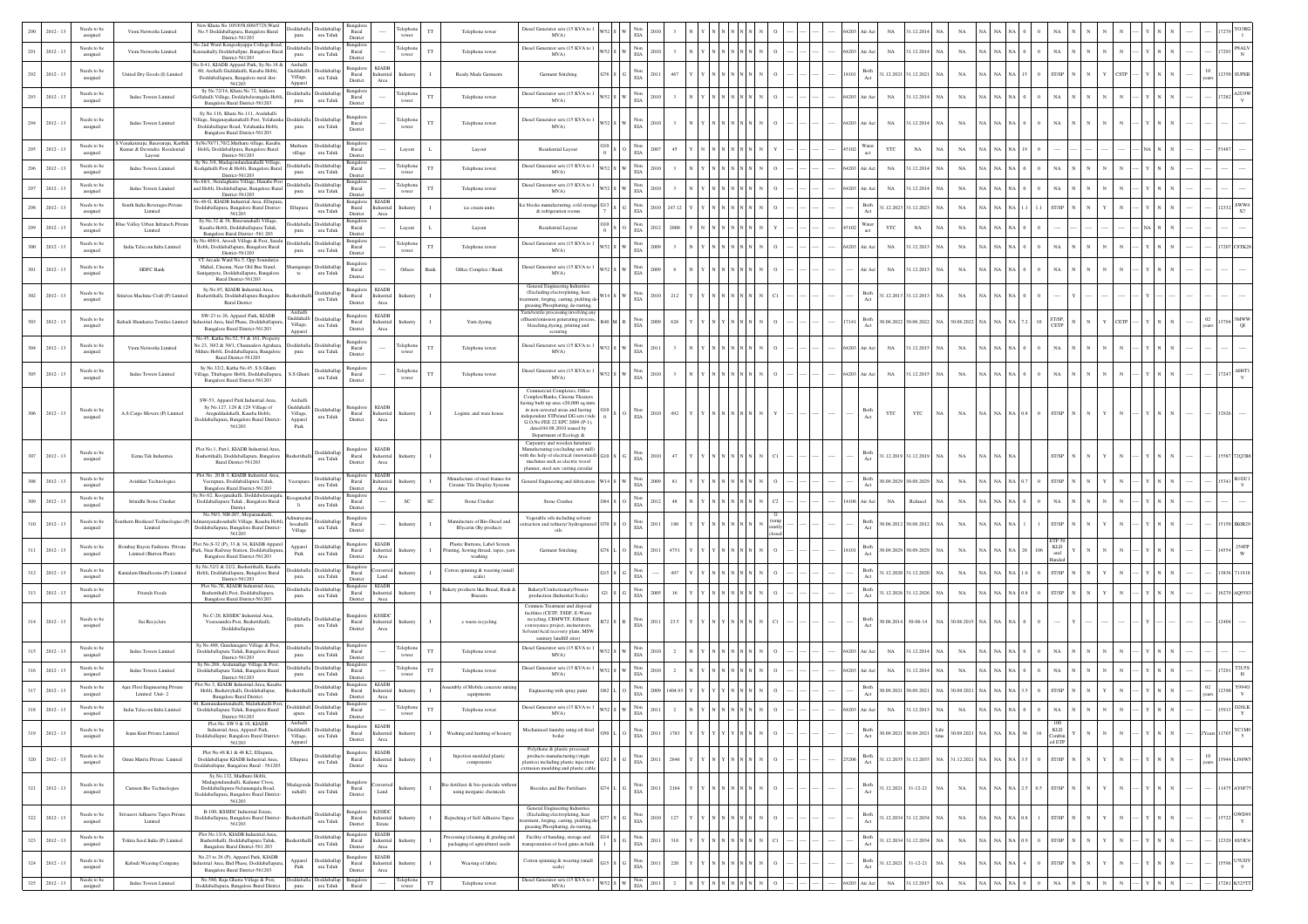| Needs to be<br>$2012 - 13$<br>assigned                       | Indus Towers Limited                                                       | No.208/1B & 208/2B, Hanabe Village,<br>Doddabelavangala Hobli, Doddaballapura<br>Bangalore Rural District-561203                                               | Doddaballa Doddaballap<br>$\,$ ura Taluk<br>pura               | Bangalore<br>Rural<br>District                                                           | TT<br>tower                             | Telephone towe                                                                                        | Diesel Generator sets (15 KVA to<br>MVA)                                                                                                           |                 | $\rm EIA$              |      |  |                        |  | 54203<br>ir Act                      | NA                  | 1.12.201              | NA                            |       |           |              |  |            |  |                                    |  |
|--------------------------------------------------------------|----------------------------------------------------------------------------|----------------------------------------------------------------------------------------------------------------------------------------------------------------|----------------------------------------------------------------|------------------------------------------------------------------------------------------|-----------------------------------------|-------------------------------------------------------------------------------------------------------|----------------------------------------------------------------------------------------------------------------------------------------------------|-----------------|------------------------|------|--|------------------------|--|--------------------------------------|---------------------|-----------------------|-------------------------------|-------|-----------|--------------|--|------------|--|------------------------------------|--|
| Needs to be<br>327<br>$2012 - 13$<br>assigned                | Indus Towers Limited                                                       | No.24/1, Khata No.5, Yellapura Village,<br>Veerapura Hobli. Doddaballapura Taluk.<br>Bangalore Rural District-561203                                           | oddaballa Doddaballap<br>$\,$ ura Taluk<br>pura                | Rural<br>District                                                                        | <b>Telephon</b><br>$_{\rm TT}$<br>tower | Telephone tower                                                                                       | Diesel Generator sets (15 KVA to 1<br>MVA)                                                                                                         |                 | $_{\rm Non}$<br>EIA    |      |  |                        |  | 64203 Air Act                        | NA                  | 1.12.2015             | $_{\rm NA}$<br>NA             | NA.   |           |              |  |            |  |                                    |  |
| Needs to be<br>328<br>$2012 - 13$<br>assigned                | Indus Towers Limited                                                       | No103, Kelagina Nayakrandanahalli,<br>Antharahalli Post, Doddaballapura<br>Bangalore Rural District-561203                                                     | boddaballa Doddaballa<br>ura Taluk<br>pura                     | Bangalor<br>Rural<br>District                                                            | Telephon<br>$_{\rm TT}$<br>tower        | Telephone tower                                                                                       | Diesel Generator sets (15 KVA to<br>MVA)                                                                                                           |                 | Non<br>EIA             |      |  |                        |  | 64203 Air Act                        | $_{\rm NA}$         | 1.12.2015             | NA<br>NA                      |       |           |              |  |            |  |                                    |  |
| Needs to be<br>329<br>$2012 - 13$<br>assigned                | Indus Towers Limited                                                       | Sv.No.2/10A. Beedikere Village.<br>ntiganahalli Post, Doddaballapura Taluk<br>Bangalore Rural District-561203                                                  | bddaballa<br>Doddaballa<br>ura Taluk<br>pura                   | Bangalo<br>Rural<br>District                                                             | Felephone<br>$_{\rm TT}$<br>tower       | Telephone tower                                                                                       | Diesel Generator sets (15 KVA to 1<br>MVA)                                                                                                         |                 | Non<br>EIA             |      |  |                        |  | 64203 Air Act                        | $_{\rm NA}$         | 1.12.2015             | NA                            |       |           |              |  |            |  |                                    |  |
| Needs to be<br>330<br>$2012 - 13$<br>assigned                | D.V.K Silk Fabrics                                                         | Sy.No.27/2, Durgapura Village,<br>Ooddaballapura, Bangalore Rural District-<br>561203.                                                                         | Doddaballap<br>Durgapur<br>ura Taluk                           | Bangalor<br>$\rm{Rural}$<br>Land<br>District                                             | Industry                                | Weaving and Embroidery of fabric                                                                      | Garment Stitching                                                                                                                                  |                 | $_{\rm EIA}^{\rm Non}$ |      |  |                        |  | Both<br>17211                        | 1.12.2034 31.12.203 |                       | NA                            |       |           |              |  |            |  |                                    |  |
| Needs to be<br>$2012 - 13$<br>assigned                       | Store Tech Storage Systems                                                 | Plot No.20-P1, KIADB Industrial Area,<br>Veerapura, Doddaballapura, Veerapura<br>Post, Bangalore Rural District-561203                                         | oddaballar<br>eerap<br>ura Taluk                               | <b>KIADB</b><br>Bangalore<br>Rural<br>dustrial<br>District<br>Area                       |                                         | cutting, drilling and welding along                                                                   | General engineering work like metal Activity of Power Coating on surface<br>of the furniture (3 in 1 chemical<br>solution)                         |                 | $_{\rm EIA}^{\rm Non}$ |      |  |                        |  | $\operatorname{Both}$<br>Act         | 1.12.2033           | 1.12.203              | NA                            |       |           |              |  |            |  |                                    |  |
| Needs to be<br>$2012 - 13$<br>332<br>assigned                | Texport Garments (repeated)                                                | ot No.18, 19, 20, Phase I, KIADB Appare<br>Park Doddaballapura Taluk, Bangalore<br>Rural District-561203                                                       | Appar<br><b>oddaballa</b><br>Park. I<br>ura Taluk<br>Phase     | KIADB<br>Bangalor<br>Rural<br>ndustrial<br>District<br>Area                              | Industry                                | vith power coating on metal surface<br>Finished garments & gowdon                                     | Garment Stitching                                                                                                                                  |                 | Non<br>$_{\rm EIA}$    |      |  |                        |  | $\ensuremath{\mathsf{Water}}$<br>Act | 1.12.202            | $_{\rm NA}$           | NA                            |       |           |              |  |            |  |                                    |  |
| Needs to be<br>$2012 - 13$<br>333<br>assigned                | Seven Hills Special Casting                                                | C-57, KSSIDC Industrial.Estate,<br>Doddaballapura, Bangalore Rural District-<br>561203                                                                         | Doddaballa<br>ura Taluk                                        | Bangalore<br><b>KSSIDC</b><br>Rural<br>dustrial<br>District<br>Estate                    | ndustr                                  | Manganese steel casting using<br>manganese steel scrap                                                | Industry Processes involving foundry<br>operations                                                                                                 |                 | $_{\rm EIA}^{\rm Non}$ |      |  |                        |  | Both<br>Act                          | 30.09.2021          | 0.09.2021             | $_{\rm NA}$<br>NA             |       |           |              |  |            |  | <b>MA6</b><br>2406<br>ML           |  |
| Needs to be<br>334<br>$2012 - 13$<br>assigned                |                                                                            | Sv.No.63/1. Marasandra Village. Maduri<br>ri.Lakshmi Narasimha Brick Works, Hobli, , , Doddaballapur, Bangalore Rural<br>District-561203                       | <b>b</b> ddaballap<br>ura Taluk                                | Bangalon<br>Rural<br>Land<br>District                                                    | Industry                                | Mud Bricks                                                                                            | Manual and wire cut bricks                                                                                                                         |                 | $_{\rm EIA}^{\rm Non}$ |      |  |                        |  | 26954 Air Act                        | $_{\rm NA}$         | 1.12.2023             | NA                            |       |           |              |  |            |  | L934                               |  |
| Needs to be<br>$2012 - 13$<br>assigned                       | Viom Networks Limited                                                      | Katha No.572/1 & 572/12, Darga Jogihalli,<br>Kasaba Hobli, Doddaballapura Town &<br>Taluk, Bangalore Rural District-561203                                     | <b>Ooddaballa</b><br>Doddaballap<br>ura Taluk<br>pura          | Bangalor<br>Rural<br>District                                                            | <b>Telephon</b><br>TT<br>tower          | Telephone tower                                                                                       | Diesel Generator sets (15 KVA to 1<br>MVA)                                                                                                         |                 | Non<br>$_{\rm EIA}$    |      |  |                        |  | 64203 Air Act                        | $_{\rm NA}$         | 1.12.2015             | $_{\rm NA}$                   |       |           |              |  |            |  |                                    |  |
| Needs to be<br>$2012 - 13$<br>assigned                       | Viom Networks Limited                                                      | Sv.No.1/2. Doddabelavangala Village &<br>Post, Doddaballapura Town & Taluk,<br>Bangalore Rural District-561203                                                 | Doddaballa Doddaballar<br>pura<br>ura Taluk                    | Bangalo<br>Rural<br>District                                                             | Telephon<br>$_{\rm TT}$<br>tower        | Telephone tower                                                                                       | Diesel Generator sets (15 KVA to 1<br>MVA)                                                                                                         |                 | $_{\rm Non}$<br>EIA    |      |  |                        |  | 64203 Air Act                        | $_{\rm NA}$         | 1.12.201              | $_{\rm NA}$                   |       |           |              |  |            |  |                                    |  |
| Needs to be<br>$2012 - 13$<br>assigned                       | Amco Soft (I) Limited                                                      | Sy.No.101/1 & 101/2, Veerapura Village<br>Kasaba Hobli, Doddaballapura Taluk,<br>Bangalore Rural District-561203                                               | Doddaballap<br>eerapura<br>ura Taluk                           | Bangalor<br>Rural<br>District                                                            | Industry                                | Lead acid batteries                                                                                   | lead acid batteris manuf<br>including manufacture of lead and<br>lead antimony alloy (excluding<br>assembling and charging of acid                 |                 | Non<br>$_{\rm EIA}$    |      |  |                        |  |                                      | YTC                 | $_{\rm YTC}$          | NA                            |       |           |              |  |            |  |                                    |  |
| Needs to be<br>$2012 - 13$<br>338<br>assigned                | Madhuban Chemicals Private<br>Limited                                      | Kssidc Industrial.Area, , Doddaballapur,<br>Bangalore Rural - ,                                                                                                | Doddaballa<br>ura Taluk                                        | Bangalor<br><b>KSSIDC</b><br>Rural<br>dustrial<br>District<br>Estate                     | lustr                                   |                                                                                                       | Pharmaceutical formulation and fo<br>R&D purpose (for sustained<br>case/extended release of drugs onl<br>and not for commercial purpose)           |                 | $_{\rm EIA}^{\rm Non}$ |      |  |                        |  |                                      |                     |                       | NA                            |       |           |              |  |            |  |                                    |  |
| Needs to be<br>$2012 - 13$<br>339<br>assigned                | <b>Blue Star Industries</b>                                                | C-37, KSSIDC Industrial Estate.<br>Ooddaballapura, Bangalore Rural District                                                                                    | Doddaballar<br>ura Taluk                                       | <b>KSSIDC</b><br>Bangalore<br>Rural<br>dustrial<br>District<br>Estate                    | ndustr                                  | Machined Componen                                                                                     | Heat treatment using oil fired furnac<br>(without cyaniding)                                                                                       |                 | $_{\rm EIA}^{\rm Non}$ |      |  |                        |  | Both<br>Act                          | 1.12.2015           | 31.12.2015            | <b>NA</b><br>NA               |       |           |              |  |            |  |                                    |  |
| Needs to be<br>340<br>$2012 - 13$<br>assigned                | Pavan Poly Jute Private Limited                                            | SW-16A. Apparel Park. 2nd Phase. KIADB Apparel<br>ndustrial.Area, Doddaballapura, Bangalore<br>Rural District-561203                                           | sddaballa<br>Park, II<br>ura Taluk<br>Phase                    | <b>KIADB</b><br>Bangalore<br>Rural<br>dustrial<br>District<br>Area                       |                                         | HDPE, LDPE, Polythene bags<br>(without recycling plastic)                                             | Plastic sack bags, woven sack with Yarn/textile processing involving an<br>effluent/emission generating process<br>bleaching, dyeing, printing and |                 | $_{\rm EIA}^{\rm Non}$ |      |  |                        |  | Both<br>Act                          |                     | 1.12.2034 31.12.2034  | NA                            |       |           |              |  |            |  |                                    |  |
| Needs to be<br>$2012 - 13$<br>assigned                       | Jay Spray Techniques                                                       | hed No.C-75/1, KSSIDC Industrial.Estat<br>Doddaballapura, Bangalore Rural District-<br>561203                                                                  | <b>Doddaballap</b><br>ura Taluk                                | KSSID<br>Bangalon<br>Rural<br>dustrial<br>District<br>Estate                             |                                         | arrow Loop Pins (Plastic Tag Pins)                                                                    | Polythene and plastic processed<br>products manufacturing (virgin<br>plastic)                                                                      |                 | Non<br>$_{\rm EIA}$    |      |  |                        |  | Both<br>Act                          |                     | 1.12.2027 31.12.2027  | $_{\rm NA}$                   |       |           |              |  |            |  |                                    |  |
| Needs to be<br>$2012 - 13$<br>342<br>assigned                | Jay Tagging Systems                                                        | Shed No.C-72, KSSIDC Industrial.Estate,<br>Doddaballapura, Bangalore Rural District-<br>561203                                                                 | Doddaballar<br>ura Taluk                                       | <b>KSSIDC</b><br>Bangalore<br>Rural<br>dustrial<br>District<br>Estate                    | dustry                                  | Loop Pins                                                                                             | Polythene and plastic processed<br>products manufacturing (virgin<br>plastic)                                                                      |                 | $_{\rm EIA}^{\rm Non}$ |      |  |                        |  | Both<br>Act                          | 1.12.2028           | 31.12.202             | $_{\rm NA}$                   |       |           |              |  |            |  |                                    |  |
| Needs to be<br>$2012 - 13$<br>343<br>assigned                | avswal Building Products Private<br>Limited                                | B-III, KSSIDC Industrial.Estate,<br>ashettihalli, Doddaballapura, Bangalore<br>Rural District 561203                                                           | Doddaballap<br>ura Taluk                                       | <b>KSSIDC</b><br>Bangalon<br>Rural<br>ndustrial<br>District<br>Estate                    | idustry                                 | Sheet metal                                                                                           | General Engineering Industries<br>(Excluding electroplating, heat<br>atment, forging, casting, pickling d<br>greasing Phosphating, de-rusting,     |                 | Non<br>$_{\rm EIA}$    |      |  |                        |  | Water<br>Act                         | 1.12.2019           | NA                    | NA                            |       |           |              |  |            |  |                                    |  |
| Needs to be<br>$2012 - 13$<br>344<br>assigned                | S.K.Products (Bangalore) Priva<br>Limited                                  | Plot No.SW-18, Industrial Area, Apparel<br>Park, 2nd Phase, Kasaba Hobli,<br>Doddaballapura, Bangalore Rural District<br>561 203.                              | Apparel<br>Doddaballa<br>Park, II<br>ura Taluk<br>Phase        | Bangalor<br><b>KIADB</b><br>Rural<br>dustrial<br>District<br>$_{\rm Area}$               | dustry                                  | Poly propylene Narrow Woven<br>Tapes & Belts                                                          | Polythene & plastic processed<br>products manufacturing (virgin<br>plastics) including plastic injection/<br>xtrusion moulding and plastic cable   |                 | $_{\rm EIA}^{\rm Non}$ |      |  |                        |  | Water<br>act                         | YTC                 | $_{\rm NA}$           | NA                            |       |           |              |  |            |  |                                    |  |
| Needs to be<br>345<br>$2012 - 13$<br>assigned                | Lab Sil Instruments                                                        | B-9, KSSIDC Industrial.Estate, Veerapura<br>Post, Doddaballapura, Bangalore Rural<br>District-561203                                                           | <b>Ooddaballar</b><br>erapur<br>ura Taluk                      | <b>KSSIDC</b><br>Bangalore<br>Rural<br>dustrial<br>District<br>Estate                    | Industry                                | Laboratory ware including glass<br>blowing                                                            | lab watse glassware handling                                                                                                                       |                 | Non<br>EIA             |      |  |                        |  | Both<br>Act                          |                     | 1.12.2016 31.12.2016  | NA<br><b>NA</b>               |       |           |              |  |            |  |                                    |  |
| Needs to be<br>$2012 - 13$<br>346<br>assigned                | mith Textiles (I) Private Limi                                             | No.58, Majara Hosahalli, Kasaba Hobli,<br>Doddaballapura, Bangalore Rural District                                                                             | oddabal<br>oddaballa<br>ura Taluk<br>pura                      | Bangalor<br>Rural<br>District                                                            | Industry                                | textile processing involving any<br>ffluent/emission generating proces                                | Yarn/textile processing involving any<br>ffluent/emission generating process,<br>bleaching, dyeing, printing and                                   |                 | Non<br>$_{\rm EIA}$    |      |  |                        |  | Both<br>Act                          |                     | 30.06.2014 30.06.2014 | 0.06.2018<br><b>NA</b>        |       |           |              |  |            |  | K2TC4<br>$\boldsymbol{\mathsf{x}}$ |  |
| Needs to be<br>$2012 - 13$<br>assigned                       | Fifty Hertz Instruments                                                    | Shed No.B-20, KSSIDC Industrial.Estate<br>Kasaba Hobli, Doddaballapura, Bangalore<br>Rural District-561203                                                     | Doddaballap<br>ura Taluk                                       | KSSIDO<br>Bangalon<br>Rural<br>ndustrial<br>District<br>Estate                           | Industry                                | Assembling of Testing and<br>Measuring Equipments                                                     | Surgical and medical products not<br>olving effluent/emission generating<br>processes                                                              |                 | Non<br>$_{\rm EIA}$    |      |  |                        |  | Both<br>Act                          |                     | 31.12.2020 31.12.2020 | $_{\rm NA}$                   |       |           |              |  |            |  |                                    |  |
| Needs to be<br>$2012 - 13$<br>assigned                       | B & H Medi Equip                                                           | B-89, KSSIDC Industrial Estate.<br>Doddaballapura, Bangalore-561 203.                                                                                          | Doddaballar<br>ura Taluk                                       | <b>KSSIDC</b><br>Bangalore<br>Rural<br>dustrial<br>District<br>Estate                    | dustry                                  |                                                                                                       | Manufacturing of Paints, Varnishes<br>gments and intermediate (excluding<br>blending/mixing)                                                       |                 | $_{\rm EIA}^{\rm Non}$ |      |  |                        |  |                                      | $\cdots$            |                       | $_{\rm NA}$                   |       |           |              |  |            |  |                                    |  |
| Needs to be<br>$2012 - 13$<br>assigned                       | Signode India Ltd.,<br>Prime Progression Exports &<br>Services Pvt. Ltd.,) | No.36 & 37, 2nd Phase, KIADB Apparel<br>Park, Doddaballapura, Bangalore-561 203                                                                                | Appare<br><b>Ooddaballar</b><br>Park, II<br>ura Taluk<br>Phase | <b>KIADB</b><br>Bangalon<br>Rural<br>ndustrial<br>District<br>$_{\rm Area}$              |                                         | 'ontainer plastic liners, Allumini<br>paper liners, PE liners, PP/HDPE<br>liner, thermal pallet cover | General Engineering Industrie<br>(Excluding electroplating, heat<br>stment, forging, casting, pickling d<br>greasing Phosphating, de-rusting,      |                 | Non<br>$_{\rm EIA}$    |      |  |                        |  | Both<br>Act                          | 1.12.2022           | 1.12.2022             | .12.2021                      |       |           |              |  |            |  |                                    |  |
| Needs to be<br>$2012 - 13$<br>assigned                       | Jay Garment Accessories                                                    | hed No.C-75/2, KSSIDC Industrial.Estate<br>Doddaballapura, Bangalore Rural District-<br>561203                                                                 | Doddaballap<br>KSSIDC<br>ura Taluk                             | KSSIDO<br>Bangalor<br>Rural<br>ndustrial<br>District<br>Estate                           |                                         | Plastic Tag Fasteners & Tag Pins                                                                      | Polythene and plastic processed<br>$\operatorname{products}$ manufacturing (virgin<br>plastic)                                                     |                 | Non<br>$_{\rm EIA}$    |      |  |                        |  | Both<br>252<br>$\operatorname{Act}$  |                     | 31.12.2028 31.12.2028 | $_{\rm NA}$                   | NA    | NA        |              |  |            |  | 4280                               |  |
| Needs to be<br>$2012 - 13$<br>assigned                       | eed Works India Private Limited                                            | Plot No.48-D, KIADB Industrial Area,<br>Ellupura, Kasaba Hobli, Doddaballapura<br>Taluk, Bangalore Rural District-561 203.                                     | <b>voddaballap</b><br>Ellupura<br>ura Taluk                    | Bangalore<br><b>KIADB</b><br>Rural<br>Industrial<br>District<br>Area                     | dustr                                   | Re-packing of finished products (Dr<br>products)                                                      | Re-packing of vegetable seeds                                                                                                                      |                 | $_{\rm EIA}^{\rm Non}$ | 475  |  |                        |  | $_{\rm Both}$<br>Act                 | 1.12.2020           | 31.12.202             | $_{\rm NA}$                   |       |           |              |  |            |  |                                    |  |
| Needs to be<br>$2012 - 13$<br>352<br>assigned                | Lakshmi Devamma Textiles                                                   | SW 31 (P2), Apparel Park, No.C-11,<br>Doddaballapura Taluk, Bangalore Rural<br>District-561 203.                                                               | <b>ddaballa</b><br>Apparel<br>$_{\rm Park}$<br>ura Taluk       | KIADB<br>Bangalor<br>Rural<br><b>Industrial</b><br>District<br>Area                      | Industr                                 | Lable for finished garments                                                                           | Finishing of stitched Garments                                                                                                                     |                 | Non<br>$\rm{EIA}$      |      |  |                        |  | Water<br>Act                         | 1.12.202            | $_{\rm NA}$           | $_{\rm NA}$                   |       |           |              |  |            |  |                                    |  |
| Needs to be<br>$2012 - 13$<br>353<br>assigned                | Daylight Colours & Chemicals<br>Private Limited.,                          | 48k1 & 48k2. KIADB Industrial.Area.<br>Doddaballapur, Bangalore Rural District.                                                                                | boddaballa Doddaballa<br>ura Taluk<br>pura                     | <b>KIADB</b><br>Bangalore<br>Rural<br>dustrial<br>District<br>Area                       | dustry                                  |                                                                                                       | Manufacturing of Paints, Varnishes<br>pigments and intermediate (excluding<br>blending/mixing)                                                     |                 | $_{\rm EIA}^{\rm Non}$ |      |  |                        |  |                                      |                     |                       | NA                            |       |           |              |  |            |  |                                    |  |
| Needs to be<br>354<br>$2012 - 13$<br>assigned                | Time Designs Private Limited                                               | Shed No.B-5 & 6, KSSIDC Industrial.Estat<br>Doddaballapur, Bangalore Rural District                                                                            | <b>Doddaballap</b><br>ura Taluk                                | <b>KSSIDC</b><br>Bangalore<br>Rural<br>ndustrial<br>District<br>Estate                   |                                         | tissue paper                                                                                          | Cardboard or corrugated box and<br>paper products (excluding paper or<br>pulp manufacturing and without using                                      |                 | $_{\rm EIA}^{\rm Non}$ |      |  |                        |  | Both<br>Act                          | 1.12.2017           | 31.12.2017            | NA                            |       |           |              |  |            |  |                                    |  |
| Needs to be<br>$2012 - 13$<br>assigned                       | Origami Tissues                                                            | Shed No.C-69, KSSIDC Industrial.Estate,<br>Doddaballapur, Bangalore Rural District-<br>561203                                                                  | Doddaballap<br>ura Taluk                                       | <b>CSSID</b><br>Bangalon<br>Rural<br>dustrial<br>District<br>Estate                      |                                         | <b>Tissue Paper Proucts</b>                                                                           | Cardboard or corrugated box and<br>paper products (excluding paper or<br>pulp manufacturing and without usin                                       |                 | Non<br>$_{\rm EIA}$    |      |  |                        |  | Both<br>2520                         |                     | 1.12.2020 31.12.202   | NA                            |       |           |              |  |            |  |                                    |  |
| Needs to be<br>$2012 - 13$<br>assigned                       | Origami Tissues                                                            | Shed No.B-85 to 87, Plot No.48-3A,<br>KSSIDC Industrial.Estate, Doddaballapur,<br>Bangalore Rural District-561203                                              | Doddaballar<br>ura Taluk                                       | Bangalore<br><b>KSSIDC</b><br>Rural<br>dustrial<br>District<br>Estate                    |                                         | <b>Tissue Paper Proucts</b>                                                                           | Cardboard or corrugated box and<br>paper products (excluding paper or<br>pulp manufacturing and without using                                      |                 | $_{\rm Non}$<br>EIA    |      |  |                        |  | $\operatorname{Both}$<br>2520<br>Act | 1.12.2020           | 31.12.202             | NA                            |       |           |              |  |            |  |                                    |  |
| Needs to be<br>$2012 - 13$<br>assigned                       | Venkateshwara Enterprises                                                  | 2A KIADR Industrial Area Rashettiba<br>Doddaballapur, Bangalore Rural District-<br>561203                                                                      | <b>Ooddaballap</b><br>ura Taluk                                | <b>KIADB</b><br>Rural<br>ndustrial<br>District<br>Area                                   | Industry                                | Saw mills                                                                                             | Saw mills                                                                                                                                          |                 | $_{\rm EIA}^{\rm Non}$ |      |  |                        |  | 2520 Air Act                         | NA                  | 1.12.211<br>ife tim   | $_{\rm NA}$                   |       |           |              |  |            |  |                                    |  |
| Needs to be<br>$2012 - 13$<br>358<br>assigned                | Triton Synthetic Fibres Private<br>Limited                                 | Sy. No.70, Bisavanahalli, Kasaba Hobli,<br>Doddaballapur, Bangalore Rural District-<br>561203                                                                  | Doddaballa<br>ura Taluk<br>li.                                 | Bangalore<br>nvert<br>Rural<br>Land<br>District                                          |                                         | nthetic fibres including rayon, tyr<br>cord, polyester filament yarn and<br>nylon                     |                                                                                                                                                    |                 | $_{\rm EIA}^{\rm Non}$ |      |  |                        |  |                                      | YTC                 | $_{\rm YTC}$          | $_{\rm NA}$                   |       |           |              |  |            |  |                                    |  |
| Needs to be<br>$2012 - 12$<br>assigned                       |                                                                            | B-20, KSSIDC Industrial Area.<br>Doddaballapura, Bangalore Rural District.                                                                                     | ura Taluk                                                      | <b>KSSIDC</b><br>Bangalore<br>Rural<br>District<br>Estate                                |                                         |                                                                                                       | General Engineering Industries<br>satment, forging, casting, pickling de<br>greasing Phosphating, de-rusting,                                      |                 | $_{\rm EIA}$           |      |  |                        |  |                                      |                     |                       | NA                            |       |           |              |  |            |  |                                    |  |
| Needs to be<br>360<br>$2012 - 13$<br>assigned<br>Needs to be | Cipsa-Ric India Private Limited.<br>(Plant-II).                            | Plot No.37, KIADB Industrial.Area,<br>Doddaballapur, Bangalore Rural District.<br>No.44/2, Basehettihalli Village,<br>Doddaballapur, Bangalore Rural District- | Doddaballa<br>pura<br>Doddaballa Doddaballap                   | KIADB<br>Bangalore<br>ura Taluk Rural<br>Industrial<br>Bangalore                         | Industry                                |                                                                                                       |                                                                                                                                                    | $R74$ S $R$ Non | 2006                   |      |  | 300 Y Y Y Y N N N N CI |  | 32104<br>Water                       |                     | $\cdots$              | NA 30.06.2008 NA NA NA 0      |       |           |              |  | $_{\rm N}$ |  |                                    |  |
| $2012 - 13$<br>assigned                                      | Maruthi Cement Pipe Industries,                                            | 561203<br>B-3, KSSIDC Industrial.Estate,                                                                                                                       | ura Taluk<br>pura                                              | Rural<br>District<br>KSSIDC<br>Bangalore                                                 | Industry                                | RCC Pipes, Metal pressing                                                                             | ment hume pipes & Allied products                                                                                                                  |                 | $_{\rm EIA}^{\rm Non}$ | 7.41 |  |                        |  | Act                                  | YTC                 | $_{\rm NA}$           | $_{\rm NA}$                   |       |           |              |  |            |  |                                    |  |
| Needs to be<br>362<br>$2012 - 13$<br>assigned                | Microflex Products Private Limited                                         | Doddaballapura, Bangalore-561 203.<br>B-90, KSSIDC Industrial Estate,                                                                                          | oddaballa Doddaballap<br>ura Taluk<br>pura                     | Rural<br>Industrial<br>District<br>Estate<br><b>KSSIDC</b><br>Bangalore                  | Industry<br>$\mathbf{I}$                | Manufacture of self adhesive tane                                                                     | Manufacture of self adhesive tapes                                                                                                                 |                 | $_{\rm EIA}^{\rm Non}$ | 56.2 |  |                        |  | Both<br>Act                          |                     | 30.09.2018 30.09.2018 | $_{\rm NA}$<br>NA             | NA NA |           | ST/SP        |  |            |  | <b>YICX8</b><br>15159<br>6         |  |
| Needs to be<br>363<br>$2012 - 13$<br>assigned                | <b>Navitas Insulators Private Limited</b>                                  | Doddaballapura, Bangalore Rural District-<br>561203                                                                                                            | Doddaballa Doddaballap<br>ura Taluk<br>pura                    | Rural<br>dustrial<br>District<br>Estate<br>Bangalore<br><b>KSSIDC</b>                    | $\mathbf I$<br>dustry                   | Manufacture of rubber pproduct                                                                        | Rubber goods industry (with baby<br>boiler only)<br>ic Chemicals and electro chemic                                                                |                 | Non<br>$_{\rm EIA}$    | 7815 |  |                        |  | Water<br>$_{\rm Act}$                | 1.12.2022           | $_{\rm NA}$           | $_{\rm NA}$                   | NA    | NA        | ST/SP        |  |            |  |                                    |  |
| Needs to be<br>364<br>$2012 - 13$<br>assigned                | CCI INC                                                                    | D-45, KSSIDC Industrial.Estate, Veerapura<br>Doddaballapura<br>No.48/1, Neeralaghata Village, Hanabe                                                           | <b>Ooddaballap</b><br>ura Taluk                                | Rural<br>Industrial<br>District<br>$\operatorname{Estate}$<br><b>KSSIDC</b><br>Bangalore | ndustry                                 | Water proofing compound                                                                               | and its derivatives including<br>manufacture of acids                                                                                              |                 | $_{\rm EIA}^{\rm Non}$ | 10.2 |  |                        |  | Water<br>$\operatorname{Act}$        | 0.06.201            | $_{\rm NA}$           | $_{\rm NA}$                   | NA    |           | <b>ST/SP</b> |  |            |  | 12492 92P7RY                       |  |
| Needs to be<br>$2012 - 13$<br>365<br>assigned                | Indus Towers Limited                                                       | Hobli, Doddaballapura, Bangalore Rural<br>District-561203                                                                                                      | Doddaballap<br>ura Taluk                                       | Rural<br>Industrial<br>District<br>Estate<br>Bangalore KSSIDC                            | Telephone<br>$_{\rm TT}$<br>tower       | Telephone tower                                                                                       | Diesel Generator sets (15 KVA to 1<br>MVA)                                                                                                         |                 | Non<br>$\rm EIA$       | 2.3  |  |                        |  | 64203 Air Act                        | $_{\rm NA}$         | 1.12.2016             | $_{\rm NA}$                   | NA    | <b>NA</b> |              |  |            |  |                                    |  |
| Needs to be<br>$2012 - 13$<br>assigned                       | Pairahan Rubber Products,                                                  | No.B-03, Ksside Industrial.Estate, ,<br>Doddaballapur, Bangalore Rural -<br>y.No.51, Kanjiganahalli, Madhure Hobli,                                            | Doddaballap<br>ura Taluk                                       | Rural<br>Industrial<br>District<br>Estate                                                |                                         | Rubber goods industry (with baby<br>boiler only)                                                      | Rubber goods industry (with baby<br>boiler only)                                                                                                   |                 | Non<br>EIA             |      |  |                        |  |                                      |                     |                       | $_{\rm NA}$                   |       |           |              |  |            |  |                                    |  |
| Needs to be<br>$2012 - 13$<br>assigned                       | Aney Ahan Recycle                                                          | Doddaballapura Taluk, Bangalore Rural<br>District-561203.                                                                                                      | Doddaballap<br>anjigana<br>ura Taluk<br>Шi                     | Bangalor<br>nvert<br>Rural<br>Land<br>District                                           | Industr                                 | Rubber goods industry (with baby<br>boiler only)                                                      | Rubber goods industry (with baby<br>boiler only                                                                                                    |                 | $_{\rm EIA}^{\rm Non}$ |      |  |                        |  | Both<br>Act                          | 1.12.2020           | 1.12.202              | $_{\rm NA}$<br>N <sub>A</sub> |       |           |              |  |            |  | <b>SL90PI</b>                      |  |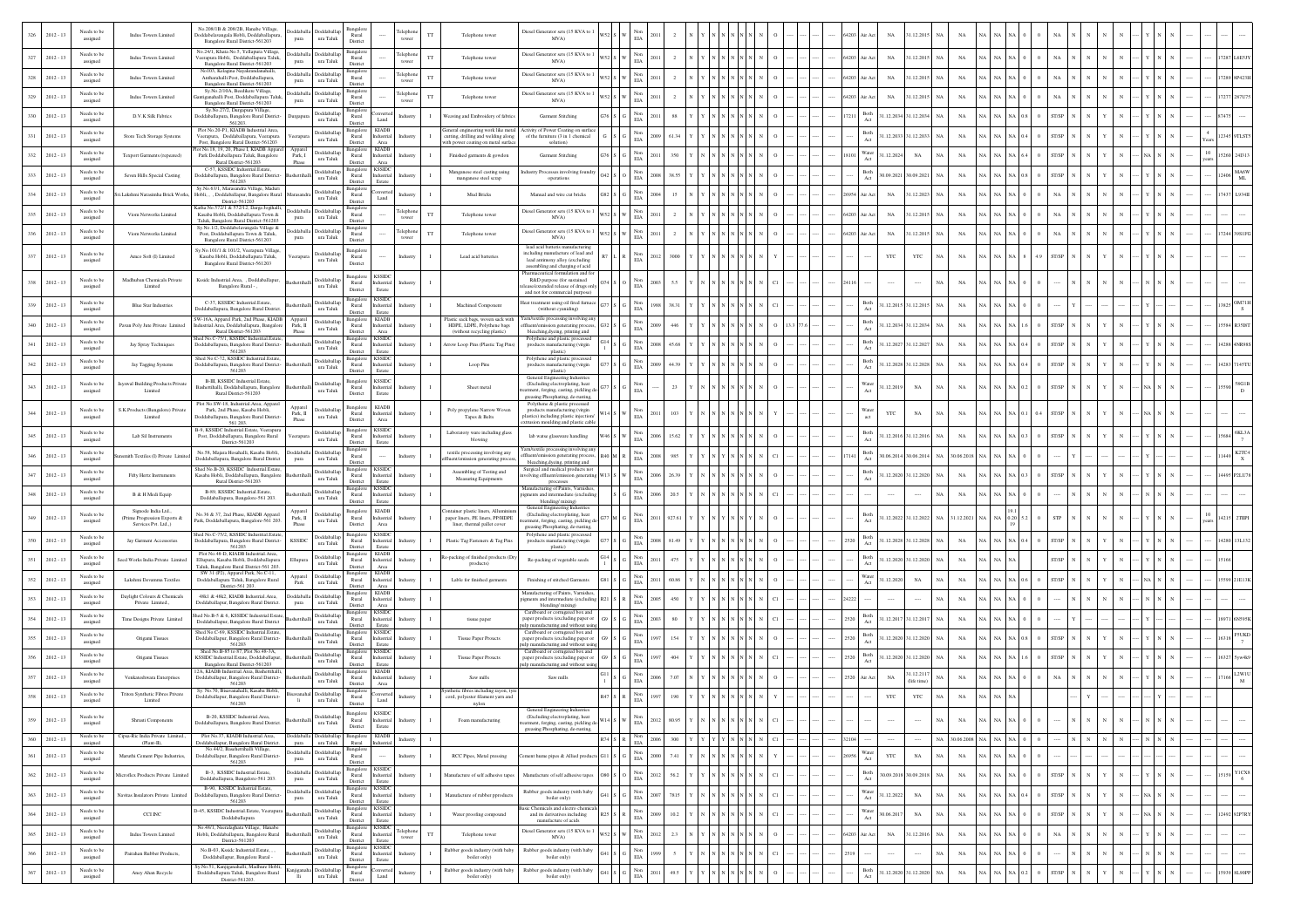|            |                            |                                        |                                                                             | o.D3, D4, A9, A10, A11, S43, S44, S45                                                                                                                        |                                   |                                                                                                                                                              |                                       |                                      |                          |              |                                                       |                                                                                                               |         |                                                           |                                  |                                                                                                                                          |  |  |                         |                      |                                          |                   |                                                                                    |                                                                |                                    |              |              |                                                        |             |                    |
|------------|----------------------------|----------------------------------------|-----------------------------------------------------------------------------|--------------------------------------------------------------------------------------------------------------------------------------------------------------|-----------------------------------|--------------------------------------------------------------------------------------------------------------------------------------------------------------|---------------------------------------|--------------------------------------|--------------------------|--------------|-------------------------------------------------------|---------------------------------------------------------------------------------------------------------------|---------|-----------------------------------------------------------|----------------------------------|------------------------------------------------------------------------------------------------------------------------------------------|--|--|-------------------------|----------------------|------------------------------------------|-------------------|------------------------------------------------------------------------------------|----------------------------------------------------------------|------------------------------------|--------------|--------------|--------------------------------------------------------|-------------|--------------------|
|            | $2012 - 13$                | Needs to be<br>assigned                | Binny Limited.                                                              | Apparel Park, KIADB Industrial.Area,<br>Doddaballapur, Bangalore Rural District-                                                                             | Park                              | <b>Ooddaballa</b><br>ura Taluk                                                                                                                               | Bangalore<br>Rural                    | <b>KIADB</b><br>adustria             |                          |              |                                                       | ffluent/emission generating process,<br>bleaching, dyeing, printing and                                       |         | EIA                                                       |                                  |                                                                                                                                          |  |  |                         | YTC                  | YTC                                      |                   |                                                                                    |                                                                |                                    |              |              |                                                        |             |                    |
|            |                            | Needs to be                            |                                                                             | 561203<br>ly.No.617/111, Hosahalli Village, Sasalu                                                                                                           |                                   | Doddaballap                                                                                                                                                  | District<br>Bangalo                   | Area<br>nverte                       |                          |              | Agricultural Based seeds cleanir                      | scouring                                                                                                      |         | Non                                                       |                                  |                                                                                                                                          |  |  | Vater                   |                      |                                          |                   |                                                                                    |                                                                |                                    |              |              |                                                        |             |                    |
| 369        | $2012 - 13$                | assigned                               | Sagar Seeds Company                                                         | Hobli, Doddaballapura Taluk, Bangalore<br>Rural District-561203                                                                                              | ssahal                            | $\,$ ura Taluk                                                                                                                                               | Rural<br>District                     | $\mbox{Land}$                        |                          |              | and grading                                           | Steeping and processing of grains<br>Industry or process involving                                            |         | 2012<br>EIA                                               | 8.72                             |                                                                                                                                          |  |  |                         | 1.12.2022            | $_{\rm NA}$<br>NA                        | $_{\rm NA}$       | NA NA                                                                              |                                                                | T/SP                               |              |              |                                                        |             |                    |
|            |                            |                                        |                                                                             |                                                                                                                                                              |                                   |                                                                                                                                                              |                                       |                                      |                          |              |                                                       | metal surface treatment or<br>process such as pickling/                                                       |         |                                                           |                                  |                                                                                                                                          |  |  |                         |                      |                                          |                   |                                                                                    |                                                                |                                    |              |              |                                                        |             |                    |
|            | $370 - 2012 - 13$          | Needs to be<br>assigned                | Manju Process Technologies                                                  | B-12, KSSIDC Industrial Area<br>Doddaballapura, Bangalore Rural District                                                                                     | pura                              | ddaballa Doddaballa<br>ura Taluk                                                                                                                             | langalor<br>Rural                     | <b>KSSID</b><br>Industrial<br>Estate | Industry                 | $\mathbf{I}$ | Hard chrome Plating activity on jo<br>work            | electroplating/paint stripping/<br>heat treatment using cyanide                                               |         | EIA                                                       | 2012 24.89                       |                                                                                                                                          |  |  |                         |                      | 80.06.2024 30.06.2024 NA                 | $_{\rm NA}$       | NA NA NA 6.2 6.5                                                                   |                                                                | $\frac{\text{ST/SP}}{\text{CETP}}$ |              | <b>CETP</b>  |                                                        | 12408 JS474 |                    |
|            |                            |                                        |                                                                             | 561203                                                                                                                                                       |                                   |                                                                                                                                                              | District                              |                                      |                          |              |                                                       | bath/phosphating or finishing<br>and anodizing / enamellings/                                                 |         |                                                           |                                  |                                                                                                                                          |  |  |                         |                      |                                          |                   |                                                                                    |                                                                |                                    |              |              |                                                        |             |                    |
|            |                            |                                        |                                                                             | Sy.No.27, Thammashettihalli Village,                                                                                                                         |                                   |                                                                                                                                                              |                                       |                                      |                          |              |                                                       | galvanizing<br>General Engineering Industries                                                                 |         |                                                           |                                  |                                                                                                                                          |  |  |                         |                      |                                          |                   |                                                                                    |                                                                |                                    |              |              |                                                        |             |                    |
| 371        | $2012 - 13$                | Needs to be<br>assigned                | Truetek Engineers Private Limited                                           | Kasaba Hobli, Doddaballapura Taluk,<br>Bangalore Rural District-561203                                                                                       | pura                              | oddaballa Doddaballa<br>ura Taluk                                                                                                                            | 3angalor<br>Rural<br>District         | Land                                 | Industr                  |              | Engineering<br>(Pressed/Turned/moulded<br>components) | (Excluding electroplating, heat<br>atment, forging, casting, pickling de                                      |         | 995                                                       | 65.17                            |                                                                                                                                          |  |  | Both                    |                      | 1.12.2020 31.12.2020 NA                  | $_{\rm NA}$       | NA NA<br>NA                                                                        |                                                                | ST/SP                              |              |              |                                                        | 16325       | $_{\rm M}$         |
|            |                            |                                        |                                                                             |                                                                                                                                                              |                                   |                                                                                                                                                              |                                       |                                      |                          |              |                                                       | greasing Phosphating, De-rusting,<br>Carpentry and wooden furniture                                           |         |                                                           |                                  |                                                                                                                                          |  |  |                         |                      |                                          |                   |                                                                                    |                                                                |                                    |              |              |                                                        |             |                    |
|            | $372 \t 2012 - 13$         | Needs to be<br>assigned                | Nirmal Industries                                                           | No.B-18, KSSIDC Industrial.Estate<br>Doddaballapura Taluk, Bangalore Rural                                                                                   |                                   | Doddaballag<br>ura Taluk                                                                                                                                     | ngalor<br>Rural                       | <b>KSSID</b><br>Industrial           | Industry                 |              |                                                       | anufacturing (excluding saw mill)<br>with the help of electrical (motorized                                   |         | Non<br>EIA<br>2010                                        | 56.2                             |                                                                                                                                          |  |  | Both                    |                      | 1.12.2019 30.09.2029 NA                  | $_{\rm NA}$       | NA NA                                                                              |                                                                |                                    |              |              |                                                        |             |                    |
|            |                            |                                        |                                                                             | District.                                                                                                                                                    |                                   |                                                                                                                                                              | District                              | Estate                               |                          |              |                                                       | machines such as electric wood<br>planner, steel saw cutting circular<br>STPs Established at Residential      |         |                                                           |                                  |                                                                                                                                          |  |  |                         |                      |                                          |                   |                                                                                    |                                                                |                                    |              |              |                                                        |             |                    |
|            |                            |                                        |                                                                             |                                                                                                                                                              |                                   |                                                                                                                                                              |                                       |                                      |                          |              |                                                       | partments, Commeri Such types of<br>dustrial sectors generate all sorts of                                    |         |                                                           |                                  |                                                                                                                                          |  |  |                         |                      |                                          |                   |                                                                                    |                                                                |                                    |              |              |                                                        |             |                    |
|            | $373 - 2012 - 13$          | Needs to be<br>assigned                | R.L.Jalappa Institute of Technology                                         | Kodigehalli, Doddaballapura, Bangalore<br>Rural District-561203                                                                                              | Codigehalli                       | Doddaballar<br>ura Taluk                                                                                                                                     | angalo<br>Rural<br>District           |                                      | Education<br>institute   | EI           | Education institute                                   | pollution.cal complex, Housing<br>colony with wastewater generation                                           |         | Non<br>EIA<br>2012                                        |                                  |                                                                                                                                          |  |  | Both<br>Act             |                      | 07.01.2025 07.01.2025 NA                 | 31.12.2016 NA     |                                                                                    |                                                                |                                    |              |              |                                                        |             |                    |
|            |                            |                                        |                                                                             |                                                                                                                                                              |                                   |                                                                                                                                                              |                                       |                                      |                          |              |                                                       | less than 100KLD.                                                                                             |         |                                                           |                                  |                                                                                                                                          |  |  |                         |                      |                                          |                   |                                                                                    |                                                                |                                    |              |              |                                                        |             |                    |
| 374        | $2012 - 13$                | Needs to be                            | oft Silk Atmosphere India Limit                                             | Sv No.65/1 & 65/2. Majara Hosahalli.<br>Doddaballpura Taluk, Bangalore Rural                                                                                 | Majara                            | Doddaballa                                                                                                                                                   | Bangalor<br>Rural                     |                                      | Industry                 |              | Silk fabric                                           | Yarn/textile processing involving any                                                                         |         | 2006                                                      | 432                              |                                                                                                                                          |  |  | 3oth                    | YTC                  | YTC<br>N                                 | NA                |                                                                                    |                                                                | ed ETP                             |              |              |                                                        |             |                    |
|            |                            | assigned                               |                                                                             | District-561203<br>No. 51, Kangiganahalli, Madure Hoble                                                                                                      | Hosahalli                         | ura Taluk                                                                                                                                                    | District<br>Bangalo                   |                                      |                          |              |                                                       | uent/emission generating process<br>bleaching, dyeing, printing and<br>Cardboard or corrugated box and        |         | Non<br>EIA                                                |                                  |                                                                                                                                          |  |  |                         |                      |                                          |                   |                                                                                    |                                                                | 45 KLI                             |              |              |                                                        |             |                    |
| 375        | $2012 - 13$                | Needs to be<br>assigned                | Chaitanya Packaging                                                         | Velamangala Road, Doddaballapura Taluk<br>Bangalore Rural District.                                                                                          | in jigan al<br>Πi                 | <b>Joddaballag</b><br>ura Taluk                                                                                                                              | Rural<br>District                     | Land                                 | Industr                  |              | Corrugated Paper Boxes                                | paper products (excluding paper or<br>lp manufacturing and without using                                      |         | $_{\rm EIA}^{\rm Non}$<br>2010                            | 71.5                             |                                                                                                                                          |  |  | Nater                   | 1.12.2019            | $_{\rm NA}$<br>NA                        | $_{\rm NA}$       | NA                                                                                 |                                                                | ST/SP                              |              |              |                                                        |             |                    |
| 376        | $2012 - 13$                | Needs to be<br>assigned                | Kleanwell Hygiene Pro                                                       | B-19, KSSIDC Industrial Estate.<br>Doddaballapura-561 203                                                                                                    |                                   | Doddaballap<br>ura Taluk                                                                                                                                     | Bangalore<br>Rural                    | <b>KSSID</b><br>dustria              |                          |              | Tissue paper                                          | Cardboard or corrugated box and<br>paper products (excluding paper or                                         |         | Non<br>1009<br>$\rm EIA$                                  | 72.2                             |                                                                                                                                          |  |  | Both                    |                      | 1.12.2019 27.02.2119                     | $_{\rm NA}$       |                                                                                    |                                                                |                                    |              |              |                                                        |             |                    |
|            |                            |                                        |                                                                             |                                                                                                                                                              |                                   |                                                                                                                                                              | District                              | Estate                               |                          |              |                                                       | Ip manufacturing and without usin<br>Carpentry and wooden furnitur                                            |         |                                                           |                                  |                                                                                                                                          |  |  |                         |                      |                                          |                   |                                                                                    |                                                                |                                    |              |              |                                                        |             |                    |
| 377        | $2012 - 13$                | Needs to be<br>assigned                | <b>KYNKYNY</b>                                                              | Plot No.39, KIADB Industrial.Area.<br>Veerapura, Doddaballapura, Bangalore<br>Rural District-561203                                                          | erapur                            | <b>Ooddaballa</b><br>ura Taluk                                                                                                                               | <b>Bangalore</b><br>Rural<br>District | <b>KIADB</b><br>adustria<br>Area     | ndustr                   |              | Wooden furniture's                                    | anufacturing (excluding saw mill)<br>with the help of electrical (motorizer<br>machines such as electric wood |         | 1009<br><b>FIA</b>                                        | 31.0                             |                                                                                                                                          |  |  | Both                    |                      | 1.12.2021 31.12.2021<br>NA               | NA                | NA NA                                                                              |                                                                | ST/SP                              |              |              |                                                        |             |                    |
|            |                            |                                        |                                                                             | D-66 & D-67, KSSIDC Industrial Estate                                                                                                                        |                                   |                                                                                                                                                              |                                       | <b>KSSID</b>                         |                          |              |                                                       | planner, steel saw cutting circular<br>Biscuit trays etc. from rolled PVC                                     |         |                                                           |                                  |                                                                                                                                          |  |  |                         |                      |                                          |                   |                                                                                    |                                                                |                                    |              |              |                                                        |             |                    |
| 378        | $2012 - 13$                | Needs to be<br>assigned                | i.Channakeshaya Swamy Indust                                                | Doddaballapura, Bangalore rural dist-561<br>203                                                                                                              | pura                              | Doddaballa Doddaballag<br>ura Taluk                                                                                                                          | Rural<br>District                     | Industrial                           | ndustr                   |              | Vegetable seedling trays                              | heet (using automatic vaccum formin<br>machine)                                                               |         | 2010<br>EIA                                               | 7.3                              |                                                                                                                                          |  |  | Both                    |                      | 1.12.2019 31.12.2019<br>N/               | NA                |                                                                                    |                                                                |                                    |              |              |                                                        |             |                    |
| 379        | $2012 - 13$                | Needs to be<br>assigned                | Kleanwell Polymers                                                          | No.B-17, KSSIDC Industrial.Estate<br>Doddaballapura-561 203                                                                                                  |                                   | Doddaballap<br>ura Taluk                                                                                                                                     | Bangalore<br>Rural                    | <b>KSSIDC</b><br>Industrial          | Industr                  |              | Plastic carry bags                                    | Plastic units covered under Plastic<br>Rules, 2011                                                            |         | 2012<br>$\rm EIA$                                         | 40.65                            |                                                                                                                                          |  |  | Both                    | 1.12.2019            | $_{\rm NA}$<br>N <sub>A</sub>            | $_{\rm NA}$       | NA NA                                                                              |                                                                |                                    |              |              |                                                        |             |                    |
|            |                            |                                        |                                                                             | Site No.147/4. Arehalli-Guddadahalli                                                                                                                         | Archalli                          |                                                                                                                                                              | District                              | Estate                               |                          |              |                                                       |                                                                                                               |         |                                                           |                                  |                                                                                                                                          |  |  |                         |                      |                                          |                   |                                                                                    |                                                                |                                    |              |              |                                                        |             |                    |
| 380        | $2012 - 1$                 | Needs to be<br>assigned                | Viom Networks Limited                                                       | Village, Apparel Park, KIADB<br>Industrial.Area, Kasaba Hobli,                                                                                               | Guddahalli<br>Village,            | Doddaballar<br>ura Taluk                                                                                                                                     | angalor<br>Rural                      | <b>KIADE</b><br>dustrial             | elephot<br>tower         |              | Telephone tower                                       | Diesel Generator sets (15 KVA to 1<br>MVA)                                                                    |         | Non<br>2012<br>$_{\rm EIA}$                               | 2.25                             |                                                                                                                                          |  |  | <b>Vir Act</b><br>64203 | $_{\rm NA}$          | 1.12.2016<br>NA                          | $_{\mathrm{NA}}$  |                                                                                    |                                                                |                                    |              |              |                                                        |             |                    |
|            |                            |                                        |                                                                             | Doddaballapura, Bangalore Rural District<br>561203<br>Khatha No.179/187. Arehalli-Guddadahall                                                                | Apparel<br>Park                   |                                                                                                                                                              | District                              | Area                                 |                          |              |                                                       |                                                                                                               |         |                                                           |                                  |                                                                                                                                          |  |  |                         |                      |                                          |                   |                                                                                    |                                                                |                                    |              |              |                                                        |             |                    |
| 381        | $2012 - 13$                | Needs to be<br>assigned                | Viom Networks Limited                                                       | Village, Bashettihalli Village, Kasaba Hobli,<br>Doddaballapura, Bangalore Rural District-                                                                   | pura                              | oddaballa Doddaballa<br>$\,$ ura Taluk                                                                                                                       | Bangalo<br>Rural                      |                                      | elephon<br>tower         | TT           | Telephone tower                                       | Diesel Generator sets (15 KVA to 1<br>MVA)                                                                    |         | 2012<br>$\rm EIA$                                         | 2.25                             |                                                                                                                                          |  |  | 64203<br>Air Act        | NA                   | 1.12.2016 NA                             | $_{\rm NA}$       |                                                                                    |                                                                |                                    |              |              |                                                        |             |                    |
|            |                            | Needs to be                            |                                                                             | 561203<br>No.D-3, D-4, A-3, Apparel Park, Ist Phase,                                                                                                         |                                   | Doddaballag                                                                                                                                                  | District<br>Bangalore                 | <b>KIADE</b>                         |                          |              | arment Processing, Manufacture                        |                                                                                                               |         | Non                                                       |                                  |                                                                                                                                          |  |  | Both                    |                      |                                          |                   |                                                                                    |                                                                |                                    |              |              |                                                        |             |                    |
| 382        | $2012 - 13$                | assigned                               | Scotts Garments Limited                                                     | Kasaba Hobli, Doddaballapura                                                                                                                                 | Park, I<br>Phase                  | ura Taluk                                                                                                                                                    | Rural<br>District                     | Industrial<br>Area                   | Industry                 |              | Trousers                                              | Garments Stitching                                                                                            |         | 2011<br>EIA                                               | 2950                             |                                                                                                                                          |  |  | Act                     |                      | 0.06.2021 30.06.2021<br>NA               | 30.06.2019 NA     |                                                                                    |                                                                | & CETF<br>296                      |              | CETP         |                                                        |             |                    |
| 383        | $2012 - 13$                | Needs to be                            | <b>SWE Fashions</b><br>(Snow White Enterprises)                             | W-12 & 13 P1, KIADB Apparel Park,<br>Arehalli Guddalli Village, Kasaba Hobli,<br>Doddaballapura, Bangalore Rural District-                                   | Archalli<br>Village,              | Guddahalli Doddaballap<br>ura Taluk                                                                                                                          | Bangalore<br>Rural                    | <b>KIADB</b><br>Industrial           | Industr                  |              | nent stitching including washi<br>and dyeing          | arn/textile processing involving any<br>ission generating process                                             |         | Non<br>2010<br><b>EIA</b>                                 | 990                              |                                                                                                                                          |  |  | Both<br>Act             |                      | 0.06.2021 30.06.2021 NA                  | 30.06.2021 NA     |                                                                                    |                                                                | 185.5<br>ed ETP                    |              | wer to       |                                                        |             |                    |
|            |                            | assigned                               |                                                                             | 561203<br>lot No.510 to 515, Sy.No.40, 41, 43, 46 &                                                                                                          | Apparel                           |                                                                                                                                                              | District                              | Area                                 |                          |              |                                                       | bleaching, dyeing, printing and<br>scouring<br>arn/textile processing involving any                           |         |                                                           |                                  |                                                                                                                                          |  |  |                         |                      |                                          |                   |                                                                                    |                                                                |                                    |              | CETP         |                                                        |             |                    |
| 384        | $2012 - 13$                | Needs to be<br>assigned                | Mehler Engineered Products India<br>Pvt Ltd<br>MEP OLBO India Private Limit | 7, Arehalli Guddadahalli Village, Kasaba<br>Hobli, Doddaballapura Taluk, Bangalore                                                                           | Archalli<br>Guddahalli<br>Village | oddaballag<br>$\,$ ura Taluk                                                                                                                                 | Bangalore<br>Rural<br>District        | <b>KIADB</b><br>ndustrial<br>Area    | Industry                 | $\mathbf{I}$ | ingaged in the pruduction hose yar                    | nt/emission generating process<br>bleaching, dyeing, printing and                                             |         | Non<br>2013<br><b>FIA</b>                                 | 6937                             |                                                                                                                                          |  |  | 3oth                    |                      | 0.06.2021 30.06.2021 NA 30.06.2021 NA NA |                   |                                                                                    | NA 6.5                                                         | ETP &<br>1.5                       |              |              |                                                        |             |                    |
|            |                            |                                        |                                                                             | Rural District-561203<br>Sv.No.15, 16, 23, 24, 25, 26, 27, Arehalli,                                                                                         | Archalli                          |                                                                                                                                                              | Bangalo                               | <b>KIADE</b>                         |                          |              |                                                       | scouring<br>ndustrial estates/ parks/ complexes                                                               |         |                                                           |                                  |                                                                                                                                          |  |  |                         |                      |                                          |                   |                                                                                    |                                                                |                                    |              |              |                                                        |             |                    |
| 385        | $2012 - 13$                | Needs to be<br>assigned                | Doddaballapura Textile Apparel<br>Park,                                     | Guddedahalli, KIADB Industrial.Area,<br>Ooddaballapur, Bangalore Rural District-                                                                             | Village,                          | Guddahalli Doddaballar<br>ura Taluk                                                                                                                          | Rural<br>District                     | Industrial<br>Area                   | Others                   |              | Industrial Area                                       | eas/ export processing zones/ SEZs/ R73<br>Biotech parks/ leather complex                                     |         | Non<br>2006                                               | 500                              |                                                                                                                                          |  |  |                         |                      | $_{\rm NA}$<br>NA                        | $_{\rm NA}$       | NA NA<br>NA.                                                                       |                                                                | ST/SP                              |              |              |                                                        |             |                    |
|            |                            | Needs to be                            | Maestro Hrika Windows Privat-                                               | 561203<br>2-70, Yellupura Road, KSSIDC Industrial                                                                                                            | Apparel                           | Yellapura Doddaballag                                                                                                                                        | Bangalon                              | <b>KSSID</b>                         |                          |              | UPVC Windows & Plastic door &                         | Polythene & plastic processed<br>products manufacturing (virgin                                               |         | Non                                                       |                                  |                                                                                                                                          |  |  |                         |                      |                                          |                   |                                                                                    |                                                                |                                    |              |              |                                                        |             |                    |
| 386        | $2012 - 13$                | assigned                               | Limited                                                                     | Estate, Doddaballapura Taluk, Bangalore<br>Rural District-561 203.                                                                                           | Village                           | ura Taluk                                                                                                                                                    | Rural<br>District                     | ndustrial<br>Estate                  | ndustr                   |              | window frames                                         | lastics) including plastic injection/<br>sion moulding and plastic cable                                      |         | 2012<br>$\rm EIA$                                         | 34.82                            |                                                                                                                                          |  |  | Nater                   | 1.12.2020            | $_{\rm NA}$                              | $_{\rm NA}$       |                                                                                    |                                                                |                                    |              |              |                                                        |             |                    |
| 387        | $2012 - 13$                | Needs to be                            | Susheela Nutrients                                                          | Plot No.7-1, KIADB Industrial.Estate<br>Bashettyhalli, Doddaballapura Taluk,                                                                                 |                                   | Doddaballap<br>ura Taluk                                                                                                                                     | Bangalor<br>Rural                     | <b>KIADB</b><br>Industrial           | Industr                  |              | Poultry feed                                          | mulation Organic Nutrient without<br>he use of spent wash from distillery                                     |         | Non<br>2011<br>$\rm EIA$                                  | 23.6                             |                                                                                                                                          |  |  | Nater                   | 1.12.2020            | $_{\rm NA}$<br>N/                        | $_{\rm NA}$       |                                                                                    |                                                                |                                    |              |              |                                                        |             | LJW                |
|            |                            | assigned<br>Needs to be                |                                                                             | Bangalore Rural District-561 203.<br>#48-E2, KIADB Industrial Area,                                                                                          |                                   | boddaballa Doddaballap                                                                                                                                       | District<br>Bangalor                  | Area<br><b>KIADE</b>                 |                          |              |                                                       | ransformer assembly unit (industrial                                                                          |         | Non                                                       |                                  |                                                                                                                                          |  |  | Both                    |                      |                                          |                   |                                                                                    |                                                                |                                    |              |              |                                                        |             |                    |
| 388        | $2012 - 13$                | assigned                               | Trala Electronics                                                           | Ooddaballapur, Bangalore Rural District-<br>561203<br>Doddaballapura Town, Doddaball                                                                         | pura                              | ura Taluk<br>Ooddaballa Doddaballap Bangal                                                                                                                   | Rural<br>District                     | ndustria                             | ndustr                   |              | Coils and Transformers                                | scale)                                                                                                        |         | 2008<br>$_{\rm{EIA}}$                                     | 15.8                             |                                                                                                                                          |  |  |                         |                      | 1.12.2027 31.12.2027                     | NA                |                                                                                    |                                                                |                                    |              |              |                                                        |             |                    |
| 389        | $2012 - 13$                | Needs to be<br>assigned<br>Needs to be | Sub Division Hospital                                                       | Taluk, Bangalore Rural District<br>Doddahejjaji, Doddaballapura Taluk,                                                                                       | pura                              | ura Taluk<br>oddahejjaj Doddaballap                                                                                                                          | Rural<br>Bangalo                      |                                      | HCE                      | ${\rm HCE}$  | Hospital                                              | Healthcare Establishments upto 30<br>wss s w<br>beds<br>Healthcare Establishments upto 30                     |         | Non<br><b>EIA</b><br>Non                                  |                                  |                                                                                                                                          |  |  | 85110                   |                      |                                          | $_{\rm NA}$       | N <sub>A</sub>                                                                     |                                                                |                                    |              |              |                                                        |             |                    |
| 190        | $2012 - 13$                | assigned<br>Needs to be                | Primary Health Centre                                                       | Bangalore Rural District-561203<br>atumkur, Doddaballapura Taluk,                                                                                            |                                   | ura Taluk                                                                                                                                                    | Rural                                 |                                      | HCE                      | HCE          | Primary Health Centre                                 | wss s w<br>beds<br>Healthcare Establishments upto 30                                                          |         | EIA<br>2012<br>Non                                        |                                  |                                                                                                                                          |  |  | 85110                   |                      |                                          | $_{\rm NA}$       | NA                                                                                 |                                                                |                                    |              |              |                                                        |             |                    |
|            | $2012 - 13$<br>$2012 - 13$ | assigned<br>Needs to be                | Primary Health Centre<br>Primary Health Centre                              | Bangalore Rural District-561203<br>G. Hosahalli, Doddaballapura Taluk,                                                                                       | ur.<br>. Hosahall                 | ura Taluk<br>Doddaballap                                                                                                                                     | Rural<br>Bansale                      |                                      | $_{\mathrm{HCE}}$<br>HCE | HCE<br>HCF   | Primary Health Centre<br>Primary Health Centre        | N58 S W<br>beds<br>Healthcare Establishments upto 30<br>arse l                                                |         | 12.07.<br>2012<br><b>EIA</b><br>Non<br>12.07              |                                  | NNYNN                                                                                                                                    |  |  | 85110<br>8511           |                      | Lif                                      | $_{\rm NA}$<br>NA |                                                                                    |                                                                |                                    |              |              |                                                        |             |                    |
|            | $2012 - 13$                | assigned<br>Needs to be                | Primary Health Centre                                                       | Bangalore Rural District-561203<br>unte, Doddaballapura Taluk, Bangal                                                                                        |                                   | ura Taluk<br>Joddaballap                                                                                                                                     | Rural<br>Bangalo                      |                                      | HCE                      | <b>HCE</b>   | Primary Health Centre                                 | beds<br>lealthcare Establishments upto 30                                                                     |         | <b>EIA</b><br>Non<br>12.07.                               |                                  |                                                                                                                                          |  |  | 85110                   |                      |                                          | NA                |                                                                                    |                                                                |                                    |              |              |                                                        |             |                    |
| 394        | $2012 - 13$                | assigned<br>Needs to be<br>assigned    | Primary Health Centre                                                       | Rural District-561203<br>Kanasavadi, Doddaballapura Talul<br>Bangalore Rural District-561203                                                                 |                                   | ura Taluk<br>Doddaballap<br>ura Taluk                                                                                                                        | Rural<br>Rural                        |                                      | HCE                      | <b>HCE</b>   | Primary Health Centr                                  | beds<br>Healthcare Establishments upto 30<br>wss s w<br>beds                                                  |         | <b>FIA</b><br>2012<br>Non<br>  2.07<br>2012<br><b>EIA</b> |                                  | NNYNN                                                                                                                                    |  |  | 85110                   |                      |                                          | $_{\rm NA}$       | NA                                                                                 |                                                                |                                    |              |              |                                                        |             |                    |
|            | $2012 - 13$                | Needs to be<br>assigned                | Primary Vetrinary Centre                                                    | Konenahalli, Doddaballapura Taluk,<br>Bangalore Rural District-561203                                                                                        |                                   | Doddaballap<br>ura Taluk                                                                                                                                     | Bangalo<br>Rural                      |                                      | $_{\mathrm{HCE}}$        | HCE          | Veterinary                                            | Healthcare Establishments upto 30<br>wss s w<br>beds                                                          |         | Non<br>2.07<br>EIA<br>012                                 |                                  | NNYNN                                                                                                                                    |  |  | 85110                   |                      | - Lif                                    | $_{\rm NA}$       | NA                                                                                 |                                                                |                                    |              |              |                                                        |             |                    |
|            | $2012 - 13$                | leeds to b<br>assigned                 | Primary Health Centre                                                       | naghatta, Doddaballapura Talu<br>Bangalore Rural District-561203                                                                                             | onaghatt                          | ura Taluk                                                                                                                                                    | Rural                                 |                                      | $_{\mathrm{HCE}}$        | <b>HCE</b>   | Primary Health Centre                                 | lealthcare Establish<br>beds                                                                                  | /58 S W | 2012<br><b>EIA</b>                                        |                                  |                                                                                                                                          |  |  | 8511                    |                      |                                          | $_{\rm NA}$       | NA                                                                                 |                                                                |                                    |              |              |                                                        |             |                    |
|            | $2012 - 13$                | Needs to be<br>assigned                | Primary Health Centre                                                       | S S Ghati, Doddaballapura Taluk,<br>Bangalore Rural District-561203                                                                                          | S S Ghati                         | <b>Doddaballar</b><br>ura Taluk                                                                                                                              | Rural                                 |                                      | HCE                      | <b>HCE</b>   | Primary Health Centre                                 | lealthcare Establishments upto 30<br>wss s w<br>beds                                                          |         | Non<br>12.07<br>2012<br>EIA                               | $\Omega$                         |                                                                                                                                          |  |  |                         |                      | Lif                                      | $_{\rm NA}$       | N                                                                                  |                                                                |                                    |              |              |                                                        |             |                    |
|            | $2012 - 13$                | Needs to be<br>assigned                | Primary Health Centre                                                       | ibugere, Doddaballapura Taluk, Bangalo<br>Rural District-561203                                                                                              |                                   | Doddaballap<br>ura Taluk                                                                                                                                     | Bangalor<br>Rural                     |                                      | HCE                      | <b>HCE</b>   | Primary Health Centre                                 | lealthcare Establishments upto 30<br>wss s w<br>beds                                                          |         | Non 12.07.<br><b>FIA</b><br>2012                          | $\theta$                         | $\,$ N $\,$ N $\,$ N $\,$ N $\,$ N $\,$                                                                                                  |  |  |                         |                      | <b>Lib</b>                               | NA                | NA                                                                                 |                                                                |                                    |              |              |                                                        |             |                    |
|            | $399 - 2012 - 13$          | assigned<br>Needs to be                | Primary Health Centre                                                       | Taluk, Bangalore Rural District-561203<br>felekote, Doddaballapura Taluk, Bangalon                                                                           |                                   | ra Village ura Taluk Rural<br>Doddaballap Bangalon                                                                                                           |                                       |                                      | HCE                      | HCE          | Primary Health Centre                                 | из ирго э<br>W58 S W<br>beds<br>Healthcare Establishments upto 30                                             |         | EIA 2012<br>12.07<br>Non                                  | $\theta$                         |                                                                                                                                          |  |  | 85110                   |                      | tim<br>Life                              | $_{\rm NA}$       | NA NA NA 0 0                                                                       |                                                                | $_{\rm NA}$                        |              |              |                                                        |             |                    |
| 400        | $2012 - 13$                | assigned<br>Needs to be                | Primary Health Centre                                                       | Rural District-561203<br>Arudi, Doddaballapura Taluk, Bangalor                                                                                               | Melekote<br>Arudi                 | ura Taluk Rural                                                                                                                                              |                                       |                                      | ${\rm HCE}$              | HCE          | Primary Health Centre                                 | wss s w<br>beds<br>Healthcare Establishments upto 30                                                          |         | $_{\rm EIA}$<br>2012                                      | $\overline{0}$                   | $\,$ N $\,$ N $\,$ N $\,$ N $\,$ N $\,$ N $\,$ N $\,$ N $\,$ N $\,$                                                                      |  |  | 85110                   | $\cdots$             | <br>Life                                 | $_{\rm NA}$       | NA NA NA 0 0                                                                       |                                                                | $_{\rm NA}$                        | $_{\rm N}$   | N I          | $-NA$ N                                                |             |                    |
| 401<br>402 | $2012 - 13$                | assigned<br>Needs to be                | Primary Health Centre                                                       | Rural District-561203<br>asalu, Doddaballapura Taluk, Bangalore                                                                                              | Village                           | Doddaballap<br>ura Taluk<br>Doddaballap                                                                                                                      | Rural<br>Bangalor                     |                                      | $_{\mathrm{HCE}}$        | $HCE$<br>HCE | Primary Health Centre                                 | wss s w<br>beds<br>Healthcare Establishments upto 30<br>wss s w                                               |         | Non 12.07.<br>EIA 2012                                    | $\overline{0}$<br>$\overline{0}$ | $\begin{array}{c c c c c c} \mathbf{N} & \mathbf{N} & \mathbf{N} & \mathbf{N} & \mathbf{N} & \mathbf{N} & \mathbf{N} \end{array}$        |  |  | 85110<br>85110          | $\cdots$<br>$\cdots$ | $\cdots$<br>tim<br>30.0<br>$\cdots$      | $_{\rm NA}$       | NA NA NA<br>NA NA                                                                  |                                                                | NA<br>NA                           | $_{\rm N}$   | N            | $\ldots$ NA $\,$ N $\,$<br>N --- NA                    |             | $\cdots$<br>$\sim$ |
| 403        | $2012 - 13$<br>$2012 - 13$ | assigned<br>Needs to be                | Primary Health Centre<br>Primary Health Centre                              | Rural District-561203<br>Halenahally, Doddaballapura Taluk,                                                                                                  | Sasalu<br>falenahally             | $_{\rm{ura\,Taluk}}$ Rural<br>Doddaballap Bangalori                                                                                                          |                                       |                                      | HCE<br>HCE               | HCE          | Primary Health Centre<br>Primary Health Centre        | beds<br>Iealthcare Establishments upto 30<br>wss s w                                                          |         | Non 12.07.<br>EIA 2012<br>Non 12.07.                      | $\overline{0}$                   | $\mathbf{N}=\mathbf{N}-\mathbf{N}-\mathbf{N}-\mathbf{N}-\mathbf{N}-\mathbf{N}$<br>N N N Y N N N                                          |  |  | 85110                   |                      | 201<br>Life<br>$\cdots$                  | $_{\rm NA}$<br>NA | NA NA                                                                              | NA $\begin{array}{ c c c } \hline 0 & 0 \\ \hline \end{array}$ | NA.                                |              | $\mathbf{N}$ | I NA                                                   |             |                    |
| 404        | $2012 - 13$                | assigned<br>Needs to be                | Primary Health Centre                                                       | Bangalore Rural District-561203<br>idanur, Doddaballapura Taluk, Bangalor<br>Rural District-561203                                                           | Kadanuru                          | ura Taluk<br>$\begin{tabular}{ll} \multicolumn{1}{l}{{\bf Doddaballap}} & {\bf Bangalor} \\ \multicolumn{1}{l}{{\bf wra Taluk}} & {\bf Rural} \end{tabular}$ | Rural                                 |                                      | $_{\mathrm{HCE}}$        | ${\rm HCE}$  | Primary Health Centre                                 | beds<br>Healthcare Establishments upto 30<br>wss s w                                                          |         | <b>FIA</b><br>2012<br>Non 12.07.<br>EIA 2012              | $\overline{0}$                   | N N N Y N N N                                                                                                                            |  |  | 85110                   |                      | Life<br>time<br>$\cdots$                 | $_{\rm NA}$       |                                                                                    |                                                                | $_{\rm NA}$                        |              | $_{\rm N}$   | $\sim$ NA                                              |             |                    |
|            | $405$ 2012 - 13            | assigned<br>Needs to be<br>assigned    | Primary Health Centre                                                       | Maralenahalli, Doddaballapura Taluk,<br>Bangalore Rural District-561203                                                                                      | $\mathbf{h}$                      | aralenahal Doddaballap<br>ura Taluk                                                                                                                          | Bangalor<br>Rural                     |                                      | HCE                      | HCE          | Primary Health Centre                                 | beds<br>Healthcare Establishments upto 30<br>wss s w<br>beds                                                  |         | 12.07<br>Non<br>$_{\rm EIA}$<br>2012                      | $\overline{0}$                   | $\mathbf{N}=\mathbf{N}=\mathbf{N}-\mathbf{N}-\mathbf{N}-\mathbf{N}-\mathbf{N}$                                                           |  |  | 85110                   | $\cdots$             | Life<br>$\cdots$                         | $_{\rm NA}$       | NA NA NA 0 0                                                                       |                                                                | NA                                 | $_{\rm N}$   | N            | $-NA$ N                                                |             | $\cdots$           |
| 406        | $2012 - 13$                | Needs to be<br>assigned                | Veterinary Dispensary                                                       | Channadevi Agrahara, Doddaballapura<br>Taluk, Bangalore Rural District-561203                                                                                |                                   | <b>Ooddaballa</b><br>Agrahara ura Taluk                                                                                                                      | Bangalo<br>Rural                      |                                      | $_{\mathrm{HCE}}$        | HCE          | Veterinary                                            | Healthcare Establishments upto 30<br>wss s w<br>beds                                                          |         | Non<br>12.07.<br>2012<br><b>EIA</b>                       | $\overline{0}$                   | $\,$ N $\,$ N $\,$ N $\,$ N $\,$ N $\,$ N $\,$ N $\,$ N                                                                                  |  |  | 85110                   | $\cdots$             | Lif<br>$\cdots$                          | $_{\rm NA}$       | $\rm NA-NA-NA$                                                                     |                                                                | NA                                 |              | $\mathbf{N}$ | $-$ NA                                                 |             |                    |
| 407        | $2012 - 13$                | Needs to be<br>assigned                | Veterinary Dispensary                                                       | hikkabelavanagala, Doddaballapura Taluk, Chikkabelav Doddaballap<br>Bangalore Rural District-561203                                                          |                                   | anagala ura Taluk                                                                                                                                            | Bangalor<br>Rural                     |                                      | HCE                      | $HCE$        | Veterinary                                            | Healthcare Establishments upto 30<br>$ws$ s $w$<br>beds                                                       |         | Non 12.07.<br>EIA 2012<br>$_{\rm EIA}$                    | $\theta$                         | $\mathbb N$   $\mathbb N$   $\mathbb N$   $\mathbb N$   $\mathbb N$                                                                      |  |  | 85110                   | $\cdots$             | Life<br>$\cdots$                         | $_{\rm NA}$       | $\mathrm{NA}$ $\hphantom{1}$ NA $\hphantom{1}$ NA $\hphantom{1}0$                  |                                                                | $_{\rm NA}$                        | $\mathbb{N}$ |              | N --- NA                                               |             | $\sim$             |
| 408        | $2012 - 13$                | Needs to be<br>assigned                | Veterinary Dispensary                                                       | Dodda Tumkur, Doddaballapura Taluk,<br>Bangalore Rural District-561203                                                                                       | $_{\rm ur}$                       | Joddatumk Doddaballap<br>ura Taluk                                                                                                                           | Bangalor<br>Rural                     |                                      | HCE                      | HCE          | Veterinary                                            | Healthcare Establishments upto 30<br>wsslslw<br>beds                                                          |         | Non<br>12.07<br><b>EIA</b><br>2012                        | $\theta$                         | N N Y N N N                                                                                                                              |  |  | 85110                   |                      | Life                                     | NA                | NA NA                                                                              |                                                                | NA                                 |              | $\mathbf{N}$ | NA                                                     |             |                    |
| 409        | $2012 - 13$                | Needs to be<br>assigned                | Veterinary Dispensary                                                       | Gandaragolipura, Doddaballapura Taluk,<br>Bangalore Rural District-561203                                                                                    | pura                              | andaragoli Doddaballap<br>ura Taluk                                                                                                                          | Bangalon<br>Rural                     |                                      | $_{\mathrm{HCE}}$        | $HCE$        | Veterinary                                            | Healthcare Establishments upto 30<br>wss s w<br>beds                                                          |         | Non<br>EIA<br>$\frac{12.07}{2012}$                        | $\theta$                         | $\mathbb N$   $\mathbb N$   $\mathbb N$   $\mathbb N$   $\mathbb N$   $\mathbb N$   $\mathbb N$                                          |  |  | 85110                   | $\cdots$             | 30.06<br>2018<br>$\cdots$                | $_{\rm NA}$       | NA NA NA 0 0                                                                       |                                                                | $_{\rm NA}$                        | $_{\rm N}$   |              | $\mathbf{N}$ – $\cdots$ - $\mathbf{NA}$ – $\mathbf{N}$ |             | $\cdots$           |
| 410        | $2012 - 13$                | Needs to be<br>assigned                | Veterinary Dispensary                                                       | Gundumgere, Sasalu Hobli, Doddaballapura<br>Taluk, Bangalore Rural District-561203                                                                           | $^{\circ}$                        | Gundumger Doddaballan<br>ura Taluk                                                                                                                           | Bangalor<br>Rural<br>District         |                                      | ${\rm HCE}$              | ${\tt HCE}$  | Veterinary                                            | Healthcare Establishments upto 30<br>W58 S W<br>beds                                                          |         | Non 12.07.<br>EIA 2012                                    | $\theta$                         | $\mathbf{N} \parallel \mathbf{N} \parallel \mathbf{Y} \parallel \mathbf{N} \parallel \mathbf{N}$                                         |  |  | 85110                   |                      | 30.06<br>$\cdots$<br>2016                | $_{\rm NA}$       | NA NA<br>$_{\rm NA}$                                                               |                                                                | $_{\rm NA}$                        |              | $_{\rm N}$   | $-$ NA                                                 |             |                    |
|            | $411$ $2012 - 13$          | Needs to be<br>assigned                | Veterinary Dispensary                                                       | $\begin{minipage}{.4\linewidth} \textbf{Hanabe} \textbf{Village}, \textbf{Doddaballapura Taluk}, \\ \textbf{Bangalore Rural District-561203} \end{minipage}$ | Hanabe                            | $\begin{tabular}{ll} \multicolumn{1}{l}{{\bf Doddaballap}} & {\bf Bangalor} \\ \multicolumn{1}{l}{{\bf wra Taluk}} & {\bf Rural} \end{tabular}$              |                                       |                                      | ${\rm HCE}$              | HCE          | Veterinary                                            | Healthcare Establishments upto 30<br>beds                                                                     |         |                                                           | $\hspace{0.1mm}$ 0               | $\begin{array}{ccccc} \textbf{N} & \textbf{N} & \textbf{N} & \textbf{N} & \textbf{Y} & \textbf{N} & \textbf{N} & \textbf{N} \end{array}$ |  |  | 85110                   |                      | 30.06<br>                                |                   | $\mathrm{NA}$ $\qquad$ NA $\mathrm{NA}$ $\qquad$ NA $\qquad$ 0 $\qquad$ 0 $\qquad$ |                                                                | $_{\rm NA}$                        | $_{\rm N}$   |              | $\mathbf{N}$ – $\cdots$ - $\mathbf{NA}$ – $\mathbf{N}$ |             |                    |
|            |                            |                                        |                                                                             |                                                                                                                                                              |                                   |                                                                                                                                                              |                                       |                                      |                          |              |                                                       |                                                                                                               |         |                                                           |                                  |                                                                                                                                          |  |  |                         |                      |                                          |                   |                                                                                    |                                                                |                                    |              |              |                                                        |             |                    |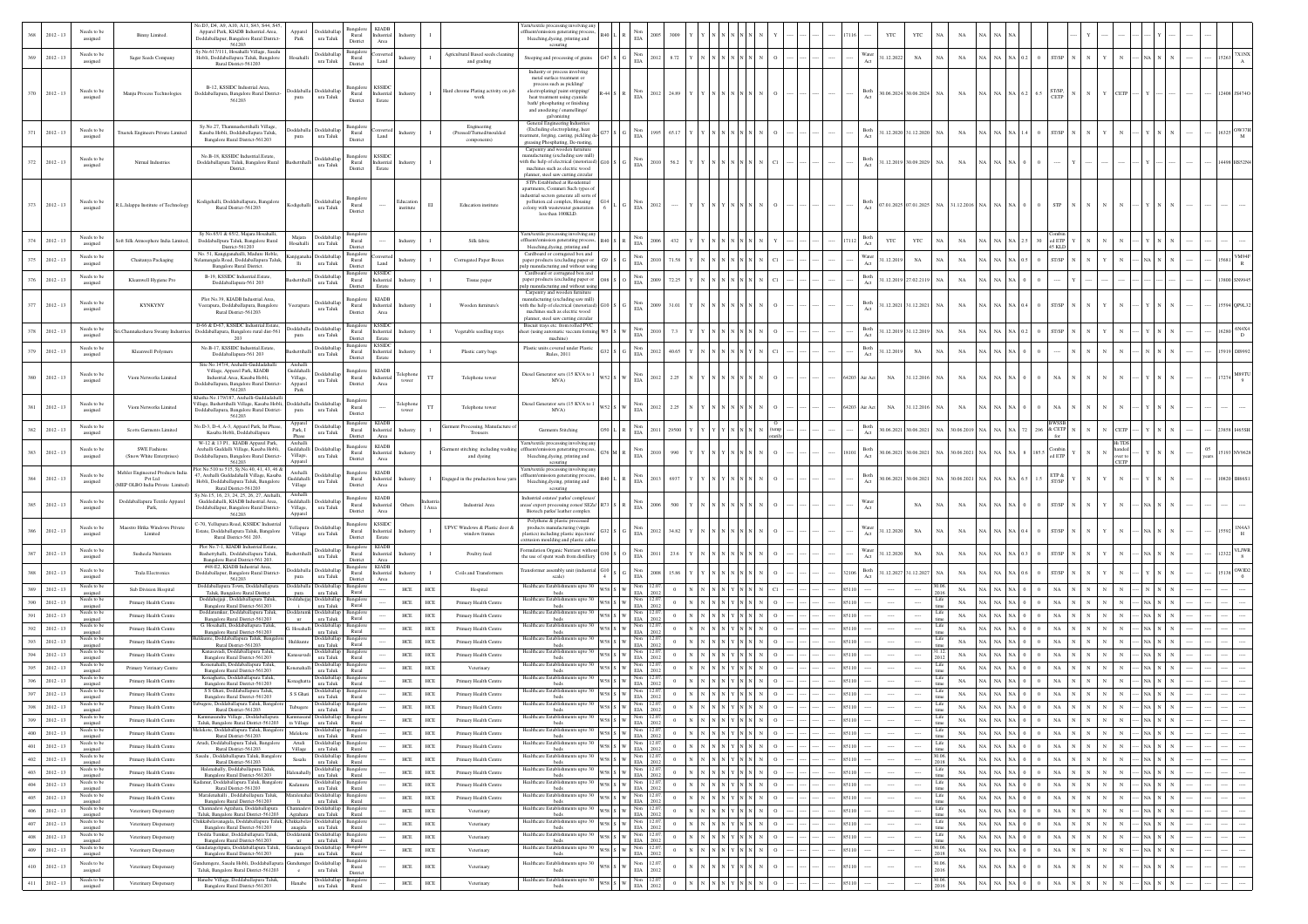| Needs to be<br>$2012 - 13$                        | Veterinary Dispensary                                    | anuru, Doddaballapura Taluk, Bangalo<br>Rural District-561203                                             | <b>ddaballap</b><br>Kadanuru<br>ura Taluk        | 3angalo<br>Rural             | $HEE$                                        | ${\rm HCE}$        | Veterinary                                                               | Healthcare Establishments upto                                           |                 |                                                                   |                        |                                                 |  |       |                                         |              |             |                |           |                         |                                         |              |  |                 |       |                  |
|---------------------------------------------------|----------------------------------------------------------|-----------------------------------------------------------------------------------------------------------|--------------------------------------------------|------------------------------|----------------------------------------------|--------------------|--------------------------------------------------------------------------|--------------------------------------------------------------------------|-----------------|-------------------------------------------------------------------|------------------------|-------------------------------------------------|--|-------|-----------------------------------------|--------------|-------------|----------------|-----------|-------------------------|-----------------------------------------|--------------|--|-----------------|-------|------------------|
| assigned<br>Needs to be<br>413<br>$2012 - 13$     | Veterinary Dispensary                                    | Rajaghatta, Doddaballapura Taluk,<br>Bangalore Rural District-561203                                      | shlaballa<br>Rajaghatta<br>ura Taluk             | 3angal<br>Rural              | HCE                                          | ${\rm HCE}$        | Veterinary                                                               | Healthcare Establishments upto 30<br>beds                                | $\sqrt{ }$      | Non<br>$_{\rm EIA}$                                               | 2012                   |                                                 |  |       |                                         | 2018         | NA          |                |           |                         |                                         |              |  |                 |       |                  |
| assigned<br>Needs to be<br>$2012 - 13$<br>414     | Veterinary Clinic                                        | salu, Doddaballapura Taluk, Bangalor                                                                      | oddaballap<br>Sasalu                             | Bangalor                     | HCE                                          | HCE                | Veterinary                                                               | Healthcare Establishments upto 30                                        | $58\,$ S $\,$ W | Non 12.07                                                         | $\theta$               |                                                 |  | 85110 |                                         |              | NA          | <b>A</b> NA NA |           |                         | NA                                      |              |  |                 |       |                  |
| assigned<br>Needs to be<br>415<br>$2012 - 13$     | Veterinary Dispensary                                    | Rural District-561203<br>re, Doddaballapura Taluk, Bangal                                                 | ura Taluk<br>Fubugere                            | Rural<br>angalor             | $HCE$                                        | ${\rm HCE}$        | Veterinary                                                               | beds<br>Healthcare Establishments upto 30                                | $\mathbf{w}$    | $\rm EIA$<br>Non<br>EIA                                           | 2012                   |                                                 |  | 85110 |                                         |              | NA          | A NA           |           |                         |                                         |              |  |                 |       |                  |
| assigned<br>Needs to be<br>416<br>$2012 - 13$     |                                                          | Rural District 561203<br>Ambalagere, Doddaballapura Taluk,                                                | ura Taluk<br>Doddaballa                          | Rural<br>mgale               |                                              |                    | Veterinary                                                               | beds<br>Healthcare Establishments upto 30                                |                 |                                                                   | 2013<br>$\theta$       |                                                 |  | 85110 |                                         | Life         | NA          | <b>A</b> NA NA |           |                         | NA                                      |              |  |                 |       |                  |
| assigned<br>Needs to be                           | Veterinary Dispensary                                    | Bangalore Rural District-561203<br><b>Joddaballapura Town</b> , Doddaballapura                            | Ambalagere<br>ura Taluk<br>ddaball<br>əddaballaş | Rural<br>langalo             | HCE                                          | HCE                |                                                                          | beds<br>Healthcare Establishments upto 30                                |                 | $V58$ S W $\frac{\text{Non}}{\text{EIA}}$                         |                        |                                                 |  |       |                                         | Life         |             |                |           |                         |                                         |              |  |                 |       |                  |
| 417<br>$2012 - 13$<br>assigned<br>Needs to be     | Veterinary Hospital                                      | aluk, Bangalore Rural District-561203<br>talli. Doddaballapura Taluk                                      | ura Taluk<br>pura<br>disdebbol                   | Rural<br>lansal              | HCE                                          | HCE                | Veterinary                                                               | beds<br>Healthcare Establishments upto 30                                | 58 S W          | <b>FIA</b><br>Non                                                 |                        |                                                 |  | 85110 |                                         | Life         | NA          | <b>A</b> NA NA |           |                         | NA                                      |              |  |                 |       |                  |
| $418\,$<br>$2012 - 13$<br>assigned                | Primary Veterinary Center                                | Bangalore Rural District-561203                                                                           | ura Taluk                                        | Rural                        | $HCE$                                        | ${\rm HCE}$        | Veterinary                                                               | beds                                                                     | $\sqrt{ }$      | $_{\rm EIA}$                                                      | 2012                   |                                                 |  |       |                                         |              | NA          |                |           |                         |                                         |              |  |                 |       |                  |
| Needs to be<br>$2012 - 1$<br>419<br>assigned      | Primary Veterinary Cenetr                                | Hodanahalli, Doddaballapura Taluk.<br>Bangalore Rural District-561203                                     | Doddaballap<br>ura Taluk                         | 3angalor<br>Rural            | HCE                                          | HCE                | Veterinary                                                               | Healthcare Establishments upto 30<br>beds                                | 58 S W          | Non 12.0<br>$\rm EIA$                                             | $\Omega$               |                                                 |  | 85110 |                                         |              | NA          | A NA           | NA.       |                         |                                         |              |  |                 |       |                  |
| Needs to be<br>420<br>$2012 - 13$<br>assigned     | Primary Veterinary Clinic                                | inkebachahalli, Doddaballapura Taluk<br>Bangalore Rural District-561203                                   | kebacha<br>halli<br>ura Taluk                    | angalor<br>Rural             | $HCE$                                        | ${\rm HCE}$        | Veterinary                                                               | Healthcare Establishments upto 30<br>beds                                | V58 S W         | Non<br>EIA                                                        | 2012                   |                                                 |  | 85110 |                                         |              | NA          | A NA           | <b>NA</b> |                         | NA                                      |              |  |                 |       |                  |
| Needs to be<br>421<br>$2012 - 13$                 | Primary Veterinary Center                                | oligere, Doddaballapura Taluk, Bangal<br>Rural District-561203                                            | Doddaballa<br>Koligere<br>ura Taluk              | ngalo<br>Rural               | HCE                                          | HCE                | Veterinary                                                               | Healthcare Establishments upto 30                                        |                 | $W58$ S W $\frac{Non}{EIA}$                                       | 12.0<br>$\overline{0}$ |                                                 |  | 85110 |                                         | Life<br>time | NA          | <b>A</b> NA NA |           |                         | NA                                      |              |  |                 |       |                  |
| assigned<br>Needs to be<br>422<br>$2012 - 13$     | Primary Health Center                                    | Konenahalli, Doddaballapura Taluk,                                                                        | <b>Joddaballap</b><br>Conenahalli                | 3angalo                      | HCE                                          | HCE                | Primary Health Centre                                                    | beds<br>Healthcare Establishments upto 30                                | 58 S W          |                                                                   |                        |                                                 |  | 85110 |                                         | Life         | NA          | <b>A</b> NA NA |           |                         | NA                                      |              |  |                 |       |                  |
| assigned<br>Needs to be<br>$423\,$<br>$2012 - 13$ | Primary Veterinary Clinic                                | Bangalore Rural District-561203<br>madevanahalli, Doddaballapura Taluk<br>Bangalore Rural District-561203 | ura Taluk<br>oddaball                            | Rural<br>3an sal             | $HCE$                                        | ${\rm HCE}$        | Veterinary                                                               | beds<br>Healthcare Establishments upto 30                                |                 | <b>EIA</b><br>Non<br>EIA                                          |                        |                                                 |  |       |                                         | Life         | NA          |                |           |                         |                                         |              |  |                 |       |                  |
| assigned<br>Needs to be                           |                                                          | Vaddagere, Doddaballapura Taluk.                                                                          | halli ura Taluk<br>Doddaballap                   | Rural<br>Bangalor            |                                              |                    |                                                                          | beds<br>Healthcare Establishments upto 30                                |                 | $\mathbf{w}$<br>Non                                               | 2012<br>12.0           |                                                 |  |       |                                         | Life         |             |                |           |                         |                                         |              |  |                 |       |                  |
| 424<br>$2012 - 1$<br>assigned                     | Primary Veterinary Center                                | Bangalore Rural District-561203<br>/itobha Temple Street, Doddaballapur                                   | Vaddagere<br>ura Taluk                           | Rural<br>ngalo               | HCE                                          | HCE                | Veterinary                                                               | beds                                                                     | $\sqrt{ }$      | $\rm EIA$                                                         |                        |                                                 |  |       |                                         |              | NA          | A NA NA        |           |                         | NA.                                     |              |  |                 |       |                  |
| Needs to be<br>$425\,$<br>$2012 - 13$<br>assigned | Ashwini Hospital                                         | Town, Doddaballapura Taluk, Bangalon                                                                      | Doddaballa Doddaballap<br>ura Taluk<br>pura      | Rural                        | HCE                                          | ${\rm HCE}$        | Hospital                                                                 | Healthcare Establishments upto 30<br>beds                                |                 | Non<br>$_{\rm EIA}$                                               | 12.0<br>2013           |                                                 |  |       |                                         | Life         | NA          | <b>NA</b>      | <b>NA</b> |                         | NA                                      |              |  |                 |       |                  |
| Needs to be                                       |                                                          | Rural District-561203<br>Sri Rama Towers, Karagadagudi Road,                                              | Doddaballa Doddaballa                            | District<br>Bangalor         |                                              |                    |                                                                          | Healthcare Establishments upto 30                                        |                 | Non                                                               | 12.0                   |                                                 |  |       |                                         |              |             |                |           |                         |                                         |              |  |                 |       |                  |
| 426<br>$2012 - 13$<br>assigned                    | Sri.Ganga Nursing Home                                   | Doddaballapura Town, Doddaballapura<br>Taluk, Bangalore Rural District                                    | ura Taluk<br>pura                                | Rural<br>District            | $HCE$                                        | HCE                | Nursing Home                                                             | beds                                                                     |                 | $_{\rm{EIA}}$                                                     | 2012                   |                                                 |  |       |                                         |              | NA          | NA             |           |                         | NA                                      |              |  |                 |       |                  |
| Needs to be<br>427<br>$2012 - 13$                 | Janatha Nursing Home                                     | Lions Bhavan Road, Old Bus Station,<br>Doddaballapura Town, Doddaballapura                                | Doddaballa Doddaballap                           | langalo<br>Rural             | ${\rm HCE}$                                  | ${\rm HCE}$        | Hospital                                                                 | Healthcare Establishments upto 30                                        |                 | $_{\rm EIA}^{\rm Non}$                                            | 12.07<br>$\theta$      |                                                 |  | 85110 |                                         | Life         | $_{\rm NA}$ | <b>A</b> NA NA |           |                         | $_{\rm NA}$                             |              |  |                 |       |                  |
| assigned                                          |                                                          | Taluk, Bangalore Rural District-561203                                                                    | ura Taluk<br>pura                                | District                     |                                              |                    |                                                                          | beds                                                                     |                 |                                                                   | 2012                   |                                                 |  |       |                                         |              |             |                |           |                         |                                         |              |  |                 |       |                  |
| Needs to be<br>428<br>$2012 - 13$                 | S.R.P.Hospital                                           | No. 1331, Kucheppapet, Main Road Cross<br>Doddaballapura Town, Doddaballapura                             | Doddaballa                                       | Bangalor<br>Rural            | ${\rm HCE}$                                  | ${\rm HCE}$        | Hospital                                                                 | Healthcare Establishments upto 30                                        |                 | Non                                                               | 12.0                   |                                                 |  | 35110 |                                         |              | NA          | A NA           |           |                         | NA                                      |              |  |                 |       |                  |
| assigned                                          |                                                          | Taluk, Bangalore Rural District-561203                                                                    | ura Taluk<br>pct                                 | District                     |                                              |                    |                                                                          | beds                                                                     |                 | EIA                                                               | 2012                   |                                                 |  |       |                                         |              |             |                |           |                         |                                         |              |  |                 |       |                  |
| Needs to be<br>429<br>$2012 - 13$                 | Shamu Nursing Home                                       | Main Road, DoddaballapurDoddaballapur                                                                     | Doddaballa Doddaballa                            | Bangalor<br>Rural            | ${\tt HCE}$                                  | ${\tt HCE}$        | Hospital                                                                 | Healthcare Establishments upto 30                                        |                 | Non<br>EIA                                                        | 12.0                   |                                                 |  |       |                                         |              | NA          |                |           |                         |                                         |              |  |                 |       |                  |
| assigned                                          |                                                          | Taluk, Bangalore Rural District-561203                                                                    | ura Taluk<br>pura                                | Distric                      |                                              |                    |                                                                          | beds                                                                     |                 |                                                                   | 2012                   |                                                 |  |       |                                         |              |             |                |           |                         |                                         |              |  |                 |       |                  |
| Needs to be<br>430<br>$2012 - 13$<br>assigned     | Srinivasa Nursing Home                                   | Hemavathipet, Doddaballapura Town<br>Doddaballapura Taluk, Bangalore Rural<br>District                    | oddaballa Doddaballa<br>ura Taluk<br>pura        | langalo<br>Rural<br>District | $_{\mathrm{HCE}}$                            | ${\rm HCE}$        | Hospital                                                                 | Healthcare Establishments upto 30<br>beds                                |                 | $_{\rm EIA}^{\rm Non}$                                            | 12.07<br>2012          |                                                 |  | 85110 |                                         |              | NA          | A NA NA        |           |                         | NA                                      |              |  |                 |       |                  |
| Needs to be                                       |                                                          | . 769, Fort Road, Doddaballapura Town,                                                                    | Doddaballa Doddaballar                           | 3angalo                      |                                              |                    |                                                                          | Healthcare Establishments upto 30                                        |                 | 12.07                                                             |                        |                                                 |  |       |                                         | Life         |             |                |           |                         |                                         |              |  |                 |       |                  |
| 431<br>$2012 - 13$<br>assigned                    | Sri.Harsha Hospital                                      | Doddaballapura Taluk, Bangalore Rural<br>District-561203                                                  | ura Taluk<br>pura                                | Rural<br>District            | HCE                                          | ${\tt HCE}$        | Hospital                                                                 | beds                                                                     |                 | Non<br>EIA                                                        | 2012                   |                                                 |  |       |                                         |              | $_{\rm NA}$ | <b>NA</b>      |           |                         | NA                                      |              |  |                 |       |                  |
| Needs to be<br>432<br>$2012 - 13$                 | Govardhan Clinic                                         | Bestherpet, Doddaballapura Town<br>Doddaballapura Taluk, Bangalore Rural                                  | Doddaballar<br>lestherp                          | angale<br>Rural              | HCE                                          | $HCE$              | Clinic                                                                   | Healthcare Establishments upto 30                                        |                 | Non<br>EIA<br>30.07                                               |                        |                                                 |  | 35110 |                                         |              | $_{\rm NA}$ |                |           |                         | NA                                      |              |  |                 |       |                  |
| assigned                                          |                                                          | District-561203                                                                                           | ura Taluk                                        | district                     |                                              |                    |                                                                          | beds                                                                     |                 |                                                                   | 2016                   |                                                 |  |       |                                         |              |             |                |           |                         |                                         |              |  |                 |       |                  |
| Needs to be<br>433<br>$2012 - 13$<br>assigned     | Sri.Krishna Clinic                                       | Bestharpet, Doddaballapura Town<br>Doddaballapura Taluk, Bangalore Rural                                  | Doddaballag<br>Resthern<br>$\,$ ura Taluk        | Rural                        | $_{\mathrm{HCE}}$                            | ${\rm HCE}$        | Clinic                                                                   | Healthcare Establishments upto 30<br>beds                                |                 | Non<br>$_{\rm EIA}$                                               | 12.0<br>2012           |                                                 |  | 85110 |                                         | Life         | NA          | A NA           |           |                         | NA                                      |              |  |                 |       |                  |
| Needs to be                                       |                                                          | District-561203<br>Bestharpet, Doddaballapura Town.                                                       | Doddaballap                                      | District<br>3angalor         |                                              |                    |                                                                          | Healthcare Establishments upto 30                                        |                 |                                                                   | 12.0                   |                                                 |  |       |                                         |              |             |                |           |                         |                                         |              |  |                 |       |                  |
| 434<br>$2012 - 13$<br>assigned                    | Sri.Raghavendra Clinic                                   | Doddaballapura Taluk, Bangalore Rural<br>District-561203                                                  | ura Taluk                                        | Rural<br>District            | $HCE$                                        | ${\tt HCE}$        | Clinic                                                                   | beds                                                                     |                 | Non<br>ELA                                                        | 2012                   |                                                 |  |       |                                         |              | NA          |                |           |                         |                                         |              |  |                 |       |                  |
| Needs to be<br>435<br>$2012 - 13$                 | Veterinary Dispensary                                    | Melekote Village, Tubagere Hobli,<br>Doddaballapura Taluk, Bangalore Rural                                | <b>boddaballap</b><br>Melekot                    | Bangalo<br>Rural             | $HEE$                                        | ${\rm HCE}$        | Veterinary                                                               | Healthcare Establishments upto 30                                        |                 | Non<br>EIA                                                        | 12.07                  |                                                 |  |       |                                         | Life         | NA          |                |           |                         |                                         |              |  |                 |       |                  |
| assigned                                          |                                                          | District-561203                                                                                           | ura Taluk                                        | District                     |                                              |                    |                                                                          | beds                                                                     |                 |                                                                   | 2012                   |                                                 |  |       |                                         |              |             |                |           |                         |                                         |              |  |                 |       |                  |
| Needs to be<br>436<br>$2012 - 13$<br>assigned     | Artificali Insemination Centre                           | Doddaballapura Town, Doddaballapura<br>Taluk, Bangalore Rural District-561203                             | oddaball<br>ura Taluk<br>pura                    | Bangalo<br>Rural             | $HEE$                                        | HCE                | AIC                                                                      | Healthcare Establishments upto 30<br>beds                                | 58 S W          | <b>EIA</b>                                                        |                        |                                                 |  | 85110 |                                         |              | NA          | A NA NA        |           |                         |                                         |              |  |                 |       |                  |
| Needs to be<br>437<br>$2012 - 13$<br>assigned     | Veterinary Dispensary                                    | Arudi, Doddaballapura Taluk, Bangalore<br>Rural District-561203                                           | Doddaballa<br>Arudi<br>Village ura Taluk         | Bangal<br>Rural              | $HCE$                                        | $HCE$              | Veterinary                                                               | Healthcare Establishments upto 30<br>beds                                |                 | Non<br>EIA<br>$\mathbf{w}$                                        | 2012                   |                                                 |  |       |                                         | 2018         | NA          | A NA           |           |                         |                                         |              |  |                 |       |                  |
| Needs to be<br>438<br>$2012 - 13$                 | Sri Rama Hospital                                        | Doddaballapura Town, Doddaballapura<br>Taluk, Bangalore Rural District-561203                             | Doddaballa Doddaballap<br>pura ura Taluk         | Bangalor<br>Rural            | HCE                                          | HCE                | Hospital                                                                 | Healthcare Establishments upto 30<br>beds                                |                 | Non 12.0<br>$\mathbf{w}$<br>$_{\rm EIA}$                          |                        |                                                 |  |       |                                         | Life         | NA          | <b>A</b> NA NA |           |                         | NA.                                     |              |  |                 |       |                  |
| assigned<br>Needs to be<br>439                    | Government Avurvedic Hospital                            | D Cross, Doddaballapura Town.                                                                             | Doddaballa Doddaballap                           | angalo                       |                                              |                    |                                                                          | Healthcare Establishments upto 30                                        |                 | Non                                                               | 12.0                   |                                                 |  |       |                                         | 31.12        |             |                |           |                         | NA                                      |              |  |                 |       |                  |
| $2012 - 13$<br>assigned                           |                                                          | Doddaballapura Taluk, Bangalore Rural<br>District-561203                                                  | ura Taluk<br>pura                                | Rural<br>District            | HCE                                          | $HCE$              | Ayurvedic Hopital                                                        | beds                                                                     |                 | $_{\rm EIA}$                                                      | 2013                   |                                                 |  | 5110  |                                         |              | NA          | I NA           |           |                         |                                         |              |  |                 |       |                  |
| Needs to be<br>440<br>$2012 - 13$                 | vernment Ayurveda Dispensary                             | Codihalli, Koneghatta Post, Doddaballapı<br>Taluk, Bangalore Rural District-561203                        | Doddaballa<br>Kodihalli<br>ura Taluk             | Bangalor<br>Rural            | ${\tt HCE}$                                  | ${\rm HCE}$        | Ayurvedic Dispensary                                                     | Healthcare Establishments upto 30                                        |                 | Non<br>$_{\rm EIA}$                                               | 12.0<br>2012           |                                                 |  |       |                                         | 30.06        | NA          |                |           |                         | $_{\rm NA}$                             |              |  |                 |       |                  |
| assigned                                          |                                                          | Sy No: 57/01, Ellupura Village                                                                            |                                                  | Distric<br>angalo            |                                              |                    |                                                                          | beds                                                                     |                 |                                                                   |                        |                                                 |  |       |                                         |              |             |                |           |                         |                                         |              |  |                 |       |                  |
| Needs to be<br>441<br>$2013 - 14$<br>assigned     | S.K polymers (Tenkayal Polyforn<br>$\text{Industries}$ ) | Doddaballapura Taluk, Bangalore Rural<br>District                                                         | <b>Joddaballa</b><br>Ellupura<br>ura Taluk       | Rural<br>District            | ndustr<br>Land                               | $\mathbf{I}$       | Polyurethane Foam                                                        | Polyurethane foam extrusion as<br>an allied activity                     |                 | $_{\rm EIA}^{\rm Non}$                                            | 2013<br>240            |                                                 |  | 7214  | Both<br>80.09.2019 30.09.2019<br>Act    | <b>NA</b>    | $_{\rm NA}$ | A NA           |           |                         | ST/SP                                   |              |  |                 |       |                  |
| Needs to be<br>442<br>$2013 - 14$                 | Sri Krishna Clinic                                       | therpet, Doddaballapura Town & Taluk,                                                                     | <b>ddaballap</b><br>Bestherpet                   | Bangalo                      | HCE                                          | ${\rm HCE}$        | Clinic                                                                   | Healthcare Establishments upto 30                                        | 58 S W          | Non                                                               | $\Omega$               |                                                 |  | 85110 |                                         | Life         | NA          | A NA NA        |           |                         | NA                                      |              |  |                 |       |                  |
| assigned                                          | Geethanjali Effective Reality                            | Bangalore Rural District-561203<br>šy.No.35/1, 36, 38/3, 39/1,2, 46/1,2,4, 48,                            | ura Taluk                                        | Rural<br>langalori           |                                              |                    |                                                                          | heds                                                                     |                 | EIA                                                               | 2013                   |                                                 |  |       |                                         |              |             |                |           |                         |                                         |              |  |                 |       |                  |
| Needs to be<br>443<br>$2012 - 13$<br>assigned     | tions Private Limited Resider                            | 0/2,3,4, 53/1,3,4 & 54, Hosahudya Village<br>Kasaba Hobli, Doddaballapura, Bangalore                      | ssahudva Doddaballa<br>Village<br>ura Taluk      | Rural                        | Layout                                       | $\mathbf L$        | Layout                                                                   | Residential Layout                                                       | 82 L R          | Non<br>EIA 2012                                                   | 08.06                  |                                                 |  | 5102  | Vater<br>$_{\rm YTC}$<br>$_{\rm NA}$    | $_{\rm NA}$  | $_{\rm NA}$ | 1 NA           |           |                         |                                         |              |  |                 |       |                  |
|                                                   | Layout                                                   | Rural District-561203<br>0.41/1, 41/2, 51/1, 53/2, 43/2, 3, 4, 5, 6,                                      |                                                  | District                     |                                              |                    |                                                                          |                                                                          |                 |                                                                   |                        |                                                 |  |       |                                         |              |             |                |           |                         |                                         |              |  |                 |       |                  |
| Needs to be<br>$444\,$<br>$2012 - 13$             | esidenz Group Residential Layout                         | 41/5, 53/1, 51/1, of Palanajigihalli Village                                                              | Doddaballa                                       | 3angalor<br>Rural            | Layout                                       | $\mathbf L$        | Layout                                                                   | Residential Layout                                                       |                 | $\mathop{\rm Non}\nolimits$<br>24.11                              |                        |                                                 |  |       | <b>Nater</b><br>1.09.201<br>$_{\rm NA}$ |              | $_{\rm NA}$ |                |           |                         | STP 50                                  |              |  |                 |       |                  |
| assigned                                          |                                                          | Doddaballapura Taluk, Bangalore Rural<br>District-561203                                                  | lli Village<br>ura Taluk                         | District                     |                                              |                    |                                                                          |                                                                          |                 | $\rm{EIA}$                                                        | 2008                   |                                                 |  |       |                                         |              |             |                |           |                         | <b>KLD</b>                              |              |  |                 |       |                  |
| Needs to be<br>445<br>$2013 - 14$                 | Atreva Avurvedic                                         | Kakkalli Road, Kodigehalli Post,<br>Doddaballapura Taluk, Bangalore Rural                                 | Doddaballap<br>Kodigehalli                       | langalor<br>Rural            | HCE                                          | HCE                | Ayurvedic Hopital                                                        | Healthcare Establishments upto 30                                        |                 | Non 05.05                                                         |                        |                                                 |  |       | Both<br>Act<br>YTC<br>YTC               |              | $_{\rm NA}$ |                |           |                         | NA                                      |              |  |                 |       |                  |
| assigned                                          | Medical College & Hospital                               | District-561203<br>Beside Karur Vysa Bank, Old Bus Stop,                                                  | ura Taluk                                        | District<br>ansalo           |                                              |                    |                                                                          | beds                                                                     |                 | $_{\rm EIA}$                                                      | 2013                   |                                                 |  |       |                                         |              |             |                |           |                         |                                         |              |  |                 |       |                  |
| Needs to be<br>446<br>2012-13<br>assigned         | Manasa Childern Hospital                                 | Joddaballapura, Bangalore Rural District-<br>561203                                                       | Doddaballa Doddaballa<br>pura<br>ura Taluk       | Rural                        | HCE                                          | $HCE$              | Clinic                                                                   | Healthcare Establishments upto 30<br>beds                                |                 | Non<br>EIA<br>0908                                                | 2012                   |                                                 |  | 85110 |                                         | Life         | $_{\rm NA}$ |                |           |                         | NA                                      |              |  |                 |       |                  |
| Needs to be                                       |                                                          | D Cross, Opposite LIC Office, Main Road.                                                                  | Doddaballa Doddaballa                            | district                     |                                              |                    |                                                                          | Healthcare Establishments upto 30                                        |                 | Non                                                               | 09.08                  |                                                 |  |       |                                         | Life         |             |                |           |                         |                                         |              |  |                 |       |                  |
| 447<br>2012-13<br>assigned                        | Manasa Hospital                                          | Doddaballapura, Bangalore Rural District-<br>561203                                                       | ura Taluk<br>pura                                | Rural<br>District            | $_{\mathrm{HCE}}$                            | ${\rm HCE}$        | Hospital                                                                 | beds                                                                     |                 | $_{\rm EIA}$                                                      | 2012                   |                                                 |  | 85110 |                                         |              | NA          | a I na         |           |                         | NA                                      |              |  |                 |       |                  |
| Needs to be<br>448<br>$2012 - 13$<br>assigned     | iovernment Ayurveda Dispensa                             | lanabe, Doddaballapura Taluk, Bangalor<br>Rural District-561203                                           | <b>boddaballap</b><br>Hanabe<br>ura Taluk        | 3angalor<br>Rural            | HCE                                          | HCE                | Ayurvedic Dispensary                                                     | Healthcare Establishments upto 30<br>beds                                | 58 S W          | Non 09.08<br>$_{\rm EIA}$                                         | 2013                   |                                                 |  | 85110 |                                         |              | $_{\rm NA}$ | A NA           |           |                         | $_{\rm NA}$                             |              |  |                 |       |                  |
| Needs to be<br>449<br>$2012 - 13$<br>assigned     | overnment Ayurveda Dispensar                             | ligere, Doddaballapura Taluk, Bangalo<br>Rural District-561203                                            | Koligere<br>ura Taluk                            | ingalor<br>Rural             | $HCE$                                        | $HCE$              | Avurvedic Dispensary                                                     | Healthcare Establishments upto 30<br>beds                                | s   w           | Non 09.08<br>EIA 2012                                             | $\theta$               |                                                 |  | 85110 |                                         |              | $_{\rm NA}$ | A NA           | NA        |                         | $_{\rm NA}$                             | $\mathbf{N}$ |  |                 |       |                  |
|                                                   |                                                          | Sy.No. 1, 2, 3, 7, 8, 8/ P1, 8/ P2 & 43 of                                                                |                                                  |                              |                                              |                    |                                                                          | Common Treatment and dispose                                             |                 |                                                                   |                        |                                                 |  |       |                                         |              |             |                |           |                         |                                         |              |  |                 |       |                  |
| Needs to be<br>$450$ $2012 - 13$                  | MSGP Infratech Private Limited                           | .<br>Thiguranahalli Village, Baktrahalli Grama<br>Panchayath, Doddabelayangala Hobli,                     |                                                  | Rural                        | Industry                                     | MSW                | MSW disposal                                                             | facilities (CETP, TSDF, E-Waste<br>recycling, CBMWTF, Effluent           |                 | $\rm L-R-EIA=2012$                                                | 6500                   |                                                 |  | 90001 | Both<br>30.06.2021 30.06.2021 NA        |              | $_{\rm NA}$ |                |           | $2.5\,$ $\,$ ST/SP $\,$ |                                         |              |  |                 |       |                  |
| assigned                                          |                                                          | doddaballapura Taluk, Bangalore Rural<br>District-561203                                                  | ura Taluk<br>lli                                 | District                     | $\mbox{\textsf{Land}}$                       | Treatme<br>nt Unit |                                                                          | nveyance project, incinerators,<br>Solvent/Acid recovery plant, MSW      |                 |                                                                   |                        |                                                 |  |       |                                         |              |             |                |           |                         |                                         |              |  |                 |       |                  |
|                                                   |                                                          | Old Sv. No. 40/2, New Sv.No. 40/8, SLNo.                                                                  |                                                  |                              |                                              |                    |                                                                          | sanitary landfill sites)                                                 |                 |                                                                   |                        |                                                 |  |       |                                         |              |             |                |           |                         |                                         |              |  |                 |       |                  |
|                                                   |                                                          | 74, Property No. 167, Sl.No.176, Propert                                                                  |                                                  |                              |                                              |                    |                                                                          | Reprocessing of plastic waste                                            |                 |                                                                   |                        |                                                 |  |       |                                         |              |             |                |           |                         |                                         |              |  |                 |       |                  |
| $451 - 2012 - 13$<br>assigned                     | Indian Environment Plant                                 | Hobli, Dodaaballapura Taluk, Bangalore                                                                    | ala<br>ura Taluk                                 | Rural<br>District            | Industry<br>Land                             | -1                 | Plastic lumps and granules                                               | of generation of trade effluent                                          |                 |                                                                   |                        |                                                 |  |       |                                         |              |             |                |           |                         |                                         |              |  |                 |       |                  |
|                                                   |                                                          | Rural District-561203                                                                                     |                                                  |                              |                                              |                    |                                                                          |                                                                          |                 |                                                                   |                        |                                                 |  |       |                                         |              |             |                |           |                         |                                         |              |  |                 |       |                  |
|                                                   | Swarup Bhavan (K V Narayan                               | Sy.No. 48/5, 48/6 of Raghunathapura<br>Village & Sy.No. 37 of Thammashettyhall                            | Rachunatha                                       | langalor                     |                                              |                    |                                                                          |                                                                          |                 |                                                                   |                        |                                                 |  |       |                                         |              |             |                |           |                         |                                         |              |  |                 |       |                  |
| Needs to be<br>452<br>$2012 - 13$<br>assigned     | Community Hall)                                          | Villages, Ksaba Hobli, Doddaballapura,                                                                    | <b>boddaballan</b><br>pura<br>ura Taluk          | Rural                        | Kalyana<br>Mantapa                           | al yar<br>antaş    | Community Hall                                                           | Kalyanamantapams & Community<br>Halls (for DG Sets)                      |                 | Non<br>$\rm EIA$                                                  | 2012<br>400            |                                                 |  | 93091 | Both<br>31.12.2024 31.12.2024 NA        |              | NA          | <b>A</b> NA NA |           |                         | ST/SP                                   |              |  | 05              |       |                  |
|                                                   | (Kalyana mantapa)                                        | Doddaballapura Taluk, Bangalore Rural<br>District-561203                                                  | tyhalli                                          | District                     |                                              |                    |                                                                          |                                                                          |                 |                                                                   |                        |                                                 |  |       |                                         |              |             |                |           |                         |                                         |              |  |                 |       |                  |
| Needs to be<br>453<br>$2012 - 13$                 | Shree Basaveshwara Poly Clinic                           | Bank Circle Bus Stop, Bashettihalli,<br>Doddaballapura Town, Doddaballapura                               | Doddaballap<br>ettibal                           | Bangalor<br>Rural            | HCE                                          | ${\rm HCE}$        | Clinic                                                                   | Healthcare Establishments upto 30                                        |                 | $\begin{tabular}{ll} Non & 09.08. \\ ELA & 2012 \\ \end{tabular}$ | $\theta$               |                                                 |  | 85110 |                                         | Life         | $_{\rm NA}$ | IA NA          | <b>NA</b> |                         | $_{\rm NA}$                             |              |  |                 |       |                  |
| assigned                                          |                                                          | Taluk, Bangalore Rural District-561203<br>Kote Road, Opp.Rajkumar Theatre,                                | ura Taluk                                        | District<br>Bangalor         |                                              |                    |                                                                          | beds                                                                     |                 |                                                                   |                        |                                                 |  |       |                                         |              |             |                |           |                         |                                         |              |  |                 |       |                  |
| Needs to be<br>454<br>$2012 - 13$<br>assigned     | Chinmaya Clinic                                          | Doddaballapura Town, Doddaballapura<br>Taluk, Bangalore Rural District-561203                             | Doddaballa Doddaballar<br>pura<br>ura Taluk      | Rural                        | $HEE$<br>$\cdots$                            | ${\rm HCE}$        | ${\bf C}$                                                                | Healthcare Establishments upto 30<br>beds                                |                 | $\begin{tabular}{ll} Non & 09.08. \\ ELA & 2012 \\ \end{tabular}$ | $\theta$               |                                                 |  | 85110 | ----<br>$\cdots$                        | Life         | $_{\rm NA}$ | <b>A</b> NA NA |           |                         | $_{\rm NA}$                             |              |  |                 |       |                  |
| Needs to be<br>455<br>$2012 - 13$                 | Provimi Animal Nutrition India                           | Plot No.48 E 3, KIADB Industrial Area,                                                                    | Doddaballa Doddaballap                           | District<br>Bangalore        | KIADB<br>Industry                            | $\mathbf{I}$       | clinic                                                                   | Healthcare Establishments upto 30                                        |                 | $_{\rm EIA}^{\rm Non}$                                            | 09.08                  | $\mathbb N$ $\mathbb N$ $\mathbb N$ $\mathbb N$ |  |       | Both<br>Act<br>30.09.2017 30.09.2017    | 30.06.       | NA          | <b>A</b> NA NA |           |                         |                                         | $\mathbf{N}$ |  | $_{01}$         |       |                  |
| assigned<br>Needs to be                           | Private Limited                                          | Doddaballapura, Bangalore Rural District<br>Plot No. 01, KIADB Industrial Area.                           | ura Taluk<br>pura<br>Doddaballap                 | Bangalore                    | Rural Industrial<br><b>KIADB</b>             |                    |                                                                          | beds                                                                     |                 | Non $01.06$ .                                                     | 2013                   |                                                 |  |       | $\operatorname{Both}$                   |              |             |                |           |                         |                                         |              |  | 03              |       | YO9YK            |
| 456<br>$2012 - 13$<br>assigned                    | Brilliant Printers Private Limited                       | Bashettihalli, Doddaballapura Taluk,<br><b>Bangalore Rural District</b>                                   | hettih<br>ura Taluk                              | Rural<br>District            | Industrial<br>Industry<br>Area               | $\,$ I             | Printing of Books                                                        | Printing press Industrial scale                                          |                 | EIA 2012                                                          | 2976                   |                                                 |  |       | 1.12.2014 31.12.2014 NA<br>Act          |              | NA          | A I NA         | <b>NA</b> | 0.1                     | $\operatorname{ST}/\!\operatorname{SP}$ |              |  | cars            | 17039 | W                |
| Needs to be                                       |                                                          | o.s S 8, S 9, S.No. 38, Apparel Park, Plot<br>No. 48 3 A, KIADB Industrial Area,                          | <b>hodelshall</b> an                             | Bangalore                    | <b>KIADB</b>                                 |                    | All types Cellulose papers, paper<br>plates and paper cups. All types of | Cardboard or corrugated box and<br>paper products (excluding paper or    |                 | Non<br>28.09                                                      |                        |                                                 |  |       | $_{\rm Both}$                           |              |             |                |           |                         |                                         |              |  | 10 <sup>1</sup> |       |                  |
| 457<br>$2012 - 13$<br>assigned                    | Origami Cellouse Private Limited                         | Doddaballapura Taluk, Bangalore Rural<br>District-561203                                                  | Park<br>ura Taluk                                | Rural<br>District            | dustrial<br>ndustry<br>$\operatorname{Area}$ | $\mathbf{I}$       | the form of rolls, sheets, nafkins,                                      | paper in form of Woven materials in pulp manufacturing and without using |                 | EIA 2012                                                          | 687                    |                                                 |  |       | 1.12.2021 31.12.2021<br>Act             | $_{\rm NA}$  | $_{\rm NA}$ |                |           |                         | ST/SP                                   |              |  | cars            |       | 16329 P705XL     |
| Needs to be                                       |                                                          | iy.No. 138, Veerapura Village, Kasaba                                                                     | Doddaballap                                      | 3angalo                      |                                              |                    |                                                                          | boiler)<br>PVC pipes, HDPE pipes etc., by                                |                 |                                                                   |                        |                                                 |  |       | Water                                   |              |             |                |           |                         |                                         |              |  |                 |       | $10$ 15170 6EWEK |
| $458\,$<br>$2012 - 13$<br>assigned                | amcham Packaging Private Limited                         | Hobli, Doddaballapura Taluk, Bangalore<br>Rural District                                                  | eerapur.<br>ura Taluk                            | Rural<br>District            | Industry                                     |                    | Pet bottles                                                              | extrusion                                                                |                 | Non<br>EIA                                                        | 2012<br>175            |                                                 |  |       | $_{\rm NA}$<br>1.12.2022                | NA           | $_{\rm NA}$ |                |           |                         |                                         |              |  |                 |       |                  |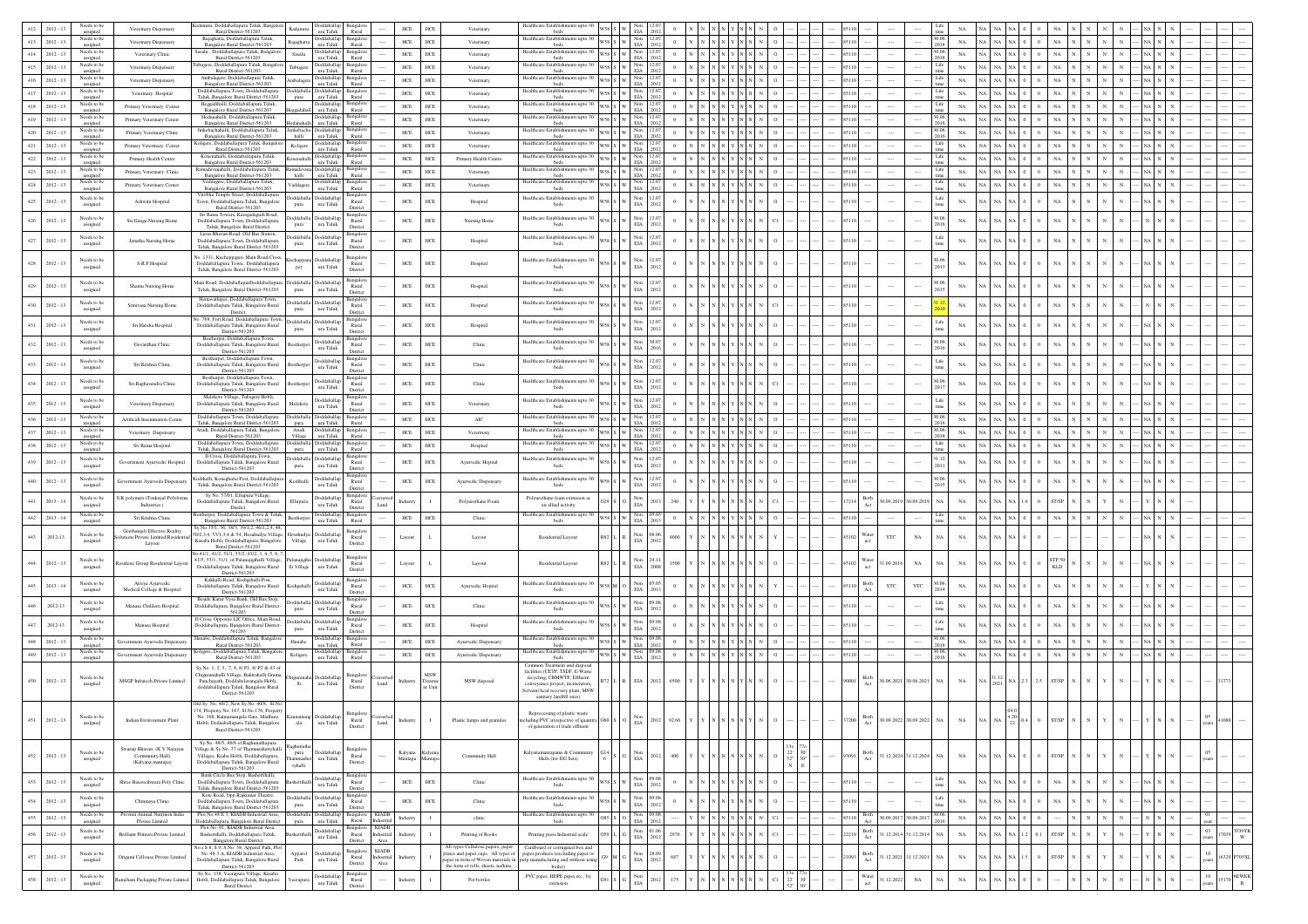|     | $2012 - 13$ | Needs to be<br>assigned | Artificail Insemination Center                                                                       | maghatta Village, Doddaballapura Taluk,<br>Bangalore Rural District-561203                                                                                                                        | Ionnaghatt Doddaballap<br>a Village ura Taluk | Bangalori<br>Rural                                                        | HCE               | <b>HCE</b><br>AIC                                                                         | Iealthcare Establishments upto 3<br>beds                                                                                                                                          |         |                                                                           |          |  |  |                       |              |                      |               |             |                                                          |           |                |                                                            |            |  |                 |                                       |
|-----|-------------|-------------------------|------------------------------------------------------------------------------------------------------|---------------------------------------------------------------------------------------------------------------------------------------------------------------------------------------------------|-----------------------------------------------|---------------------------------------------------------------------------|-------------------|-------------------------------------------------------------------------------------------|-----------------------------------------------------------------------------------------------------------------------------------------------------------------------------------|---------|---------------------------------------------------------------------------|----------|--|--|-----------------------|--------------|----------------------|---------------|-------------|----------------------------------------------------------|-----------|----------------|------------------------------------------------------------|------------|--|-----------------|---------------------------------------|
|     | $2012 - 13$ | Needs to be<br>assigned | Artificail Insemination Center                                                                       | teshwara Village, Rameshawara Post<br>Doddaballapura Taluk, Bangalore Rural<br>Village                                                                                                            | Rameshwara Doddaballap<br>ura Taluk           | 3angalor<br>Rural                                                         | ${\rm HCE}$       | ${\tt HCE}$<br>AIC                                                                        | Healthcare Establishments upto 30<br>beds                                                                                                                                         |         | Non<br>26.12<br>$_{\rm EIA}$<br>2012                                      |          |  |  |                       |              |                      | 0.06.         | $_{\rm NA}$ |                                                          |           |                | NA                                                         |            |  |                 |                                       |
|     | $2012 - 13$ | Needs to be<br>assigned | ITC Essentra Limited<br>(Formerly ITC Filtrona Limited)                                              | District-561203<br>Sy.No. 139 & 140, Veerapura Village.<br>Kasaba Hobli, Doddaballapura Taluk,<br>eerapura                                                                                        | Doddaballa<br>ura Taluk                       | District<br>Bangalore<br><b>KIADE</b><br>Rural<br>dustrial                |                   | Snauff manufacturing, beedi<br>nanufacturing, chewing tobacco                             | Cigratte filter rods                                                                                                                                                              |         | Non<br>EIA<br>2012                                                        |          |  |  | Both<br>Act           |              | 1.12.2023 31.12.2023 | NA 31.12.2023 |             |                                                          |           |                | KLD &                                                      |            |  |                 |                                       |
| 462 | $2012 - 13$ | Needs to be             | Ravi Edible Oil Refinery                                                                             | Bangalore Rural District-561203<br>y.No. 46/2, Bisuvanahalli Village, Kasaba<br>vanaha<br>Hobli, Doddaballapura Taluk, Bangalore                                                                  | <b>Ooddaballa</b>                             | District<br>Area<br>langalor<br>Rural                                     | Industry          | super Olein and soft stearine usin<br>by extraction of palm through                       | Vegetable oils including solver<br>raction and refinery/ hydrogenated                                                                                                             |         | $_{\rm EIA}^{\rm Non}$<br>26.12                                           | 412      |  |  | Both<br>24293         |              | 1.12.2022 31.12.2022 | NA            | NA          | NA.                                                      |           |                | CETP<br>ST/SP                                              |            |  |                 |                                       |
|     |             | assigned<br>Needs to be | abay Rayon Fashion Limited Un                                                                        | li.<br>Rural District-561203<br>lot No. SW 52, KIADB Apparel Park, 2nd<br>Apparel                                                                                                                 | ura Taluk<br>Doddaballap                      | Land<br>District<br><b>KIADE</b><br>Bangalore                             |                   | heating                                                                                   | oils                                                                                                                                                                              |         | 2012                                                                      |          |  |  | Act<br>Both           |              |                      |               |             |                                                          |           |                |                                                            |            |  | $10\,$          | $\overline{\mathbf{I}_{14550}}$ MME11 |
| 463 | $2012 - 13$ | assigned<br>Needs to be | No. 9 A (Previnously Apeksha<br>Clothing)                                                            | Phase, Doddaballapura Taluk, Bangalore<br>Park, $\rm{II}$<br>Rural District-561203<br>Phase<br>umallige Village, Doddaballapura Taluk,<br>Aralumalli                                              | ura Taluk<br>Doddaballa                       | dustrial<br>Rural<br>District<br>Area                                     |                   | Ready made Garments                                                                       | Garment Stitching<br>Healthcare Establishments upto 30                                                                                                                            |         | $\begin{tabular}{ll} Non & 28.12 \\ ELA & 2012 \\ \end{tabular}$<br>26.12 |          |  |  | 8101<br>Act           |              | 1.12.2021 31.12.2021 |               | $_{\rm NA}$ |                                                          |           |                |                                                            |            |  |                 | $_{\rm G}$                            |
| 464 | $2012 - 13$ | assigned                | Artificail Insemination Center                                                                       | Bangalore Rural District-561203<br>$\mathbf{c}$                                                                                                                                                   | ura Taluk                                     | Rural                                                                     | HCE               | HCE<br>$\rm AIC$                                                                          | beds<br>Industry or process involving metal                                                                                                                                       | V58 S W | Non<br>EIA<br>2012                                                        |          |  |  | 85110                 |              |                      |               | $_{\rm NA}$ | NA                                                       |           | $^{\circ}$     | NA                                                         |            |  |                 |                                       |
| 465 | $2012 - 13$ | Needs to be<br>assigned | Unicorn Hands & Needles Private<br>Limited                                                           | Shed No. 53, Doddaballapura Integrated<br>Apparel<br>Textile Park Campus, SW 51, KIADB<br>Park, II<br>Apparel Park, Phase 2, Doddaballapura<br>Phase<br>Taluk, Bangalore Rural District-561203    | Doddaballar<br>ura Taluk                      | 3angalor<br>DITPL.<br>Rural<br>District                                   | Industry          | Electro Plating process                                                                   | surface treatment or process such as<br>pickling/plating/electroplating/pain<br>ipping/heat treatment/ phosphatin<br>finishing and anodising/enamelling<br>galvanising            |         | Non<br>EIA<br>2013                                                        | 427      |  |  | 8290                  | $_{\rm YTC}$ | $_{\rm YTC}$         | NA            | $_{\rm NA}$ |                                                          |           | 2.3            | ST/SP                                                      |            |  |                 |                                       |
| 466 | $2012 - 13$ | Needs to be<br>assigned | Mysore Apparels                                                                                      | Plot No. SW 35 (4), KIADB Apparel Park<br>Apparel<br>2nd Phase, Doddaballapura Taluk,<br>Bangalore Rural District-561203<br>Park, II                                                              | Doddaballag<br>ura Taluk                      | <b>KIADB</b><br>Bangalon<br>Rural<br>Industrial<br>Area                   | Industry          | I.<br>Garment stitching activity                                                          | Garment stitching                                                                                                                                                                 |         | Non<br>16.02<br>$_{\rm EIA}$<br>2013                                      | 96.5     |  |  | Both<br>Act<br>8101   | YTC          | YTC                  | NA.           | $_{\rm NA}$ |                                                          |           |                | <b>ST/SP</b>                                               |            |  |                 |                                       |
| 467 | $2012 - 13$ | Needs to be<br>assigned | <b>Artificail Insemination Center</b>                                                                | Phase<br>Kannamangala Village, Madhure Hobli,<br>Doddaballapura Taluk, Bangalore Rural<br>ala Village<br>District-561203                                                                          | Doddaball<br>ura Taluk                        | District<br>3angalor<br>Rural<br>Distric                                  | ${\rm HCE}$       | ${\sf HCE}$<br>AIC                                                                        | Healthcare Establishments upto 30<br>beds                                                                                                                                         |         | $\begin{tabular}{c} Non & 26.12\\ EIA & 2012\\ \end{tabular}$             |          |  |  |                       |              |                      | 2018          | NA          |                                                          |           |                |                                                            |            |  |                 |                                       |
| 468 | $2012 - 13$ | Needs to be<br>assigned | Rado Energy Solutions Private<br>Limited                                                             | Shed No. C 70, KSSIDC Industrial Estate<br>Bashettihalli Village, Veerapura Post,<br>doddaballapura Taluk, Bangalore Rural                                                                        | Doddaballa<br>ura Taluk                       | Bangalore<br><b>KSSIDC</b><br>Rural<br>dustrial<br>District<br>Estate     | Industry          | lead acid batteries                                                                       | Lead acid battery manufacturin<br>including manufacture of lead and<br>lead antimony alloy (excluding                                                                             |         | Non<br>28.0<br>$_{\rm EIA}$<br>2013                                       | 41       |  |  | Both<br>Act<br>1401   |              | 0.06.2018 30.06.2018 | $_{\rm NA}$   | $_{\rm NA}$ |                                                          |           |                |                                                            |            |  |                 |                                       |
|     |             |                         |                                                                                                      | District<br>Plot No. 11 E, KIADB Industrial Area                                                                                                                                                  |                                               | <b>KIADB</b><br>Bangalor                                                  |                   |                                                                                           | embling and charging of lead aci<br>Industry or process involving metal<br>surface treatment or process such as                                                                   |         |                                                                           |          |  |  |                       |              |                      |               |             |                                                          |           |                |                                                            |            |  |                 |                                       |
| 469 | $2012 - 13$ | Needs to be<br>assigned | Savrab Industries<br>(Previously Srinivasa Industries)                                               | Bashettihalli, Doddaballapura Taluk,<br>Bangalore Rural District-561203<br>Shed No. 05, Doddaballapura Integrate                                                                                  | Doddaballa<br>ura Taluk                       | Rural<br>Industrial<br>District<br>Area                                   | Industry          | Electroplaitng of Zinc                                                                    | pickling/plating/electroplating/pain<br>ripping/heat treatment/ phosphating<br>finishing and anodising/enamelling<br>galvanising<br>General Engineering Industries                |         | Non<br>EIA<br>06.0<br>2013                                                | 31.45    |  |  | Both<br>Act<br>28920  |              | 0.06.2023 30.06.2023 | $_{\rm NA}$   | $_{\rm NA}$ | $\mathrm{NA}$ $\mathrm{NA}$ $\mathrm{NA}$ $\mathrm{0.8}$ |           | $\overline{2}$ | $\ensuremath{\mathrm{ST}}\xspace/\ensuremath{\mathrm{SP}}$ | <b>ETP</b> |  |                 |                                       |
| 470 | $2012 - 13$ | Needs to be<br>assigned | Tanaka Auto Parts India Private<br>Limited                                                           | Textile Park Campus, SW 51, KIADB<br>Appare<br>Apparel Park, Phase 2, Arehalli<br>Park, II<br>Phase<br>Guddadahalli Village, Kasaba Hobli,<br>Doddaballapura Taluk, Bangalore Rural<br>District   | Doddaballag<br>ura Taluk                      | langalo<br>Rural<br>DITPL.<br>District                                    | Industry          | Auto parts quality assurance                                                              | (Excluding electroplating, heat<br>tment, forging, casting, pickling d<br>greasing Phosphating, de-rusting,<br>quenching)                                                         |         | Non<br>EIA                                                                |          |  |  | Both<br>4300<br>Act   |              | 1.12.2022 31.12.2022 |               | $_{\rm NA}$ |                                                          |           |                |                                                            |            |  |                 |                                       |
|     | $2012 - 13$ | Needs to be<br>assigned | <b>ABT</b> Corporation                                                                               | Plot No. C 74, 2nd Cross, KSSIDC<br>Industrial Estate, Doddaballapura Taluk,<br>bangalore Rural District                                                                                          | Doddaballar<br>ura Taluk                      | <b>KSSID</b><br>Rural<br>dustrial<br>Estate<br>District                   | ndustry           | Animal feed supplement                                                                    | Cattle feed/poultry feed supplemer<br>ufacturing unit (without the use<br>molasses)                                                                                               |         | Non<br>EIA<br>13.12<br>2012                                               |          |  |  | Both<br>Act<br>5332   |              | 1.12.2021 31.12.2021 |               | $_{\rm NA}$ |                                                          |           |                | ST/SP                                                      |            |  |                 |                                       |
| 472 | $2013 - 14$ | Needs to be<br>assigned | Swarna Bio Fuels                                                                                     | Shed No. 59 & 60, Doddaballapura<br>Integrated Textile Park Campus, SW 51,<br>Apparel<br>KIADB Apparel Park, Phase 2,<br>Park, II<br>Doddaballapura Taluk, Bangalore Rural<br>Phase<br>District   | Doddaballag<br>ura Taluk                      | angalori<br>DITPL<br>Rural<br>District                                    | Industry          | <b>Bio Mass Briquettes</b>                                                                | Biomass briquetts (sun drying)<br>without using toxic or hazardou<br>waste                                                                                                        |         | Non<br>EIA<br>2013                                                        | 6553     |  |  | Nater<br>Act          | 1.12.2023    | NA                   |               | NA          | NA                                                       |           |                | ST/SP                                                      |            |  |                 |                                       |
|     | $2012 - 13$ | Needs to be<br>assigned | RMC Batching Plant Located at<br>landhi Institute of Technology and<br>Management (GITAM University) | Sy.No.23/1, 23/3, Nagadenahalli,<br>Doddaballapura Taluk, Bangalore Rural<br>lli<br>District-561 203.                                                                                             | Doddaballa<br>ura Taluk                       | Bangalor<br>Rural<br>Land<br>District                                     | ndustry           | Ready mix cement concrete                                                                 | Ready Mix Concrete                                                                                                                                                                |         | $_{\rm EIA}^{\rm Non}$<br>28.12<br>2012                                   |          |  |  | 3oth<br>Act           |              | 1.12.2026 31.12.2026 |               | NA          |                                                          |           |                | T/SP                                                       |            |  |                 |                                       |
| 474 | $2012 - 13$ | Needs to be<br>assigned | Manasa Suraksha Hospital                                                                             | r. R K Sudarshan, No. 3/1, Raghunathapua<br>Village, Doddaballapura Taluk, Bangalore<br>pua Village<br>Rural Distrcit                                                                             | Rachunatha Doddaballan<br>ura Taluk           | 3angalor<br>Rural<br>District                                             | HCE               | $HCE$<br>Hospital                                                                         | Healthcare Establishments upto 30<br>beds                                                                                                                                         |         | Non 19.01<br>$_{\rm EIA}$<br>2013                                         |          |  |  |                       |              |                      | Life          | NA          |                                                          |           |                |                                                            |            |  |                 |                                       |
|     | $2013 - 14$ | Needs to be<br>assigned | Plant Lipids Private Limited                                                                         | Sy.No. 113, Kodigehalli Villgae, Kasaba<br>Hobli, Doddaballapura Taluk, Bangalore<br>Kodigehall<br>Rural District                                                                                 | Doddaballar<br>ura Taluk                      | 3angalor<br>Rural<br>Land<br>District                                     | ndustr            | Lutein, Non dairy Cream, Spice<br>power                                                   | Vegetable oils including solvent<br>traction and refinery/ hydrogenate<br>oils                                                                                                    |         | $\mathop{\mathrm{Non}}$<br>28.05<br>EIA<br>2013                           |          |  |  | Both<br>Act           | 0.09.2021    | 30.09.2021           | NA            | $_{\rm NA}$ |                                                          |           |                | ST/SP<br>& CETI                                            |            |  |                 |                                       |
| 476 | $2013 - 14$ | Needs to be<br>assigned | Sri Manjunatha Clinic                                                                                | Opposite Balekayi Mandi, Old Bus Station,<br>Doddaballapura Town & Taluk, Bangalore<br>pura<br>Rural District                                                                                     | Doddaballa Doddaballa<br>ura Taluk            | Bangalori<br>Rural<br>District                                            | ${\rm HCE}$       | ${\tt HCE}$<br>Clinic                                                                     | Healthcare Establishments upto 30<br>beds                                                                                                                                         |         | Non<br>05.0<br>$_{\rm EIA}$<br>2013                                       |          |  |  |                       |              |                      |               | <b>NA</b>   |                                                          |           |                | NA                                                         |            |  |                 |                                       |
| 477 | $2013 - 14$ | Needs to be<br>assigned | Sri Manjunatha Poly clinic<br>Formarly Sri Maniuntha Clinic)                                         | Opposite Soundarya Mahal,<br>Idaballapura Town & Taluk, Bangalor<br>pura<br>Rural District                                                                                                        | boddaballa Doddaballa<br>ura Taluk            | 3angalor<br>Rural<br>District                                             | ${\rm HCE}$       | ${\tt HCE}$<br>Poly Clinic                                                                | Healthcare Establishments upto 30<br>beds                                                                                                                                         |         | Non<br>EIA<br>05.0<br>2013                                                |          |  |  |                       |              |                      |               | NA          |                                                          |           |                |                                                            |            |  |                 |                                       |
| 478 | $2013 - 14$ | Needs to be<br>assigned | Vijaya Clinia                                                                                        | ons Bhawan Road, Doddaballapura Town<br><b>oddaballa</b><br>& Taluk, Bangalore Rural District<br>pura                                                                                             | Doddaball<br>ura Taluk                        | angalor<br>Rural                                                          | ${\rm HCE}$       | ${\tt HCE}$<br>Clinic                                                                     | Healthcare Establishments upto 30<br>heds                                                                                                                                         |         | Non<br>05.06<br><b>EIA</b><br>2013                                        |          |  |  |                       |              |                      |               | NA          |                                                          |           |                |                                                            |            |  |                 |                                       |
|     | $2013 - 14$ | Needs to be<br>assigned | Madhu Clinic                                                                                         | Mahila Samaja Hospital Road,<br>oddaballapura Town & Taluk, Bangalore<br>pura<br>Rural District                                                                                                   | Doddaballa Doddaballa<br>ura Taluk            | Bangalor<br>Rural<br>District                                             | ${\rm HCE}$       | ${\tt HCE}$<br>Clinic                                                                     | Healthcare Establishments upto 30<br>beds                                                                                                                                         |         | $_{\rm EIA}^{\rm Non}$<br>05.06<br>2013                                   |          |  |  | 5110                  |              |                      |               | NA          |                                                          |           |                |                                                            |            |  |                 |                                       |
|     | $2013 - 14$ | Needs to b<br>assigned  | Raksha clinic                                                                                        | lear LIC Office, Doddaballapura Town &<br><b>oddaballa</b><br>Taluk, Bangalore Rural District<br>pura                                                                                             | Doddaball<br>ura Taluk                        | Rural                                                                     | ${\rm HCE}$       | ${\tt HCE}$<br>Clinic                                                                     | Healthcare Establishmen<br>beds                                                                                                                                                   |         | Non<br>EIA<br>2013                                                        |          |  |  |                       |              |                      |               | NA          |                                                          |           |                |                                                            |            |  |                 |                                       |
| 481 | $2013 - 14$ | Needs to be<br>assigned | Hanuman Weaving Factory                                                                              | Shed No. S 1 & S 2. Doddaballapura<br>Integrated Textile Park Campus, SW 51,<br>Apparel<br>KIADB Apparel Park, Phase 2,<br>Park, II<br>Doddaballapura Taluk, Bangalore Rural<br>Phase<br>District | Doddaballar<br>ura Taluk                      | langalor<br>Rural<br>DITPL<br>District                                    | Industry          | Dyes and Dye-Intermediates                                                                | Yarn dyeing, Fabric dyeing, Textile<br>fabric, Housefabric weaving, finishin                                                                                                      |         | Non<br>30.03<br>$_{\rm{EIA}}$<br>2013                                     | 614.25   |  |  | Both<br>Act           |              | 0.06.2021 30.06.2021 | $_{\rm NA}$   | $_{\rm NA}$ | NA I<br>NA NA                                            |           | 74             | ST/SP                                                      | nded       |  |                 |                                       |
| 482 | $2013 - 14$ | Needs to be<br>assigned | K K Packaging                                                                                        | CFA of Hindustan Unillever Limited.<br>Plot No. 7 B, Old KIADB Industrial Area<br>SBI Bank Road, Bashettihalli Village &<br>Post, Doddaballapura Taluk, Bangalore<br>Rural District               | Doddaballar<br>ura Taluk                      | <b>Bangalore</b><br><b>KIADE</b><br>Rural<br>dustrial<br>District<br>Area | idustr            | Repacking of finished goods                                                               | Repacking of finished goods                                                                                                                                                       |         | Non<br>EIA<br>19.06<br>2013                                               | 324      |  |  | Both<br>Act           |              | 1.12.2022 31.12.2022 |               | $_{\rm NA}$ |                                                          |           |                | <b>ST/SP</b>                                               |            |  |                 |                                       |
| 483 | $2012 - 13$ | Needs to be<br>assigned | <b>Terata Petropacks Private Limited</b>                                                             | Shed No.A-108, KSSIDC Industrial.Estate<br>Doddaballapura, Bangalore Rural District                                                                                                               | Doddaballa<br>ura Taluk                       | Bangalore<br><b>KSSIDC</b><br>Rural<br>dustrial<br>District<br>Estate     | dustry            | Garment stitching                                                                         | bag stitching                                                                                                                                                                     |         | Non<br>EIA<br>2012                                                        |          |  |  | Nater<br>Act<br>19121 | 1.12.2022    | $_{\rm NA}$          | NA            | NA          |                                                          |           |                |                                                            |            |  |                 |                                       |
| 484 | $2013 - 14$ | Needs to be<br>assigned | Adi Silks                                                                                            | Plot No. 1 P. KIADB Industrial Area<br>Bashettihalli Village & Post.<br>Doddaballapura Taluk, Bangalore Rural<br>District                                                                         | Doddaballa<br>ura Taluk                       | KIADB<br>Bangalor<br>Rural<br>dustrial<br>District<br>Area                | Industry          | Embroidery on sarees                                                                      | Garment stitching                                                                                                                                                                 |         | Non<br>19.06<br>$_{\rm EIA}$<br>2013                                      | 24.08    |  |  | Nater<br>Act<br>17241 | 1.12.2022    | $_{\rm NA}$          | NA            | $_{\rm NA}$ |                                                          |           |                |                                                            |            |  |                 |                                       |
| 485 | $2013 - 14$ | Needs to be<br>assigned | Teak Shine Industries                                                                                | Shed No. C 76, KSSIDC Industrial Estate,<br>Veerapura Village, Kasaba Hobli,<br>/eerapur<br>Doddaballapura Taluk, Bangalore Rural<br>District                                                     | Doddaballa<br>$\,$ ura Taluk                  | <b>KSSIDC</b><br>angalor<br>Rural<br>ndustrial<br>Estate<br>District      | Industry          | Voodwork (Carpentry) Excluding<br>$\mathbf{I}$<br>Saw Mill                                | Carpentry and wooden furr<br>anufacturing (Excluding saw mill)<br>with the help of electrical (Motorized<br>machines such as electric wood<br>planner, steel saw cutting circular |         | Non<br>01.06<br>$\rm{EIA}$<br>2013                                        | 25.96    |  |  | 3oth<br>Act           |              | 1.12.2022 31.12.2022 | NA            | $_{\rm NA}$ | NA NA NA 0                                               |           |                | ST/SP                                                      |            |  |                 |                                       |
|     | $2013 - 14$ | Needs to be<br>assigned | Griffith Laboratories India Private<br>Limited                                                       | Plot No. 21, KIADB Industrial Area,<br>erapura Village & Post, Doddaballapura<br>Taluk, Bangalore Rural District                                                                                  | <b>Ooddaballa</b><br>ura Taluk                | <b>KIADB</b><br>Bangalor<br>Rural<br>dustrial<br>District<br>Area         |                   | tice mix. Bakery and confection<br>units with production                                  | Food and food processing including<br>ruits and vegetable processing, Milk<br>chilling center                                                                                     |         | Non<br>03.09<br>EIA<br>2013                                               |          |  |  | Both<br>Act           |              | 0.09.2021 30.09.2021 | $_{\rm NA}$   | 0.09.2021   |                                                          |           |                | ETP 40<br>& STP<br>15 KLE                                  |            |  |                 |                                       |
| 487 | $2013 - 14$ | Needs to be<br>assigned | Metal Fabrics Bangalore Private<br>Limited                                                           | Shed No. C 73, KSSIDC Industrial Estate,<br>Veerapura Village, Kasaba Hobli,<br>Doddaballapura Taluk, Bangalore Rural                                                                             | Doddaballag<br>$\,$ ura Taluk                 | Bansalore<br><b>KSSIDC</b><br>Rural<br>dustrial<br>District<br>Estate     |                   | Wire fabrication                                                                          | General Engineering Industries<br>(Excluding electroplating, heat<br>atment, forging, casting, pickling d                                                                         |         | Non<br>10.09<br>$\rm{EIA}$<br>2013                                        |          |  |  |                       |              |                      | NA            | $_{\rm NA}$ |                                                          |           |                |                                                            |            |  |                 |                                       |
|     | $2013 - 14$ | Needs to be<br>assigned | Giri Textiles Private Limited                                                                        | District<br>Shed No. 107, KSSIDC Industrial Estate,<br>/eerapura village, Doddab<br>pura Taluk<br><b>Bangalore Rural District</b>                                                                 | Doddaballap<br>ura Taluk                      | <b>KSSIDC</b><br>Bangalore<br>Rural<br>lustrial<br>District<br>Estate     |                   | Yarn Weaving                                                                              | greasing Phosphating, de-rusting,<br>veaving                                                                                                                                      |         | Non<br>01.04<br>EIA 2012                                                  |          |  |  | Act                   |              |                      |               |             |                                                          |           |                |                                                            |            |  | years           |                                       |
| 489 | $2013 - 14$ | Needs to be<br>assigned | Batavia Exim Private Limited                                                                         | Shed No. 52, Doddaballapura Integrated<br>Apparel<br>Fextile Park, SW 51, KIADB Apparel Park.<br>Park, II<br>2nd Phase, Doddaballapura Taluk,<br>Phase<br>Bangalore Rural District.               | Doddaballa<br>ura Taluk                       | Bangalor<br>DITPL<br>Rural<br>District                                    | Industry          | sower looms (without dyeing &<br>bleaching)                                               | Yarn/textile processing involving a<br>ffluent/emission generating process<br>bleaching, dyeing, printing and<br>scouring                                                         |         | Non<br>17.09<br>EIA 2013                                                  | 77.39    |  |  | Nater<br>Act<br>7111  | 1.12.2022    | $_{\rm NA}$          | $_{\rm NA}$   | $_{\rm NA}$ |                                                          |           |                | ST/SP                                                      |            |  |                 |                                       |
| 490 | $2013 - 14$ | Needs to be<br>assigned | L V Hospital                                                                                         | No. 525 (Old No. 405), Tank Road,<br>Doddaballapura Town, Doddaballapura<br>pura<br>Taluk, Bangalore Rural District                                                                               | Doddaballa Doddaballap<br>$\,$ ura Taluk      | Bangalor<br>Rural<br>District                                             | ${\rm HCE}$       | ${\sf HCE}$<br>Hospital                                                                   | Healthcare Establishments upto 30                                                                                                                                                 |         | 07.10<br>Non<br>$_{\rm EIA}$<br>2013                                      | $\Omega$ |  |  | 85110                 |              |                      | Life          | NA          | NA.<br>NA NA                                             |           |                | $_{\rm NA}$                                                |            |  |                 |                                       |
| 491 | $2013 - 14$ | Needs to be<br>assigned | Country Club                                                                                         | Sy No. 33, Hosahudya Village, Kasaba<br>Hobli, Doddaballapura Taluk, Bangalore<br>Village<br>Rural District                                                                                       | Iosahudya Doddaballa<br>ura Taluk             | Bangalor<br>Rural<br>District                                             | partme            | Building & construction projects<br>more than 20,000 Sq mtr built up<br>$\Lambda$<br>area | Apartment                                                                                                                                                                         |         | $\begin{tabular}{ll} Non & 13.11. \\ ELA & 2013 \\ \end{tabular}$         | 6750     |  |  | Nater<br>Act<br>45201 | $_{\rm YTC}$ | $_{\rm NA}$          | $_{\rm NA}$   | $_{\rm NA}$ | NA                                                       |           |                | ${\rm STP}$                                                |            |  |                 |                                       |
| 492 | $2013 - 14$ | Needs to be<br>assigned | M N M Bio Agro Private Limited                                                                       | y No. 14/4, 14/5, 14/6, 14/7 & 52, Gunju<br>Gunjur<br>Village, Tubugere Hobli, Doddaballapura<br>Village<br>Taluk, Bangalore Rural District                                                       | <b>Joddaballag</b><br>ura Taluk               | <b>Bangalo</b><br>Rural<br>District                                       | Industry          | <b>Bio Mass Briquettes</b>                                                                | Biomass Briquettes (sun drying)<br>without using toxic or hazardous<br>wastes                                                                                                     |         | $_{\rm EIA}^{\rm Non}$<br>2013                                            | 98       |  |  | 10101                 | $_{\rm YTC}$ | YTC                  | NA            | $_{\rm NA}$ | NA I                                                     | NA NA 0.4 |                | $_{\rm NA}$                                                |            |  | $05\,$<br>years |                                       |
| 493 | $2013 - 14$ | Needs to be<br>assigned | Shree Maata Clinic                                                                                   | Dr. Rajkumar Circle, D Cross,<br>Doddaballapura Town, Doddaballapura<br>pura<br>Taluk, Bangalore Rural District                                                                                   | Doddaballa Doddaballap<br>ura Taluk           | Bangalore<br>Rural<br>District                                            | ${\rm HCE}$       | ${\tt HCE}$<br>Clinic                                                                     | Healthcare Establishments upto 30<br>beds                                                                                                                                         |         | $\begin{tabular}{ll} Non & 21.11 \\ ELA & .2013 \\ \end{tabular}$         |          |  |  | 85110                 |              |                      | Life          | $_{\rm NA}$ | NA.                                                      |           |                | $_{\rm NA}$                                                |            |  |                 |                                       |
| 494 | $2013 - 14$ | Needs to be<br>assigned | Anandamaya Hospital                                                                                  | 5.595 / 778, Fort Road, Doddaballapura<br>Town, Doddaballapura Taluk, Bangalore<br>pura<br>Rural District                                                                                         | Doddaballa Doddaballa<br>ura Taluk            | nsalo<br>Rural<br>District                                                | ${\rm HCE}$       | $HCE$<br>Hospital                                                                         | Healthcare Establishments upto 30<br>beds                                                                                                                                         |         | 28.11<br>Non<br>EIA<br>.2013                                              |          |  |  | 85110                 | $\cdots$     | $\cdots$             |               | $_{\rm NA}$ | NA                                                       |           |                | NA                                                         |            |  |                 |                                       |
| 495 | $2013 - 14$ | Needs to be<br>assigned | Shiyu Clinic                                                                                         | Islampur Mecca Mazjid Complex,<br>Doddaballapura Town, Doddaballapura<br>Islampu<br>Taluk, Bangalore Rural District                                                                               | Doddaballa<br>$\,$ ura Taluk                  | 3angalor<br>Rural<br>District                                             | ${\rm HCE}$       | HCE<br>Clinic                                                                             | Healthcare Establishments upto 30<br>beds                                                                                                                                         |         | $_{\rm EIA}^{\rm Non}$<br>29.1<br>.201                                    |          |  |  | 85110                 |              |                      |               | NA          | NA I<br>NA NA                                            |           | $\overline{0}$ | $_{\rm NA}$                                                |            |  |                 |                                       |
| 496 | $2013 - 14$ | Needs to be<br>assigned | Vaatsalya Clinic                                                                                     | Khosbhag, Railway Station Road,<br>Doddaballapura Town, Doddaballapura<br>Khosbha<br>Taluk, Bangalore Rural District                                                                              | Doddaballa<br>ura Taluk                       | Bangalor<br>Rural<br>District                                             | $_{\mathrm{HCE}}$ | ${\tt HCE}$<br>${\rm Clinic}$                                                             | Healthcare Establishments upto 30<br>beds                                                                                                                                         |         | $_{\rm EIA}^{\rm Non}$<br>29.1<br>.2013                                   |          |  |  |                       |              |                      | Life          | $_{\rm NA}$ |                                                          |           |                | <b>NA</b>                                                  |            |  |                 |                                       |